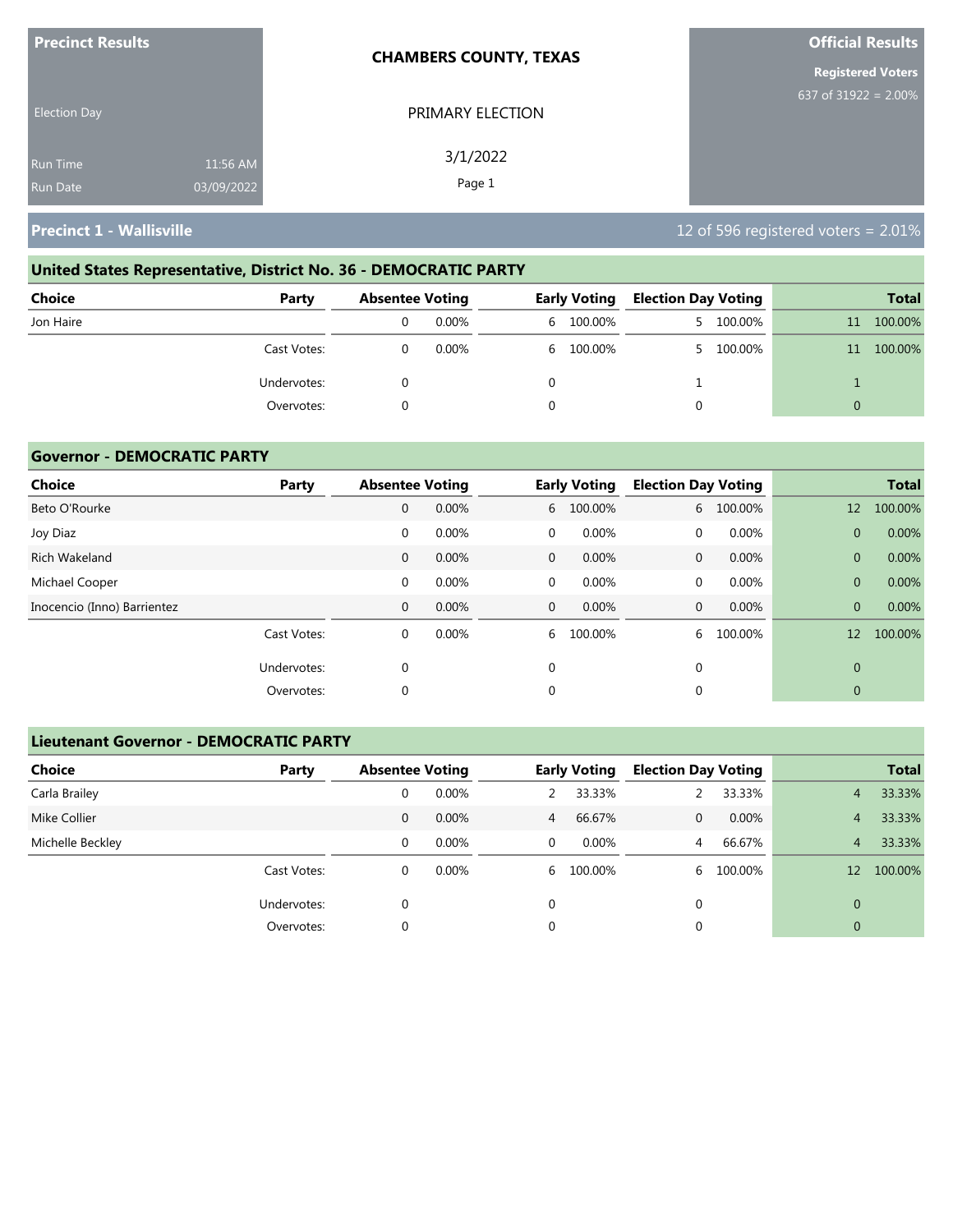| <b>Precinct Results</b> |            | <b>CHAMBERS COUNTY, TEXAS</b> | <b>Official Results</b>  |
|-------------------------|------------|-------------------------------|--------------------------|
|                         |            |                               | <b>Registered Voters</b> |
| <b>Election Day</b>     |            | PRIMARY ELECTION              | 637 of 31922 = $2.00\%$  |
| <b>Run Time</b>         | 11:56 AM   | 3/1/2022                      |                          |
| <b>Run Date</b>         | 03/09/2022 | Page 2                        |                          |

### **Attorney General - DEMOCRATIC PARTY**

| <b>Choice</b>           | Party       | <b>Absentee Voting</b> |       |                | <b>Early Voting</b> | <b>Election Day Voting</b> |         |                | <b>Total</b> |
|-------------------------|-------------|------------------------|-------|----------------|---------------------|----------------------------|---------|----------------|--------------|
| Joe Jaworski            |             | $\mathbf 0$            | 0.00% | $\overline{2}$ | 33.33%              |                            | 20.00%  | 3              | 27.27%       |
| Rochelle Mercedes Garza |             | $\mathbf 0$            | 0.00% | $\overline{2}$ | 33.33%              | 3                          | 60.00%  | 5              | 45.45%       |
| S. "TBONE" Raynor       |             | $\mathbf 0$            | 0.00% | $\overline{0}$ | 0.00%               | 0                          | 0.00%   | $\overline{0}$ | 0.00%        |
| Lee Merritt             |             | $\mathbf 0$            | 0.00% | 0              | 0.00%               |                            | 20.00%  |                | 9.09%        |
| Mike Fields             |             | $\mathbf{0}$           | 0.00% | 2              | 33.33%              | 0                          | 0.00%   | $\overline{2}$ | 18.18%       |
|                         | Cast Votes: | $\mathbf 0$            | 0.00% | 6              | 100.00%             |                            | 100.00% | 11             | 100.00%      |
|                         | Undervotes: | $\mathbf 0$            |       | $\mathbf 0$    |                     |                            |         |                |              |
|                         | Overvotes:  | 0                      |       | 0              |                     | 0                          |         | $\mathbf{0}$   |              |
|                         |             |                        |       |                |                     |                            |         |                |              |

### **Comptroller of Public Accounts - DEMOCRATIC PARTY**

| Choice           | Party       |   | <b>Absentee Voting</b> |              | <b>Early Voting</b> | <b>Election Day Voting</b> |         |                   | <b>Total</b> |
|------------------|-------------|---|------------------------|--------------|---------------------|----------------------------|---------|-------------------|--------------|
| Angel Luis Vega  |             | 0 | 0.00%                  |              | 33.33%              | 4                          | 66.67%  | 6                 | 50.00%       |
| Tim Mahoney      |             | 0 | $0.00\%$               | 3            | 50.00%              |                            | 16.67%  | 4                 | 33.33%       |
| Janet T. Dudding |             | 0 | 0.00%                  |              | 16.67%              |                            | 16.67%  |                   | 16.67%       |
|                  | Cast Votes: | 0 | $0.00\%$               |              | 6 100.00%           | 6                          | 100.00% | $12 \overline{ }$ | 100.00%      |
|                  | Undervotes: | 0 |                        | $\mathbf{0}$ |                     | 0                          |         | $\Omega$          |              |
|                  | Overvotes:  | 0 |                        | 0            |                     | $\mathbf{0}$               |         | $\mathbf{0}$      |              |

### **Commissioner of the General Land Office - DEMOCRATIC PARTY**

| <b>Choice</b><br>Party |              | <b>Absentee Voting</b> |              | <b>Early Voting</b> | <b>Election Day Voting</b> |         |                | <b>Total</b> |
|------------------------|--------------|------------------------|--------------|---------------------|----------------------------|---------|----------------|--------------|
| Sandragrace Martinez   | $\mathbf{0}$ | 0.00%                  | 2            | 33.33%              |                            | 40.00%  | $\overline{4}$ | 36.36%       |
| Jinny Suh              | 0            | 0.00%                  | 0            | $0.00\%$            |                            | 20.00%  |                | 9.09%        |
| Jay Kleberg            | $\mathbf{0}$ | 0.00%                  | $\mathbf{0}$ | $0.00\%$            |                            | 20.00%  |                | 9.09%        |
| Michael Lange          | $\Omega$     | 0.00%                  | 4            | 66.67%              |                            | 20.00%  |                | 45.45%       |
| Cast Votes:            | 0            | 0.00%                  | 6            | 100.00%             |                            | 100.00% | 11             | 100.00%      |
| Undervotes:            | $\Omega$     |                        | $\Omega$     |                     |                            |         |                |              |
| Overvotes:             | 0            |                        | 0            |                     | 0                          |         | 0              |              |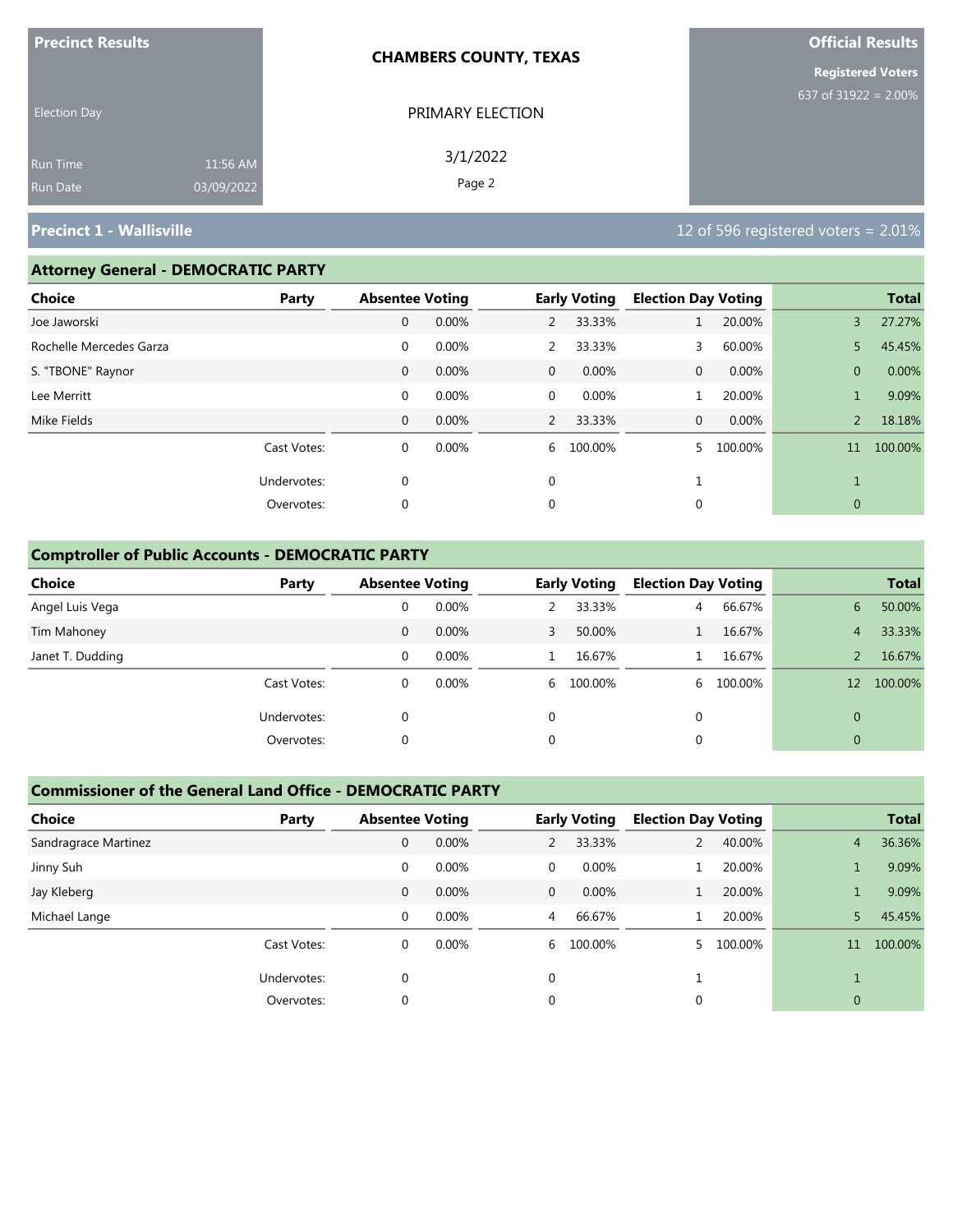| <b>Precinct Results</b>                                      | <b>CHAMBERS COUNTY, TEXAS</b> | <b>Official Results</b>  |
|--------------------------------------------------------------|-------------------------------|--------------------------|
|                                                              |                               | <b>Registered Voters</b> |
| <b>Election Day</b>                                          | PRIMARY ELECTION              | 637 of $31922 = 2.00\%$  |
| 11:56 AM<br><b>Run Time</b><br>03/09/2022<br><b>Run Date</b> | 3/1/2022<br>Page 3            |                          |

### **Commissioner of Agriculture - DEMOCRATIC PARTY**

| Choice<br>Party | <b>Absentee Voting</b> |          |   | <b>Early Voting</b> | <b>Election Day Voting</b> |         |              | <b>Total</b> |
|-----------------|------------------------|----------|---|---------------------|----------------------------|---------|--------------|--------------|
| Susan Hays      | 0                      | $0.00\%$ |   | 83.33%              | 5.                         | 83.33%  | 10           | 83.33%       |
| Ed Ireson       | 0                      | 0.00%    |   | 16.67%              |                            | 16.67%  |              | 16.67%       |
| Cast Votes:     | 0                      | $0.00\%$ |   | 6 100.00%           | 6                          | 100.00% | 12           | 100.00%      |
| Undervotes:     | 0                      |          | 0 |                     | 0                          |         | $\mathbf{0}$ |              |
| Overvotes:      | 0                      |          | 0 |                     | 0                          |         | $\mathbf{0}$ |              |

| <b>Railroad Commissioner - DEMOCRATIC PARTY</b> |             |                        |          |  |                     |                            |           |          |              |  |  |
|-------------------------------------------------|-------------|------------------------|----------|--|---------------------|----------------------------|-----------|----------|--------------|--|--|
| Choice                                          | Party       | <b>Absentee Voting</b> |          |  | <b>Early Voting</b> | <b>Election Day Voting</b> |           |          | <b>Total</b> |  |  |
| Luke Warford                                    |             |                        | $0.00\%$ |  | 6 100.00%           |                            | 5 100.00% | 11       | 100.00%      |  |  |
|                                                 | Cast Votes: |                        | 0.00%    |  | 6 100.00%           |                            | 5 100.00% | 11       | 100.00%      |  |  |
|                                                 | Undervotes: |                        |          |  |                     |                            |           |          |              |  |  |
|                                                 | Overvotes:  |                        |          |  |                     | $\Omega$                   |           | $\Omega$ |              |  |  |

### **Justice, Supreme Court, Place 3 - DEMOCRATIC PARTY**

| <b>Choice</b> | Party       | <b>Absentee Voting</b> |  | <b>Early Voting</b> |    | <b>Election Day Voting</b> |    | <b>Total</b> |
|---------------|-------------|------------------------|--|---------------------|----|----------------------------|----|--------------|
| Erin A Nowell |             | $0.00\%$               |  | 6 100.00%           | 5. | 100.00%                    | 11 | 100.00%      |
|               | Cast Votes: | 0.00%                  |  | 6 100.00%           |    | 5 100.00%                  | 11 | 100.00%      |
|               | Undervotes: |                        |  |                     |    |                            |    |              |
|               | Overvotes:  |                        |  |                     |    |                            |    |              |

### **Justice, Supreme Court, Place 5 - DEMOCRATIC PARTY**

| Choice         | Party       | <b>Absentee Voting</b> |  | <b>Early Voting</b> |  | <b>Election Day Voting</b> |    | <b>Total</b> |
|----------------|-------------|------------------------|--|---------------------|--|----------------------------|----|--------------|
| Amanda Reichek |             | $0.00\%$               |  | 6 100.00%           |  | 5 100.00%                  | 11 | 100.00%      |
|                | Cast Votes: | 0.00%                  |  | 6 100.00%           |  | 5 100.00%                  | 11 | 100.00%      |
|                | Undervotes: |                        |  |                     |  |                            |    |              |
|                | Overvotes:  |                        |  |                     |  |                            |    |              |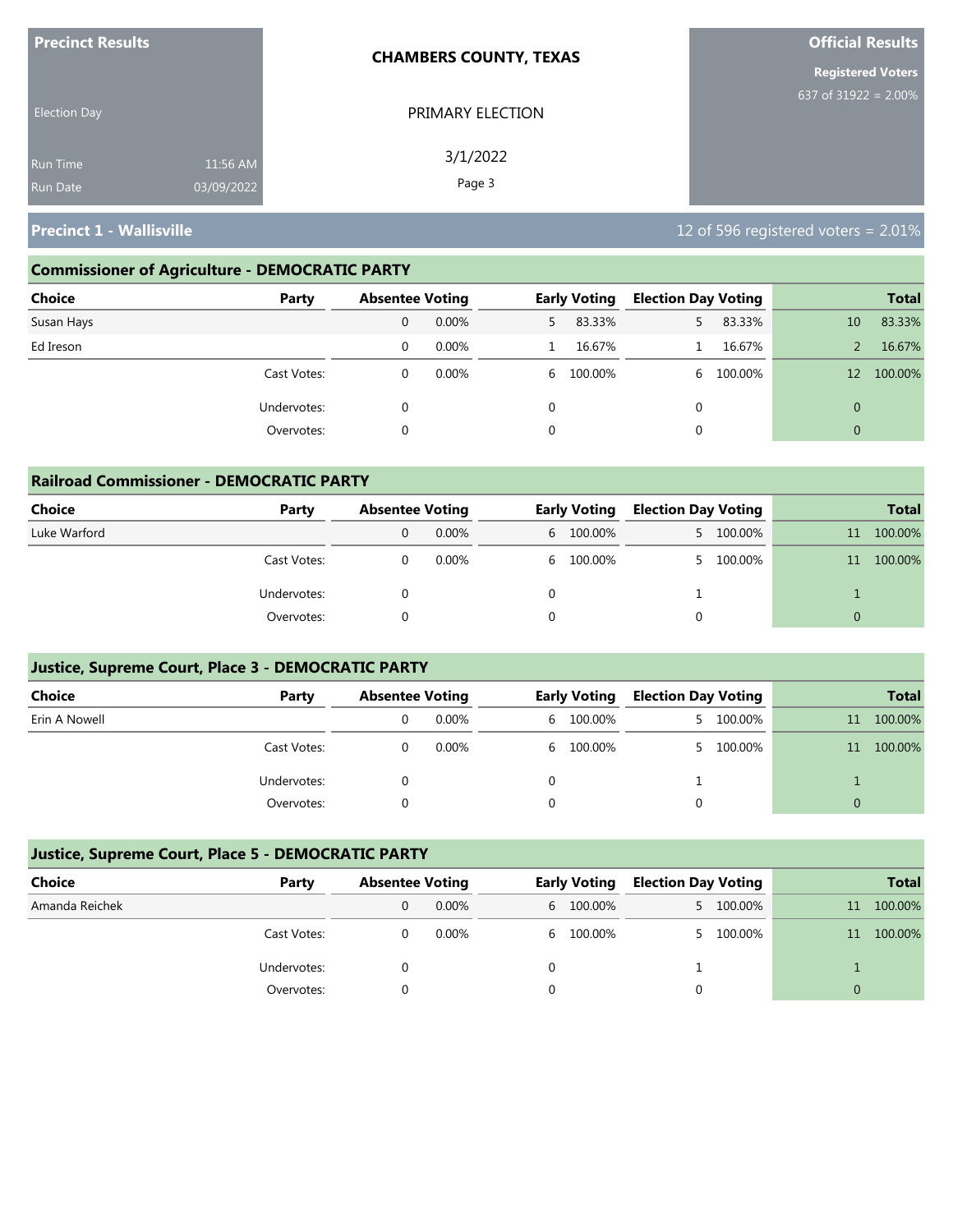| <b>Precinct Results</b>            | <b>CHAMBERS COUNTY, TEXAS</b>                | <b>Official Results</b>  |
|------------------------------------|----------------------------------------------|--------------------------|
|                                    |                                              | <b>Registered Voters</b> |
| <b>Election Day</b>                | PRIMARY ELECTION                             | 637 of 31922 = $2.00\%$  |
| <b>Run Time</b><br><b>Run Date</b> | 3/1/2022<br>11:56 AM<br>Page 4<br>03/09/2022 |                          |

### **Justice, Supreme Court, Place 9 - DEMOCRATIC PARTY**

| Choice          | Party       | <b>Absentee Voting</b> |          | <b>Early Voting</b> | <b>Election Day Voting</b> |           |    | <b>Total</b> |
|-----------------|-------------|------------------------|----------|---------------------|----------------------------|-----------|----|--------------|
| Julia Maldonado |             |                        | $0.00\%$ | 6 100.00%           |                            | 6 100.00% | 12 | 100.00%      |
|                 | Cast Votes: |                        | $0.00\%$ | 6 100.00%           |                            | 6 100.00% | 12 | 100.00%      |
|                 | Undervotes: |                        |          |                     |                            |           | 0  |              |
|                 | Overvotes:  |                        |          |                     |                            |           | 0  |              |

### **Judge, Court of Criminal Appeals, Place 5 - DEMOCRATIC PARTY**

| <b>Choice</b> | Party       | <b>Absentee Voting</b> |          | <b>Early Voting</b> | <b>Election Day Voting</b> |           |          | <b>Total</b> |
|---------------|-------------|------------------------|----------|---------------------|----------------------------|-----------|----------|--------------|
| Dana Huffman  |             |                        | $0.00\%$ | 6 100.00%           |                            | 5 100.00% | 11       | 100.00%      |
|               | Cast Votes: |                        | $0.00\%$ | 6 100.00%           | 5.                         | 100.00%   | 11       | 100.00%      |
|               | Undervotes: |                        |          |                     |                            |           |          |              |
|               | Overvotes:  |                        |          |                     | 0                          |           | $\Omega$ |              |

### **Judge, Court of Criminal Appeals, Place 6 - DEMOCRATIC PARTY**

| <b>Choice</b>  | Party       | <b>Absentee Voting</b> |          | <b>Early Voting</b> | <b>Election Day Voting</b> |         |          | <b>Total</b> |
|----------------|-------------|------------------------|----------|---------------------|----------------------------|---------|----------|--------------|
| Robert Johnson |             | 0                      | $0.00\%$ | 6 100.00%           | 5.                         | 100.00% | 11       | 100.00%      |
|                | Cast Votes: |                        | 0.00%    | 6 100.00%           |                            | 100.00% | 11       | 100.00%      |
|                | Undervotes: |                        |          |                     |                            |         |          |              |
|                | Overvotes:  |                        |          |                     | 0                          |         | $\Omega$ |              |

### **Member, State Board of Education, District No. 7 - DEMOCRATIC PARTY**

| Choice      | Party       | <b>Absentee Voting</b> |       |          | <b>Early Voting</b> | <b>Election Day Voting</b> |           |                 | <b>Total</b> |
|-------------|-------------|------------------------|-------|----------|---------------------|----------------------------|-----------|-----------------|--------------|
| Dan Hochman |             |                        | 0.00% |          | 6 100.00%           |                            | 5 100.00% | 11 <sup>1</sup> | 100.00%      |
|             | Cast Votes: |                        | 0.00% |          | 6 100.00%           | 5.                         | 100.00%   | 11 <sup>1</sup> | 100.00%      |
|             | Undervotes: |                        |       |          |                     |                            |           |                 |              |
|             | Overvotes:  |                        |       | $\Omega$ |                     |                            |           |                 |              |

### **State Senator, District No. 4 - DEMOCRATIC PARTY**

| Choice       | Party       | <b>Absentee Voting</b> |          | <b>Early Voting</b> | <b>Election Day Voting</b> |           |              | <b>Total</b> |
|--------------|-------------|------------------------|----------|---------------------|----------------------------|-----------|--------------|--------------|
| Misty Bishop |             |                        | $0.00\%$ | 6 100.00%           |                            | 6 100.00% | 12           | 100.00%      |
|              | Cast Votes: |                        | 0.00%    | 6 100.00%           |                            | 6 100.00% | $12^{\circ}$ | 100.00%      |
|              | Undervotes: |                        |          |                     |                            |           | 0            |              |
|              | Overvotes:  |                        |          |                     |                            |           | 0            |              |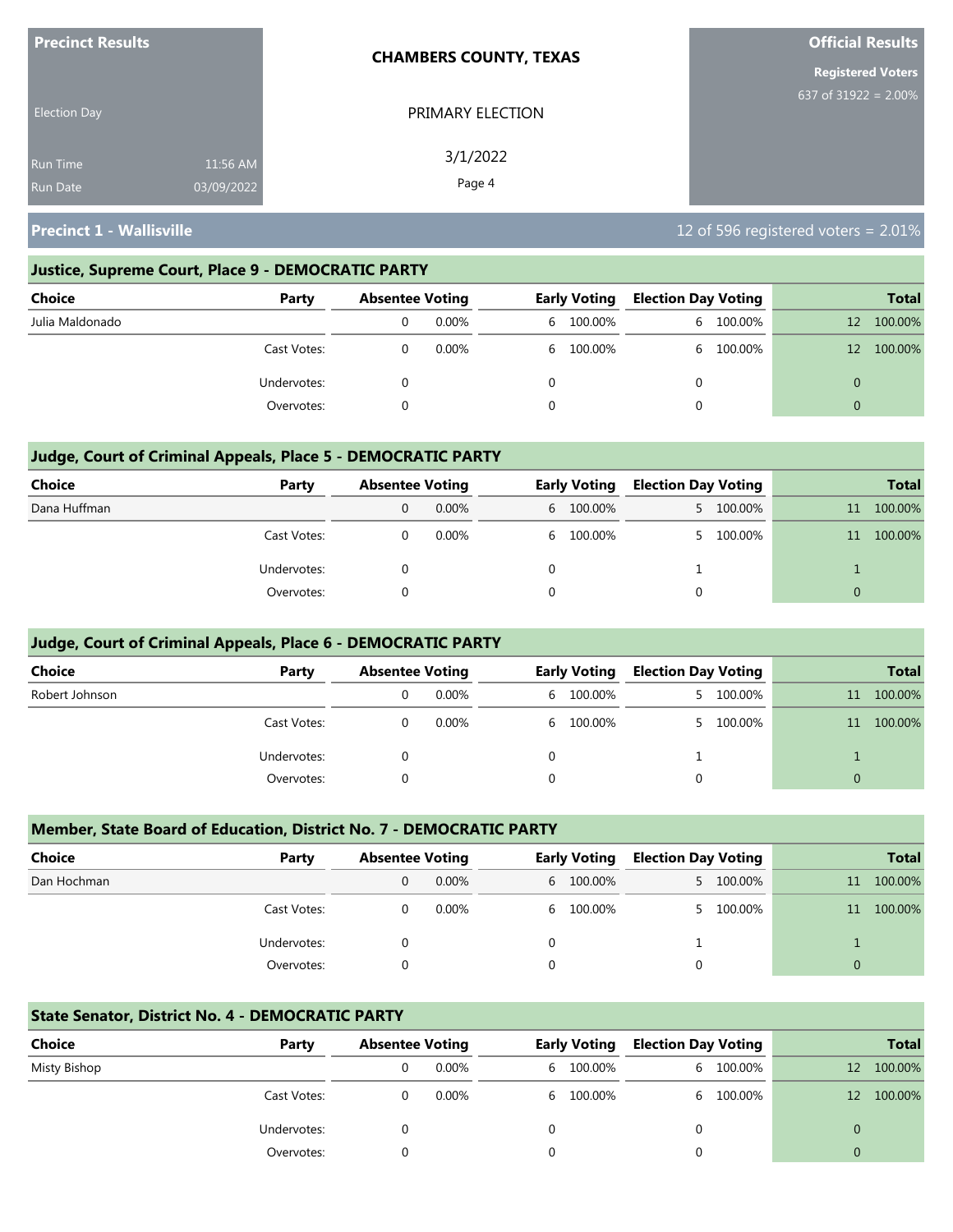| <b>Precinct Results</b> |            | <b>CHAMBERS COUNTY, TEXAS</b> | <b>Official Results</b>  |
|-------------------------|------------|-------------------------------|--------------------------|
|                         |            |                               | <b>Registered Voters</b> |
| <b>Election Day</b>     |            | PRIMARY ELECTION              | 637 of 31922 = $2.00\%$  |
| <b>Run Time</b>         | 11:56 AM   | 3/1/2022                      |                          |
| <b>Run Date</b>         | 03/09/2022 | Page 5                        |                          |

### **State Representative, District No. 23 - DEMOCRATIC PARTY**

| Choice         | Party       | <b>Absentee Voting</b> |          | <b>Early Voting</b> | <b>Election Day Voting</b> |           |          | <b>Total</b> |
|----------------|-------------|------------------------|----------|---------------------|----------------------------|-----------|----------|--------------|
| Keith G. Henry |             | 0                      | $0.00\%$ | 6 100.00%           |                            | 5 100.00% | 11       | 100.00%      |
|                | Cast Votes: |                        | 0.00%    | 6 100.00%           |                            | 5 100.00% | 11       | 100.00%      |
|                | Undervotes: |                        |          |                     |                            |           |          |              |
|                | Overvotes:  |                        |          |                     |                            |           | $\Omega$ |              |

### **Chief Justice, 1st Court of Appeals District - DEMOCRATIC PARTY**

| Choice         | Party       | <b>Absentee Voting</b> |          | <b>Early Voting</b> | <b>Election Day Voting</b> |         |    | <b>Total</b> |
|----------------|-------------|------------------------|----------|---------------------|----------------------------|---------|----|--------------|
| Julie Countiss |             |                        | $0.00\%$ | 6 100.00%           |                            | 100.00% | 11 | 100.00%      |
|                | Cast Votes: |                        | $0.00\%$ | 6 100.00%           | 5.                         | 100.00% | 11 | 100.00%      |
|                | Undervotes: |                        |          |                     |                            |         |    |              |
|                | Overvotes:  |                        |          |                     |                            |         |    |              |

### **Justice, 1st Court of Appeals District, Place No. 4 - DEMOCRATIC PARTY**

| <b>Choice</b>  | Party       | <b>Absentee Voting</b> |          | <b>Early Voting</b> | <b>Election Day Voting</b> |           |          | <b>Total</b> |
|----------------|-------------|------------------------|----------|---------------------|----------------------------|-----------|----------|--------------|
| Mike Engelhart |             | 0                      | $0.00\%$ | 5 100.00%           |                            | 6 100.00% | 11       | 100.00%      |
|                | Cast Votes: |                        | $0.00\%$ | 5 100.00%           | 6.                         | 100.00%   | 11       | 100.00%      |
|                | Undervotes: |                        |          |                     | 0                          |           |          |              |
|                | Overvotes:  |                        |          |                     |                            |           | $\Omega$ |              |

### **Justice, 14th Court of Appeals District, Place No. 2 - DEMOCRATIC PARTY**

| <b>Choice</b>  | Party       | <b>Absentee Voting</b> |          |   | <b>Early Voting</b> | <b>Election Day Voting</b> |         |                | <b>Total</b> |
|----------------|-------------|------------------------|----------|---|---------------------|----------------------------|---------|----------------|--------------|
| Cheri C Thomas |             |                        | 0.00%    | 3 | 50.00%              | 4                          | 80.00%  |                | 63.64%       |
| Kyle Carter    |             | 0                      | $0.00\%$ | 3 | 50.00%              |                            | 20.00%  | 4              | 36.36%       |
|                | Cast Votes: | 0                      | $0.00\%$ |   | 6 100.00%           |                            | 100.00% | 11             | 100.00%      |
|                | Undervotes: |                        |          | 0 |                     |                            |         |                |              |
|                | Overvotes:  |                        |          | 0 |                     |                            |         | $\overline{0}$ |              |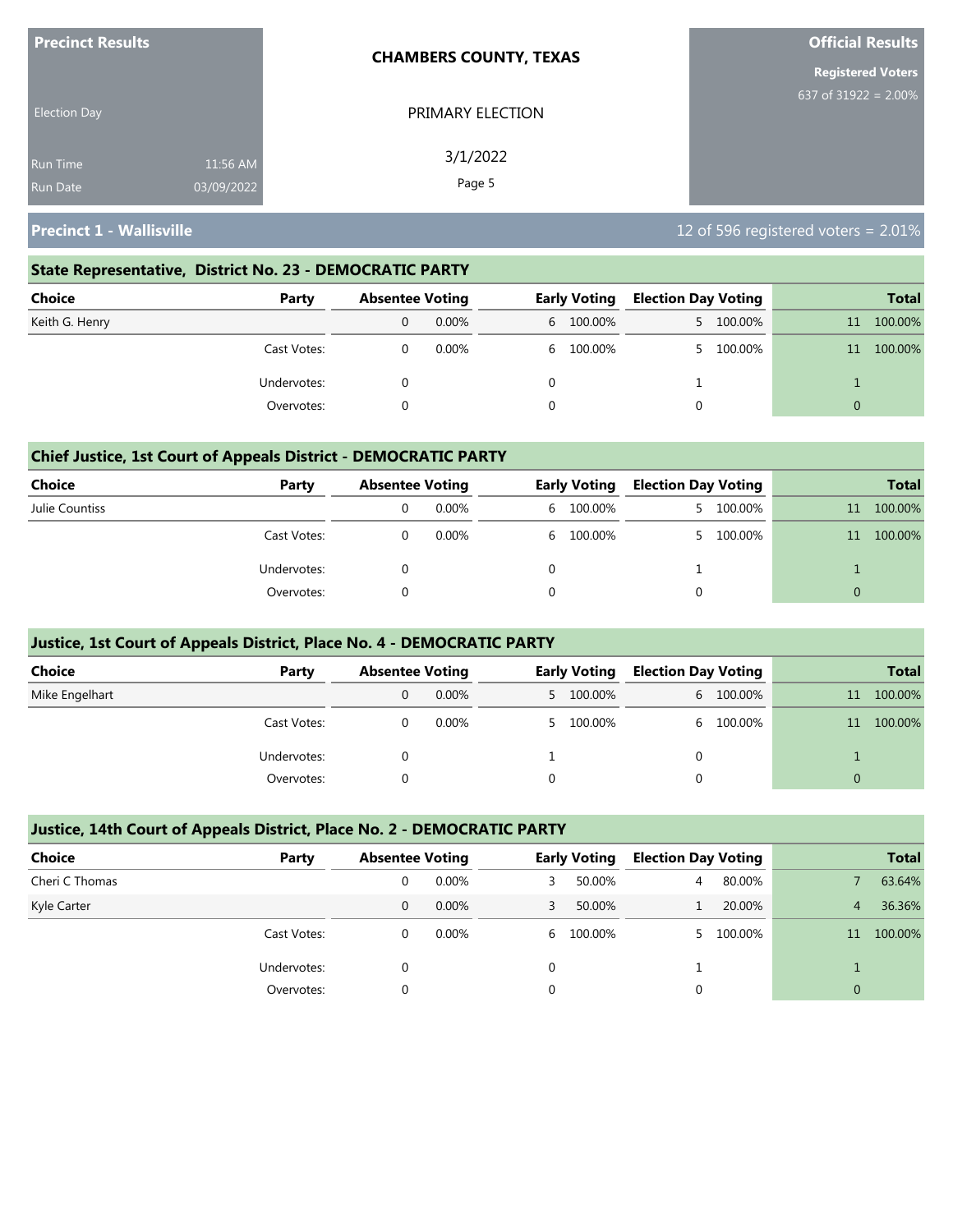| <b>Precinct Results</b> |            | <b>CHAMBERS COUNTY, TEXAS</b> | <b>Official Results</b>  |
|-------------------------|------------|-------------------------------|--------------------------|
|                         |            |                               | <b>Registered Voters</b> |
| <b>Election Day</b>     |            | PRIMARY ELECTION              | 637 of $31922 = 2.00\%$  |
| Run Time                | 11:56 AM   | 3/1/2022                      |                          |
| <b>Run Date</b>         | 03/09/2022 | Page 6                        |                          |

# **Justice, 14th Court of Appeals District, Place No. 9 - DEMOCRATIC PARTY**

| Choice         | Party       | <b>Absentee Voting</b> |          |   | <b>Early Voting</b> |   | <b>Election Day Voting</b> | <b>Total</b> |         |
|----------------|-------------|------------------------|----------|---|---------------------|---|----------------------------|--------------|---------|
| William Demond |             |                        | $0.00\%$ | 4 | 66.67%              | 4 | 80.00%                     | 8            | 72.73%  |
| Chris Conrad   |             |                        | $0.00\%$ |   | 33.33%              |   | 20.00%                     | ₹            | 27.27%  |
|                | Cast Votes: |                        | 0.00%    |   | 6 100.00%           |   | 100.00%                    | 11           | 100.00% |
|                | Undervotes: |                        |          |   |                     |   |                            |              |         |
|                | Overvotes:  |                        |          |   |                     |   |                            |              |         |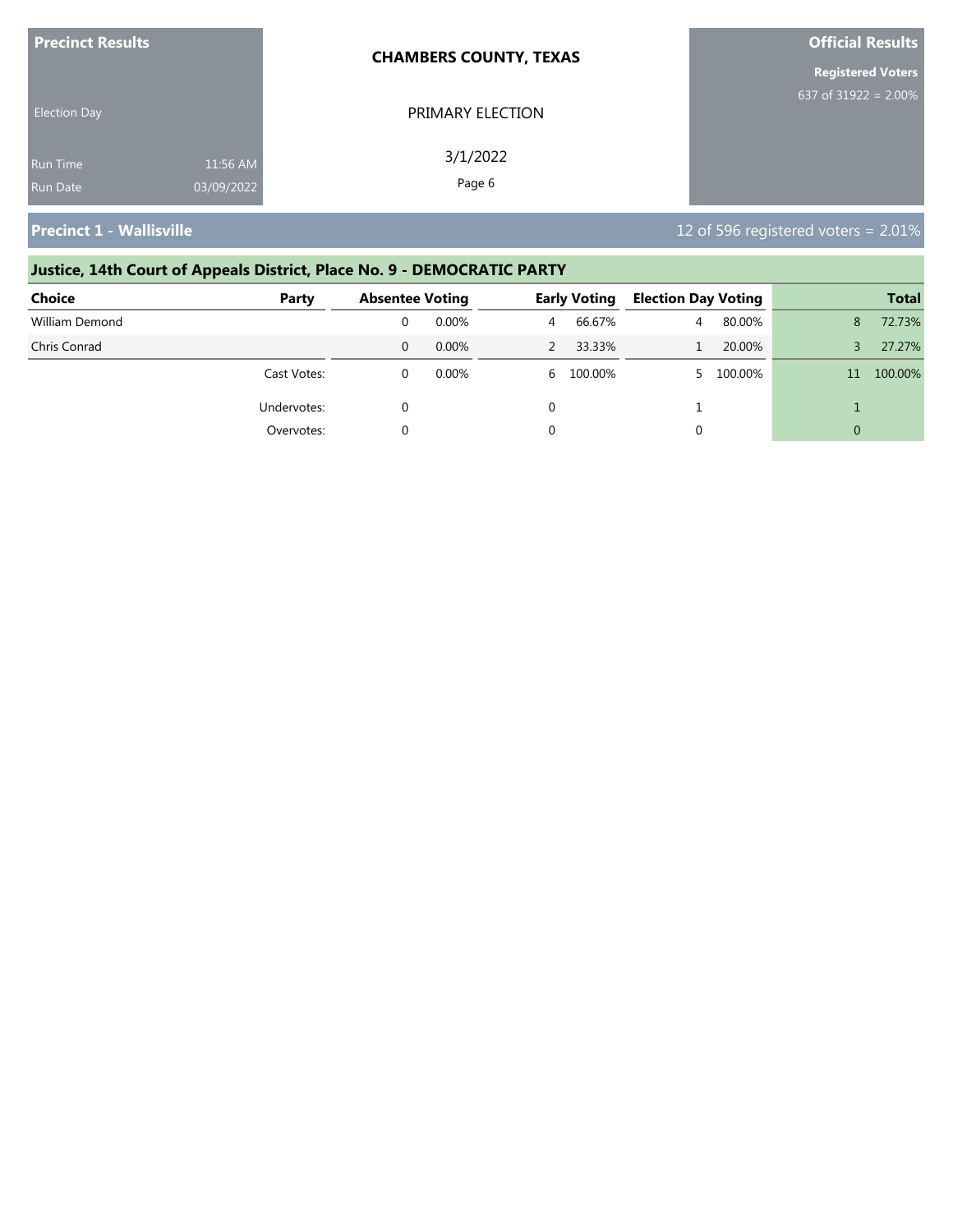| <b>Precinct Results</b>            | <b>CHAMBERS COUNTY, TEXAS</b> |                    | <b>Official Results</b>  |
|------------------------------------|-------------------------------|--------------------|--------------------------|
|                                    |                               |                    | <b>Registered Voters</b> |
| <b>Election Day</b>                |                               | PRIMARY ELECTION   | 637 of 31922 = $2.00\%$  |
| <b>Run Time</b><br><b>Run Date</b> | 11:56 AM<br>03/09/2022        | 3/1/2022<br>Page 7 |                          |
|                                    |                               |                    |                          |

# **United States Representative, District No. 36 - DEMOCRATIC PARTY**

| <b>Choice</b> | Party       | <b>Absentee Voting</b> |           |    | <b>Early Voting</b> | <b>Election Day Voting</b> |           |    | <b>Total</b> |
|---------------|-------------|------------------------|-----------|----|---------------------|----------------------------|-----------|----|--------------|
| Jon Haire     |             |                        | 2 100.00% | 10 | 100.00%             |                            | 6 100.00% | 18 | 100.00%      |
|               | Cast Votes: |                        | 2 100.00% | 10 | 100.00%             |                            | 6 100.00% | 18 | 100.00%      |
|               | Undervotes: |                        |           |    |                     |                            |           |    |              |
|               | Overvotes:  |                        |           |    |                     |                            |           |    |              |

### **Governor - DEMOCRATIC PARTY**

| <b>Choice</b>               | Party       |              | <b>Absentee Voting</b> |              | <b>Early Voting</b> | <b>Election Day Voting</b> |         |                | <b>Total</b> |
|-----------------------------|-------------|--------------|------------------------|--------------|---------------------|----------------------------|---------|----------------|--------------|
| Beto O'Rourke               |             | 2            | 100.00%                | 10           | 83.33%              | 10                         | 83.33%  | 22             | 84.62%       |
| Joy Diaz                    |             | 0            | 0.00%                  | $\mathbf 0$  | 0.00%               | Ŧ.                         | 8.33%   |                | 3.85%        |
| Rich Wakeland               |             | $\mathbf{0}$ | 0.00%                  | $\mathbf{0}$ | 0.00%               | $\mathbf{0}$               | 0.00%   | $\overline{0}$ | 0.00%        |
| Michael Cooper              |             | $\mathbf 0$  | 0.00%                  |              | 8.33%               | 0                          | 0.00%   |                | 3.85%        |
| Inocencio (Inno) Barrientez |             | 0            | 0.00%                  | $\mathbf{1}$ | 8.33%               | $\mathbf{1}$               | 8.33%   | $\overline{2}$ | 7.69%        |
|                             | Cast Votes: | 2            | 100.00%                | 12           | 100.00%             | 12                         | 100.00% | 26             | 100.00%      |
|                             | Undervotes: | 0            |                        | 0            |                     |                            |         |                |              |
|                             | Overvotes:  | 0            |                        | 0            |                     | 0                          |         | $\mathbf{0}$   |              |

### **Lieutenant Governor - DEMOCRATIC PARTY**

| <b>Choice</b>    | Party       | <b>Absentee Voting</b> |           |          | <b>Early Voting</b> | <b>Election Day Voting</b> |         |                | <b>Total</b> |
|------------------|-------------|------------------------|-----------|----------|---------------------|----------------------------|---------|----------------|--------------|
| Carla Brailey    |             | 0                      | 0.00%     | 3        | 25.00%              | 4                          | 30.77%  |                | 25.93%       |
| Mike Collier     |             |                        | 2 100.00% |          | 58.33%              | 6                          | 46.15%  | 15             | 55.56%       |
| Michelle Beckley |             | 0                      | $0.00\%$  | 2        | 16.67%              | 3                          | 23.08%  |                | 18.52%       |
|                  | Cast Votes: |                        | 2 100.00% | 12       | 100.00%             | 13                         | 100.00% | 27             | 100.00%      |
|                  | Undervotes: | 0                      |           | $\Omega$ |                     | 0                          |         | $\Omega$       |              |
|                  | Overvotes:  | 0                      |           | 0        |                     | 0                          |         | $\overline{0}$ |              |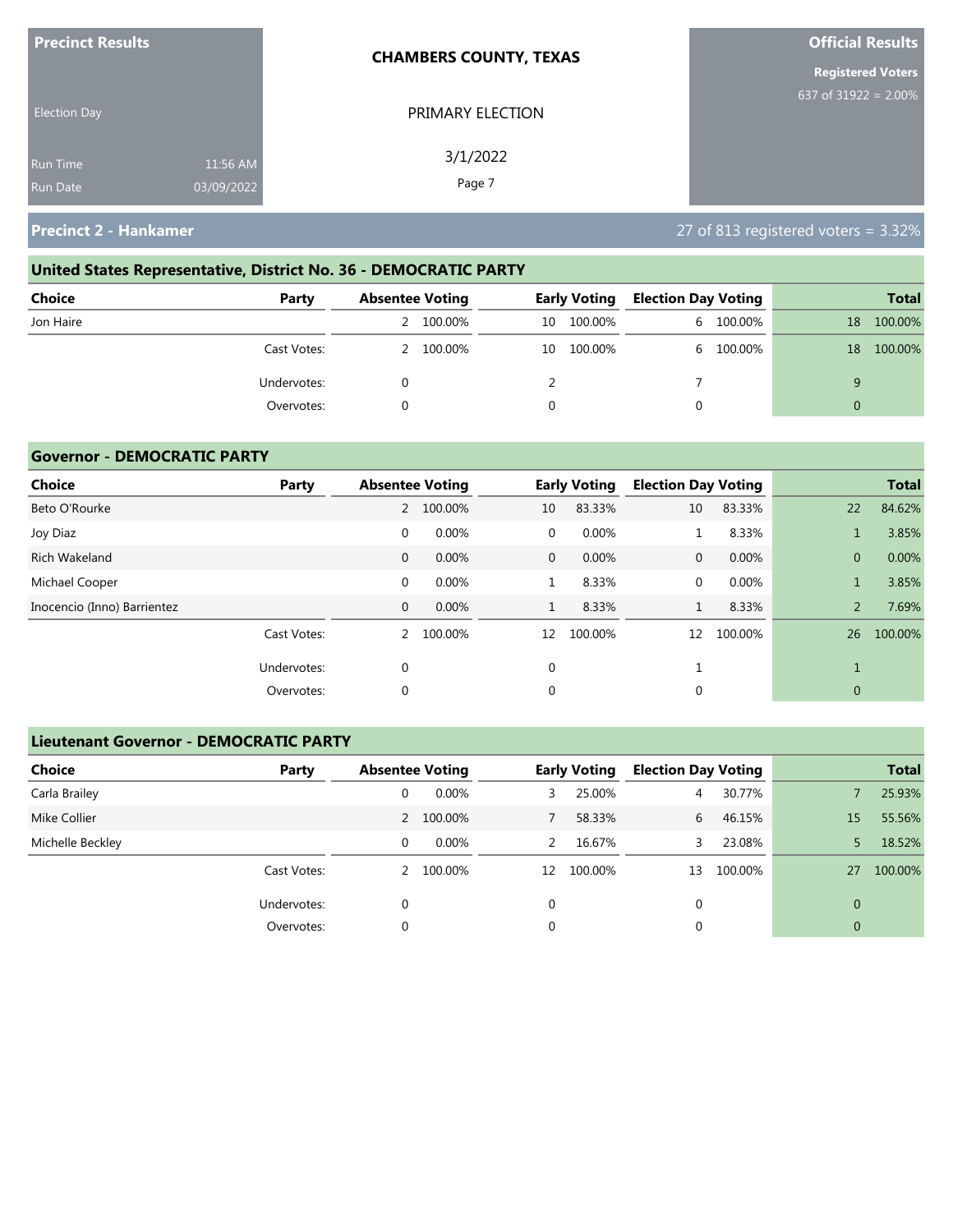| <b>Precinct Results</b> |            | <b>CHAMBERS COUNTY, TEXAS</b> | <b>Official Results</b>  |
|-------------------------|------------|-------------------------------|--------------------------|
|                         |            |                               | <b>Registered Voters</b> |
| <b>Election Day</b>     |            | PRIMARY ELECTION              | 637 of 31922 = $2.00\%$  |
| Run Time                | 11:56 AM   | 3/1/2022                      |                          |
| <b>Run Date</b>         | 03/09/2022 | Page 8                        |                          |

### **Attorney General - DEMOCRATIC PARTY**

| <b>Choice</b>           | Party       | <b>Absentee Voting</b> |           |                | <b>Early Voting</b> | <b>Election Day Voting</b> |         |                | <b>Total</b> |
|-------------------------|-------------|------------------------|-----------|----------------|---------------------|----------------------------|---------|----------------|--------------|
| Joe Jaworski            |             | 0                      | 0.00%     | $\overline{4}$ | 36.36%              | $\overline{2}$             | 15.38%  | 6              | 23.08%       |
| Rochelle Mercedes Garza |             | $\mathbf 0$            | 0.00%     | 2              | 18.18%              | 3.                         | 23.08%  | 5              | 19.23%       |
| S. "TBONE" Raynor       |             | $\mathbf{0}$           | 0.00%     | $\overline{0}$ | $0.00\%$            | $\overline{4}$             | 30.77%  | $\overline{4}$ | 15.38%       |
| Lee Merritt             |             | $\mathbf 0$            | 0.00%     | $\overline{4}$ | 36.36%              |                            | 7.69%   | 5              | 19.23%       |
| Mike Fields             |             |                        | 2 100.00% | $\mathbf{1}$   | 9.09%               | $\mathbf{3}$               | 23.08%  | 6              | 23.08%       |
|                         | Cast Votes: |                        | 2 100.00% | 11             | 100.00%             | 13                         | 100.00% | 26             | 100.00%      |
|                         | Undervotes: | 0                      |           |                |                     | $\mathbf{0}$               |         |                |              |
|                         | Overvotes:  | 0                      |           | 0              |                     | 0                          |         | $\mathbf{0}$   |              |
|                         |             |                        |           |                |                     |                            |         |                |              |

### **Comptroller of Public Accounts - DEMOCRATIC PARTY**

| <b>Choice</b>    | Party       | <b>Absentee Voting</b> |           |                | <b>Early Voting</b> | <b>Election Day Voting</b> |         |              | <b>Total</b> |
|------------------|-------------|------------------------|-----------|----------------|---------------------|----------------------------|---------|--------------|--------------|
| Angel Luis Vega  |             |                        | 50.00%    | 3              | 30.00%              | $\overline{4}$             | 33.33%  | 8            | 33.33%       |
| Tim Mahoney      |             |                        | 50.00%    | 4 <sup>7</sup> | 40.00%              |                            | 58.33%  | 12           | 50.00%       |
| Janet T. Dudding |             | 0                      | $0.00\%$  | 3              | 30.00%              |                            | 8.33%   | 4            | 16.67%       |
|                  | Cast Votes: |                        | 2 100.00% | 10             | 100.00%             | 12 <sup>2</sup>            | 100.00% | 24           | 100.00%      |
|                  | Undervotes: | 0                      |           |                |                     |                            |         |              |              |
|                  | Overvotes:  | 0                      |           | 0              |                     | 0                          |         | $\mathbf{0}$ |              |

### **Commissioner of the General Land Office - DEMOCRATIC PARTY**

| <b>Choice</b>        | Party       | <b>Absentee Voting</b> |         |          | <b>Early Voting</b> | <b>Election Day Voting</b> |         |              | <b>Total</b> |
|----------------------|-------------|------------------------|---------|----------|---------------------|----------------------------|---------|--------------|--------------|
| Sandragrace Martinez |             | $\mathbf{0}$           | 0.00%   | 6        | 50.00%              | 2                          | 16.67%  | 8            | 30.77%       |
| Jinny Suh            |             |                        | 50.00%  | 0        | $0.00\%$            |                            | 8.33%   |              | 7.69%        |
| Jay Kleberg          |             | $\mathbf{0}$           | 0.00%   | 2        | 16.67%              |                            | 8.33%   | 3            | 11.54%       |
| Michael Lange        |             |                        | 50.00%  | 4        | 33.33%              | 8                          | 66.67%  | 13           | 50.00%       |
|                      | Cast Votes: | $\mathcal{P}$          | 100.00% | 12       | 100.00%             | 12                         | 100.00% | 26           | 100.00%      |
| Undervotes:          |             | $\Omega$               |         | $\Omega$ |                     |                            |         |              |              |
|                      | Overvotes:  | 0                      |         | 0        |                     | 0                          |         | $\mathbf{0}$ |              |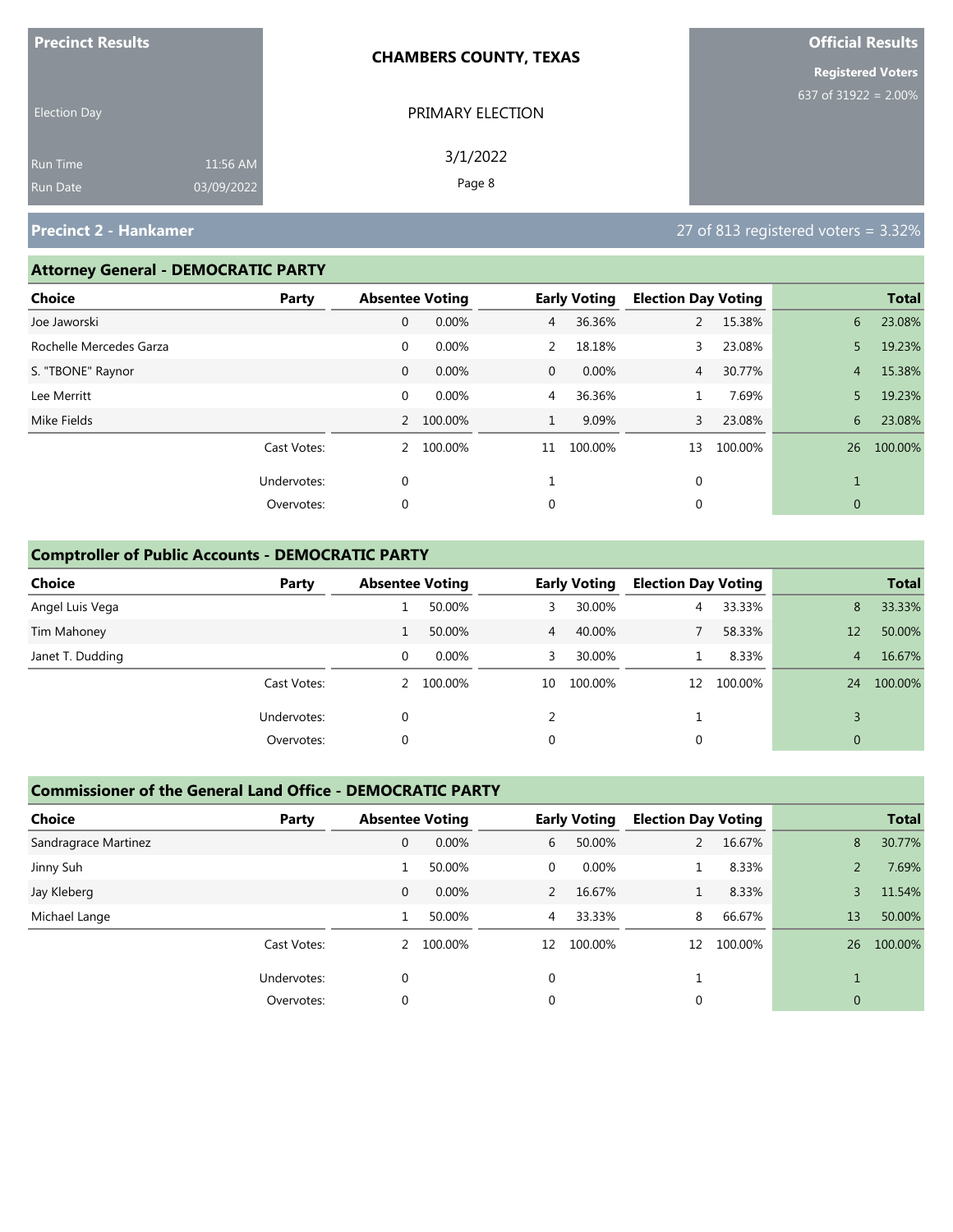| <b>Precinct Results</b>                                      | <b>CHAMBERS COUNTY, TEXAS</b> | <b>Official Results</b>  |
|--------------------------------------------------------------|-------------------------------|--------------------------|
|                                                              |                               | <b>Registered Voters</b> |
| <b>Election Day</b>                                          | PRIMARY ELECTION              | 637 of 31922 = $2.00\%$  |
| 11:56 AM<br><b>Run Time</b><br>03/09/2022<br><b>Run Date</b> | 3/1/2022<br>Page 9            |                          |

# **Commissioner of Agriculture - DEMOCRATIC PARTY**

| Choice<br>Party |   | <b>Absentee Voting</b> |    | <b>Early Voting</b> | <b>Election Day Voting</b> |         |          | <b>Total</b> |
|-----------------|---|------------------------|----|---------------------|----------------------------|---------|----------|--------------|
| Susan Hays      |   | 100.00%                | 8  | 72.73%              | 8                          | 66.67%  | 18       | 72.00%       |
| Ed Ireson       | 0 | $0.00\%$               | 3  | 27.27%              | 4                          | 33.33%  |          | 28.00%       |
| Cast Votes:     | 2 | 100.00%                | 11 | 100.00%             | 12                         | 100.00% | 25       | 100.00%      |
| Undervotes:     | 0 |                        |    |                     |                            |         |          |              |
| Overvotes:      | 0 |                        | 0  |                     | 0                          |         | $\Omega$ |              |

| <b>Railroad Commissioner - DEMOCRATIC PARTY</b> |             |                        |           |    |                     |                            |         |           |              |  |
|-------------------------------------------------|-------------|------------------------|-----------|----|---------------------|----------------------------|---------|-----------|--------------|--|
| Choice                                          | Party       | <b>Absentee Voting</b> |           |    | <b>Early Voting</b> | <b>Election Day Voting</b> |         |           | <b>Total</b> |  |
| Luke Warford                                    |             |                        | 2 100.00% | 11 | 100.00%             |                            | 100.00% | <b>20</b> | 100.00%      |  |
|                                                 | Cast Votes: |                        | 2 100.00% | 11 | 100.00%             |                            | 100.00% | 20        | 100.00%      |  |
|                                                 | Undervotes: | 0                      |           |    |                     | b                          |         |           |              |  |
|                                                 | Overvotes:  |                        |           | 0  |                     |                            |         | $\Omega$  |              |  |

### **Justice, Supreme Court, Place 3 - DEMOCRATIC PARTY**

| <b>Choice</b> | Party       | <b>Absentee Voting</b><br><b>Early Voting</b> |    | <b>Election Day Voting</b> |    | <b>Total</b> |    |         |
|---------------|-------------|-----------------------------------------------|----|----------------------------|----|--------------|----|---------|
| Erin A Nowell |             | 2 100.00%                                     | 11 | 100.00%                    |    | 6 100.00%    | 19 | 100.00% |
|               | Cast Votes: | 2 100.00%                                     | 11 | 100.00%                    | 6. | 100.00%      | 19 | 100.00% |
|               | Undervotes: |                                               |    |                            |    |              | 8  |         |
|               | Overvotes:  |                                               |    |                            |    |              |    |         |

### **Justice, Supreme Court, Place 5 - DEMOCRATIC PARTY**

| Choice         | Party       | <b>Absentee Voting</b> |           | <b>Early Voting</b> |         | <b>Election Day Voting</b> |           |    | <b>Total</b> |
|----------------|-------------|------------------------|-----------|---------------------|---------|----------------------------|-----------|----|--------------|
| Amanda Reichek |             |                        | 2 100.00% | 10                  | 100.00% |                            | 6 100.00% | 18 | 100.00%      |
|                | Cast Votes: |                        | 2 100.00% | 10                  | 100.00% |                            | 6 100.00% | 18 | 100.00%      |
|                | Undervotes: |                        |           |                     |         |                            |           |    |              |
|                | Overvotes:  |                        |           |                     |         |                            |           |    |              |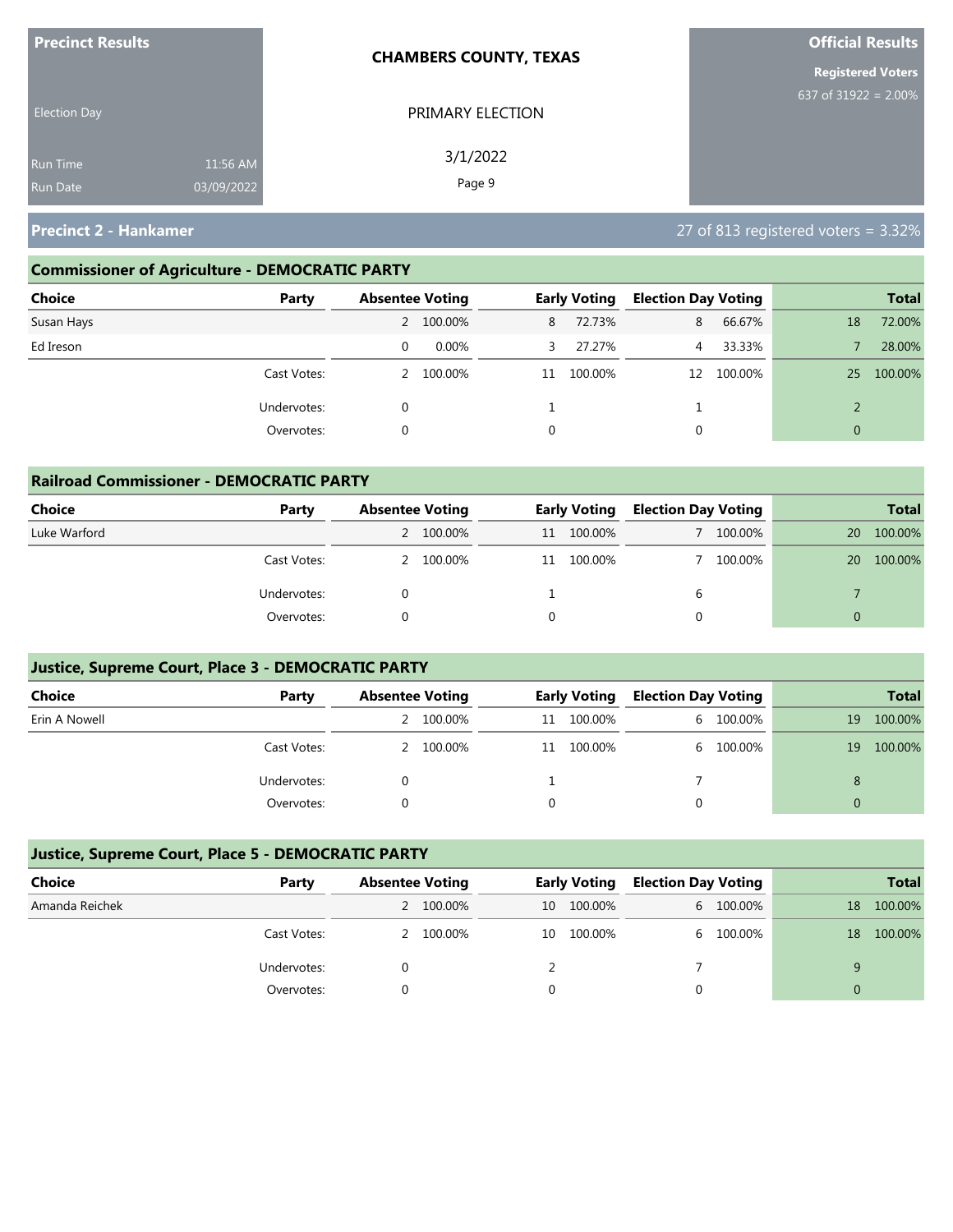| <b>Precinct Results</b>            |                        | <b>CHAMBERS COUNTY, TEXAS</b> | <b>Official Results</b>  |
|------------------------------------|------------------------|-------------------------------|--------------------------|
|                                    |                        |                               | <b>Registered Voters</b> |
| <b>Election Day</b>                |                        | PRIMARY ELECTION              | 637 of 31922 = $2.00\%$  |
| <b>Run Time</b><br><b>Run Date</b> | 11:56 AM<br>03/09/2022 | 3/1/2022<br>Page 10           |                          |

### **Justice, Supreme Court, Place 9 - DEMOCRATIC PARTY**

| Choice          | Party       | <b>Absentee Voting</b> |         | <b>Early Voting</b> |           | <b>Election Day Voting</b> |         |    | <b>Total</b> |
|-----------------|-------------|------------------------|---------|---------------------|-----------|----------------------------|---------|----|--------------|
| Julia Maldonado |             |                        | 100.00% |                     | 9 100.00% |                            | 100.00% | 18 | 100.00%      |
|                 | Cast Votes: |                        | 100.00% |                     | 9 100.00% |                            | 100.00% | 18 | 100.00%      |
|                 | Undervotes: |                        |         |                     |           | b                          |         |    |              |
|                 | Overvotes:  |                        |         | $\Omega$            |           |                            |         |    |              |

### **Judge, Court of Criminal Appeals, Place 5 - DEMOCRATIC PARTY**

| <b>Choice</b> | Party       | <b>Absentee Voting</b> |           | <b>Early Voting</b> |            | <b>Election Day Voting</b> |           |               | <b>Total</b> |
|---------------|-------------|------------------------|-----------|---------------------|------------|----------------------------|-----------|---------------|--------------|
| Dana Huffman  |             |                        | 2 100.00% |                     | 11 100.00% |                            | 8 100.00% | 21            | 100.00%      |
|               | Cast Votes: |                        | 2 100.00% |                     | 11 100.00% | 8                          | 100.00%   | 21            | 100.00%      |
|               | Undervotes: |                        |           |                     |            |                            |           | $\mathfrak b$ |              |
|               | Overvotes:  |                        |           |                     |            | 0                          |           | $\Omega$      |              |

### **Judge, Court of Criminal Appeals, Place 6 - DEMOCRATIC PARTY**

| <b>Choice</b>  | Party       | <b>Absentee Voting</b> |           | <b>Early Voting</b> |         | <b>Election Day Voting</b> |         |          | <b>Total</b> |
|----------------|-------------|------------------------|-----------|---------------------|---------|----------------------------|---------|----------|--------------|
| Robert Johnson |             |                        | 100.00%   | 10                  | 100.00% |                            | 100.00% | 19       | 100.00%      |
|                | Cast Votes: |                        | 2 100.00% | 10                  | 100.00% |                            | 100.00% | 19       | 100.00%      |
|                | Undervotes: |                        |           |                     |         | b                          |         | 8        |              |
|                | Overvotes:  |                        |           | 0                   |         | 0                          |         | $\Omega$ |              |

### **Member, State Board of Education, District No. 7 - DEMOCRATIC PARTY**

| <b>Choice</b> | Party       | <b>Absentee Voting</b> |           | <b>Early Voting</b> |           | <b>Election Day Voting</b> |         |    | <b>Total</b> |
|---------------|-------------|------------------------|-----------|---------------------|-----------|----------------------------|---------|----|--------------|
| Dan Hochman   |             |                        | 2 100.00% |                     | 9 100.00% |                            | 100.00% | 18 | 100.00%      |
|               | Cast Votes: |                        | 100.00%   |                     | 9 100.00% |                            | 100.00% | 18 | 100.00%      |
|               | Undervotes: |                        |           |                     |           | 6                          |         |    |              |
|               | Overvotes:  |                        |           | $\Omega$            |           | $\Omega$                   |         | 0  |              |

### **State Senator, District No. 4 - DEMOCRATIC PARTY**

| Choice       | Party       | <b>Absentee Voting</b> |           | <b>Early Voting</b> |         | <b>Election Day Voting</b> |            |           | <b>Total</b> |
|--------------|-------------|------------------------|-----------|---------------------|---------|----------------------------|------------|-----------|--------------|
| Misty Bishop |             |                        | 2 100.00% | 10                  | 100.00% |                            | 10 100.00% | 22        | 100.00%      |
|              | Cast Votes: |                        | 2 100.00% | 10                  | 100.00% |                            | 10 100.00% | <b>22</b> | 100.00%      |
|              | Undervotes: |                        |           |                     |         |                            |            |           |              |
|              | Overvotes:  |                        |           |                     |         |                            |            | 0         |              |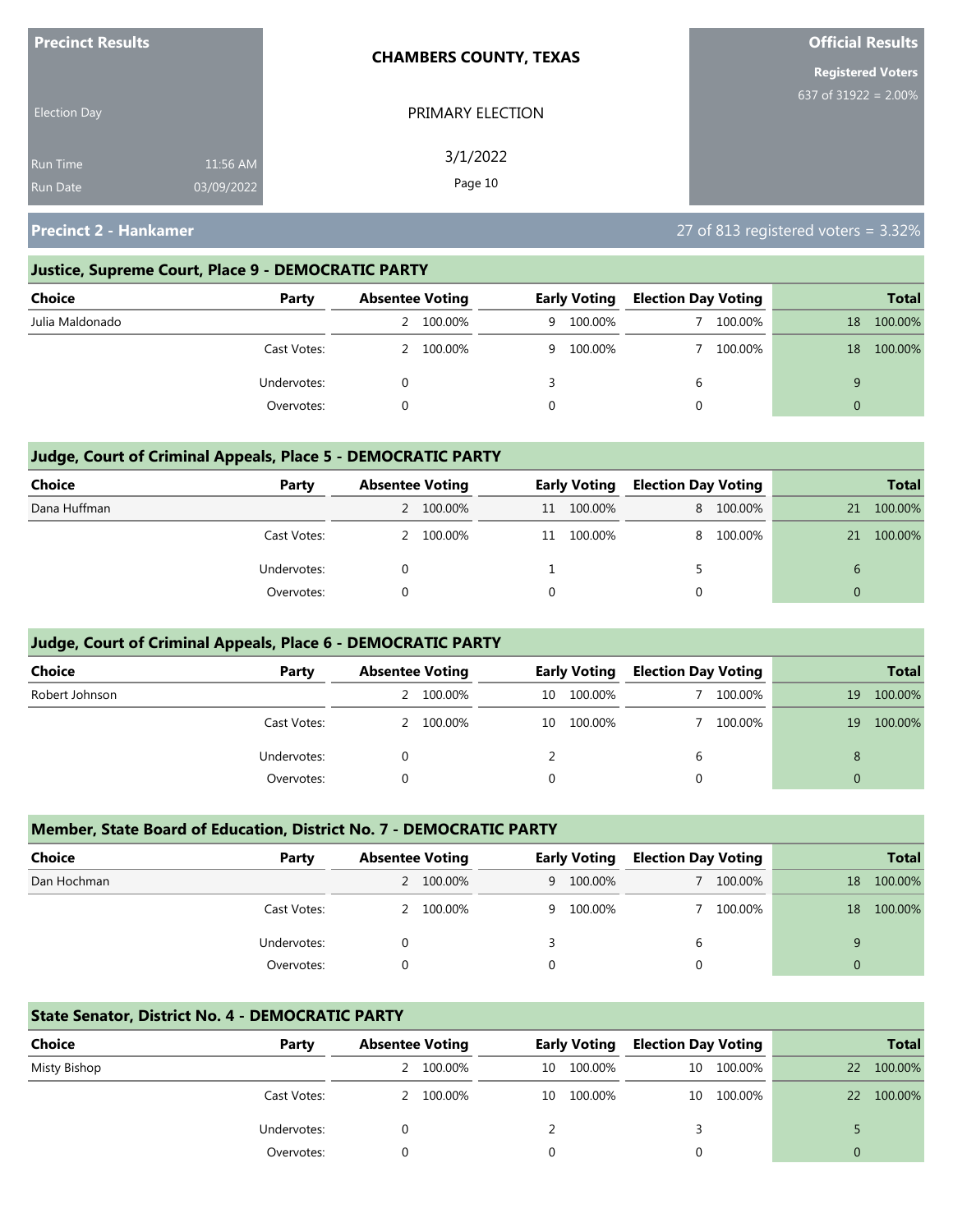| <b>Precinct Results</b> |            | <b>CHAMBERS COUNTY, TEXAS</b> | <b>Official Results</b>  |
|-------------------------|------------|-------------------------------|--------------------------|
|                         |            |                               | <b>Registered Voters</b> |
| <b>Election Day</b>     |            | PRIMARY ELECTION              | 637 of 31922 = $2.00\%$  |
| <b>Run Time</b>         | 11:56 AM   | 3/1/2022                      |                          |
| <b>Run Date</b>         | 03/09/2022 | Page 11                       |                          |

### **State Representative, District No. 23 - DEMOCRATIC PARTY**

| Choice         | Party       | <b>Absentee Voting</b> |           | <b>Early Voting</b> |         | <b>Election Day Voting</b> |           |          | Total   |
|----------------|-------------|------------------------|-----------|---------------------|---------|----------------------------|-----------|----------|---------|
| Keith G. Henry |             |                        | 2 100.00% | 10                  | 100.00% |                            | 9 100.00% | 21       | 100.00% |
|                | Cast Votes: |                        | 2 100.00% | 10                  | 100.00% |                            | 9 100.00% | 21       | 100.00% |
|                | Undervotes: |                        |           |                     |         | 4                          |           |          |         |
|                | Overvotes:  |                        |           |                     |         |                            |           | $\Omega$ |         |

### **Chief Justice, 1st Court of Appeals District - DEMOCRATIC PARTY**

| Choice         | Party       | <b>Absentee Voting</b> |         |        | <b>Early Voting</b> |   |         |    | <b>Election Day Voting</b> |  | <b>Total</b> |
|----------------|-------------|------------------------|---------|--------|---------------------|---|---------|----|----------------------------|--|--------------|
| Julie Countiss |             |                        | 100.00% | 10     | 100.00%             | 8 | 100.00% | 20 | 100.00%                    |  |              |
|                | Cast Votes: |                        | 100.00% | 10     | 100.00%             | 8 | 100.00% | 20 | 100.00%                    |  |              |
|                | Undervotes: |                        |         |        |                     |   |         |    |                            |  |              |
|                | Overvotes:  |                        |         | $\cap$ |                     |   |         |    |                            |  |              |

### **Justice, 1st Court of Appeals District, Place No. 4 - DEMOCRATIC PARTY**

| Choice         | Party       | <b>Absentee Voting</b> |           | <b>Early Voting</b> |            | <b>Election Day Voting</b> |            |          | <b>Total</b> |
|----------------|-------------|------------------------|-----------|---------------------|------------|----------------------------|------------|----------|--------------|
| Mike Engelhart |             |                        | 2 100.00% | 10                  | 100.00%    |                            | 11 100.00% | 23       | 100.00%      |
|                | Cast Votes: |                        | 2 100.00% |                     | 10 100.00% |                            | 11 100.00% | 23       | 100.00%      |
|                | Undervotes: |                        |           |                     |            |                            |            | 4        |              |
|                | Overvotes:  |                        |           |                     |            |                            |            | $\Omega$ |              |

### **Justice, 14th Court of Appeals District, Place No. 2 - DEMOCRATIC PARTY**

| <b>Choice</b>  | Party       |          | <b>Absentee Voting</b> |    | <b>Early Voting</b> |    | <b>Election Day Voting</b> |                | <b>Total</b> |
|----------------|-------------|----------|------------------------|----|---------------------|----|----------------------------|----------------|--------------|
| Cheri C Thomas |             |          | 50.00%                 | 8  | 66.67%              |    | 53.85%                     | 16             | 59.26%       |
| Kyle Carter    |             |          | 50.00%                 | 4  | 33.33%              | 6. | 46.15%                     | 11             | 40.74%       |
|                | Cast Votes: |          | 100.00%                | 12 | 100.00%             | 13 | 100.00%                    | 27             | 100.00%      |
|                | Undervotes: |          |                        | 0  |                     |    |                            | $\overline{0}$ |              |
|                | Overvotes:  | $\Omega$ |                        | 0  |                     |    |                            | $\overline{0}$ |              |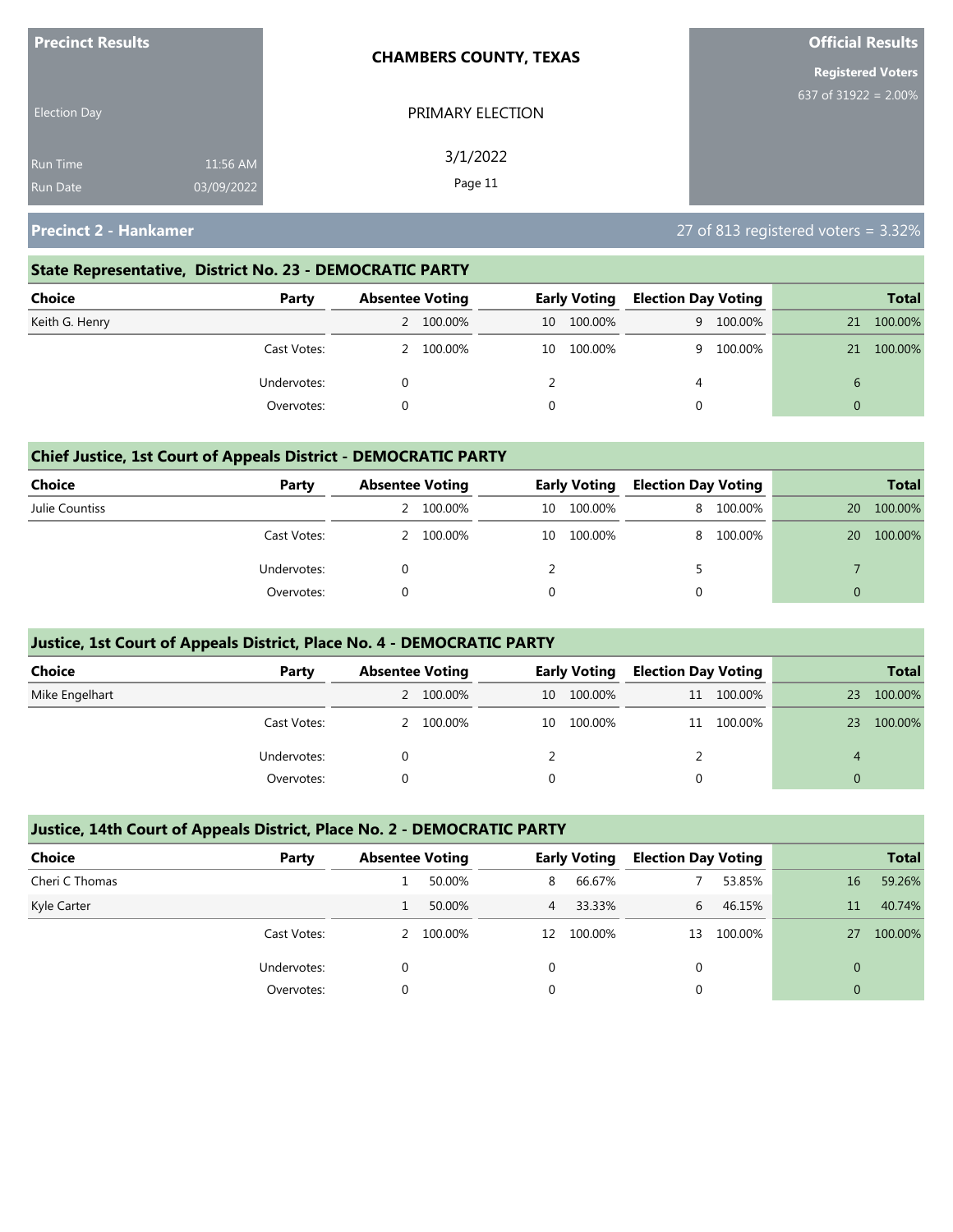| <b>Precinct Results</b> |            | <b>CHAMBERS COUNTY, TEXAS</b> | <b>Official Results</b>  |
|-------------------------|------------|-------------------------------|--------------------------|
|                         |            |                               | <b>Registered Voters</b> |
| <b>Election Day</b>     |            | PRIMARY ELECTION              | 637 of 31922 = $2.00\%$  |
| Run Time                | 11:56 AM   | 3/1/2022                      |                          |
| <b>Run Date</b>         | 03/09/2022 | Page 12                       |                          |

# **Justice, 14th Court of Appeals District, Place No. 9 - DEMOCRATIC PARTY Choice Party Absentee Voting Early Voting Election Day Voting Total** William Demond 0 0.00% 5 50.00% 4 33.33% 9 37.50% Chris Conrad 2 100.00% 5 50.00% 8 66.67% 15 62.50% Cast Votes: 2 100.00% 10 100.00% 12 100.00% 24 100.00% Undervotes:  $0$  2  $1$  3

Overvotes: 0 0 0 0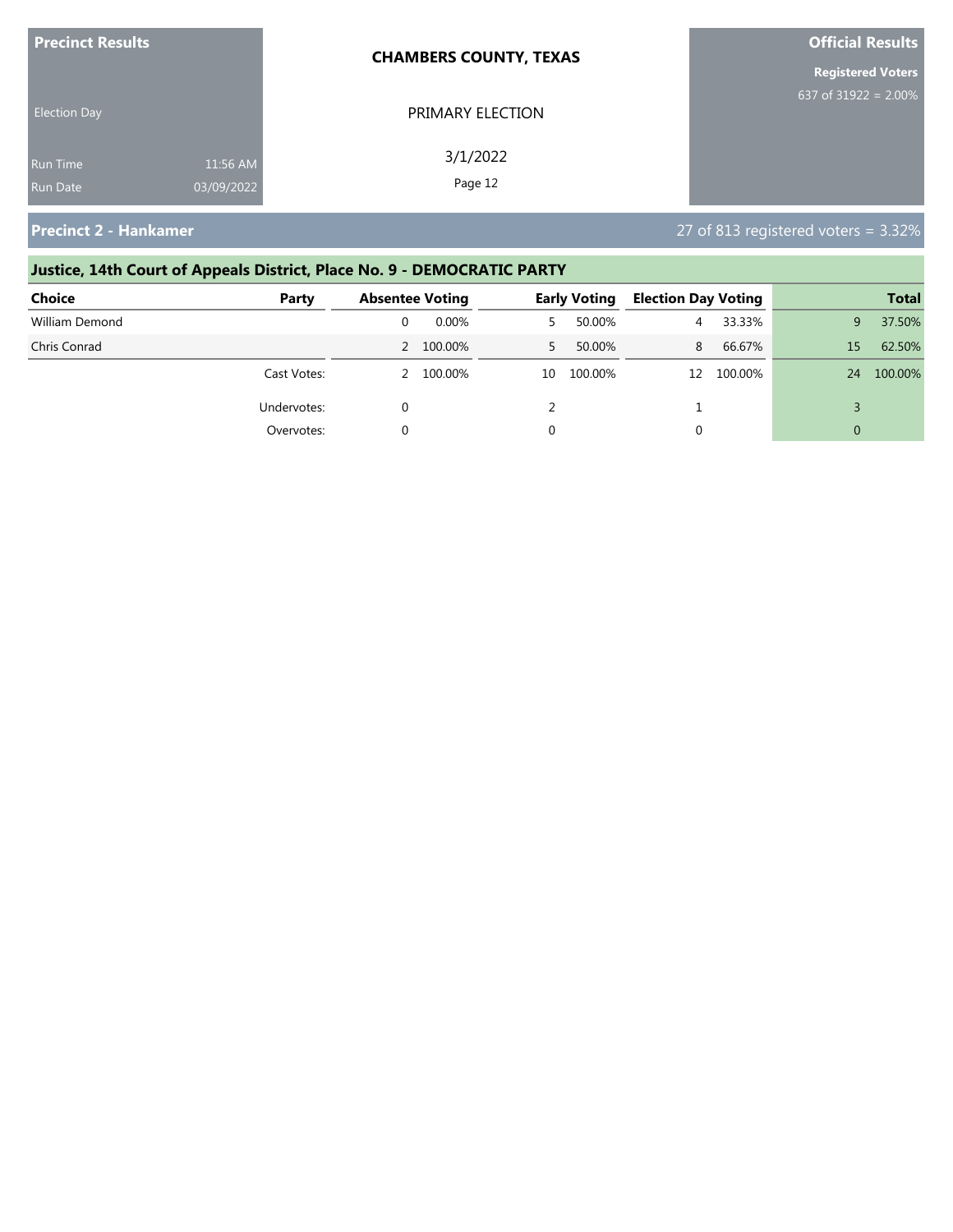| <b>Precinct Results</b>            |                        | <b>CHAMBERS COUNTY, TEXAS</b> | <b>Official Results</b>  |
|------------------------------------|------------------------|-------------------------------|--------------------------|
|                                    |                        |                               | <b>Registered Voters</b> |
| <b>Election Day</b>                |                        | PRIMARY ELECTION              | 637 of $31922 = 2.00\%$  |
| <b>Run Time</b><br><b>Run Date</b> | 11:56 AM<br>03/09/2022 | 3/1/2022<br>Page 13           |                          |

# **United States Representative, District No. 36 - DEMOCRATIC PARTY**

| Choice      | Party       | <b>Absentee Voting</b> |           | <b>Early Voting</b> |           | <b>Election Day Voting</b> |         |    | <b>Total</b> |
|-------------|-------------|------------------------|-----------|---------------------|-----------|----------------------------|---------|----|--------------|
| Jon Haire   |             |                        | 5 100.00% |                     | 4 100.00% |                            | 100.00% | 16 | 100.00%      |
|             | Cast Votes: | 5.                     | 100.00%   |                     | 4 100.00% |                            | 100.00% | 16 | 100.00%      |
| Undervotes: |             |                        |           |                     |           |                            |         |    |              |
|             | Overvotes:  |                        |           |                     |           |                            |         | 0  |              |

### **Governor - DEMOCRATIC PARTY**

| <b>Choice</b>               | Party       |              | <b>Absentee Voting</b> |              | <b>Early Voting</b> | <b>Election Day Voting</b> |         |                | <b>Total</b> |
|-----------------------------|-------------|--------------|------------------------|--------------|---------------------|----------------------------|---------|----------------|--------------|
| Beto O'Rourke               |             | 6            | 100.00%                | 4            | 100.00%             | 10                         | 90.91%  | 20             | 95.24%       |
| Joy Diaz                    |             | 0            | 0.00%                  | $\mathbf 0$  | 0.00%               | $\mathbf{0}$               | 0.00%   | $\overline{0}$ | 0.00%        |
| Rich Wakeland               |             | $\mathbf{0}$ | 0.00%                  | $\mathbf{0}$ | 0.00%               | $\mathbf{0}$               | 0.00%   | $\overline{0}$ | 0.00%        |
| Michael Cooper              |             | $\mathbf 0$  | 0.00%                  | $\mathbf 0$  | 0.00%               |                            | 9.09%   |                | 4.76%        |
| Inocencio (Inno) Barrientez |             | 0            | 0.00%                  | $\mathbf{0}$ | 0.00%               | $\mathbf{0}$               | 0.00%   | $\overline{0}$ | 0.00%        |
|                             | Cast Votes: | 6            | 100.00%                | 4            | 100.00%             | 11                         | 100.00% | 21             | 100.00%      |
|                             | Undervotes: | 0            |                        |              |                     |                            |         | $\overline{2}$ |              |
|                             | Overvotes:  | 0            |                        | 0            |                     | 0                          |         | $\mathbf{0}$   |              |

### **Lieutenant Governor - DEMOCRATIC PARTY**

| <b>Choice</b>    | Party       | <b>Absentee Voting</b> |           |   | <b>Early Voting</b> | <b>Election Day Voting</b> |         |                 | <b>Total</b> |
|------------------|-------------|------------------------|-----------|---|---------------------|----------------------------|---------|-----------------|--------------|
| Carla Brailey    |             | 4                      | 66.67%    |   | 25.00%              | 5.                         | 45.45%  | 10 <sup>°</sup> | 47.62%       |
| Mike Collier     |             | 0                      | $0.00\%$  |   | 25.00%              | 5.                         | 45.45%  | 6               | 28.57%       |
| Michelle Beckley |             | 2                      | 33.33%    | 2 | 50.00%              |                            | 9.09%   | 5.              | 23.81%       |
|                  | Cast Votes: |                        | 6 100.00% |   | 4 100.00%           | 11                         | 100.00% | 21              | 100.00%      |
|                  | Undervotes: | 0                      |           |   |                     |                            |         | $\mathcal{D}$   |              |
|                  | Overvotes:  | 0                      |           | 0 |                     | 0                          |         | $\overline{0}$  |              |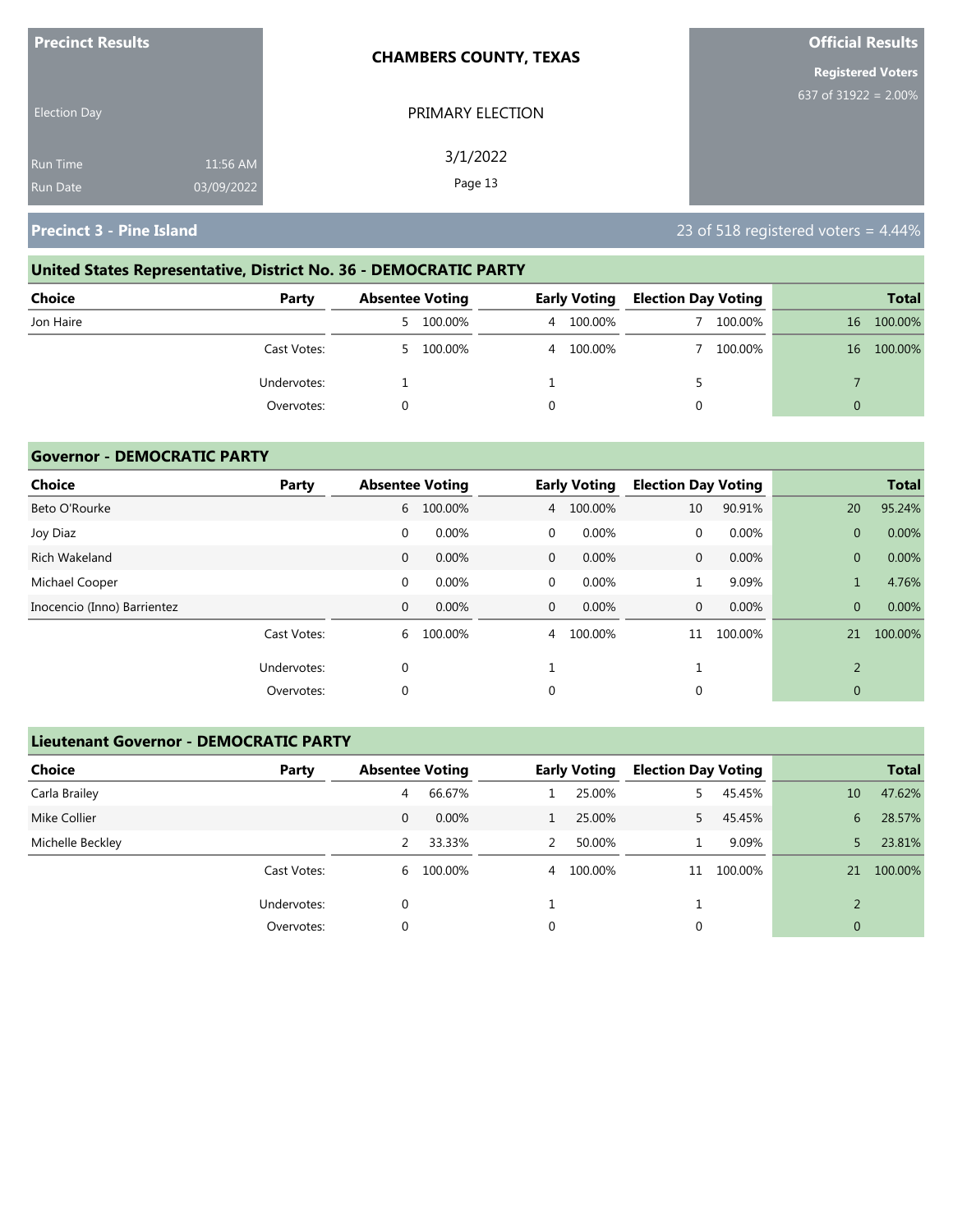| <b>Precinct Results</b>            |                        | <b>CHAMBERS COUNTY, TEXAS</b> | <b>Official Results</b>  |
|------------------------------------|------------------------|-------------------------------|--------------------------|
|                                    |                        |                               | <b>Registered Voters</b> |
| <b>Election Day</b>                |                        | PRIMARY ELECTION              | 637 of 31922 = 2.00%     |
| <b>Run Time</b><br><b>Run Date</b> | 11:56 AM<br>03/09/2022 | 3/1/2022<br>Page 14           |                          |

### **Attorney General - DEMOCRATIC PARTY**

| <b>Choice</b>           | Party       | <b>Absentee Voting</b> |         |                | <b>Early Voting</b> | <b>Election Day Voting</b> |         |                | <b>Total</b> |
|-------------------------|-------------|------------------------|---------|----------------|---------------------|----------------------------|---------|----------------|--------------|
| Joe Jaworski            |             |                        | 16.67%  | $\mathbf{0}$   | 0.00%               | $\overline{2}$             | 18.18%  | 3              | 14.29%       |
| Rochelle Mercedes Garza |             | 3                      | 50.00%  | 3              | 75.00%              |                            | 9.09%   |                | 33.33%       |
| S. "TBONE" Raynor       |             | $\mathbf{0}$           | 0.00%   | $\mathbf{0}$   | $0.00\%$            | $\mathbf{0}$               | 0.00%   | $\mathbf{0}$   | 0.00%        |
| Lee Merritt             |             | 2                      | 33.33%  | $\mathbf 0$    | 0.00%               | $\overline{4}$             | 36.36%  | 6              | 28.57%       |
| Mike Fields             |             | $\mathbf{0}$           | 0.00%   |                | 25.00%              | $\overline{4}$             | 36.36%  | 5              | 23.81%       |
|                         | Cast Votes: | 6                      | 100.00% | $\overline{4}$ | 100.00%             | 11                         | 100.00% | 21             | 100.00%      |
|                         | Undervotes: | $\mathbf 0$            |         |                |                     |                            |         | $\overline{2}$ |              |
|                         | Overvotes:  | $\mathbf 0$            |         | 0              |                     | 0                          |         | $\mathbf{0}$   |              |
|                         |             |                        |         |                |                     |                            |         |                |              |

### **Comptroller of Public Accounts - DEMOCRATIC PARTY**

| <b>Choice</b>    | Party       | <b>Absentee Voting</b> |           |                | <b>Early Voting</b> | <b>Election Day Voting</b> |         |              | <b>Total</b> |
|------------------|-------------|------------------------|-----------|----------------|---------------------|----------------------------|---------|--------------|--------------|
| Angel Luis Vega  |             | 0                      | 0.00%     |                | 50.00%              |                            | 30.00%  |              | 25.00%       |
| Tim Mahoney      |             |                        | 16.67%    | $\overline{0}$ | $0.00\%$            |                            | 50.00%  | 6            | 30.00%       |
| Janet T. Dudding |             | 5.                     | 83.33%    | $\mathcal{P}$  | 50.00%              |                            | 20.00%  | 9            | 45.00%       |
|                  | Cast Votes: |                        | 6 100.00% |                | 4 100.00%           | 10                         | 100.00% | 20           | 100.00%      |
|                  | Undervotes: | 0                      |           |                |                     |                            |         |              |              |
|                  | Overvotes:  | 0                      |           | 0              |                     | 0                          |         | $\mathbf{0}$ |              |

### **Commissioner of the General Land Office - DEMOCRATIC PARTY**

| <b>Choice</b>        | Party       | <b>Absentee Voting</b> |         |               | <b>Early Voting</b> | <b>Election Day Voting</b> |         |                | <b>Total</b> |
|----------------------|-------------|------------------------|---------|---------------|---------------------|----------------------------|---------|----------------|--------------|
| Sandragrace Martinez |             |                        | 16.67%  |               | 25.00%              | 3                          | 30.00%  | 5.             | 25.00%       |
| Jinny Suh            |             | 0                      | 0.00%   |               | 25.00%              |                            | 10.00%  |                | 10.00%       |
| Jay Kleberg          |             | $\mathbf{0}$           | 0.00%   | $\mathbf{0}$  | $0.00\%$            |                            | 10.00%  |                | 5.00%        |
| Michael Lange        |             | 5.                     | 83.33%  | $\mathcal{P}$ | 50.00%              |                            | 50.00%  | 12             | 60.00%       |
|                      | Cast Votes: | 6                      | 100.00% | 4             | 100.00%             | 10                         | 100.00% | 20             | 100.00%      |
|                      | Undervotes: | $\Omega$               |         |               |                     |                            |         |                |              |
|                      | Overvotes:  | 0                      |         | 0             |                     | 0                          |         | $\overline{0}$ |              |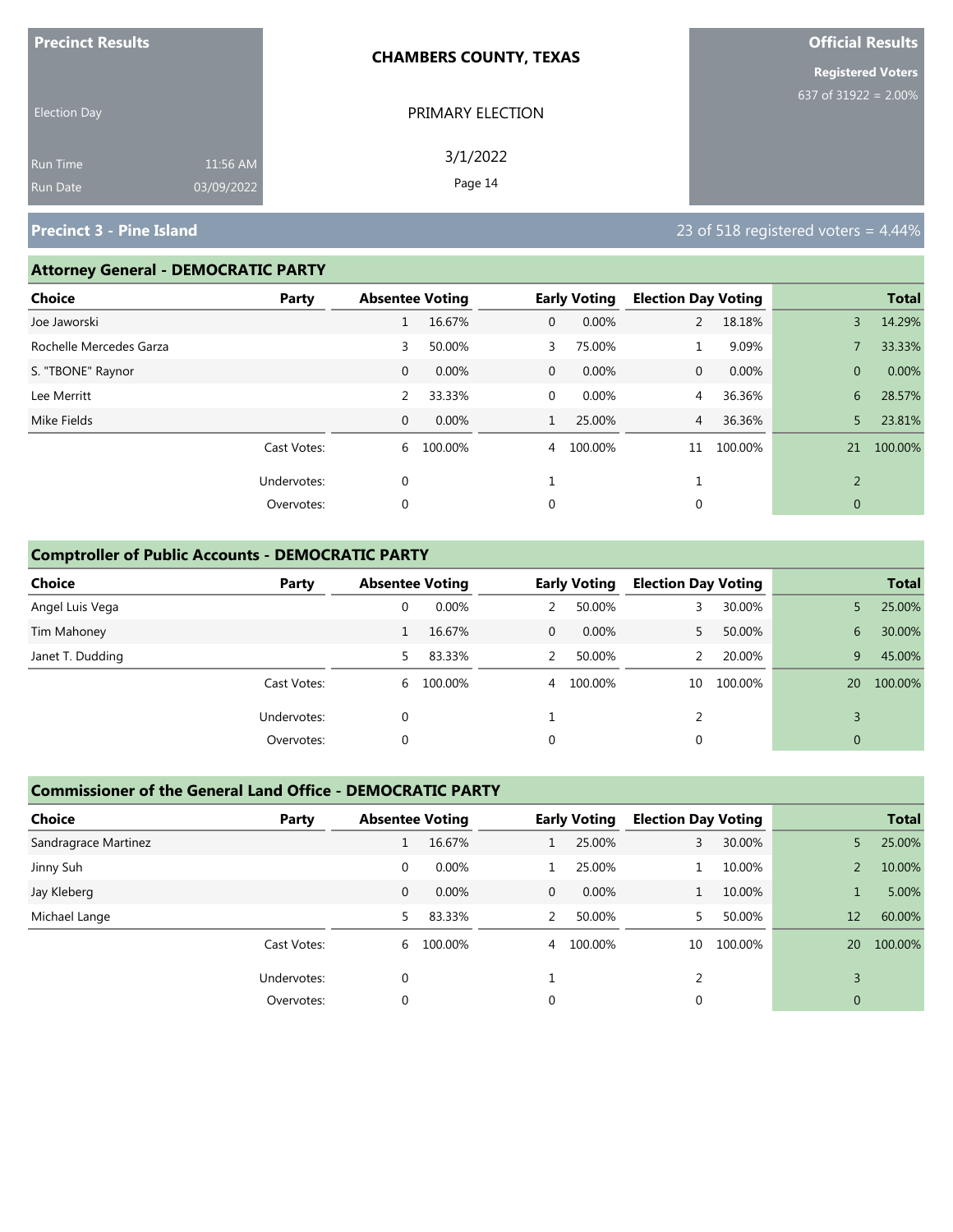| <b>Precinct Results</b> |            | <b>CHAMBERS COUNTY, TEXAS</b> | <b>Official Results</b>  |
|-------------------------|------------|-------------------------------|--------------------------|
|                         |            |                               | <b>Registered Voters</b> |
| <b>Election Day</b>     |            | PRIMARY ELECTION              | 637 of $31922 = 2.00\%$  |
| <b>Run Time</b>         | 11:56 AM   | 3/1/2022                      |                          |
| <b>Run Date</b>         | 03/09/2022 | Page 15                       |                          |

### **Commissioner of Agriculture - DEMOCRATIC PARTY**

| Choice<br>Party |   | <b>Absentee Voting</b> |   | <b>Early Voting</b> | <b>Election Day Voting</b> |            |              | <b>Total</b> |
|-----------------|---|------------------------|---|---------------------|----------------------------|------------|--------------|--------------|
| Susan Hays      |   | 6 100.00%              | 3 | 75.00%              | 8                          | 72.73%     | 17           | 80.95%       |
| Ed Ireson       | 0 | $0.00\%$               |   | 25.00%              |                            | 27.27%     | 4            | 19.05%       |
| Cast Votes:     |   | 6 100.00%              |   | 4 100.00%           |                            | 11 100.00% | 21           | 100.00%      |
| Undervotes:     |   |                        |   |                     |                            |            |              |              |
| Overvotes:      | 0 |                        | 0 |                     | 0                          |            | $\mathbf{0}$ |              |

| <b>Railroad Commissioner - DEMOCRATIC PARTY</b> |             |                        |         |   |                     |                            |         |          |              |
|-------------------------------------------------|-------------|------------------------|---------|---|---------------------|----------------------------|---------|----------|--------------|
| Choice                                          | Party       | <b>Absentee Voting</b> |         |   | <b>Early Voting</b> | <b>Election Day Voting</b> |         |          | <b>Total</b> |
| Luke Warford                                    |             | 4                      | 100.00% |   | 5 100.00%           | 10                         | 100.00% | 19       | 100.00%      |
|                                                 | Cast Votes: | 4                      | 100.00% |   | 5 100.00%           | 10                         | 100.00% | 19       | 100.00%      |
|                                                 | Undervotes: |                        |         | 0 |                     |                            |         | 4        |              |
|                                                 | Overvotes:  |                        |         | 0 |                     |                            |         | $\Omega$ |              |

### **Justice, Supreme Court, Place 3 - DEMOCRATIC PARTY**

| <b>Choice</b> | Party       | <b>Absentee Voting</b> |           | <b>Early Voting</b> |           | <b>Election Day Voting</b> |         |    | <b>Total</b> |
|---------------|-------------|------------------------|-----------|---------------------|-----------|----------------------------|---------|----|--------------|
| Erin A Nowell |             |                        | 5 100.00% |                     | 4 100.00% | 9                          | 100.00% | 18 | 100.00%      |
|               | Cast Votes: |                        | 5 100.00% |                     | 4 100.00% | 9.                         | 100.00% | 18 | 100.00%      |
|               | Undervotes: |                        |           |                     |           |                            |         |    |              |
|               | Overvotes:  |                        |           |                     |           |                            |         |    |              |

### **Justice, Supreme Court, Place 5 - DEMOCRATIC PARTY**

| Choice         | Party       | <b>Absentee Voting</b> | <b>Early Voting</b> | <b>Election Day Voting</b> |           |    | <b>Total</b> |
|----------------|-------------|------------------------|---------------------|----------------------------|-----------|----|--------------|
| Amanda Reichek |             | 5 100.00%              | 4 100.00%           |                            | 9 100.00% | 18 | 100.00%      |
|                | Cast Votes: | 5 100.00%              | 4 100.00%           |                            | 9 100.00% | 18 | 100.00%      |
|                | Undervotes: |                        |                     |                            |           |    |              |
|                | Overvotes:  |                        |                     |                            |           |    |              |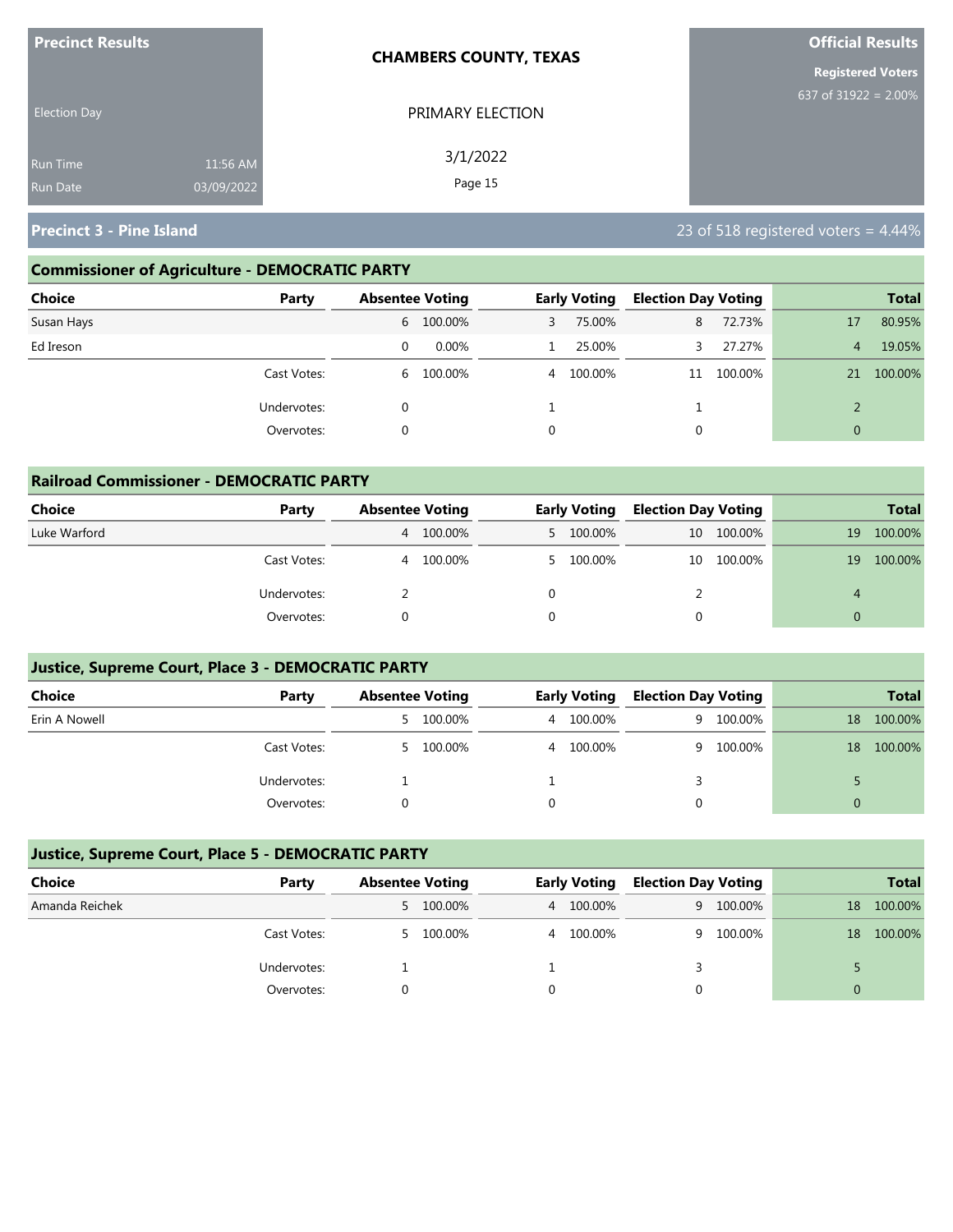| <b>Precinct Results</b>            |                        | <b>CHAMBERS COUNTY, TEXAS</b> | <b>Official Results</b>  |
|------------------------------------|------------------------|-------------------------------|--------------------------|
|                                    |                        |                               | <b>Registered Voters</b> |
| <b>Election Day</b>                |                        | PRIMARY ELECTION              | 637 of $31922 = 2.00\%$  |
| <b>Run Time</b><br><b>Run Date</b> | 11:56 AM<br>03/09/2022 | 3/1/2022<br>Page 16           |                          |

### **Justice, Supreme Court, Place 9 - DEMOCRATIC PARTY**

| Choice          | Party       | <b>Absentee Voting</b> |         |   | <b>Early Voting</b> | <b>Election Day Voting</b> |         |    | <b>Total</b> |
|-----------------|-------------|------------------------|---------|---|---------------------|----------------------------|---------|----|--------------|
| Julia Maldonado |             | $\mathcal{P}$          | 100.00% |   | 5 100.00%           | 9                          | 100.00% | 19 | 100.00%      |
|                 | Cast Votes: | $5 -$                  | 100.00% |   | 5 100.00%           | q                          | 100.00% | 19 | 100.00%      |
|                 | Undervotes: |                        |         |   |                     |                            |         | 4  |              |
|                 | Overvotes:  |                        |         | 0 |                     |                            |         |    |              |

### **Judge, Court of Criminal Appeals, Place 5 - DEMOCRATIC PARTY**

| <b>Choice</b> | Party       | <b>Absentee Voting</b> |           | <b>Early Voting</b> |   | <b>Election Day Voting</b> |          | <b>Total</b> |
|---------------|-------------|------------------------|-----------|---------------------|---|----------------------------|----------|--------------|
| Dana Huffman  |             |                        | 5 100.00% | 4 100.00%           |   | 9 100.00%                  | 18       | 100.00%      |
|               | Cast Votes: |                        | 5 100.00% | 4 100.00%           | q | 100.00%                    | 18       | 100.00%      |
|               | Undervotes: |                        |           |                     |   |                            |          |              |
|               | Overvotes:  |                        |           |                     | 0 |                            | $\Omega$ |              |

### **Judge, Court of Criminal Appeals, Place 6 - DEMOCRATIC PARTY**

| <b>Choice</b>  | Party       | <b>Absentee Voting</b> |         | <b>Early Voting</b> |           | <b>Election Day Voting</b> |         |          | <b>Total</b> |
|----------------|-------------|------------------------|---------|---------------------|-----------|----------------------------|---------|----------|--------------|
| Robert Johnson |             | 5.                     | 100.00% |                     | 5 100.00% | 9                          | 100.00% | 19       | 100.00%      |
|                | Cast Votes: | 5.                     | 100.00% |                     | 5 100.00% | Q.                         | 100.00% | 19       | 100.00%      |
|                | Undervotes: |                        |         |                     |           |                            |         | 4        |              |
|                | Overvotes:  |                        |         | $\Omega$            |           | 0                          |         | $\Omega$ |              |

### **Member, State Board of Education, District No. 7 - DEMOCRATIC PARTY**

| <b>Choice</b> | Party       | <b>Absentee Voting</b> |           | <b>Early Voting</b> |           | <b>Election Day Voting</b> |           |    | <b>Total</b> |
|---------------|-------------|------------------------|-----------|---------------------|-----------|----------------------------|-----------|----|--------------|
| Dan Hochman   |             |                        | 6 100.00% |                     | 4 100.00% |                            | 8 100.00% | 18 | 100.00%      |
|               | Cast Votes: |                        | 6 100.00% |                     | 4 100.00% | 8                          | 100.00%   | 18 | 100.00%      |
|               | Undervotes: |                        |           |                     |           | 4                          |           |    |              |
|               | Overvotes:  |                        |           |                     |           |                            |           |    |              |

### **State Senator, District No. 4 - DEMOCRATIC PARTY**

| Choice       | Party       | <b>Absentee Voting</b> |         | <b>Early Voting</b> | <b>Election Day Voting</b> |           |          | <b>Total</b> |
|--------------|-------------|------------------------|---------|---------------------|----------------------------|-----------|----------|--------------|
| Misty Bishop |             | 6                      | 100.00% | 5 100.00%           |                            | 9 100.00% | 20       | 100.00%      |
|              | Cast Votes: | 6                      | 100.00% | 5 100.00%           |                            | 9 100.00% | 20       | 100.00%      |
|              | Undervotes: |                        |         |                     |                            |           |          |              |
|              | Overvotes:  |                        |         |                     |                            |           | $\Omega$ |              |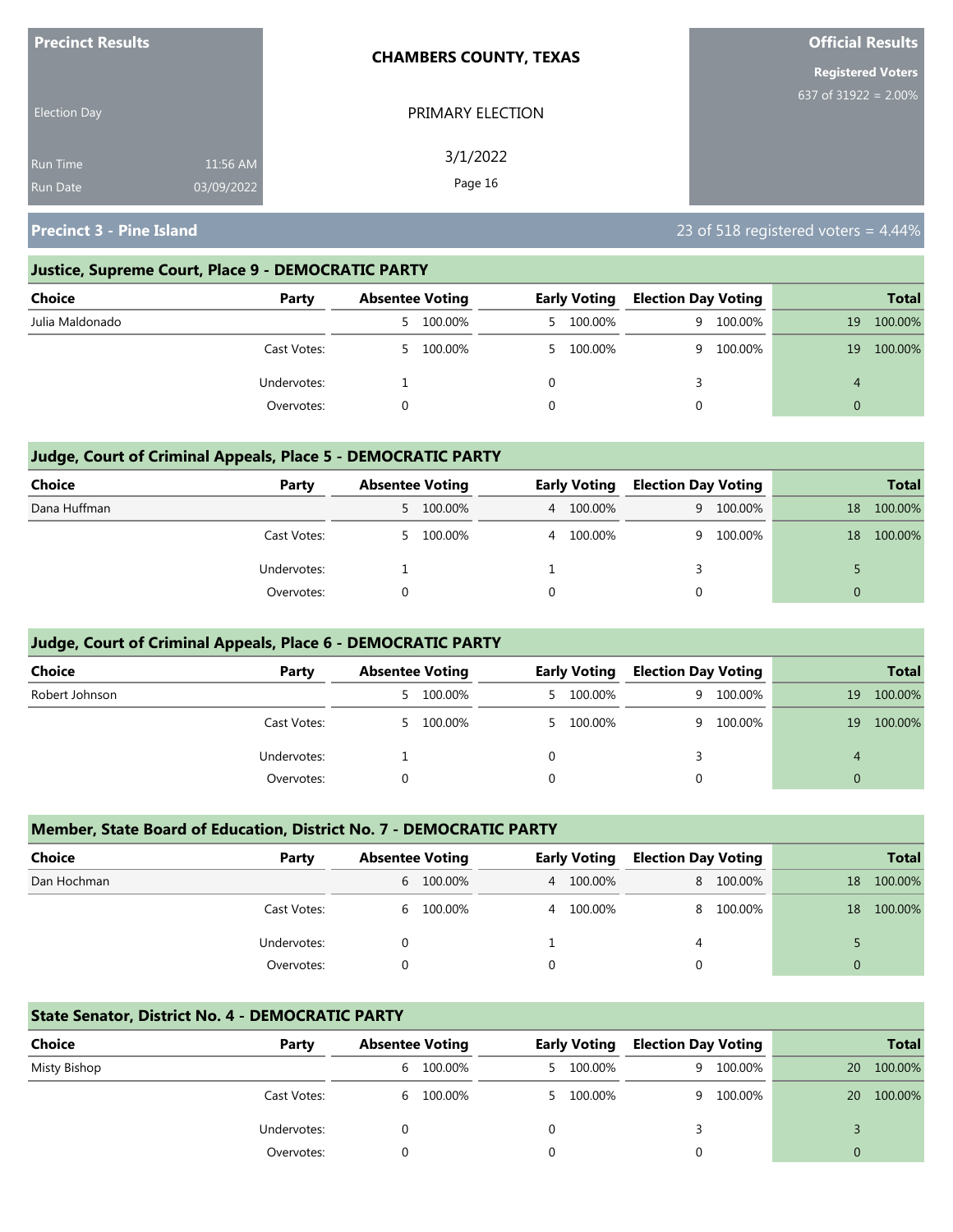| <b>Precinct Results</b> |            | <b>CHAMBERS COUNTY, TEXAS</b> | <b>Official Results</b>  |
|-------------------------|------------|-------------------------------|--------------------------|
|                         |            |                               | <b>Registered Voters</b> |
| <b>Election Day</b>     |            | PRIMARY ELECTION              | 637 of 31922 = 2.00%     |
| <b>Run Time</b>         | 11:56 AM   | 3/1/2022<br>Page 17           |                          |
| <b>Run Date</b>         | 03/09/2022 |                               |                          |

### **State Representative, District No. 23 - DEMOCRATIC PARTY**

| Choice         | Party       | <b>Absentee Voting</b> |           | <b>Early Voting</b> |           | <b>Election Day Voting</b> |            |    | Total   |
|----------------|-------------|------------------------|-----------|---------------------|-----------|----------------------------|------------|----|---------|
| Keith G. Henry |             |                        | 6 100.00% |                     | 4 100.00% |                            | 10 100.00% | 20 | 100.00% |
|                | Cast Votes: |                        | 6 100.00% |                     | 4 100.00% | 10                         | 100.00%    | 20 | 100.00% |
|                | Undervotes: |                        |           |                     |           |                            |            |    |         |
|                | Overvotes:  |                        |           |                     |           |                            |            | 0  |         |

### **Chief Justice, 1st Court of Appeals District - DEMOCRATIC PARTY**

| Choice         | Party       | <b>Absentee Voting</b> |         | <b>Early Voting</b> | <b>Election Day Voting</b> |         |    | <b>Total</b> |
|----------------|-------------|------------------------|---------|---------------------|----------------------------|---------|----|--------------|
| Julie Countiss |             | 6                      | 100.00% | 5 100.00%           | 9.                         | 100.00% | 20 | 100.00%      |
|                | Cast Votes: | 6                      | 100.00% | 5 100.00%           | Q.                         | 100.00% | 20 | 100.00%      |
|                | Undervotes: |                        |         |                     |                            |         |    |              |
|                | Overvotes:  |                        |         |                     |                            |         |    |              |

### **Justice, 1st Court of Appeals District, Place No. 4 - DEMOCRATIC PARTY**

| Choice         | Party       | <b>Absentee Voting</b> |           | <b>Early Voting</b> |           | <b>Election Day Voting</b> |         |           | <b>Total</b> |
|----------------|-------------|------------------------|-----------|---------------------|-----------|----------------------------|---------|-----------|--------------|
| Mike Engelhart |             |                        | 6 100.00% |                     | 4 100.00% | 10 <sup>°</sup>            | 100.00% | 20        | 100.00%      |
|                | Cast Votes: |                        | 6 100.00% |                     | 4 100.00% | 10                         | 100.00% | <b>20</b> | 100.00%      |
|                | Undervotes: |                        |           |                     |           |                            |         |           |              |
|                | Overvotes:  |                        |           |                     |           |                            |         | $\Omega$  |              |

### **Justice, 14th Court of Appeals District, Place No. 2 - DEMOCRATIC PARTY**

| <b>Choice</b>  | Party       |          | <b>Absentee Voting</b> |   | <b>Early Voting</b> |                | <b>Election Day Voting</b> |    | <b>Total</b> |
|----------------|-------------|----------|------------------------|---|---------------------|----------------|----------------------------|----|--------------|
| Cheri C Thomas |             | 3        | 50.00%                 | 2 | 50.00%              | 6              | 60.00%                     | 11 | 55.00%       |
| Kyle Carter    |             | 3        | 50.00%                 |   | 50.00%              | 4 <sup>1</sup> | 40.00%                     | 9  | 45.00%       |
|                | Cast Votes: | 6        | 100.00%                | 4 | 100.00%             | 10             | 100.00%                    | 20 | 100.00%      |
|                | Undervotes: | 0        |                        |   |                     |                |                            |    |              |
|                | Overvotes:  | $\Omega$ |                        | 0 |                     |                |                            | 0  |              |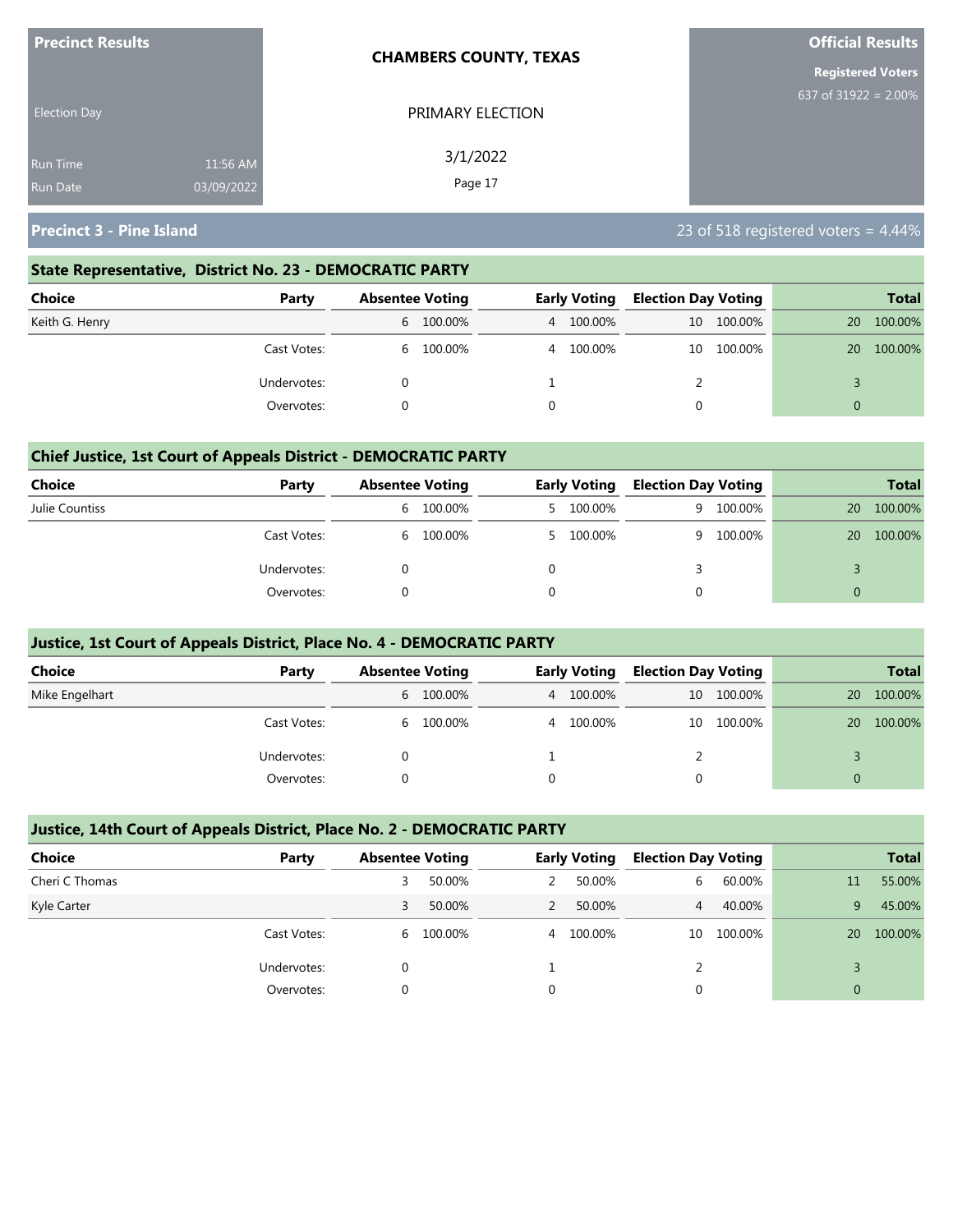| <b>Precinct Results</b> |            | <b>CHAMBERS COUNTY, TEXAS</b> | <b>Official Results</b>  |
|-------------------------|------------|-------------------------------|--------------------------|
|                         |            |                               | <b>Registered Voters</b> |
| <b>Election Day</b>     |            | PRIMARY ELECTION              | 637 of $31922 = 2.00\%$  |
| Run Time                | 11:56 AM   | 3/1/2022                      |                          |
| <b>Run Date</b>         | 03/09/2022 | Page 18                       |                          |

# **Justice, 14th Court of Appeals District, Place No. 9 - DEMOCRATIC PARTY Choice Party Absentee Voting Early Voting Election Day Voting Total** William Demond 4 66.67% 2 50.00% 6 60.00% 12 60.00% Chris Conrad 2 33.33% 2 50.00% 4 40.00% 8 40.00% Cast Votes: 6 100.00% 4 100.00% 10 100.00% 20 100.00% Undervotes:  $0$  and  $1$  and  $2$   $1$   $2$   $3$ Overvotes: 0 0 0 0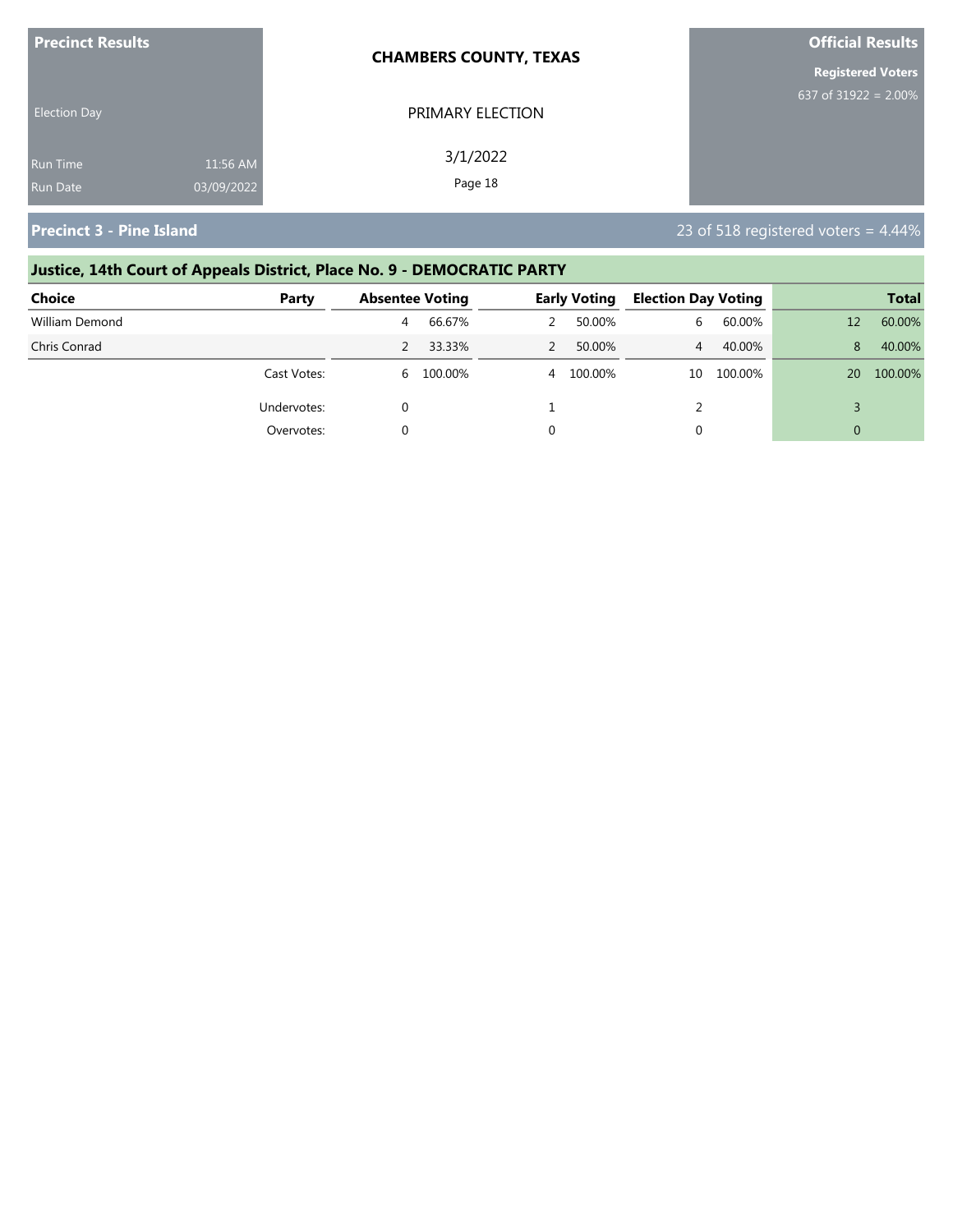| <b>Precinct Results</b> |            | <b>CHAMBERS COUNTY, TEXAS</b> | <b>Official Results</b>  |
|-------------------------|------------|-------------------------------|--------------------------|
|                         |            |                               | <b>Registered Voters</b> |
| <b>Election Day</b>     |            | PRIMARY ELECTION              | 637 of 31922 = 2.00%     |
| <b>Run Time</b>         | 11:56 AM   | 3/1/2022                      |                          |
| <b>Run Date</b>         | 03/09/2022 | Page 19                       |                          |

# **United States Representative, District No. 36 - DEMOCRATIC PARTY Choice Party Absentee Voting Early Voting Election Day Voting Total** Jon Haire 2 100.00% 38 100.00% 18 100.00% 58 100.00% Cast Votes: 2 100.00% 38 100.00% 18 100.00% 58 100.00% Undervotes: 2 2 2 6 Overvotes: 0 0 0 0

### **Governor - DEMOCRATIC PARTY**

| <b>Choice</b>               | Party       |              | <b>Absentee Voting</b> |              | <b>Early Voting</b> | <b>Election Day Voting</b> |         |                | <b>Total</b> |
|-----------------------------|-------------|--------------|------------------------|--------------|---------------------|----------------------------|---------|----------------|--------------|
| Beto O'Rourke               |             | 4            | 100.00%                | 34           | 85.00%              | 17                         | 85.00%  | 55             | 85.94%       |
| Joy Diaz                    |             | $\mathbf 0$  | 0.00%                  | 2            | 5.00%               | 1                          | 5.00%   | 3              | 4.69%        |
| <b>Rich Wakeland</b>        |             | $\mathbf 0$  | 0.00%                  |              | 2.50%               | $\mathbf{1}$               | 5.00%   | $\overline{2}$ | 3.13%        |
| Michael Cooper              |             | $\mathbf 0$  | 0.00%                  | 3            | 7.50%               |                            | 5.00%   | $\overline{4}$ | 6.25%        |
| Inocencio (Inno) Barrientez |             | $\mathbf{0}$ | 0.00%                  | $\mathbf{0}$ | 0.00%               | $\mathbf{0}$               | 0.00%   | $\overline{0}$ | 0.00%        |
|                             | Cast Votes: | 4            | 100.00%                | 40           | 100.00%             | 20                         | 100.00% | 64             | 100.00%      |
|                             | Undervotes: | 0            |                        | 0            |                     | $\mathbf 0$                |         | $\mathbf{0}$   |              |
|                             | Overvotes:  | $\Omega$     |                        | 0            |                     | 0                          |         | $\mathbf{0}$   |              |

### **Lieutenant Governor - DEMOCRATIC PARTY**

| <b>Choice</b>    | Party       | <b>Absentee Voting</b> |           |    | <b>Early Voting</b> | <b>Election Day Voting</b> |         |                | <b>Total</b> |
|------------------|-------------|------------------------|-----------|----|---------------------|----------------------------|---------|----------------|--------------|
| Carla Brailey    |             |                        | 33.33%    | 17 | 43.59%              | 10                         | 52.63%  | 28             | 45.90%       |
| Mike Collier     |             |                        | 66.67%    | 13 | 33.33%              | 5.                         | 26.32%  | 20             | 32.79%       |
| Michelle Beckley |             | 0                      | $0.00\%$  | 9  | 23.08%              | 4                          | 21.05%  | 13             | 21.31%       |
|                  | Cast Votes: |                        | 3 100.00% | 39 | 100.00%             | 19                         | 100.00% | 61             | 100.00%      |
|                  | Undervotes: |                        |           |    |                     |                            |         |                |              |
|                  | Overvotes:  | 0                      |           | 0  |                     | 0                          |         | $\overline{0}$ |              |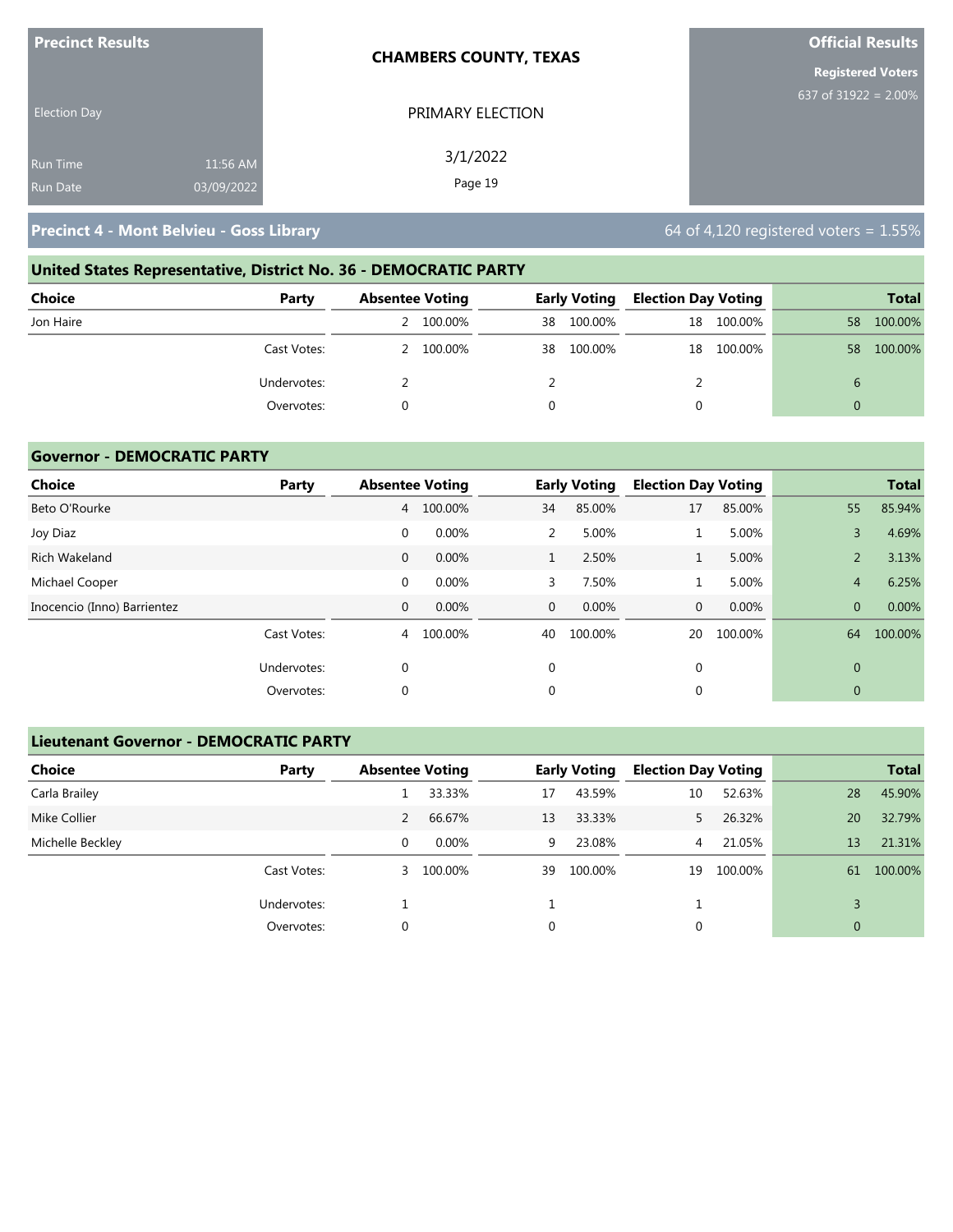| <b>Precinct Results</b> |            | <b>CHAMBERS COUNTY, TEXAS</b> | <b>Official Results</b>  |
|-------------------------|------------|-------------------------------|--------------------------|
|                         |            |                               | <b>Registered Voters</b> |
| <b>Election Day</b>     |            | PRIMARY ELECTION              | 637 of 31922 = $2.00\%$  |
| Run Time                | 11:56 AM   | 3/1/2022                      |                          |
| Run Date                | 03/09/2022 | Page 20                       |                          |

### **Attorney General - DEMOCRATIC PARTY**

| <b>Choice</b>           | Party       | <b>Absentee Voting</b> |         |                | <b>Early Voting</b> | <b>Election Day Voting</b> |         |                | <b>Total</b> |
|-------------------------|-------------|------------------------|---------|----------------|---------------------|----------------------------|---------|----------------|--------------|
| Joe Jaworski            |             | 2                      | 50.00%  | 12             | 30.77%              | 5                          | 26.32%  | 19             | 30.65%       |
| Rochelle Mercedes Garza |             |                        | 25.00%  | 12             | 30.77%              | 11                         | 57.89%  | 24             | 38.71%       |
| S. "TBONE" Raynor       |             | $\mathbf{0}$           | 0.00%   | $\overline{2}$ | 5.13%               | $\mathbf{0}$               | 0.00%   | 2              | 3.23%        |
| Lee Merritt             |             | $\mathbf 0$            | 0.00%   |                | 17.95%              | 2                          | 10.53%  | 9              | 14.52%       |
| Mike Fields             |             | 1                      | 25.00%  | 6              | 15.38%              | $\mathbf{1}$               | 5.26%   | 8              | 12.90%       |
|                         | Cast Votes: | 4                      | 100.00% | 39             | 100.00%             | 19                         | 100.00% | 62             | 100.00%      |
|                         | Undervotes: | 0                      |         |                |                     |                            |         | $\overline{2}$ |              |
|                         | Overvotes:  | 0                      |         | 0              |                     | 0                          |         | $\mathbf 0$    |              |
|                         |             |                        |         |                |                     |                            |         |                |              |

### **Comptroller of Public Accounts - DEMOCRATIC PARTY**

| <b>Choice</b>    | Party       | <b>Absentee Voting</b> |           |    | <b>Early Voting</b> | <b>Election Day Voting</b> |         |                | <b>Total</b> |
|------------------|-------------|------------------------|-----------|----|---------------------|----------------------------|---------|----------------|--------------|
| Angel Luis Vega  |             | 0                      | 0.00%     | 12 | 30.77%              | 6.                         | 35.29%  | 18             | 30.51%       |
| Tim Mahoney      |             | 2                      | 66.67%    |    | 17.95%              |                            | 5.88%   | 10             | 16.95%       |
| Janet T. Dudding |             |                        | 33.33%    | 20 | 51.28%              | 10                         | 58.82%  | 31             | 52.54%       |
|                  | Cast Votes: |                        | 3 100.00% | 39 | 100.00%             | 17                         | 100.00% | 59             | 100.00%      |
|                  | Undervotes: |                        |           |    |                     | 3                          |         |                |              |
|                  | Overvotes:  | 0                      |           | 0  |                     | 0                          |         | $\overline{0}$ |              |

### **Commissioner of the General Land Office - DEMOCRATIC PARTY**

| <b>Choice</b>        | Party       | <b>Absentee Voting</b> |         |    | <b>Early Voting</b> | <b>Election Day Voting</b> |         |                | <b>Total</b> |
|----------------------|-------------|------------------------|---------|----|---------------------|----------------------------|---------|----------------|--------------|
| Sandragrace Martinez |             | 0                      | 0.00%   | 12 | 30.77%              | 8                          | 44.44%  | 20             | 33.33%       |
| Jinny Suh            |             |                        | 33.33%  | 10 | 25.64%              | 6                          | 33.33%  | 17             | 28.33%       |
| Jay Kleberg          |             |                        | 33.33%  | 10 | 25.64%              | 2                          | 11.11%  | 13             | 21.67%       |
| Michael Lange        |             |                        | 33.33%  |    | 17.95%              | $\overline{2}$             | 11.11%  | 10             | 16.67%       |
|                      | Cast Votes: | 3                      | 100.00% | 39 | 100.00%             | 18                         | 100.00% | 60             | 100.00%      |
|                      | Undervotes: |                        |         |    |                     |                            |         | $\overline{4}$ |              |
|                      | Overvotes:  | $\Omega$               |         | 0  |                     | 0                          |         | $\mathbf{0}$   |              |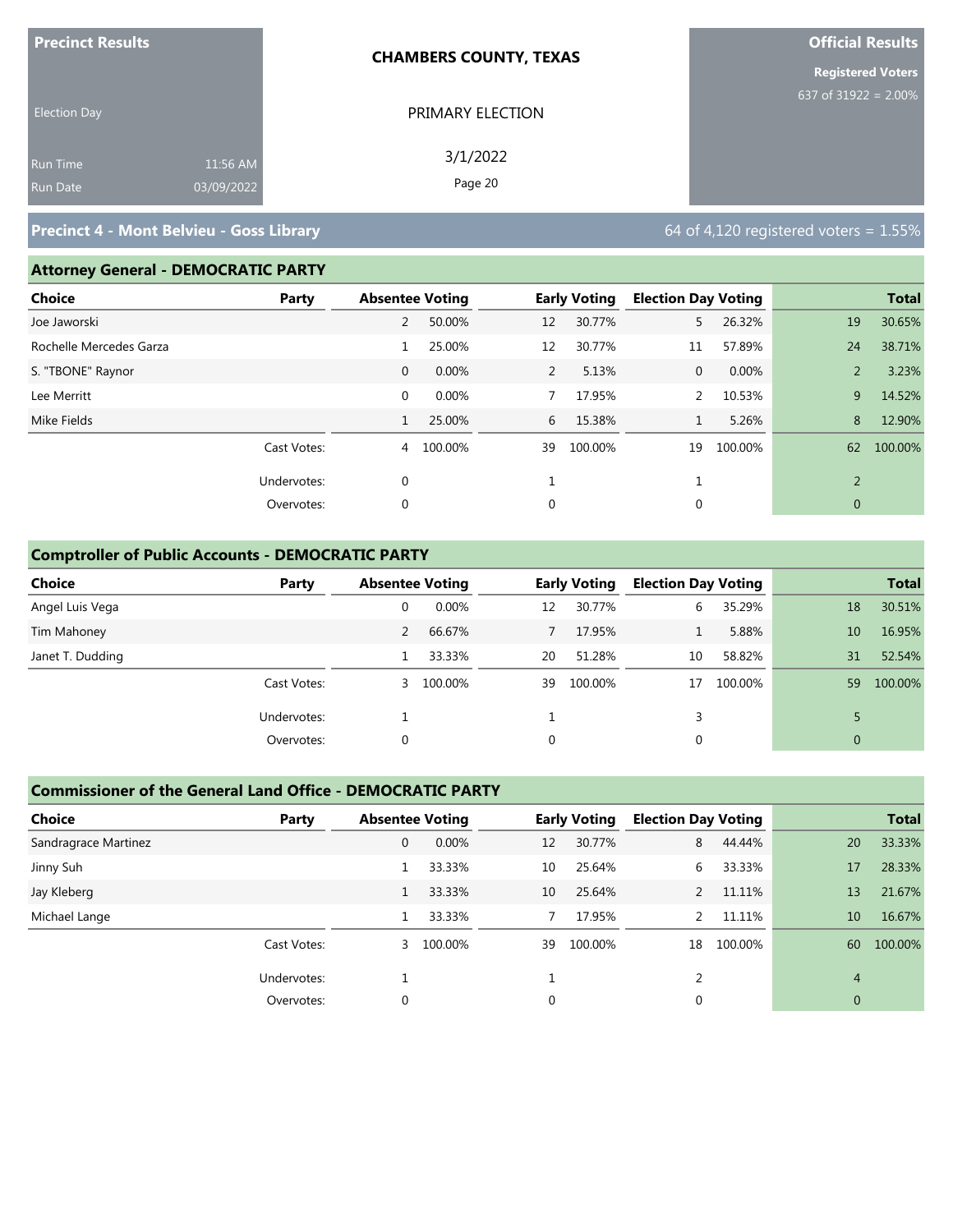| <b>Precinct Results</b> |            | <b>CHAMBERS COUNTY, TEXAS</b> | <b>Official Results</b>  |
|-------------------------|------------|-------------------------------|--------------------------|
|                         |            |                               | <b>Registered Voters</b> |
| <b>Election Day</b>     |            | PRIMARY ELECTION              | 637 of $31922 = 2.00\%$  |
| <b>Run Time</b>         | 11:56 AM   | 3/1/2022                      |                          |
| <b>Run Date</b>         | 03/09/2022 | Page 21                       |                          |

### **Commissioner of Agriculture - DEMOCRATIC PARTY**

| <b>Choice</b><br>Party |   | <b>Absentee Voting</b> |    | <b>Early Voting</b> |    | <b>Election Day Voting</b> |                | <b>Total</b> |
|------------------------|---|------------------------|----|---------------------|----|----------------------------|----------------|--------------|
| Susan Hays             |   | $0.00\%$               | 35 | 89.74%              | 16 | 88.89%                     | 51             | 85.00%       |
| Ed Ireson              | 3 | 100.00%                | 4  | 10.26%              |    | 11.11%                     | 9              | 15.00%       |
| Cast Votes:            | 3 | 100.00%                | 39 | 100.00%             |    | 18 100.00%                 | 60             | 100.00%      |
| Undervotes:            |   |                        |    |                     |    |                            | 4              |              |
| Overvotes:             |   |                        |    |                     |    |                            | $\overline{0}$ |              |

| <b>Railroad Commissioner - DEMOCRATIC PARTY</b> |             |                        |           |    |                     |    |                            |          |              |  |
|-------------------------------------------------|-------------|------------------------|-----------|----|---------------------|----|----------------------------|----------|--------------|--|
| <b>Choice</b>                                   | Party       | <b>Absentee Voting</b> |           |    | <b>Early Voting</b> |    | <b>Election Day Voting</b> |          | <b>Total</b> |  |
| Luke Warford                                    |             |                        | 2 100.00% | 37 | 100.00%             | 18 | 100.00%                    | 57       | 100.00%      |  |
|                                                 | Cast Votes: |                        | 2 100.00% | 37 | 100.00%             | 18 | 100.00%                    | 57       | 100.00%      |  |
|                                                 | Undervotes: |                        |           |    |                     |    |                            |          |              |  |
|                                                 | Overvotes:  |                        |           |    |                     | 0  |                            | $\Omega$ |              |  |

### **Justice, Supreme Court, Place 3 - DEMOCRATIC PARTY**

| <b>Choice</b> | Party       | <b>Absentee Voting</b> |           |    | <b>Early Voting</b> |   | <b>Election Day Voting</b> | <b>Total</b> |         |
|---------------|-------------|------------------------|-----------|----|---------------------|---|----------------------------|--------------|---------|
| Erin A Nowell |             |                        | 100.00%   | 38 | 100.00%             |   | 16 100.00%                 | 56           | 100.00% |
|               | Cast Votes: |                        | 2 100.00% | 38 | 100.00%             |   | 16 100.00%                 | 56           | 100.00% |
|               | Undervotes: |                        |           |    |                     | 4 |                            |              |         |
|               | Overvotes:  |                        |           |    |                     |   |                            |              |         |

### **Justice, Supreme Court, Place 5 - DEMOCRATIC PARTY**

| Choice         | Party       | <b>Absentee Voting</b> |           | <b>Early Voting</b> |         | <b>Election Day Voting</b> |            |    | <b>Total</b> |
|----------------|-------------|------------------------|-----------|---------------------|---------|----------------------------|------------|----|--------------|
| Amanda Reichek |             |                        | 2 100.00% | 38                  | 100.00% |                            | 16 100.00% | 56 | 100.00%      |
|                | Cast Votes: |                        | 2 100.00% | 38                  | 100.00% |                            | 16 100.00% | 56 | 100.00%      |
|                | Undervotes: |                        |           |                     |         | 4                          |            | 8  |              |
|                | Overvotes:  |                        |           |                     |         |                            |            |    |              |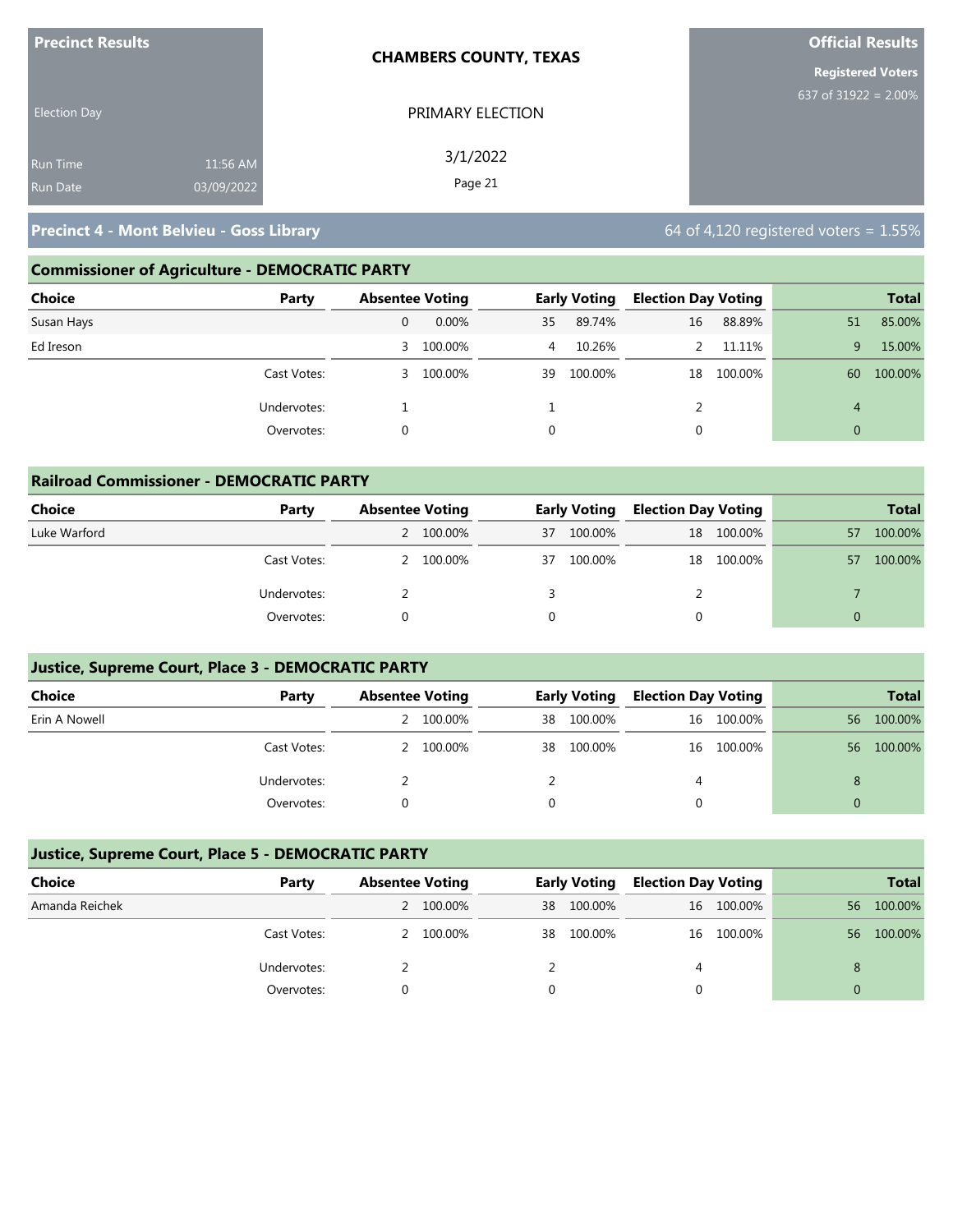| <b>Precinct Results</b> | <b>CHAMBERS COUNTY, TEXAS</b> |                  | <b>Official Results</b>  |
|-------------------------|-------------------------------|------------------|--------------------------|
|                         |                               |                  | <b>Registered Voters</b> |
| <b>Election Day</b>     |                               | PRIMARY ELECTION | 637 of 31922 = $2.00\%$  |
| <b>Run Time</b>         | 11:56 AM                      | 3/1/2022         |                          |
| <b>Run Date</b>         | 03/09/2022                    | Page 22          |                          |

### **Justice, Supreme Court, Place 9 - DEMOCRATIC PARTY**

| <b>Choice</b>   | Party       | <b>Absentee Voting</b> |           | <b>Early Voting</b> |         | <b>Election Day Voting</b> |            |    | <b>Total</b> |
|-----------------|-------------|------------------------|-----------|---------------------|---------|----------------------------|------------|----|--------------|
| Julia Maldonado |             |                        | 100.00%   | 38                  | 100.00% |                            | 16 100.00% | 56 | 100.00%      |
|                 | Cast Votes: |                        | 2 100.00% | 38                  | 100.00% |                            | 16 100.00% | 56 | 100.00%      |
|                 | Undervotes: |                        |           |                     |         | 4                          |            | 8  |              |
|                 | Overvotes:  |                        |           | 0                   |         | 0                          |            |    |              |

### **Judge, Court of Criminal Appeals, Place 5 - DEMOCRATIC PARTY**

| <b>Choice</b> | Party       | <b>Absentee Voting</b> |           | <b>Early Voting</b> |         | <b>Election Day Voting</b> |            |    | <b>Total</b> |
|---------------|-------------|------------------------|-----------|---------------------|---------|----------------------------|------------|----|--------------|
| Dana Huffman  |             |                        | 2 100.00% | 38                  | 100.00% |                            | 16 100.00% | 56 | 100.00%      |
|               | Cast Votes: |                        | 2 100.00% | 38                  | 100.00% |                            | 16 100.00% | 56 | 100.00%      |
|               | Undervotes: |                        |           |                     |         | 4                          |            |    |              |
|               | Overvotes:  |                        |           | $\Omega$            |         | 0                          |            |    |              |

### **Judge, Court of Criminal Appeals, Place 6 - DEMOCRATIC PARTY**

| <b>Choice</b>  | Party       | <b>Absentee Voting</b> |           |    |         |   | <b>Early Voting</b> |    |         |  | <b>Election Day Voting</b> |  | <b>Total</b> |
|----------------|-------------|------------------------|-----------|----|---------|---|---------------------|----|---------|--|----------------------------|--|--------------|
| Robert Johnson |             |                        | 100.00%   | 37 | 100.00% |   | 16 100.00%          | 55 | 100.00% |  |                            |  |              |
|                | Cast Votes: |                        | 2 100.00% | 37 | 100.00% |   | 16 100.00%          | 55 | 100.00% |  |                            |  |              |
|                | Undervotes: |                        |           |    |         | 4 |                     | q  |         |  |                            |  |              |
|                | Overvotes:  |                        |           |    |         | 0 |                     | 0  |         |  |                            |  |              |

### **Member, State Board of Education, District No. 7 - DEMOCRATIC PARTY**

| <b>Choice</b> | Party       | <b>Absentee Voting</b> |           | <b>Early Voting</b> |         | <b>Election Day Voting</b> |            |     | <b>Total</b> |
|---------------|-------------|------------------------|-----------|---------------------|---------|----------------------------|------------|-----|--------------|
| Dan Hochman   |             |                        | 2 100.00% | 38                  | 100.00% |                            | 16 100.00% | 56  | 100.00%      |
|               | Cast Votes: |                        | 100.00%   | 38                  | 100.00% |                            | 16 100.00% | -56 | 100.00%      |
|               | Undervotes: |                        |           |                     |         | 4                          |            | 8   |              |
|               | Overvotes:  |                        |           | $\Omega$            |         | $\Omega$                   |            | 0   |              |

### **State Senator, District No. 4 - DEMOCRATIC PARTY**

| Choice       | Party       | <b>Absentee Voting</b> |           | <b>Early Voting</b> |         | <b>Election Day Voting</b> |            |    | <b>Total</b> |
|--------------|-------------|------------------------|-----------|---------------------|---------|----------------------------|------------|----|--------------|
| Misty Bishop |             |                        | 2 100.00% | 38                  | 100.00% |                            | 16 100.00% | 56 | 100.00%      |
|              | Cast Votes: |                        | 2 100.00% | 38                  | 100.00% |                            | 16 100.00% | 56 | 100.00%      |
|              | Undervotes: |                        |           |                     |         | 4                          |            |    |              |
|              | Overvotes:  |                        |           |                     |         |                            |            | 0  |              |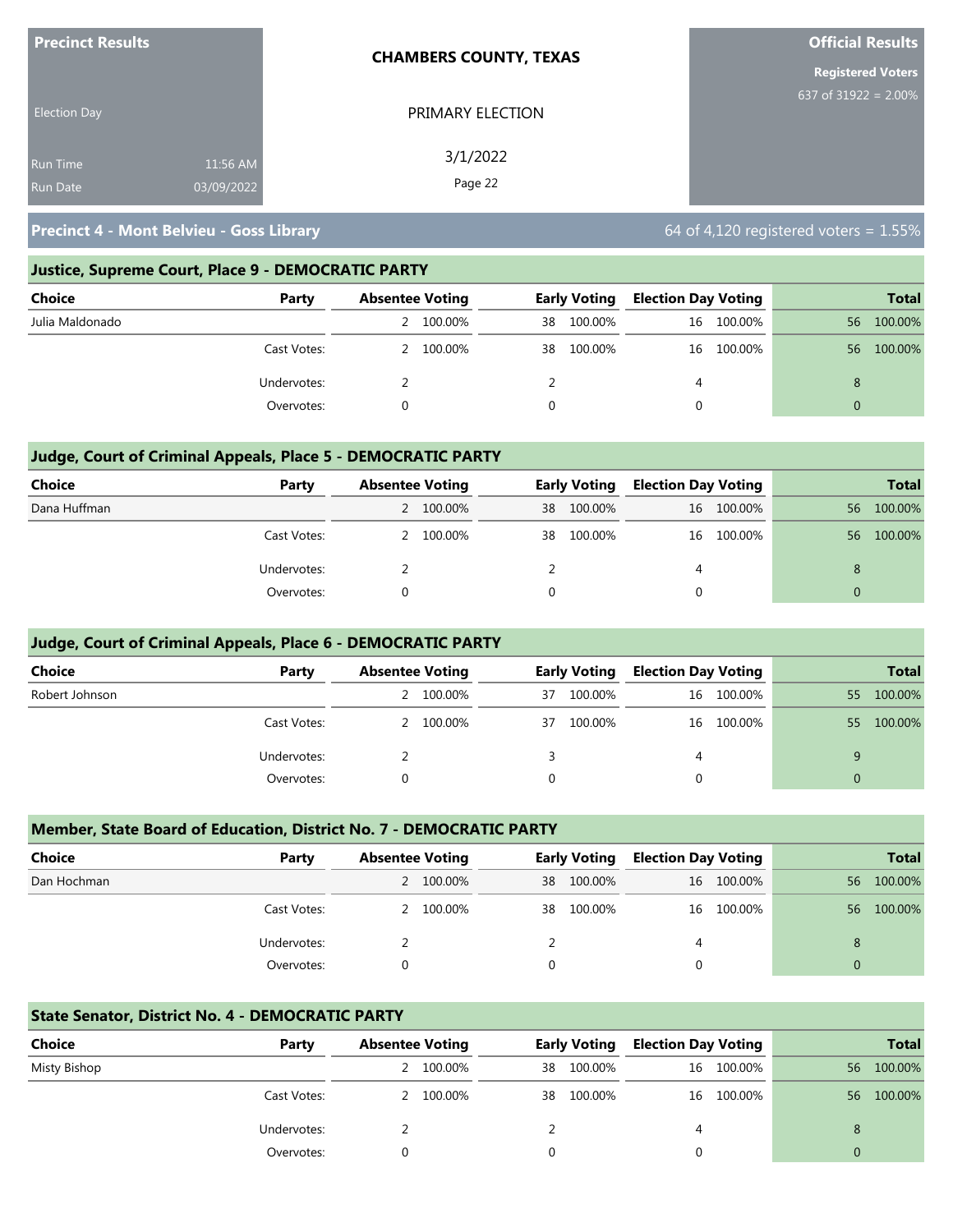| <b>Precinct Results</b> |            | <b>CHAMBERS COUNTY, TEXAS</b> | <b>Official Results</b>  |
|-------------------------|------------|-------------------------------|--------------------------|
|                         |            |                               | <b>Registered Voters</b> |
| <b>Election Day</b>     |            | PRIMARY ELECTION              | 637 of $31922 = 2.00\%$  |
| <b>Run Time</b>         | 11:56 AM   | 3/1/2022                      |                          |
| <b>Run Date</b>         | 03/09/2022 | Page 23                       |                          |

### **State Representative, District No. 23 - DEMOCRATIC PARTY**

| Choice<br>Party | <b>Absentee Voting</b> |           | <b>Early Voting</b> |         | <b>Election Day Voting</b> |            |                | <b>Total</b> |
|-----------------|------------------------|-----------|---------------------|---------|----------------------------|------------|----------------|--------------|
| Keith G. Henry  |                        | 2 100.00% | 38                  | 100.00% |                            | 16 100.00% | 56             | 100.00%      |
| Cast Votes:     |                        | 2 100.00% | 38                  | 100.00% |                            | 16 100.00% | 56             | 100.00%      |
| Undervotes:     |                        |           |                     |         | 4                          |            | 8              |              |
| Overvotes:      |                        |           |                     |         |                            |            | $\overline{0}$ |              |

### **Chief Justice, 1st Court of Appeals District - DEMOCRATIC PARTY**

| Choice         | Party       | <b>Absentee Voting</b> |           |    | <b>Early Voting</b> |   | <b>Election Day Voting</b> |          | <b>Total</b> |
|----------------|-------------|------------------------|-----------|----|---------------------|---|----------------------------|----------|--------------|
| Julie Countiss |             |                        | 100.00%   | 38 | 100.00%             |   | 16 100.00%                 | 56       | 100.00%      |
|                | Cast Votes: |                        | 2 100.00% | 38 | 100.00%             |   | 16 100.00%                 | 56       | 100.00%      |
|                | Undervotes: |                        |           |    |                     | 4 |                            | 8        |              |
|                | Overvotes:  |                        |           | 0  |                     | 0 |                            | $\Omega$ |              |

### **Justice, 1st Court of Appeals District, Place No. 4 - DEMOCRATIC PARTY**

| <b>Choice</b>  | Party       | <b>Absentee Voting</b> |    | Early Voting |  | <b>Election Day Voting</b> |          | <b>Total</b> |
|----------------|-------------|------------------------|----|--------------|--|----------------------------|----------|--------------|
| Mike Engelhart |             | 2 100.00%              | 38 | 100.00%      |  | 15 100.00%                 | 55       | 100.00%      |
|                | Cast Votes: | 100.00%                |    | 38 100.00%   |  | 15 100.00%                 | 55       | 100.00%      |
|                | Undervotes: |                        |    |              |  |                            | a        |              |
|                | Overvotes:  |                        |    |              |  |                            | $\Omega$ |              |

### **Justice, 14th Court of Appeals District, Place No. 2 - DEMOCRATIC PARTY**

| <b>Choice</b>  | Party       | <b>Absentee Voting</b> |         |    | <b>Early Voting</b> | <b>Election Day Voting</b> |            |    | <b>Total</b> |
|----------------|-------------|------------------------|---------|----|---------------------|----------------------------|------------|----|--------------|
| Cheri C Thomas |             |                        | 66.67%  | 28 | 70.00%              | 13                         | 81.25%     | 43 | 72.88%       |
| Kyle Carter    |             |                        | 33.33%  | 12 | 30.00%              |                            | 18.75%     | 16 | 27.12%       |
|                | Cast Votes: | 3.                     | 100.00% | 40 | 100.00%             |                            | 16 100.00% | 59 | 100.00%      |
|                | Undervotes: |                        |         | 0  |                     | 4                          |            |    |              |
|                | Overvotes:  | $\Omega$               |         | 0  |                     |                            |            | 0  |              |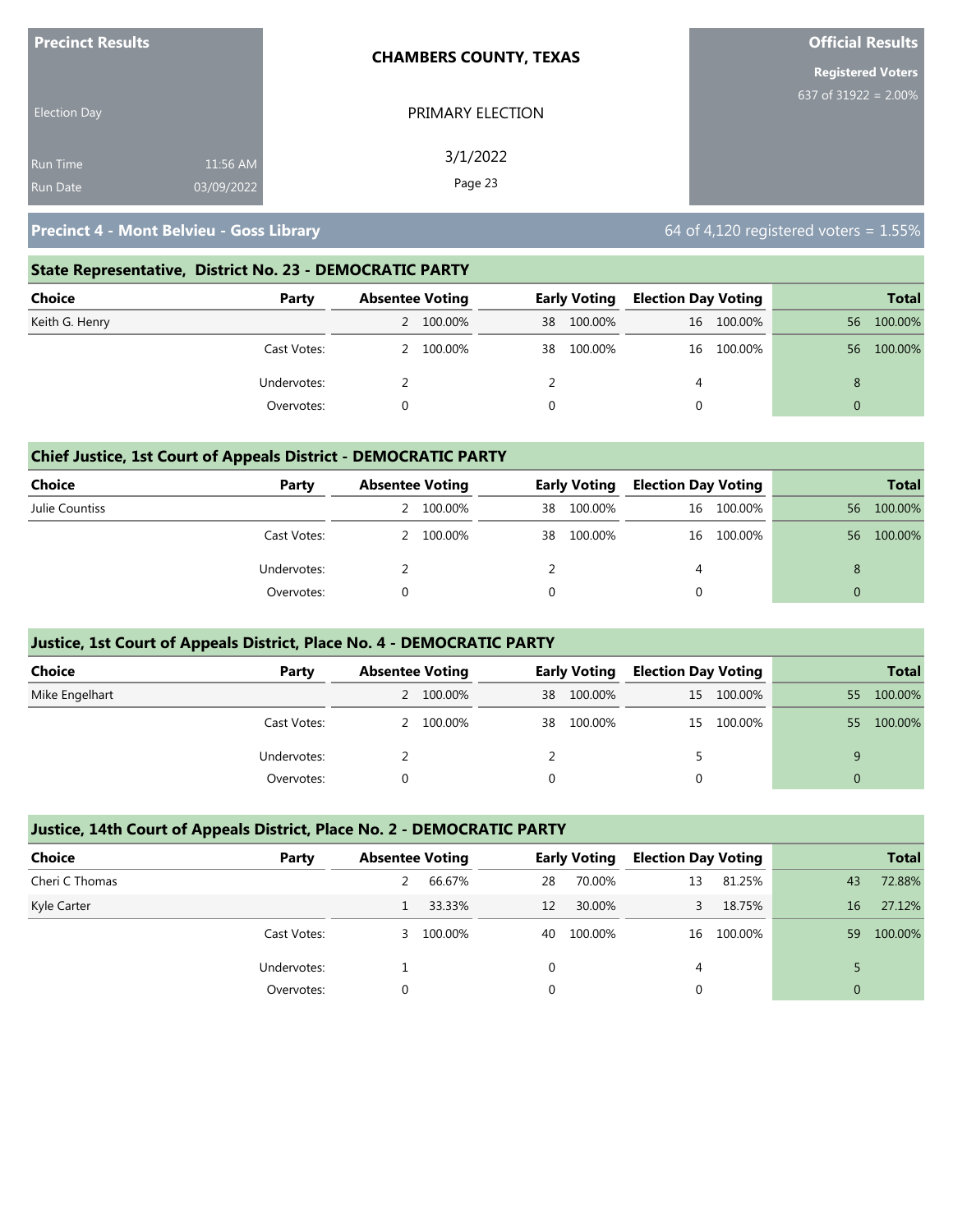| <b>Precinct Results</b> |            | <b>CHAMBERS COUNTY, TEXAS</b> | <b>Official Results</b>  |
|-------------------------|------------|-------------------------------|--------------------------|
|                         |            |                               | <b>Registered Voters</b> |
| <b>Election Day</b>     |            | PRIMARY ELECTION              | 637 of 31922 = $2.00\%$  |
| <b>Run Time</b>         | 11:56 AM   | 3/1/2022                      |                          |
| <b>Run Date</b>         | 03/09/2022 | Page 24                       |                          |

### **Justice, 14th Court of Appeals District, Place No. 9 - DEMOCRATIC PARTY**

| <b>Choice</b>  | Party       | <b>Absentee Voting</b> |           |    | <b>Early Voting</b> | <b>Election Day Voting</b> |            |          | <b>Total</b> |
|----------------|-------------|------------------------|-----------|----|---------------------|----------------------------|------------|----------|--------------|
| William Demond |             |                        | 33.33%    | 26 | 66.67%              | 8                          | 53.33%     | 35       | 61.40%       |
| Chris Conrad   |             |                        | 66.67%    | 13 | 33.33%              |                            | 46.67%     | 22       | 38.60%       |
|                | Cast Votes: |                        | 3 100.00% |    | 39 100.00%          |                            | 15 100.00% | 57       | 100.00%      |
|                | Undervotes: |                        |           |    |                     |                            |            |          |              |
|                | Overvotes:  |                        |           |    |                     | 0                          |            | $\Omega$ |              |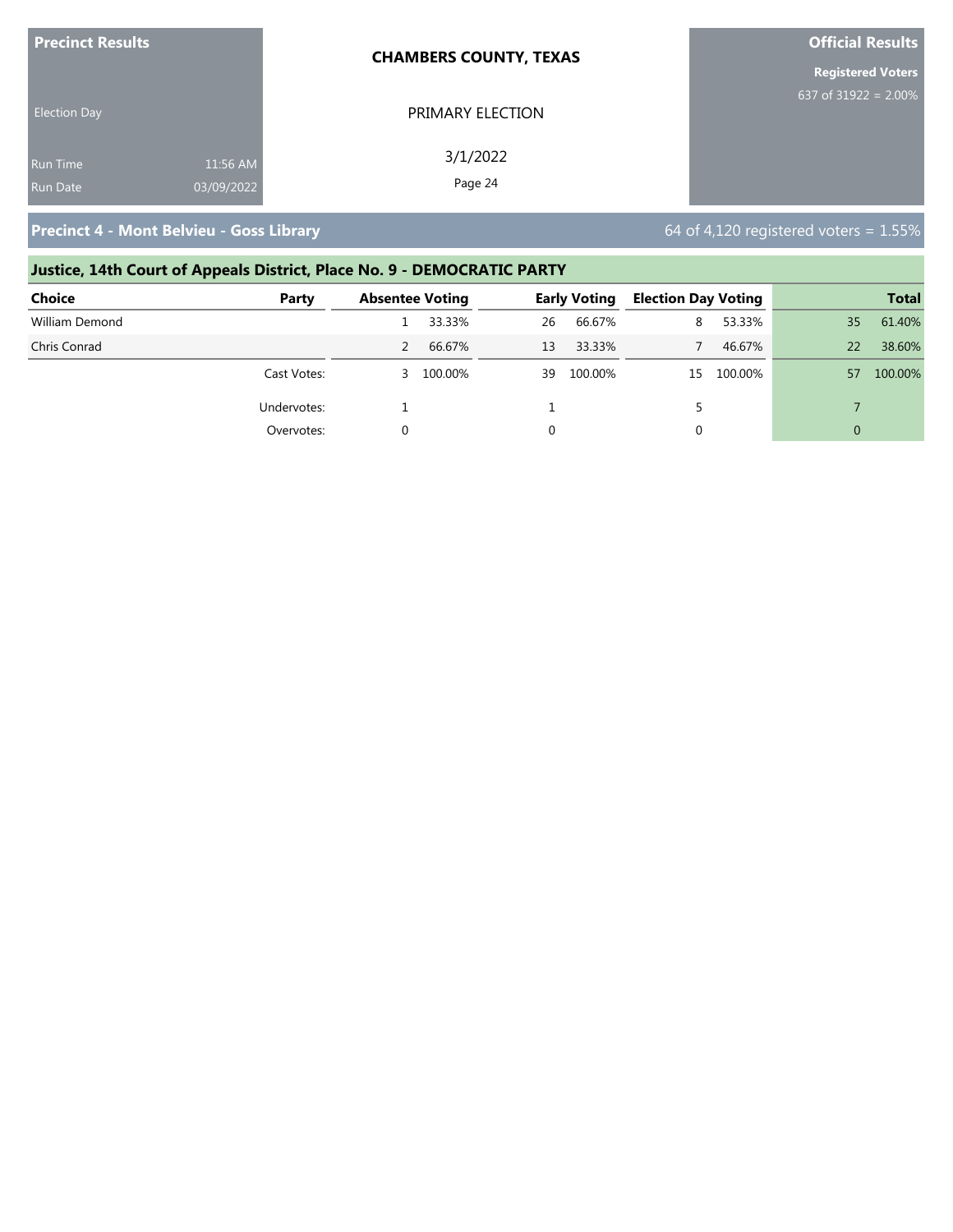| <b>Precinct Results</b>            |                        | <b>CHAMBERS COUNTY, TEXAS</b> | <b>Official Results</b>  |
|------------------------------------|------------------------|-------------------------------|--------------------------|
|                                    |                        |                               | <b>Registered Voters</b> |
| <b>Election Day</b>                |                        | PRIMARY ELECTION              | 637 of 31922 = $2.00\%$  |
| <b>Run Time</b><br><b>Run Date</b> | 11:56 AM<br>03/09/2022 | 3/1/2022<br>Page 25           |                          |
|                                    |                        |                               |                          |

# **United States Representative, District No. 36 - DEMOCRATIC PARTY**

| <b>Choice</b><br>Party | <b>Absentee Voting</b> | <b>Early Voting</b> | <b>Election Day Voting</b> |            |    | <b>Total</b> |
|------------------------|------------------------|---------------------|----------------------------|------------|----|--------------|
| Jon Haire              | 100.00%                | 100.00%             |                            | 11 100.00% | 25 | 100.00%      |
| Cast Votes:            | 100.00%                | 100.00%             |                            | 11 100.00% | 25 | 100.00%      |
| Undervotes:            |                        |                     | 4                          |            |    |              |
| Overvotes:             |                        |                     |                            |            |    |              |

### **Governor - DEMOCRATIC PARTY**

| <b>Choice</b>               | Party       |              | <b>Absentee Voting</b> |              | <b>Early Voting</b> | <b>Election Day Voting</b> |         |                | <b>Total</b> |
|-----------------------------|-------------|--------------|------------------------|--------------|---------------------|----------------------------|---------|----------------|--------------|
| Beto O'Rourke               |             |              | 100.00%                | 8            | 88.89%              | 12                         | 85.71%  | 27             | 90.00%       |
| Joy Diaz                    |             | 0            | 0.00%                  | $\mathbf{0}$ | 0.00%               | 1                          | 7.14%   |                | 3.33%        |
| Rich Wakeland               |             | $\mathbf{0}$ | 0.00%                  | $\mathbf{0}$ | 0.00%               | $\mathbf{0}$               | 0.00%   | $\overline{0}$ | 0.00%        |
| Michael Cooper              |             | $\mathbf 0$  | 0.00%                  |              | 11.11%              |                            | 7.14%   | 2              | 6.67%        |
| Inocencio (Inno) Barrientez |             | 0            | 0.00%                  | $\mathbf{0}$ | 0.00%               | $\mathbf{0}$               | 0.00%   | $\overline{0}$ | 0.00%        |
|                             | Cast Votes: |              | 100.00%                | 9            | 100.00%             | 14                         | 100.00% | 30             | 100.00%      |
|                             | Undervotes: | 0            |                        | 0            |                     |                            |         |                |              |
|                             | Overvotes:  | 0            |                        | 0            |                     | 0                          |         | $\mathbf{0}$   |              |

### **Lieutenant Governor - DEMOCRATIC PARTY**

| <b>Choice</b>    | Party       | <b>Absentee Voting</b> |          |          | <b>Early Voting</b> | <b>Election Day Voting</b> |         |              | <b>Total</b> |
|------------------|-------------|------------------------|----------|----------|---------------------|----------------------------|---------|--------------|--------------|
| Carla Brailey    |             | 4                      | 57.14%   | 3        | 33.33%              | 3                          | 25.00%  | 10           | 35.71%       |
| Mike Collier     |             | 3                      | 42.86%   | 6        | 66.67%              | 6                          | 50.00%  | 15           | 53.57%       |
| Michelle Beckley |             | 0                      | $0.00\%$ | $\Omega$ | $0.00\%$            | 3                          | 25.00%  |              | 10.71%       |
|                  | Cast Votes: |                        | 100.00%  | 9        | 100.00%             | 12                         | 100.00% | 28           | 100.00%      |
|                  | Undervotes: | 0                      |          | 0        |                     | 3                          |         |              |              |
|                  | Overvotes:  | 0                      |          | 0        |                     | 0                          |         | $\mathbf{0}$ |              |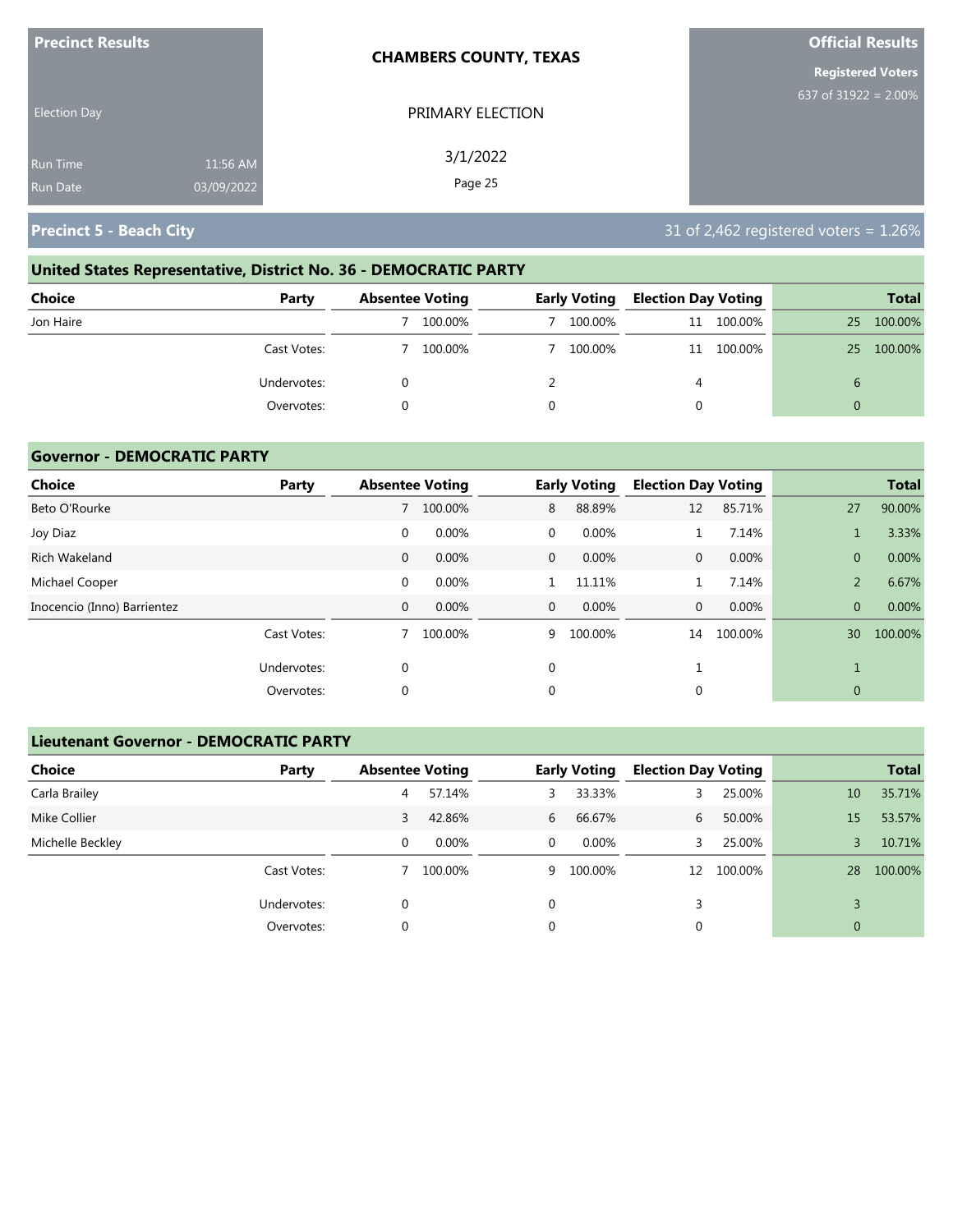| <b>Precinct Results</b> |            | <b>CHAMBERS COUNTY, TEXAS</b> | <b>Official Results</b>  |
|-------------------------|------------|-------------------------------|--------------------------|
|                         |            |                               | <b>Registered Voters</b> |
| <b>Election Day</b>     |            | PRIMARY ELECTION              | 637 of 31922 = $2.00\%$  |
| Run Time                | 11:56 AM   | 3/1/2022                      |                          |
| Run Date                | 03/09/2022 | Page 26                       |                          |

### **Attorney General - DEMOCRATIC PARTY**

| <b>Choice</b>           | Party       | <b>Absentee Voting</b> |         |              | <b>Early Voting</b> | <b>Election Day Voting</b> |         |                | <b>Total</b> |
|-------------------------|-------------|------------------------|---------|--------------|---------------------|----------------------------|---------|----------------|--------------|
| Joe Jaworski            |             | 2                      | 28.57%  | 6            | 66.67%              | 3                          | 25.00%  | 11             | 39.29%       |
| Rochelle Mercedes Garza |             | 2                      | 28.57%  |              | 11.11%              | 4                          | 33.33%  |                | 25.00%       |
| S. "TBONE" Raynor       |             | $\mathbf{1}$           | 14.29%  | $\mathbf{1}$ | 11.11%              | $\mathbf{0}$               | 0.00%   | $\overline{2}$ | 7.14%        |
| Lee Merritt             |             | 1                      | 14.29%  |              | 11.11%              | $\overline{2}$             | 16.67%  | 4              | 14.29%       |
| Mike Fields             |             |                        | 14.29%  | $\mathbf{0}$ | 0.00%               | 3                          | 25.00%  | $\overline{4}$ | 14.29%       |
|                         | Cast Votes: | 7                      | 100.00% | 9            | 100.00%             | 12                         | 100.00% | 28             | 100.00%      |
|                         | Undervotes: | $\mathbf 0$            |         | $\mathbf 0$  |                     | 3                          |         | 3              |              |
|                         | Overvotes:  | $\mathbf 0$            |         | 0            |                     | 0                          |         | $\mathbf{0}$   |              |
|                         |             |                        |         |              |                     |                            |         |                |              |

### **Comptroller of Public Accounts - DEMOCRATIC PARTY**

| <b>Choice</b>    | Party       | <b>Absentee Voting</b> |         |          | <b>Early Voting</b> | <b>Election Day Voting</b> |         |              | <b>Total</b> |
|------------------|-------------|------------------------|---------|----------|---------------------|----------------------------|---------|--------------|--------------|
| Angel Luis Vega  |             |                        | 28.57%  | 4        | 44.44%              |                            | 25.00%  | 9            | 32.14%       |
| Tim Mahoney      |             |                        | 14.29%  | 5.       | 55.56%              | 6                          | 50.00%  | 12           | 42.86%       |
| Janet T. Dudding |             | 4                      | 57.14%  | $\Omega$ | $0.00\%$            |                            | 25.00%  |              | 25.00%       |
|                  | Cast Votes: |                        | 100.00% |          | 9 100.00%           | 12                         | 100.00% | 28           | 100.00%      |
|                  | Undervotes: | 0                      |         | 0        |                     | 3                          |         |              |              |
|                  | Overvotes:  | 0                      |         | 0        |                     | 0                          |         | $\mathbf{0}$ |              |

### **Commissioner of the General Land Office - DEMOCRATIC PARTY**

| <b>Choice</b>        | Party       | <b>Absentee Voting</b> |         |          | <b>Early Voting</b> | <b>Election Day Voting</b> |          |                | <b>Total</b> |
|----------------------|-------------|------------------------|---------|----------|---------------------|----------------------------|----------|----------------|--------------|
| Sandragrace Martinez |             |                        | 14.29%  | 3        | 33.33%              | 5.                         | 41.67%   | 9              | 32.14%       |
| Jinny Suh            |             |                        | 28.57%  | 2        | 22.22%              | 0                          | $0.00\%$ | 4              | 14.29%       |
| Jay Kleberg          |             | 4                      | 57.14%  | 3        | 33.33%              | 1                          | 8.33%    | 8              | 28.57%       |
| Michael Lange        |             | 0                      | 0.00%   |          | 11.11%              | 6                          | 50.00%   |                | 25.00%       |
|                      | Cast Votes: |                        | 100.00% | 9        | 100.00%             | 12                         | 100.00%  | 28             | 100.00%      |
|                      | Undervotes: | $\Omega$               |         | $\Omega$ |                     | 3                          |          |                |              |
|                      | Overvotes:  |                        |         | 0        |                     |                            |          | $\overline{0}$ |              |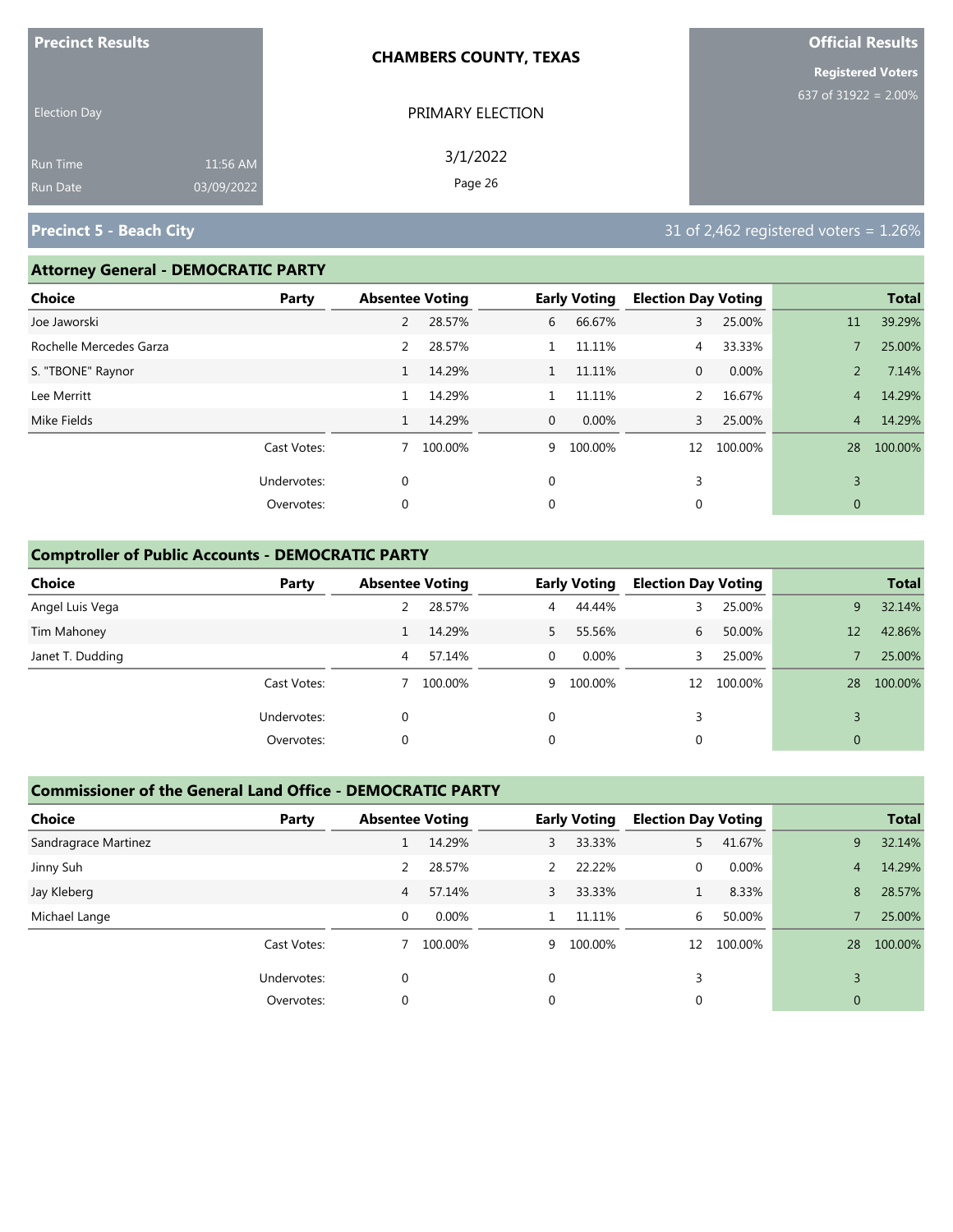| <b>Precinct Results</b> |            | <b>CHAMBERS COUNTY, TEXAS</b> | <b>Official Results</b>  |
|-------------------------|------------|-------------------------------|--------------------------|
|                         |            |                               | <b>Registered Voters</b> |
| <b>Election Day</b>     |            | PRIMARY ELECTION              | 637 of $31922 = 2.00\%$  |
| <b>Run Time</b>         | 11:56 AM   | 3/1/2022                      |                          |
| <b>Run Date</b>         | 03/09/2022 | Page 27                       |                          |

### **Commissioner of Agriculture - DEMOCRATIC PARTY**

| <b>Choice</b><br>Party | <b>Absentee Voting</b> |         |                | <b>Early Voting</b> | <b>Election Day Voting</b> |         |              | <b>Total</b> |
|------------------------|------------------------|---------|----------------|---------------------|----------------------------|---------|--------------|--------------|
| Susan Hays             | 5.                     | 71.43%  | 5              | 55.56%              | 10                         | 76.92%  | 20           | 68.97%       |
| Ed Ireson              |                        | 28.57%  | $\overline{4}$ | 44.44%              | 3.                         | 23.08%  | 9            | 31.03%       |
| Cast Votes:            |                        | 100.00% |                | 9 100.00%           | 13                         | 100.00% | 29           | 100.00%      |
| Undervotes:            | 0                      |         | $\mathbf 0$    |                     | 2                          |         |              |              |
| Overvotes:             | 0                      |         | 0              |                     | 0                          |         | $\mathbf{0}$ |              |

| <b>Railroad Commissioner - DEMOCRATIC PARTY</b> |             |                        |         |   |                     |                            |         |          |              |
|-------------------------------------------------|-------------|------------------------|---------|---|---------------------|----------------------------|---------|----------|--------------|
| <b>Choice</b>                                   | Party       | <b>Absentee Voting</b> |         |   | <b>Early Voting</b> | <b>Election Day Voting</b> |         |          | <b>Total</b> |
| Luke Warford                                    |             |                        | 100.00% |   | 8 100.00%           | 13                         | 100.00% | 28       | 100.00%      |
|                                                 | Cast Votes: |                        | 100.00% |   | 8 100.00%           | 13                         | 100.00% | 28       | 100.00%      |
|                                                 | Undervotes: |                        |         |   |                     |                            |         |          |              |
|                                                 | Overvotes:  | 0                      |         | 0 |                     |                            |         | $\Omega$ |              |

### **Justice, Supreme Court, Place 3 - DEMOCRATIC PARTY**

| <b>Choice</b> | Party       | <b>Absentee Voting</b> |         | <b>Early Voting</b> |           | <b>Election Day Voting</b> |            |    | <b>Total</b> |
|---------------|-------------|------------------------|---------|---------------------|-----------|----------------------------|------------|----|--------------|
| Erin A Nowell |             |                        | 100.00% |                     | 8 100.00% | 13                         | 100.00%    | 28 | 100.00%      |
|               | Cast Votes: |                        | 100.00% |                     | 8 100.00% |                            | 13 100.00% | 28 | 100.00%      |
|               | Undervotes: |                        |         |                     |           |                            |            |    |              |
|               | Overvotes:  |                        |         |                     |           |                            |            |    |              |

### **Justice, Supreme Court, Place 5 - DEMOCRATIC PARTY**

| Choice         | Party       | <b>Absentee Voting</b> |         | <b>Early Voting</b> | <b>Election Day Voting</b> |            |    | <b>Total</b> |
|----------------|-------------|------------------------|---------|---------------------|----------------------------|------------|----|--------------|
| Amanda Reichek |             |                        | 100.00% | 8 100.00%           |                            | 13 100.00% | 28 | 100.00%      |
|                | Cast Votes: |                        | 100.00% | 8 100.00%           |                            | 13 100.00% | 28 | 100.00%      |
|                | Undervotes: |                        |         |                     |                            |            |    |              |
|                | Overvotes:  |                        |         |                     |                            |            |    |              |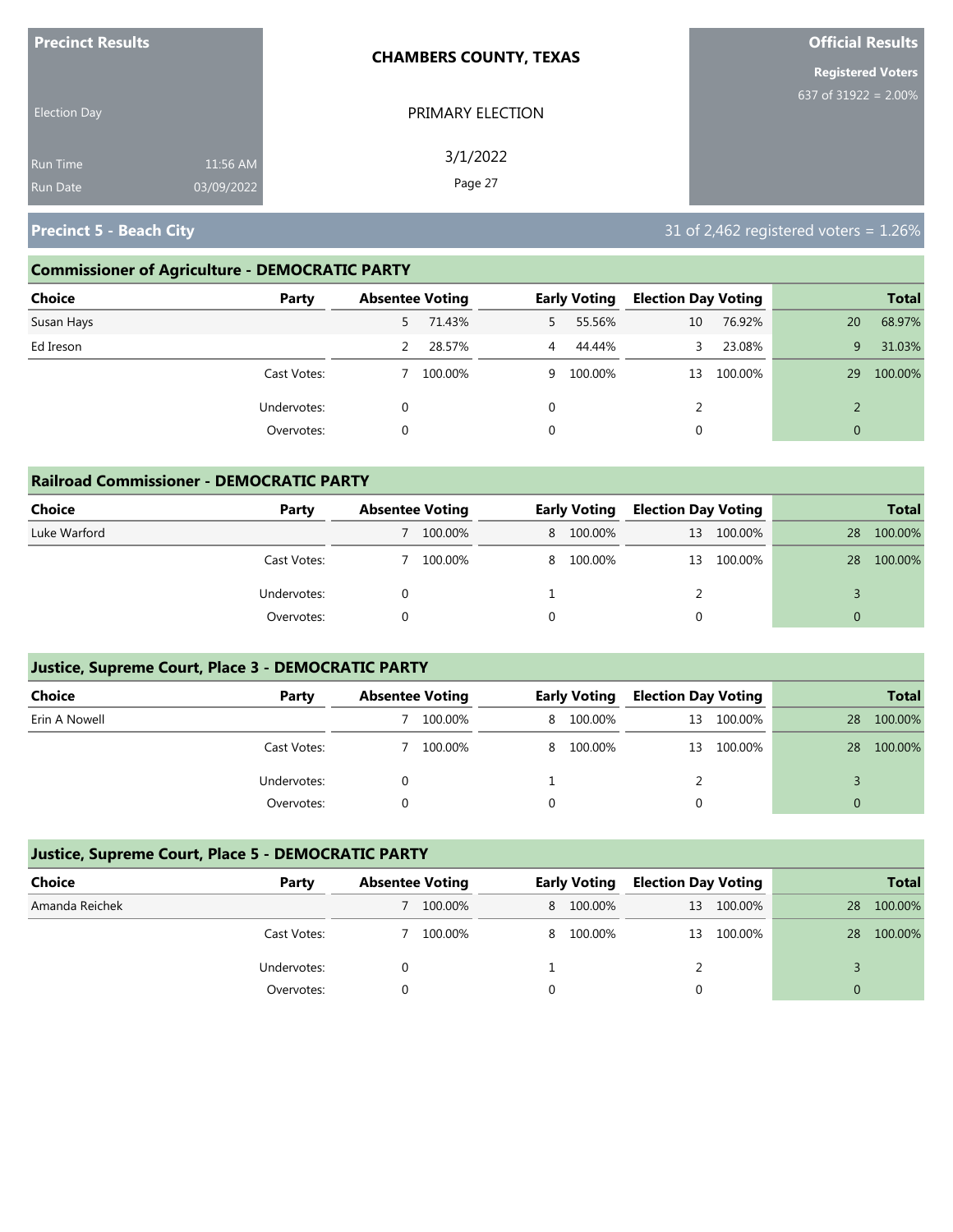| <b>Precinct Results</b>                                      | <b>CHAMBERS COUNTY, TEXAS</b> | <b>Official Results</b>  |
|--------------------------------------------------------------|-------------------------------|--------------------------|
|                                                              |                               | <b>Registered Voters</b> |
| <b>Election Day</b>                                          | PRIMARY ELECTION              | 637 of $31922 = 2.00\%$  |
| 11:56 AM<br><b>Run Time</b><br>03/09/2022<br><b>Run Date</b> | 3/1/2022<br>Page 28           |                          |

### **Justice, Supreme Court, Place 9 - DEMOCRATIC PARTY**

| Choice          | Party       | <b>Absentee Voting</b> |         | <b>Early Voting</b> | <b>Election Day Voting</b> |            |    | <b>Total</b> |
|-----------------|-------------|------------------------|---------|---------------------|----------------------------|------------|----|--------------|
| Julia Maldonado |             |                        | 100.00% | 8 100.00%           |                            | 12 100.00% | 27 | 100.00%      |
|                 | Cast Votes: |                        | 100.00% | 8 100.00%           |                            | 12 100.00% | 27 | 100.00%      |
|                 | Undervotes: |                        |         |                     |                            |            | 4  |              |
|                 | Overvotes:  |                        |         |                     |                            |            | 0  |              |

### **Judge, Court of Criminal Appeals, Place 5 - DEMOCRATIC PARTY**

| Choice       | Party       | <b>Absentee Voting</b> |         | <b>Early Voting</b> | <b>Election Day Voting</b> |            |          | <b>Total</b> |
|--------------|-------------|------------------------|---------|---------------------|----------------------------|------------|----------|--------------|
| Dana Huffman |             |                        | 100.00% | 8 100.00%           |                            | 12 100.00% | 27       | 100.00%      |
|              | Cast Votes: |                        | 100.00% | 8 100.00%           |                            | 12 100.00% | 27       | 100.00%      |
|              | Undervotes: |                        |         |                     |                            |            |          |              |
|              | Overvotes:  |                        |         |                     | 0                          |            | $\Omega$ |              |

### **Judge, Court of Criminal Appeals, Place 6 - DEMOCRATIC PARTY**

| <b>Choice</b>  | Party       | <b>Absentee Voting</b> |         | <b>Early Voting</b> | <b>Election Day Voting</b> |            |          | <b>Total</b> |
|----------------|-------------|------------------------|---------|---------------------|----------------------------|------------|----------|--------------|
| Robert Johnson |             |                        | 100.00% | 8 100.00%           |                            | 12 100.00% | 27       | 100.00%      |
|                | Cast Votes: |                        | 100.00% | 8 100.00%           |                            | 12 100.00% | 27       | 100.00%      |
|                | Undervotes: |                        |         |                     |                            |            | 4        |              |
|                | Overvotes:  |                        |         |                     | 0                          |            | $\Omega$ |              |

### **Member, State Board of Education, District No. 7 - DEMOCRATIC PARTY**

| <b>Choice</b> | Party       | <b>Absentee Voting</b> |           |          | <b>Early Voting</b> | <b>Election Day Voting</b> |            |    | <b>Total</b> |
|---------------|-------------|------------------------|-----------|----------|---------------------|----------------------------|------------|----|--------------|
| Dan Hochman   |             |                        | 6 100.00% |          | 8 100.00%           |                            | 12 100.00% | 26 | 100.00%      |
|               | Cast Votes: |                        | 6 100.00% |          | 8 100.00%           |                            | 12 100.00% | 26 | 100.00%      |
|               | Undervotes: |                        |           |          |                     |                            |            |    |              |
|               | Overvotes:  |                        |           | $\Omega$ |                     | $\Omega$                   |            | 0  |              |

### **State Senator, District No. 4 - DEMOCRATIC PARTY**

| Choice       | Party       | <b>Absentee Voting</b> |         | <b>Early Voting</b> | <b>Election Day Voting</b> |            |    | <b>Total</b> |
|--------------|-------------|------------------------|---------|---------------------|----------------------------|------------|----|--------------|
| Misty Bishop |             |                        | 100.00% | 8 100.00%           |                            | 12 100.00% | 27 | 100.00%      |
|              | Cast Votes: |                        | 100.00% | 8 100.00%           |                            | 12 100.00% | 27 | 100.00%      |
|              | Undervotes: |                        |         |                     |                            |            | 4  |              |
|              | Overvotes:  |                        |         |                     |                            |            |    |              |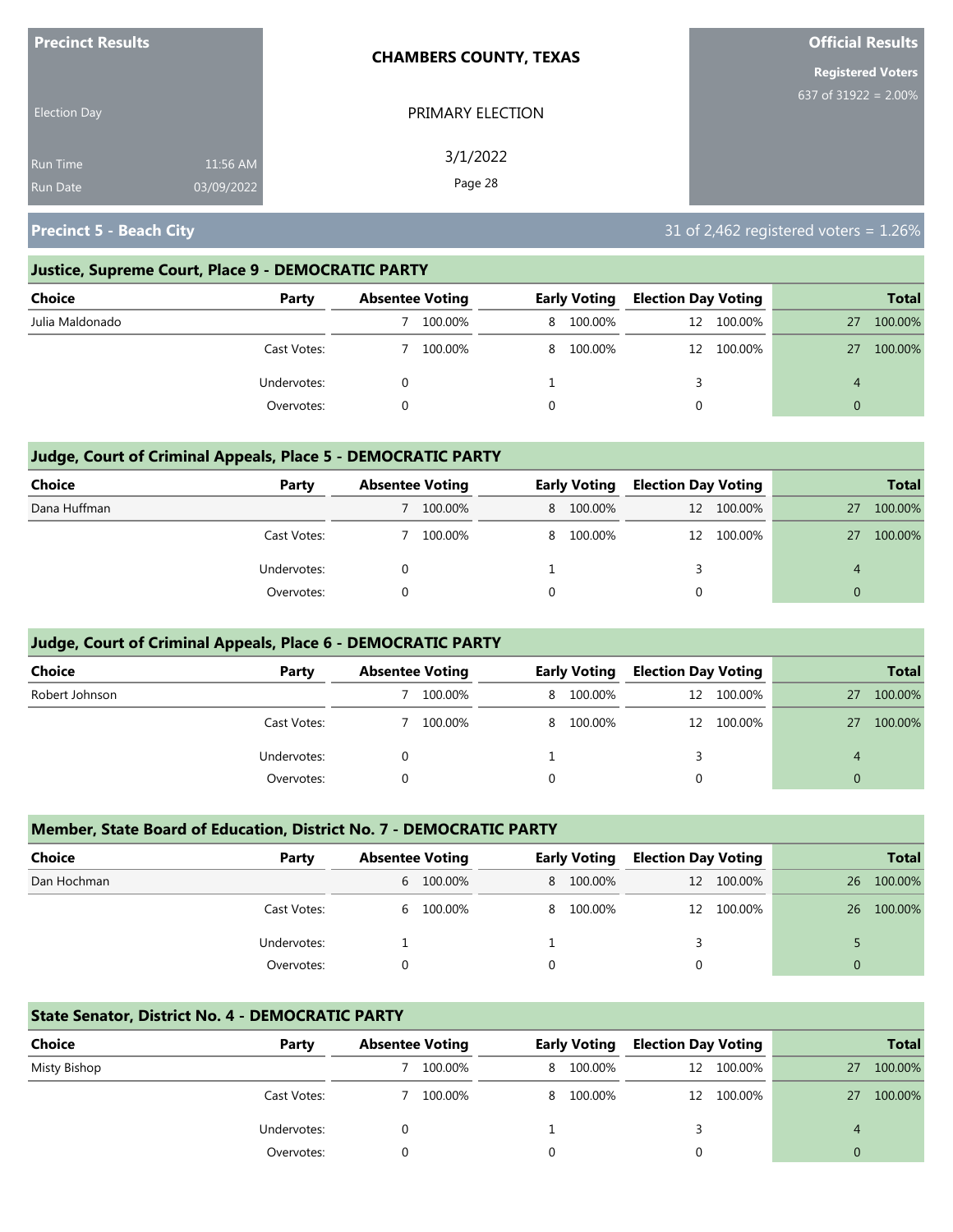| <b>Precinct Results</b> |            | <b>CHAMBERS COUNTY, TEXAS</b> | <b>Official Results</b>  |
|-------------------------|------------|-------------------------------|--------------------------|
|                         |            |                               | <b>Registered Voters</b> |
| <b>Election Day</b>     |            | PRIMARY ELECTION              | 637 of $31922 = 2.00\%$  |
| <b>Run Time</b>         | 11:56 AM   | 3/1/2022                      |                          |
| <b>Run Date</b>         | 03/09/2022 | Page 29                       |                          |

### **State Representative, District No. 23 - DEMOCRATIC PARTY**

| Choice         | Party       | <b>Absentee Voting</b> |         | <b>Early Voting</b> | <b>Election Day Voting</b> |            |    | <b>Total</b> |
|----------------|-------------|------------------------|---------|---------------------|----------------------------|------------|----|--------------|
| Keith G. Henry |             |                        | 100.00% | 8 100.00%           |                            | 12 100.00% | 27 | 100.00%      |
|                | Cast Votes: |                        | 100.00% | 8 100.00%           |                            | 12 100.00% | 27 | 100.00%      |
|                | Undervotes: |                        |         |                     |                            |            | 4  |              |
|                | Overvotes:  |                        |         |                     |                            |            | 0  |              |

### **Chief Justice, 1st Court of Appeals District - DEMOCRATIC PARTY**

| Choice         | Party       | <b>Absentee Voting</b> |         | <b>Early Voting</b> | <b>Election Day Voting</b> |            |                  | <b>Total</b> |
|----------------|-------------|------------------------|---------|---------------------|----------------------------|------------|------------------|--------------|
| Julie Countiss |             |                        | 100.00% | 8 100.00%           |                            | 12 100.00% | 27               | 100.00%      |
|                | Cast Votes: |                        | 100.00% | 8 100.00%           |                            | 12 100.00% | 27               | 100.00%      |
|                | Undervotes: |                        |         |                     |                            |            | $\boldsymbol{A}$ |              |
|                | Overvotes:  |                        |         |                     |                            |            | $\Omega$         |              |

### **Justice, 1st Court of Appeals District, Place No. 4 - DEMOCRATIC PARTY**

| <b>Choice</b>  | Party       | <b>Absentee Voting</b> | <b>Early Voting</b> | <b>Election Day Voting</b> |            |          | <b>Total</b> |
|----------------|-------------|------------------------|---------------------|----------------------------|------------|----------|--------------|
| Mike Engelhart |             | 100.00%                | 8 100.00%           |                            | 12 100.00% | 27       | 100.00%      |
|                | Cast Votes: | 100.00%                | 8 100.00%           | 12                         | 100.00%    | 27       | 100.00%      |
|                | Undervotes: |                        |                     |                            |            | 4        |              |
|                | Overvotes:  |                        |                     | 0                          |            | $\Omega$ |              |

### **Justice, 14th Court of Appeals District, Place No. 2 - DEMOCRATIC PARTY**

| <b>Choice</b>  | Party       | <b>Absentee Voting</b> |         |   | <b>Early Voting</b> | <b>Election Day Voting</b> |            |          | <b>Total</b> |
|----------------|-------------|------------------------|---------|---|---------------------|----------------------------|------------|----------|--------------|
| Cheri C Thomas |             | 5.                     | 71.43%  |   | 87.50%              | 6                          | 50.00%     | 18       | 66.67%       |
| Kyle Carter    |             |                        | 28.57%  |   | 12.50%              | 6                          | 50.00%     | 9        | 33.33%       |
|                | Cast Votes: |                        | 100.00% |   | 8 100.00%           |                            | 12 100.00% | 27       | 100.00%      |
|                | Undervotes: |                        |         |   |                     | 3                          |            | 4        |              |
|                | Overvotes:  | $\Omega$               |         | 0 |                     |                            |            | $\Omega$ |              |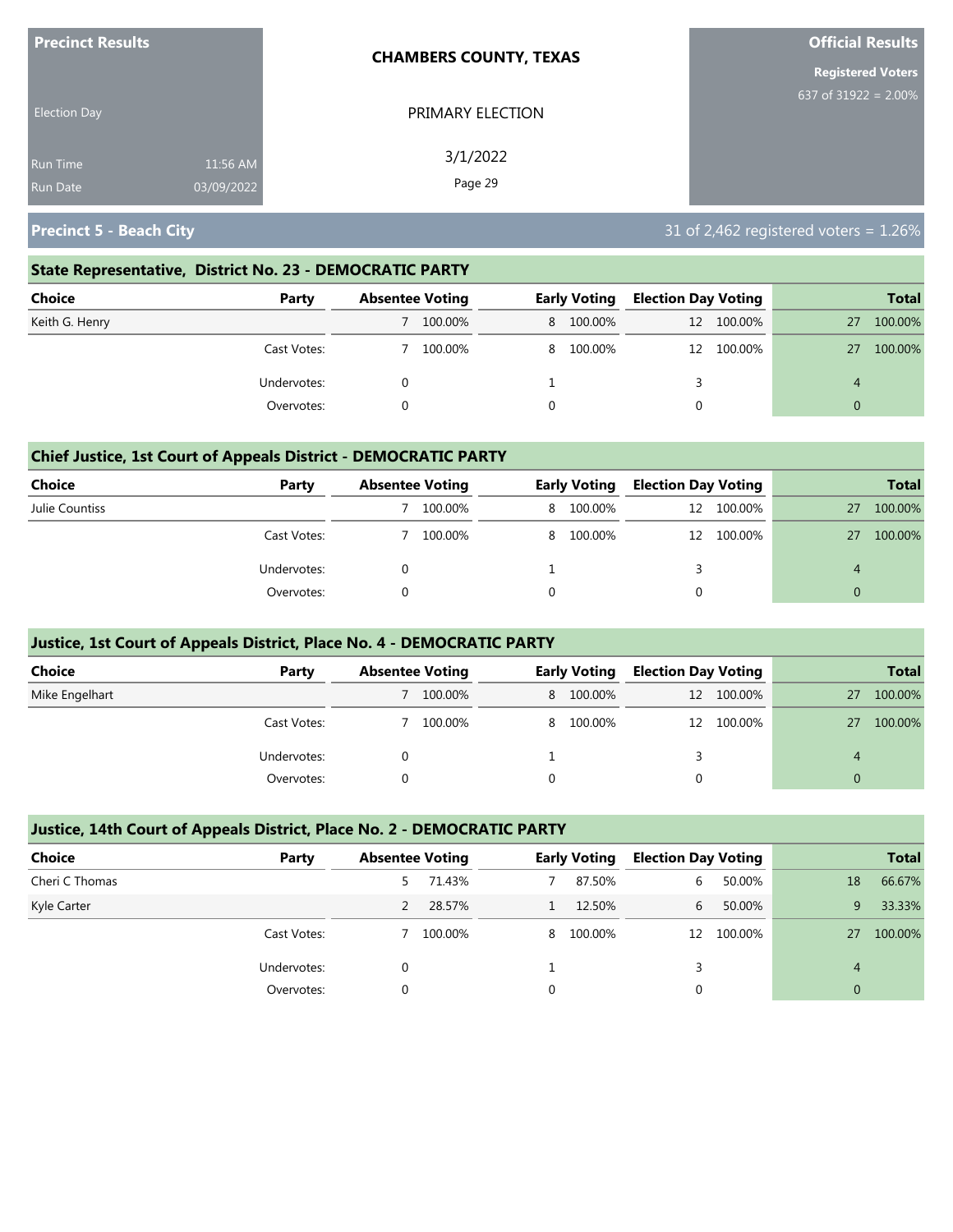| <b>Precinct Results</b> |            | <b>CHAMBERS COUNTY, TEXAS</b> | <b>Official Results</b>  |
|-------------------------|------------|-------------------------------|--------------------------|
|                         |            |                               | <b>Registered Voters</b> |
| <b>Election Day</b>     |            | PRIMARY ELECTION              | 637 of 31922 = $2.00\%$  |
| Run Time                | 11:56 AM   | 3/1/2022                      |                          |
| <b>Run Date</b>         | 03/09/2022 | Page 30                       |                          |

# **Justice, 14th Court of Appeals District, Place No. 9 - DEMOCRATIC PARTY**

| Choice         | Party       | <b>Absentee Voting</b> |         |   | <b>Early Voting</b> | <b>Election Day Voting</b> |            |    | <b>Total</b> |
|----------------|-------------|------------------------|---------|---|---------------------|----------------------------|------------|----|--------------|
| William Demond |             | 4                      | 57.14%  | 4 | 50.00%              | 4                          | 33.33%     | 12 | 44.44%       |
| Chris Conrad   |             |                        | 42.86%  | 4 | 50.00%              | 8                          | 66.67%     | 15 | 55.56%       |
|                | Cast Votes: |                        | 100.00% |   | 8 100.00%           |                            | 12 100.00% | 27 | 100.00%      |
|                | Undervotes: |                        |         |   |                     |                            |            | 4  |              |
|                | Overvotes:  |                        |         |   |                     | 0                          |            |    |              |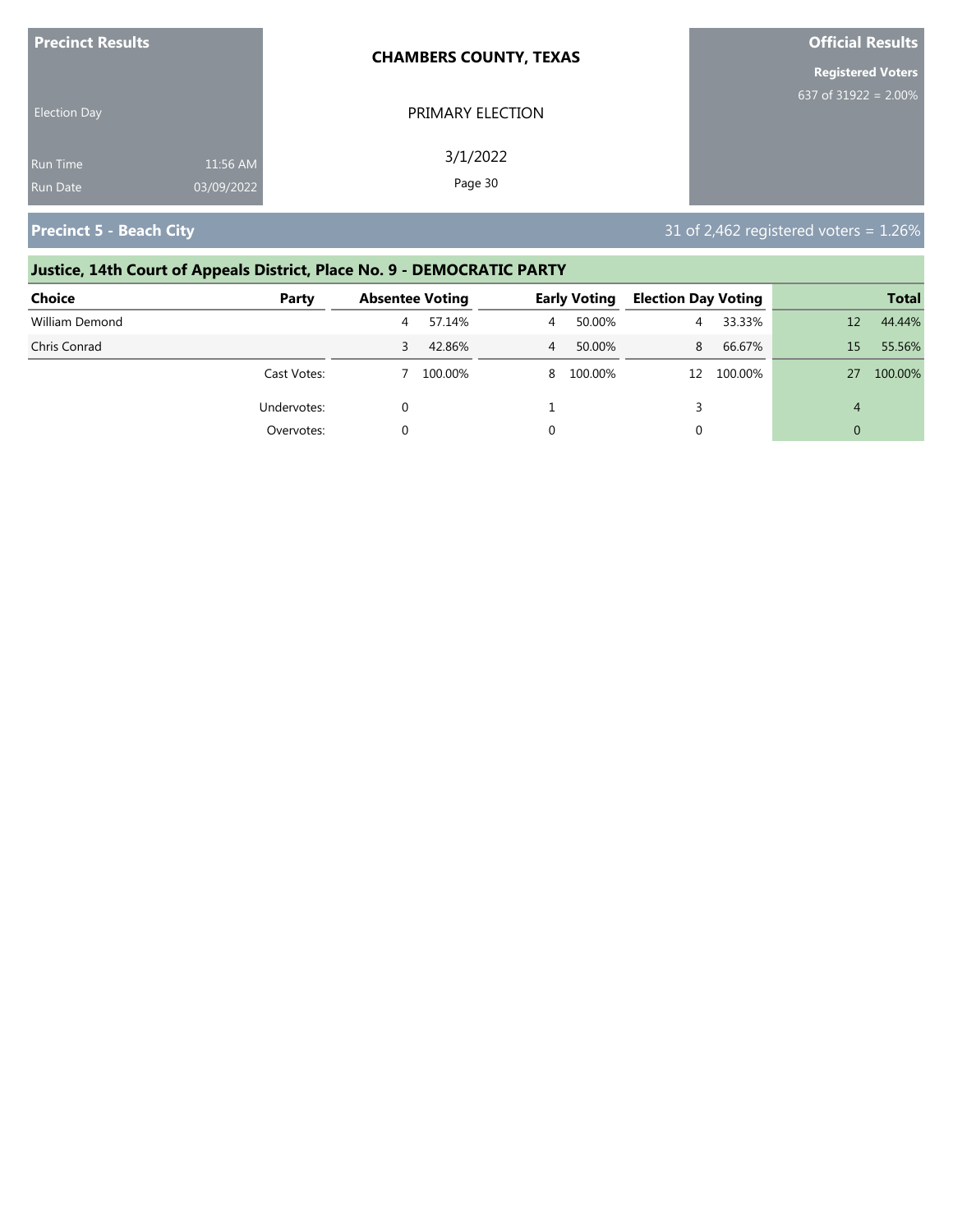| <b>Precinct Results</b>                                      | <b>CHAMBERS COUNTY, TEXAS</b> | <b>Official Results</b>  |
|--------------------------------------------------------------|-------------------------------|--------------------------|
|                                                              |                               | <b>Registered Voters</b> |
| <b>Election Day</b>                                          | PRIMARY ELECTION              | 637 of 31922 = $2.00\%$  |
| 11:56 AM<br><b>Run Time</b><br>03/09/2022<br><b>Run Date</b> | 3/1/2022<br>Page 31           |                          |

# **United States Representative, District No. 36 - DEMOCRATIC PARTY Choice Party Absentee Voting Early Voting Election Day Voting Total** Jon Haire 4 100.00% 13 100.00% 23 100.00% 40 100.00% Cast Votes: 4 100.00% 13 100.00% 23 100.00% 40 100.00% Undervotes: 0 2 2 4 Overvotes: 0 0 0 0

### **Governor - DEMOCRATIC PARTY**

| <b>Choice</b>               | Party       |              | <b>Absentee Voting</b> |              | <b>Early Voting</b> | <b>Election Day Voting</b> |         |                | <b>Total</b> |
|-----------------------------|-------------|--------------|------------------------|--------------|---------------------|----------------------------|---------|----------------|--------------|
| Beto O'Rourke               |             | 4            | 100.00%                | 12           | 80.00%              | 19                         | 82.61%  | 35             | 83.33%       |
| Joy Diaz                    |             | $\mathbf 0$  | 0.00%                  | 0            | 0.00%               |                            | 4.35%   |                | 2.38%        |
| <b>Rich Wakeland</b>        |             | 0            | 0.00%                  | $\mathbf{1}$ | 6.67%               | $\mathbf{0}$               | 0.00%   |                | 2.38%        |
| Michael Cooper              |             | $\mathbf 0$  | 0.00%                  | 2            | 13.33%              | 2                          | 8.70%   | $\overline{4}$ | 9.52%        |
| Inocencio (Inno) Barrientez |             | $\mathbf{0}$ | 0.00%                  | $\mathbf{0}$ | 0.00%               |                            | 4.35%   |                | 2.38%        |
|                             | Cast Votes: | 4            | 100.00%                | 15           | 100.00%             | 23                         | 100.00% | 42             | 100.00%      |
|                             | Undervotes: | $\mathbf 0$  |                        | $\mathbf 0$  |                     | 2                          |         | $\overline{2}$ |              |
|                             | Overvotes:  | $\mathbf 0$  |                        | 0            |                     | $\mathbf{0}$               |         | $\overline{0}$ |              |

### **Lieutenant Governor - DEMOCRATIC PARTY**

| <b>Choice</b>    | Party       | <b>Absentee Voting</b> |         |    | <b>Early Voting</b> | <b>Election Day Voting</b> |         |                | <b>Total</b> |
|------------------|-------------|------------------------|---------|----|---------------------|----------------------------|---------|----------------|--------------|
| Carla Brailey    |             |                        | 25.00%  | 5. | 35.71%              | 8                          | 36.36%  | 14             | 35.00%       |
| Mike Collier     |             | $\overline{2}$         | 50.00%  | 8  | 57.14%              | 8                          | 36.36%  | 18             | 45.00%       |
| Michelle Beckley |             |                        | 25.00%  |    | 7.14%               | 6                          | 27.27%  | 8              | 20.00%       |
|                  | Cast Votes: | 4                      | 100.00% | 14 | 100.00%             | 22                         | 100.00% | 40             | 100.00%      |
|                  | Undervotes: | 0                      |         |    |                     | 3                          |         | $\overline{4}$ |              |
|                  | Overvotes:  | 0                      |         | 0  |                     | 0                          |         | $\overline{0}$ |              |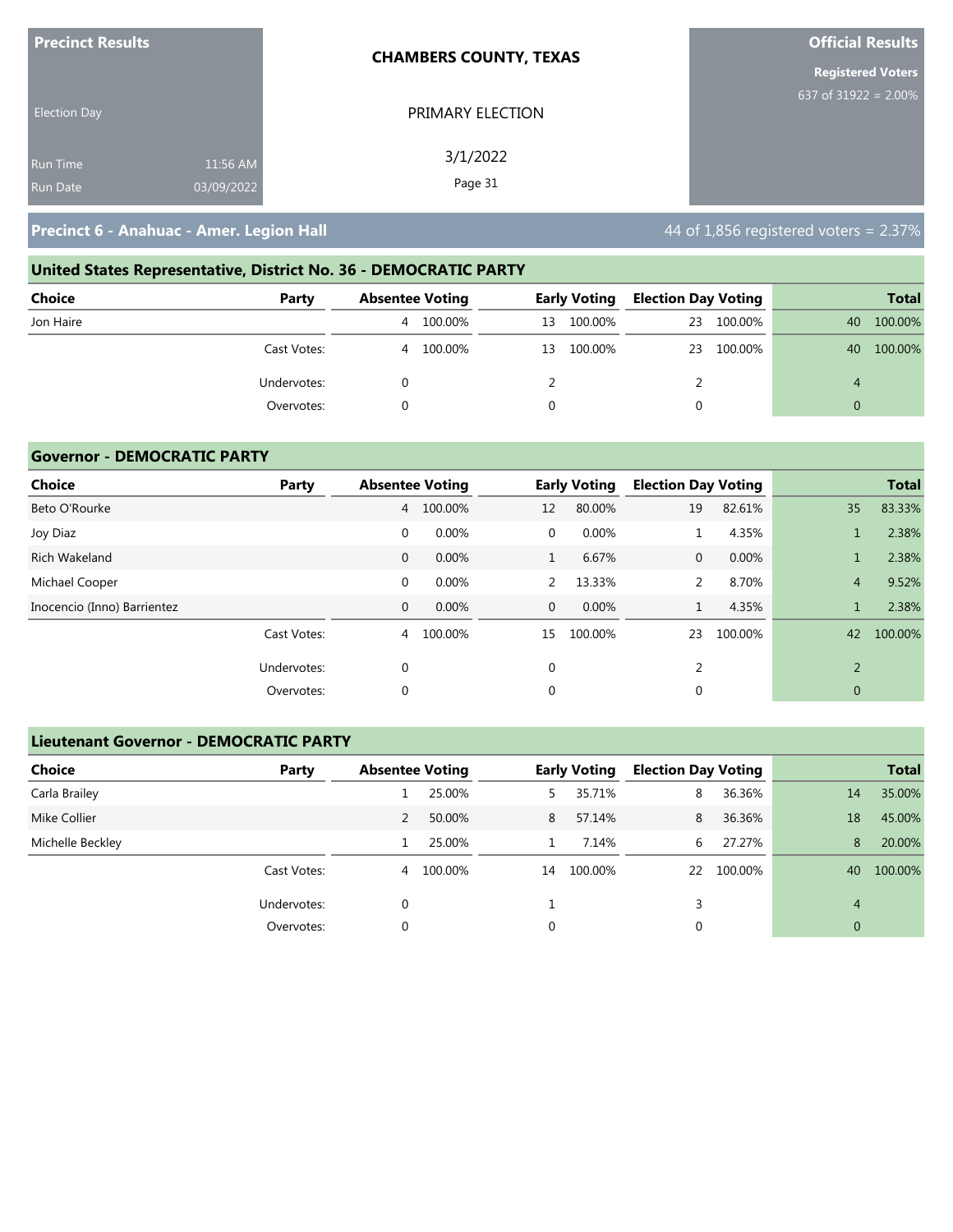| <b>Precinct Results</b> |            | <b>CHAMBERS COUNTY, TEXAS</b> | <b>Official Results</b>  |
|-------------------------|------------|-------------------------------|--------------------------|
|                         |            |                               | <b>Registered Voters</b> |
| <b>Election Day</b>     |            | PRIMARY ELECTION              | 637 of 31922 = $2.00\%$  |
| Run Time                | 11:56 AM   | 3/1/2022                      |                          |
| Run Date                | 03/09/2022 | Page 32                       |                          |

### **Attorney General - DEMOCRATIC PARTY**

| Choice                  | Party       |              | <b>Absentee Voting</b> |                | <b>Early Voting</b> | <b>Election Day Voting</b> |            |    | <b>Total</b> |
|-------------------------|-------------|--------------|------------------------|----------------|---------------------|----------------------------|------------|----|--------------|
| Joe Jaworski            |             | T            | 25.00%                 | 5              | 33.33%              | 5 <sup>2</sup>             | 22.73%     | 11 | 26.83%       |
| Rochelle Mercedes Garza |             |              | 25.00%                 | $\overline{4}$ | 26.67%              | 8                          | 36.36%     | 13 | 31.71%       |
| S. "TBONE" Raynor       |             | $\mathbf{0}$ | 0.00%                  | 3              | 20.00%              | $\mathbf{0}$               | 0.00%      | 3  | 7.32%        |
| Lee Merritt             |             | 1            | 25.00%                 |                | 6.67%               | 5.                         | 22.73%     |    | 17.07%       |
| Mike Fields             |             |              | 25.00%                 | $\mathbf{2}$   | 13.33%              | $\overline{4}$             | 18.18%     |    | 17.07%       |
|                         | Cast Votes: | 4            | 100.00%                | 15             | 100.00%             |                            | 22 100.00% | 41 | 100.00%      |
|                         | Undervotes: | $\mathbf 0$  |                        | $\mathbf 0$    |                     | 3                          |            | 3  |              |
|                         | Overvotes:  | 0            |                        | 0              |                     | 0                          |            | 0  |              |
|                         |             |              |                        |                |                     |                            |            |    |              |

### **Comptroller of Public Accounts - DEMOCRATIC PARTY**

| <b>Choice</b>    | Party       | <b>Absentee Voting</b> |         |                | <b>Early Voting</b> | <b>Election Day Voting</b> |         |                | <b>Total</b> |
|------------------|-------------|------------------------|---------|----------------|---------------------|----------------------------|---------|----------------|--------------|
| Angel Luis Vega  |             | 0                      | 0.00%   | 4              | 28.57%              | 8                          | 34.78%  | 12             | 29.27%       |
| Tim Mahoney      |             |                        | 50.00%  | $\overline{4}$ | 28.57%              | 5.                         | 21.74%  | 11             | 26.83%       |
| Janet T. Dudding |             |                        | 50.00%  | 6              | 42.86%              | 10                         | 43.48%  | 18             | 43.90%       |
|                  | Cast Votes: | 4                      | 100.00% | 14             | 100.00%             | 23                         | 100.00% | 41             | 100.00%      |
|                  | Undervotes: | 0                      |         |                |                     | 2                          |         |                |              |
|                  | Overvotes:  | 0                      |         | 0              |                     | 0                          |         | $\overline{0}$ |              |

### **Commissioner of the General Land Office - DEMOCRATIC PARTY**

| <b>Choice</b>        | Party       | <b>Absentee Voting</b> |         |    | <b>Early Voting</b> | <b>Election Day Voting</b> |         |                | <b>Total</b> |
|----------------------|-------------|------------------------|---------|----|---------------------|----------------------------|---------|----------------|--------------|
| Sandragrace Martinez |             |                        | 25.00%  | 5  | 35.71%              | 9                          | 40.91%  | 15             | 37.50%       |
| Jinny Suh            |             | 2                      | 50.00%  | 5  | 35.71%              |                            | 22.73%  | 12             | 30.00%       |
| Jay Kleberg          |             |                        | 25.00%  | 3  | 21.43%              | $\mathbf{3}$               | 13.64%  |                | 17.50%       |
| Michael Lange        |             | 0                      | 0.00%   |    | 7.14%               | 5.                         | 22.73%  | 6              | 15.00%       |
|                      | Cast Votes: | $\overline{4}$         | 100.00% | 14 | 100.00%             | 22                         | 100.00% | 40             | 100.00%      |
|                      | Undervotes: | $\Omega$               |         |    |                     | 3                          |         | $\overline{4}$ |              |
|                      | Overvotes:  | 0                      |         | 0  |                     | 0                          |         | $\mathbf{0}$   |              |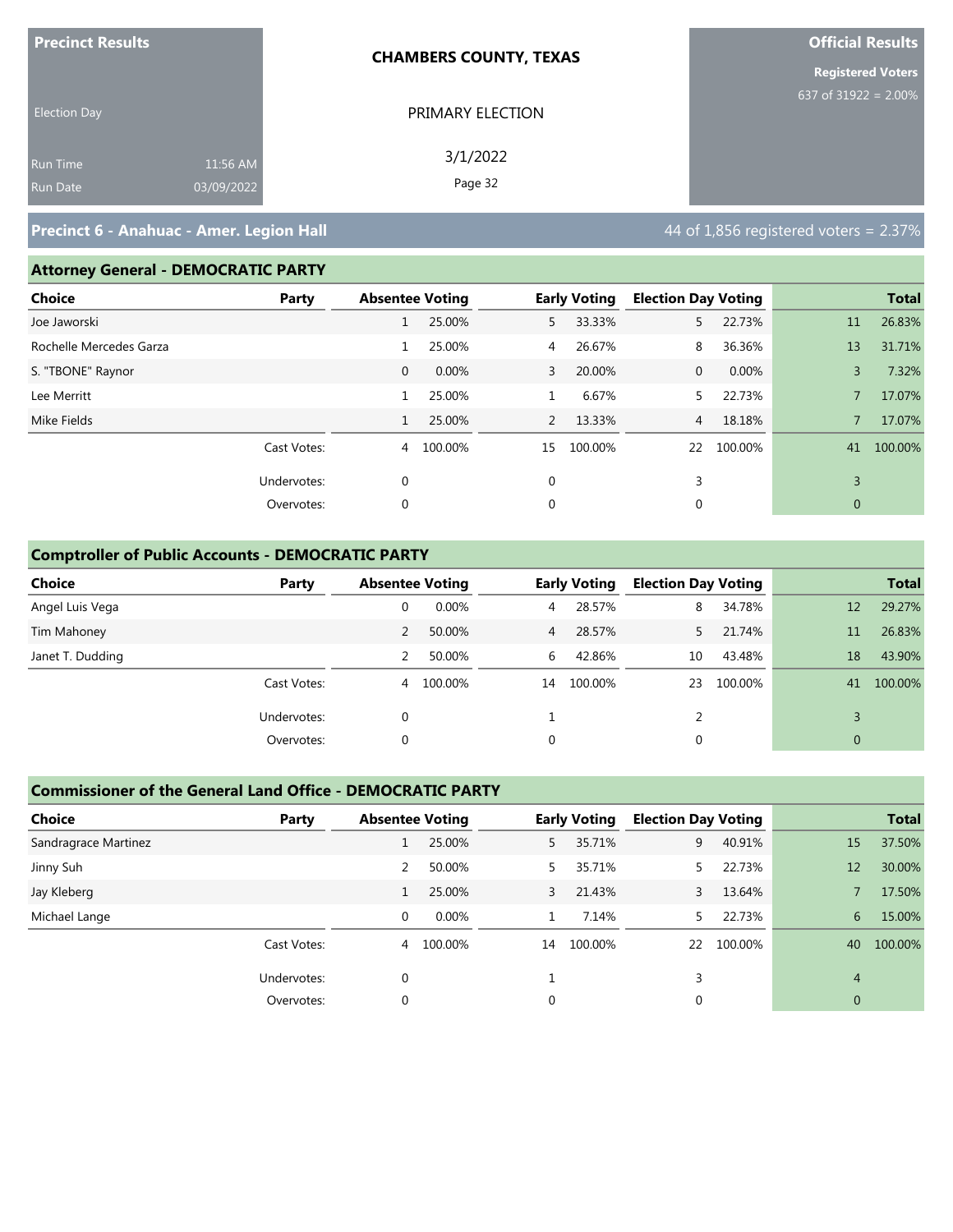| <b>Precinct Results</b> |            | <b>CHAMBERS COUNTY, TEXAS</b> | <b>Official Results</b>  |
|-------------------------|------------|-------------------------------|--------------------------|
|                         |            |                               | <b>Registered Voters</b> |
| <b>Election Day</b>     |            | PRIMARY ELECTION              | 637 of $31922 = 2.00\%$  |
| <b>Run Time</b>         | 11:56 AM   | 3/1/2022                      |                          |
| <b>Run Date</b>         | 03/09/2022 | Page 33                       |                          |

### **Commissioner of Agriculture - DEMOCRATIC PARTY**

| <b>Choice</b><br>Party | <b>Absentee Voting</b> |          |    | <b>Early Voting</b> | <b>Election Day Voting</b> |            |                | <b>Total</b> |
|------------------------|------------------------|----------|----|---------------------|----------------------------|------------|----------------|--------------|
| Susan Hays             | 4                      | 100.00%  | 12 | 85.71%              | 21                         | 91.30%     | 37             | 90.24%       |
| Ed Ireson              | 0                      | $0.00\%$ | 2  | 14.29%              | 2                          | 8.70%      | 4              | 9.76%        |
| Cast Votes:            | 4                      | 100.00%  | 14 | 100.00%             |                            | 23 100.00% | 41             | 100.00%      |
| Undervotes:            |                        |          |    |                     |                            |            |                |              |
| Overvotes:             |                        |          |    |                     | $\Omega$                   |            | $\overline{0}$ |              |

| <b>Railroad Commissioner - DEMOCRATIC PARTY</b> |             |   |                        |    |                     |                            |            |                |              |
|-------------------------------------------------|-------------|---|------------------------|----|---------------------|----------------------------|------------|----------------|--------------|
| Choice                                          | Party       |   | <b>Absentee Voting</b> |    | <b>Early Voting</b> | <b>Election Day Voting</b> |            |                | <b>Total</b> |
| Luke Warford                                    |             | 4 | 100.00%                | 14 | 100.00%             |                            | 22 100.00% | 40             | 100.00%      |
|                                                 | Cast Votes: | 4 | 100.00%                | 14 | 100.00%             |                            | 22 100.00% | 40             | 100.00%      |
|                                                 | Undervotes: |   |                        |    |                     | 3                          |            | $\overline{4}$ |              |
|                                                 | Overvotes:  |   |                        |    |                     | $\Omega$                   |            |                |              |

### **Justice, Supreme Court, Place 3 - DEMOCRATIC PARTY**

| <b>Choice</b> | Party       | <b>Absentee Voting</b> |         | <b>Early Voting</b> |         | <b>Election Day Voting</b> |            | <b>Total</b> |         |
|---------------|-------------|------------------------|---------|---------------------|---------|----------------------------|------------|--------------|---------|
| Erin A Nowell |             | 4                      | 100.00% | 14                  | 100.00% |                            | 22 100.00% | 40           | 100.00% |
|               | Cast Votes: | 4                      | 100.00% | 14                  | 100.00% |                            | 22 100.00% | 40           | 100.00% |
|               | Undervotes: |                        |         |                     |         |                            |            | 4            |         |
|               | Overvotes:  |                        |         |                     |         |                            |            |              |         |

### **Justice, Supreme Court, Place 5 - DEMOCRATIC PARTY**

| Choice         | Party       | <b>Absentee Voting</b> |         | <b>Early Voting</b> |         | <b>Election Day Voting</b> |            |    | <b>Total</b> |
|----------------|-------------|------------------------|---------|---------------------|---------|----------------------------|------------|----|--------------|
| Amanda Reichek |             | 4                      | 100.00% | 14                  | 100.00% |                            | 22 100.00% | 40 | 100.00%      |
|                | Cast Votes: | 4                      | 100.00% | 14                  | 100.00% |                            | 22 100.00% | 40 | 100.00%      |
|                | Undervotes: |                        |         |                     |         |                            |            | 4  |              |
|                | Overvotes:  |                        |         |                     |         |                            |            |    |              |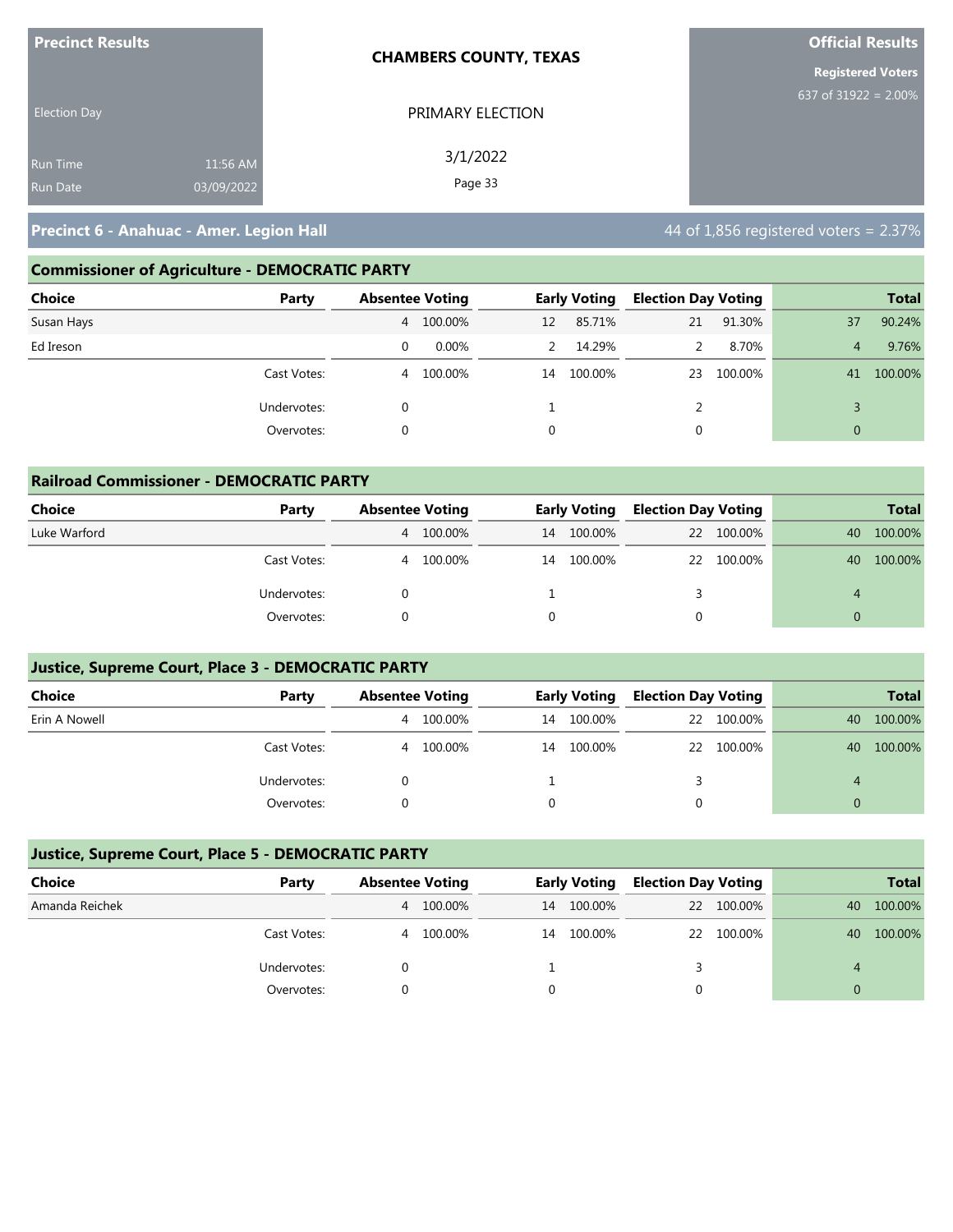| <b>Precinct Results</b> |            | <b>CHAMBERS COUNTY, TEXAS</b> | <b>Official Results</b>  |  |  |  |
|-------------------------|------------|-------------------------------|--------------------------|--|--|--|
|                         |            |                               | <b>Registered Voters</b> |  |  |  |
| <b>Election Day</b>     |            | PRIMARY ELECTION              | 637 of 31922 = $2.00\%$  |  |  |  |
| <b>Run Time</b>         | 11:56 AM   | 3/1/2022                      |                          |  |  |  |
| <b>Run Date</b>         | 03/09/2022 | Page 34                       |                          |  |  |  |

### **Justice, Supreme Court, Place 9 - DEMOCRATIC PARTY**

| <b>Choice</b>   | Party       | <b>Absentee Voting</b> |         | <b>Early Voting</b> |         | <b>Election Day Voting</b> |         |    | <b>Total</b> |
|-----------------|-------------|------------------------|---------|---------------------|---------|----------------------------|---------|----|--------------|
| Julia Maldonado |             | 4                      | 100.00% | 13                  | 100.00% | 23                         | 100.00% | 40 | 100.00%      |
|                 | Cast Votes: | 4                      | 100.00% | 13                  | 100.00% | 23                         | 100.00% | 40 | 100.00%      |
|                 | Undervotes: |                        |         |                     |         |                            |         | 4  |              |
|                 | Overvotes:  |                        |         | 0                   |         | 0                          |         |    |              |

### **Judge, Court of Criminal Appeals, Place 5 - DEMOCRATIC PARTY**

| <b>Choice</b> | Party       | <b>Absentee Voting</b> |         | <b>Early Voting</b> |            | <b>Election Day Voting</b> |         | <b>Total</b> |         |
|---------------|-------------|------------------------|---------|---------------------|------------|----------------------------|---------|--------------|---------|
| Dana Huffman  |             | 4                      | 100.00% |                     | 15 100.00% | 23                         | 100.00% | 42           | 100.00% |
|               | Cast Votes: | 4                      | 100.00% | 15                  | 100.00%    | 23                         | 100.00% | 42           | 100.00% |
|               | Undervotes: |                        |         |                     |            |                            |         |              |         |
|               | Overvotes:  |                        |         | $\Omega$            |            |                            |         |              |         |

### **Judge, Court of Criminal Appeals, Place 6 - DEMOCRATIC PARTY**

| <b>Choice</b>  | Party       | <b>Absentee Voting</b> |         | <b>Early Voting</b> |         | <b>Election Day Voting</b> |            |    | <b>Total</b> |
|----------------|-------------|------------------------|---------|---------------------|---------|----------------------------|------------|----|--------------|
| Robert Johnson |             | 4                      | 100.00% | 14                  | 100.00% |                            | 21 100.00% | 39 | 100.00%      |
|                | Cast Votes: | 4                      | 100.00% | 14                  | 100.00% |                            | 21 100.00% | 39 | 100.00%      |
|                | Undervotes: |                        |         |                     |         | 4                          |            |    |              |
|                | Overvotes:  |                        |         |                     |         |                            |            |    |              |

### **Member, State Board of Education, District No. 7 - DEMOCRATIC PARTY**

| Choice      | Party       | <b>Absentee Voting</b> |           |          | <b>Early Voting</b> |   | <b>Election Day Voting</b> |    | <b>Total</b> |
|-------------|-------------|------------------------|-----------|----------|---------------------|---|----------------------------|----|--------------|
| Dan Hochman |             |                        | 4 100.00% | 14       | 100.00%             |   | 21 100.00%                 | 39 | 100.00%      |
|             | Cast Votes: | 4                      | 100.00%   | 14       | 100.00%             |   | 21 100.00%                 | 39 | 100.00%      |
|             | Undervotes: |                        |           |          |                     | 4 |                            |    |              |
|             | Overvotes:  |                        |           | $\Omega$ |                     |   |                            |    |              |

### **State Senator, District No. 4 - DEMOCRATIC PARTY**

| Choice       | Party       | <b>Absentee Voting</b> |         | <b>Early Voting</b> |         | <b>Election Day Voting</b> |            |    | <b>Total</b> |
|--------------|-------------|------------------------|---------|---------------------|---------|----------------------------|------------|----|--------------|
| Misty Bishop |             | 4                      | 100.00% | 14                  | 100.00% |                            | 22 100.00% | 40 | 100.00%      |
|              | Cast Votes: | 4                      | 100.00% | 14                  | 100.00% |                            | 22 100.00% | 40 | 100.00%      |
|              | Undervotes: |                        |         |                     |         |                            |            | 4  |              |
|              | Overvotes:  |                        |         |                     |         |                            |            |    |              |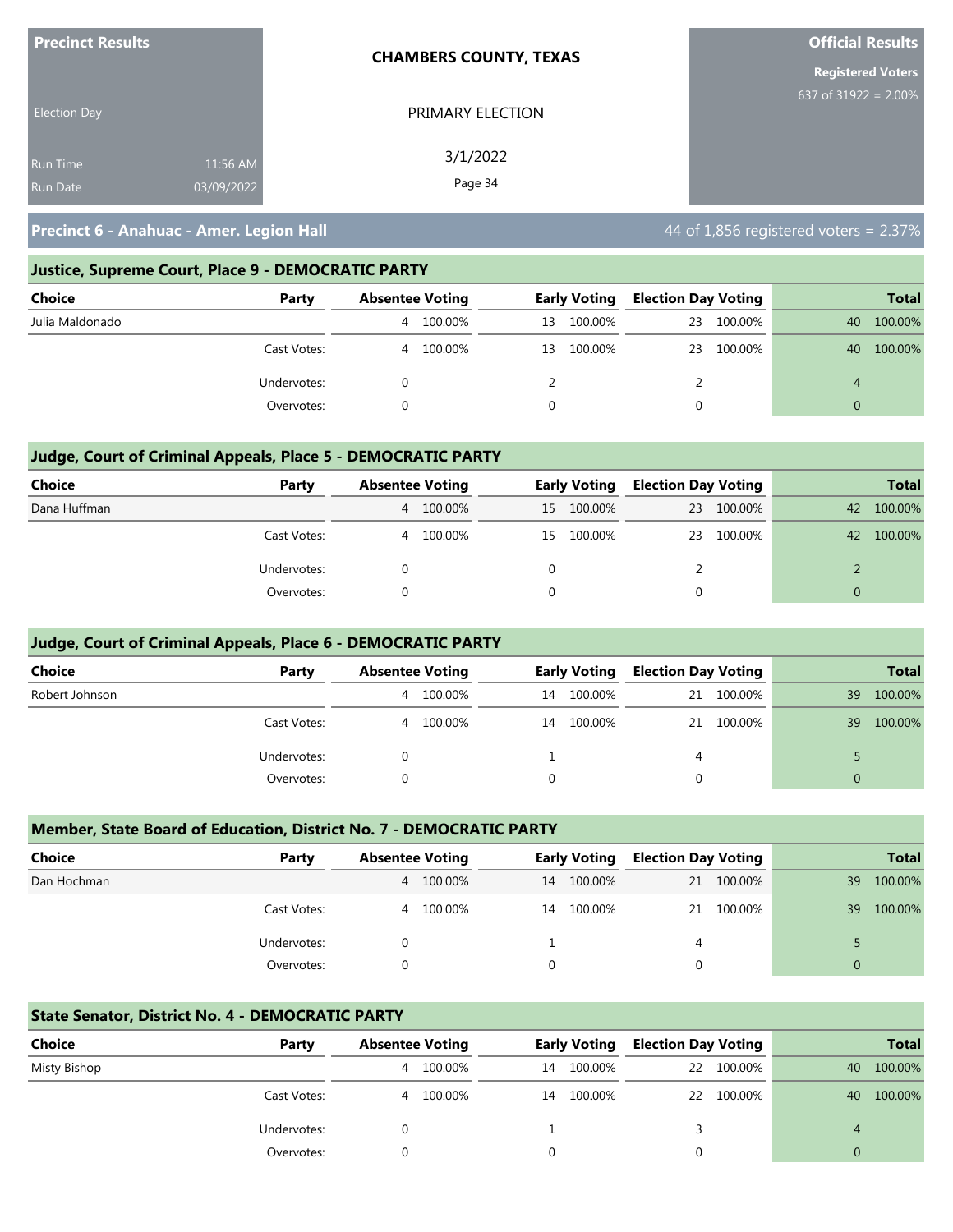| <b>Precinct Results</b> |            | <b>CHAMBERS COUNTY, TEXAS</b> | <b>Official Results</b><br><b>Registered Voters</b> |  |  |
|-------------------------|------------|-------------------------------|-----------------------------------------------------|--|--|
|                         |            |                               |                                                     |  |  |
| <b>Election Day</b>     |            | PRIMARY ELECTION              | 637 of $31922 = 2.00\%$                             |  |  |
| <b>Run Time</b>         | 11:56 AM   | 3/1/2022                      |                                                     |  |  |
| <b>Run Date</b>         | 03/09/2022 | Page 35                       |                                                     |  |  |

### **State Representative, District No. 23 - DEMOCRATIC PARTY**

| Choice         | Party       | <b>Absentee Voting</b> |         | <b>Early Voting</b> |         | <b>Election Day Voting</b> |            |    | Total   |
|----------------|-------------|------------------------|---------|---------------------|---------|----------------------------|------------|----|---------|
| Keith G. Henry |             | $\overline{4}$         | 100.00% | 14                  | 100.00% |                            | 21 100.00% | 39 | 100.00% |
|                | Cast Votes: | 4                      | 100.00% | 14                  | 100.00% |                            | 21 100.00% | 39 | 100.00% |
|                | Undervotes: |                        |         |                     |         | 4                          |            |    |         |
|                | Overvotes:  |                        |         |                     |         |                            |            |    |         |

### **Chief Justice, 1st Court of Appeals District - DEMOCRATIC PARTY**

| Choice         | Party       | <b>Absentee Voting</b> |         | <b>Early Voting</b> |         | <b>Election Day Voting</b> |            |          | <b>Total</b> |
|----------------|-------------|------------------------|---------|---------------------|---------|----------------------------|------------|----------|--------------|
| Julie Countiss |             | 4                      | 100.00% | 14                  | 100.00% |                            | 22 100.00% | 40       | 100.00%      |
|                | Cast Votes: | 4                      | 100.00% | 14                  | 100.00% |                            | 22 100.00% | 40       | 100.00%      |
|                | Undervotes: |                        |         |                     |         |                            |            | 4        |              |
|                | Overvotes:  |                        |         | 0                   |         | 0                          |            | $\Omega$ |              |

### **Justice, 1st Court of Appeals District, Place No. 4 - DEMOCRATIC PARTY**

| <b>Choice</b>  | Party       | <b>Absentee Voting</b> |         | <b>Early Voting</b> |         | <b>Election Day Voting</b> |            | <b>Total</b> |         |
|----------------|-------------|------------------------|---------|---------------------|---------|----------------------------|------------|--------------|---------|
| Mike Engelhart |             | 4                      | 100.00% | 14                  | 100.00% |                            | 22 100.00% | 40           | 100.00% |
|                | Cast Votes: | 4                      | 100.00% | 14                  | 100.00% |                            | 22 100.00% | 40           | 100.00% |
|                | Undervotes: |                        |         |                     |         |                            |            | 4            |         |
|                | Overvotes:  |                        |         |                     |         |                            |            | $\Omega$     |         |

### **Justice, 14th Court of Appeals District, Place No. 2 - DEMOCRATIC PARTY**

| <b>Choice</b>  | Party                     |   | <b>Absentee Voting</b> |    | <b>Early Voting</b> |    | <b>Election Day Voting</b> |    | <b>Total</b> |
|----------------|---------------------------|---|------------------------|----|---------------------|----|----------------------------|----|--------------|
| Cheri C Thomas |                           | 4 | 100.00%                | 9  | 64.29%              | 17 | 73.91%                     | 30 | 73.17%       |
| Kyle Carter    |                           | 0 | $0.00\%$               | 5  | 35.71%              | 6  | 26.09%                     | 11 | 26.83%       |
|                | Cast Votes:               | 4 | 100.00%                | 14 | 100.00%             | 23 | 100.00%                    | 41 | 100.00%      |
|                | Undervotes:<br>Overvotes: |   |                        |    |                     |    |                            |    |              |
|                |                           |   |                        | 0  |                     |    |                            | 0  |              |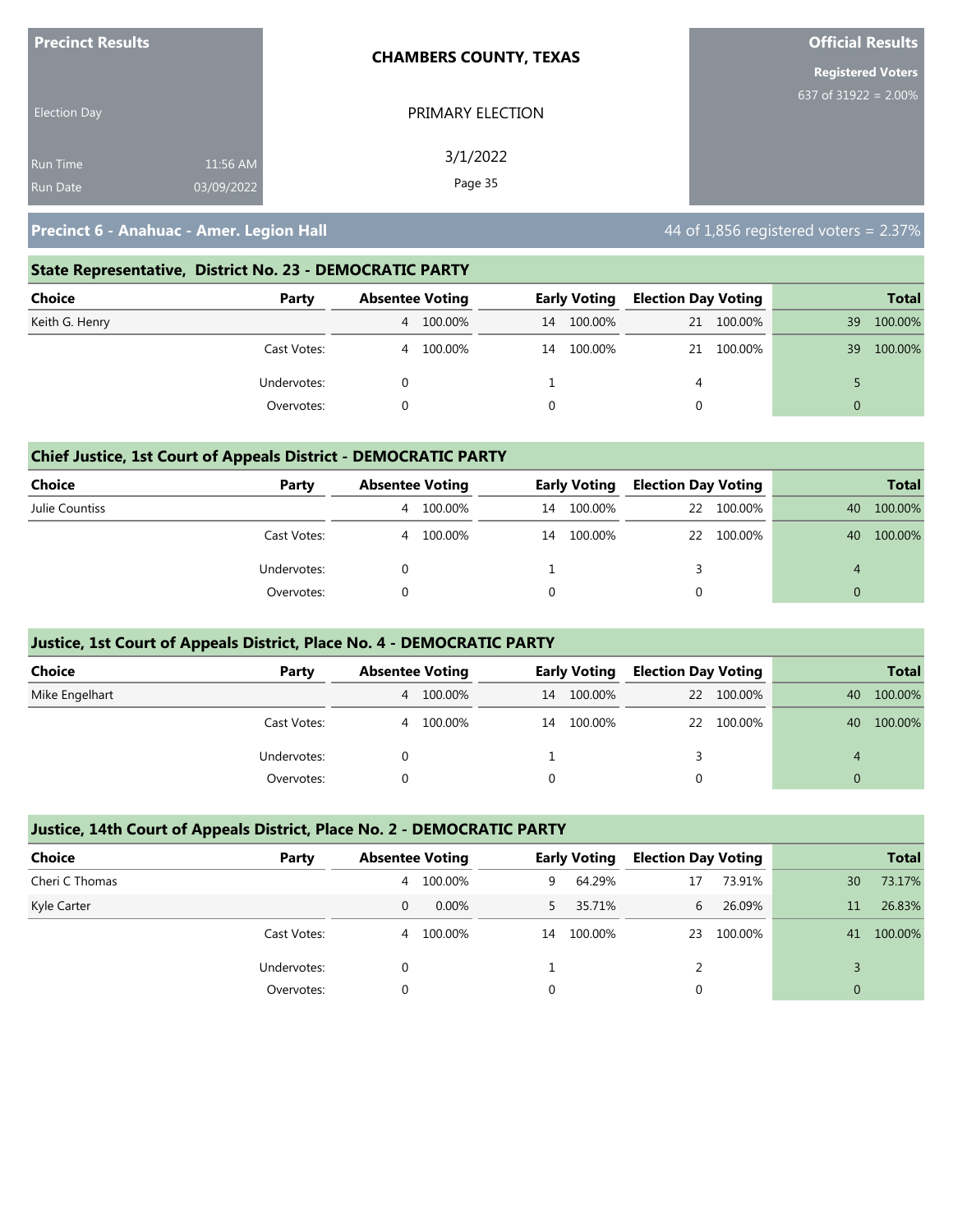| <b>Precinct Results</b> |            | <b>CHAMBERS COUNTY, TEXAS</b> | <b>Official Results</b><br><b>Registered Voters</b> |  |  |
|-------------------------|------------|-------------------------------|-----------------------------------------------------|--|--|
|                         |            |                               |                                                     |  |  |
| <b>Election Day</b>     |            | PRIMARY ELECTION              | 637 of 31922 = $2.00\%$                             |  |  |
| <b>Run Time</b>         | 11:56 AM   | 3/1/2022                      |                                                     |  |  |
| <b>Run Date</b>         | 03/09/2022 | Page 36                       |                                                     |  |  |

# **Justice, 14th Court of Appeals District, Place No. 9 - DEMOCRATIC PARTY**

| <b>Choice</b>  | Party       |   | <b>Absentee Voting</b><br><b>Early Voting</b> |    |         | <b>Election Day Voting</b> |         | <b>Total</b> |         |
|----------------|-------------|---|-----------------------------------------------|----|---------|----------------------------|---------|--------------|---------|
| William Demond |             |   | 0.00%                                         |    | 35.71%  | 17                         | 73.91%  | 22           | 53.66%  |
| Chris Conrad   |             |   | 4 100.00%                                     | 9  | 64.29%  | 6                          | 26.09%  | 19           | 46.34%  |
|                | Cast Votes: | 4 | 100.00%                                       | 14 | 100.00% | 23                         | 100.00% | 41           | 100.00% |
|                | Undervotes: |   |                                               |    |         |                            |         |              |         |
|                | Overvotes:  |   |                                               |    |         | 0                          |         | $\Omega$     |         |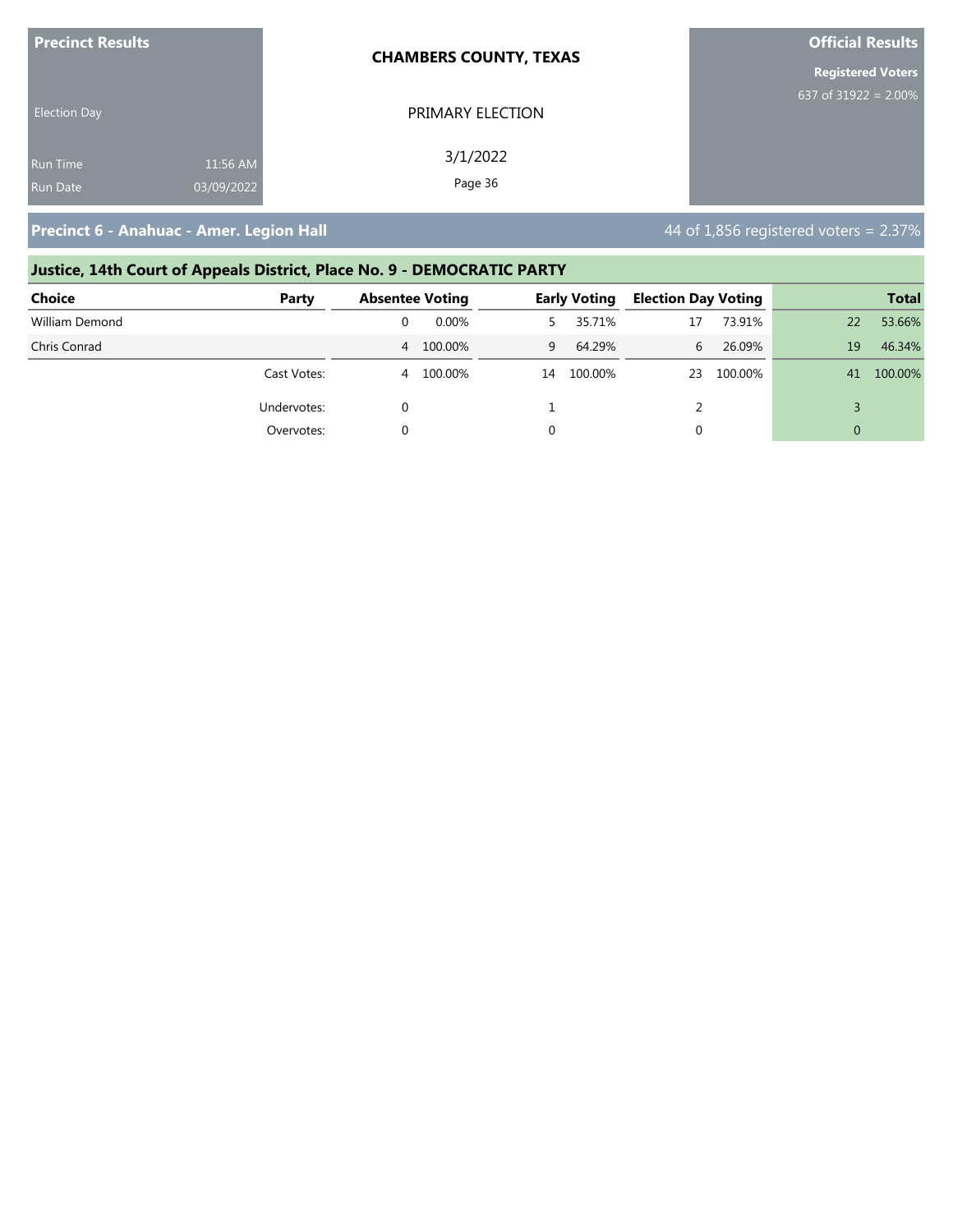| <b>Precinct Results</b>            |                        | <b>CHAMBERS COUNTY, TEXAS</b> | <b>Official Results</b>  |
|------------------------------------|------------------------|-------------------------------|--------------------------|
|                                    |                        |                               | <b>Registered Voters</b> |
| <b>Election Day</b>                |                        | PRIMARY ELECTION              | 637 of 31922 = $2.00\%$  |
| <b>Run Time</b><br><b>Run Date</b> | 11:56 AM<br>03/09/2022 | 3/1/2022<br>Page 37           |                          |

# **United States Representative, District No. 36 - DEMOCRATIC PARTY**

| Choice    | Party       | <b>Absentee Voting</b> |         |          | <b>Early Voting</b> | <b>Election Day Voting</b> |         |    | <b>Total</b> |
|-----------|-------------|------------------------|---------|----------|---------------------|----------------------------|---------|----|--------------|
| Jon Haire |             |                        | 100.00% | 22       | 100.00%             | 10                         | 100.00% | 39 | 100.00%      |
|           | Cast Votes: |                        | 100.00% |          | 22 100.00%          | 10                         | 100.00% | 39 | 100.00%      |
|           | Undervotes: |                        |         |          |                     | 8                          |         | 12 |              |
|           | Overvotes:  |                        |         | $\Omega$ |                     |                            |         | 0  |              |

## **Governor - DEMOCRATIC PARTY**

| <b>Choice</b>               | Party       |              | <b>Absentee Voting</b> |              | <b>Early Voting</b> | <b>Election Day Voting</b> |         |                | <b>Total</b> |
|-----------------------------|-------------|--------------|------------------------|--------------|---------------------|----------------------------|---------|----------------|--------------|
| Beto O'Rourke               |             | 8            | 100.00%                | 21           | 87.50%              | 13                         | 81.25%  | 42             | 87.50%       |
| Joy Diaz                    |             | 0            | 0.00%                  | 3            | 12.50%              | 0                          | 0.00%   | 3              | 6.25%        |
| Rich Wakeland               |             | $\mathbf{0}$ | 0.00%                  | $\mathbf{0}$ | 0.00%               | $\mathbf{0}$               | 0.00%   | $\overline{0}$ | 0.00%        |
| Michael Cooper              |             | $\mathbf 0$  | 0.00%                  | $\mathbf 0$  | 0.00%               | 3                          | 18.75%  | 3              | 6.25%        |
| Inocencio (Inno) Barrientez |             | 0            | 0.00%                  | $\mathbf{0}$ | 0.00%               | $\mathbf{0}$               | 0.00%   | $\overline{0}$ | 0.00%        |
|                             | Cast Votes: | 8            | 100.00%                | 24           | 100.00%             | 16                         | 100.00% | 48             | 100.00%      |
|                             | Undervotes: | 0            |                        |              |                     | 2                          |         | 3              |              |
|                             | Overvotes:  | 0            |                        | 0            |                     | 0                          |         | $\mathbf{0}$   |              |

# **Lieutenant Governor - DEMOCRATIC PARTY**

| <b>Choice</b>    | Party       | <b>Absentee Voting</b> |         |    | <b>Early Voting</b> | <b>Election Day Voting</b> |         |                | <b>Total</b> |
|------------------|-------------|------------------------|---------|----|---------------------|----------------------------|---------|----------------|--------------|
| Carla Brailey    |             | 4                      | 57.14%  | 12 | 50.00%              | 5.                         | 35.71%  | 21             | 46.67%       |
| Mike Collier     |             |                        | 28.57%  | 5. | 20.83%              | 8                          | 57.14%  | 15             | 33.33%       |
| Michelle Beckley |             |                        | 14.29%  |    | 29.17%              |                            | 7.14%   | 9              | 20.00%       |
|                  | Cast Votes: |                        | 100.00% | 24 | 100.00%             | 14                         | 100.00% | 45             | 100.00%      |
|                  | Undervotes: |                        |         |    |                     | 4                          |         | 6              |              |
|                  | Overvotes:  | 0                      |         | 0  |                     | 0                          |         | $\overline{0}$ |              |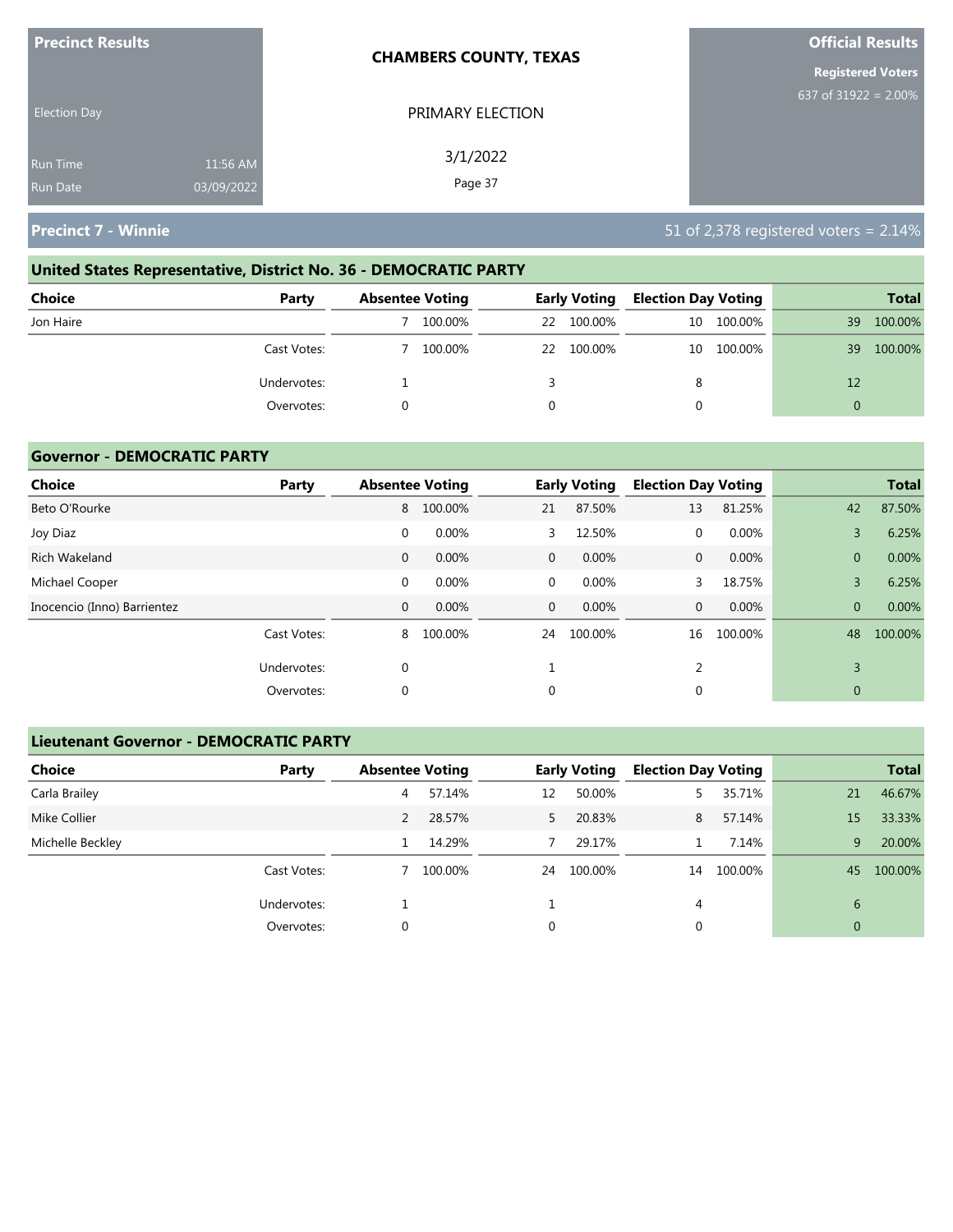| <b>Precinct Results</b> |            | <b>CHAMBERS COUNTY, TEXAS</b> | <b>Official Results</b>  |
|-------------------------|------------|-------------------------------|--------------------------|
|                         |            |                               | <b>Registered Voters</b> |
| <b>Election Day</b>     |            | PRIMARY ELECTION              | 637 of 31922 = $2.00\%$  |
| Run Time                | 11:56 AM   | 3/1/2022                      |                          |
| <b>Run Date</b>         | 03/09/2022 | Page 38                       |                          |

#### **Attorney General - DEMOCRATIC PARTY**

| Choice                  | Party       | <b>Absentee Voting</b> |         |              | <b>Early Voting</b> | <b>Election Day Voting</b> |         |                | <b>Total</b> |
|-------------------------|-------------|------------------------|---------|--------------|---------------------|----------------------------|---------|----------------|--------------|
| Joe Jaworski            |             | 5                      | 71.43%  | 6            | 24.00%              | 5.                         | 35.71%  | 16             | 34.78%       |
| Rochelle Mercedes Garza |             | $\mathbf 0$            | 0.00%   | 13           | 52.00%              | 4                          | 28.57%  | 17             | 36.96%       |
| S. "TBONE" Raynor       |             | $\mathbf 0$            | 0.00%   | $\mathbf{1}$ | 4.00%               |                            | 7.14%   | $\overline{2}$ | 4.35%        |
| Lee Merritt             |             | $\mathbf 0$            | 0.00%   | 3            | 12.00%              |                            | 7.14%   | $\overline{4}$ | 8.70%        |
| Mike Fields             |             | $\overline{2}$         | 28.57%  | 2            | 8.00%               | 3                          | 21.43%  |                | 15.22%       |
|                         | Cast Votes: | 7                      | 100.00% | 25           | 100.00%             | 14                         | 100.00% | 46             | 100.00%      |
|                         | Undervotes: |                        |         | $\mathbf 0$  |                     | 4                          |         | 5              |              |
|                         | Overvotes:  | 0                      |         | 0            |                     | 0                          |         | $\mathbf{0}$   |              |
|                         |             |                        |         |              |                     |                            |         |                |              |

## **Comptroller of Public Accounts - DEMOCRATIC PARTY**

| <b>Choice</b>    | Party       | <b>Absentee Voting</b> |         |             | <b>Early Voting</b> | <b>Election Day Voting</b> |         |              | <b>Total</b> |
|------------------|-------------|------------------------|---------|-------------|---------------------|----------------------------|---------|--------------|--------------|
| Angel Luis Vega  |             | 4                      | 57.14%  | 9           | 37.50%              |                            | 18.18%  | 15           | 35.71%       |
| Tim Mahoney      |             | 2                      | 28.57%  | 6           | 25.00%              |                            | 18.18%  | 10           | 23.81%       |
| Janet T. Dudding |             |                        | 14.29%  | 9           | 37.50%              |                            | 63.64%  | 17           | 40.48%       |
|                  | Cast Votes: |                        | 100.00% | 24          | 100.00%             | 11                         | 100.00% | 42           | 100.00%      |
|                  | Undervotes: |                        |         |             |                     |                            |         | 9            |              |
|                  | Overvotes:  | 0                      |         | $\mathbf 0$ |                     | 0                          |         | $\mathbf{0}$ |              |

#### **Commissioner of the General Land Office - DEMOCRATIC PARTY**

| <b>Choice</b>        | Party       | <b>Absentee Voting</b> |         |    | <b>Early Voting</b> | <b>Election Day Voting</b> |         |                | <b>Total</b> |
|----------------------|-------------|------------------------|---------|----|---------------------|----------------------------|---------|----------------|--------------|
| Sandragrace Martinez |             |                        | 14.29%  | 13 | 54.17%              | 3                          | 30.00%  | 17             | 41.46%       |
| Jinny Suh            |             | 2                      | 28.57%  | 3  | 12.50%              |                            | 30.00%  | 8              | 19.51%       |
| Jay Kleberg          |             | 4                      | 57.14%  | 5. | 20.83%              |                            | 10.00%  | 10             | 24.39%       |
| Michael Lange        |             | $\Omega$               | 0.00%   | 3  | 12.50%              |                            | 30.00%  | 6              | 14.63%       |
|                      | Cast Votes: |                        | 100.00% | 24 | 100.00%             | 10                         | 100.00% | 41             | 100.00%      |
|                      | Undervotes: |                        |         |    |                     | 8                          |         | 10             |              |
|                      | Overvotes:  | 0                      |         | 0  |                     | $\mathbf 0$                |         | $\overline{0}$ |              |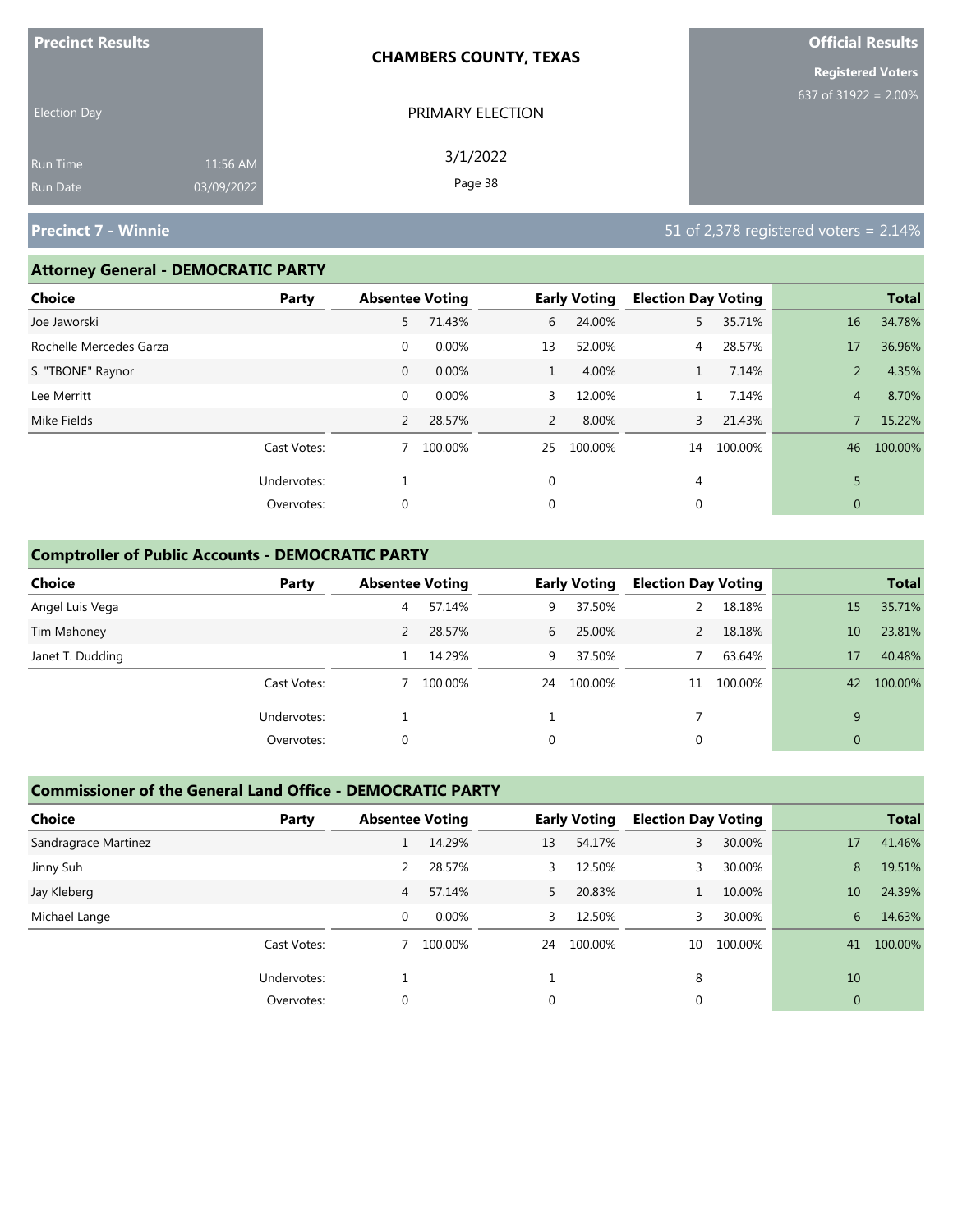| <b>Precinct Results</b> |            | <b>CHAMBERS COUNTY, TEXAS</b> | <b>Official Results</b>  |
|-------------------------|------------|-------------------------------|--------------------------|
|                         |            |                               | <b>Registered Voters</b> |
| <b>Election Day</b>     |            | PRIMARY ELECTION              | 637 of $31922 = 2.00\%$  |
| <b>Run Time</b>         | 11:56 AM   | 3/1/2022                      |                          |
| <b>Run Date</b>         | 03/09/2022 | Page 39                       |                          |

## **Commissioner of Agriculture - DEMOCRATIC PARTY**

| Choice<br>Party |    | <b>Absentee Voting</b> |          | <b>Early Voting</b> | <b>Election Day Voting</b> |            |              | <b>Total</b> |
|-----------------|----|------------------------|----------|---------------------|----------------------------|------------|--------------|--------------|
| Susan Hays      | 5. | 71.43%                 | 24       | 96.00%              | 8                          | 66.67%     | 37           | 84.09%       |
| Ed Ireson       |    | 28.57%                 |          | 4.00%               | 4                          | 33.33%     |              | 15.91%       |
| Cast Votes:     |    | 100.00%                | 25       | 100.00%             |                            | 12 100.00% | 44           | 100.00%      |
| Undervotes:     |    |                        | $\Omega$ |                     | b                          |            |              |              |
| Overvotes:      | 0  |                        | 0        |                     | 0                          |            | $\mathbf{0}$ |              |

| <b>Railroad Commissioner - DEMOCRATIC PARTY</b> |             |                        |         |    |                     |                            |         |                |              |  |
|-------------------------------------------------|-------------|------------------------|---------|----|---------------------|----------------------------|---------|----------------|--------------|--|
| Choice                                          | Party       | <b>Absentee Voting</b> |         |    | <b>Early Voting</b> | <b>Election Day Voting</b> |         |                | <b>Total</b> |  |
| Luke Warford                                    |             |                        | 100.00% | 23 | 100.00%             | 11                         | 100.00% | 41             | 100.00%      |  |
|                                                 | Cast Votes: |                        | 100.00% | 23 | 100.00%             | 11                         | 100.00% | 41             | 100.00%      |  |
|                                                 | Undervotes: |                        |         |    |                     |                            |         | 10             |              |  |
|                                                 | Overvotes:  |                        |         | 0  |                     |                            |         | $\overline{0}$ |              |  |

# **Justice, Supreme Court, Place 3 - DEMOCRATIC PARTY**

| <b>Choice</b> | Party       | <b>Absentee Voting</b> |         | <b>Early Voting</b> | <b>Election Day Voting</b> |            |          | <b>Total</b> |
|---------------|-------------|------------------------|---------|---------------------|----------------------------|------------|----------|--------------|
| Erin A Nowell |             |                        | 100.00% | 22 100.00%          | 11                         | 100.00%    | 40       | 100.00%      |
|               | Cast Votes: |                        | 100.00% | 22 100.00%          |                            | 11 100.00% | 40       | 100.00%      |
|               | Undervotes: |                        |         |                     |                            |            | 11       |              |
|               | Overvotes:  |                        |         |                     |                            |            | $\Omega$ |              |

## **Justice, Supreme Court, Place 5 - DEMOCRATIC PARTY**

| Choice         | Party       | <b>Absentee Voting</b> |         |    | <b>Early Voting</b> |   | <b>Election Day Voting</b> |    | <b>Total</b> |
|----------------|-------------|------------------------|---------|----|---------------------|---|----------------------------|----|--------------|
| Amanda Reichek |             |                        | 100.00% | 20 | 100.00%             |   | 12 100.00%                 | 39 | 100.00%      |
|                | Cast Votes: |                        | 100.00% | 20 | 100.00%             |   | 12 100.00%                 | 39 | 100.00%      |
|                | Undervotes: |                        |         |    |                     | b |                            | 12 |              |
|                | Overvotes:  |                        |         |    |                     |   |                            |    |              |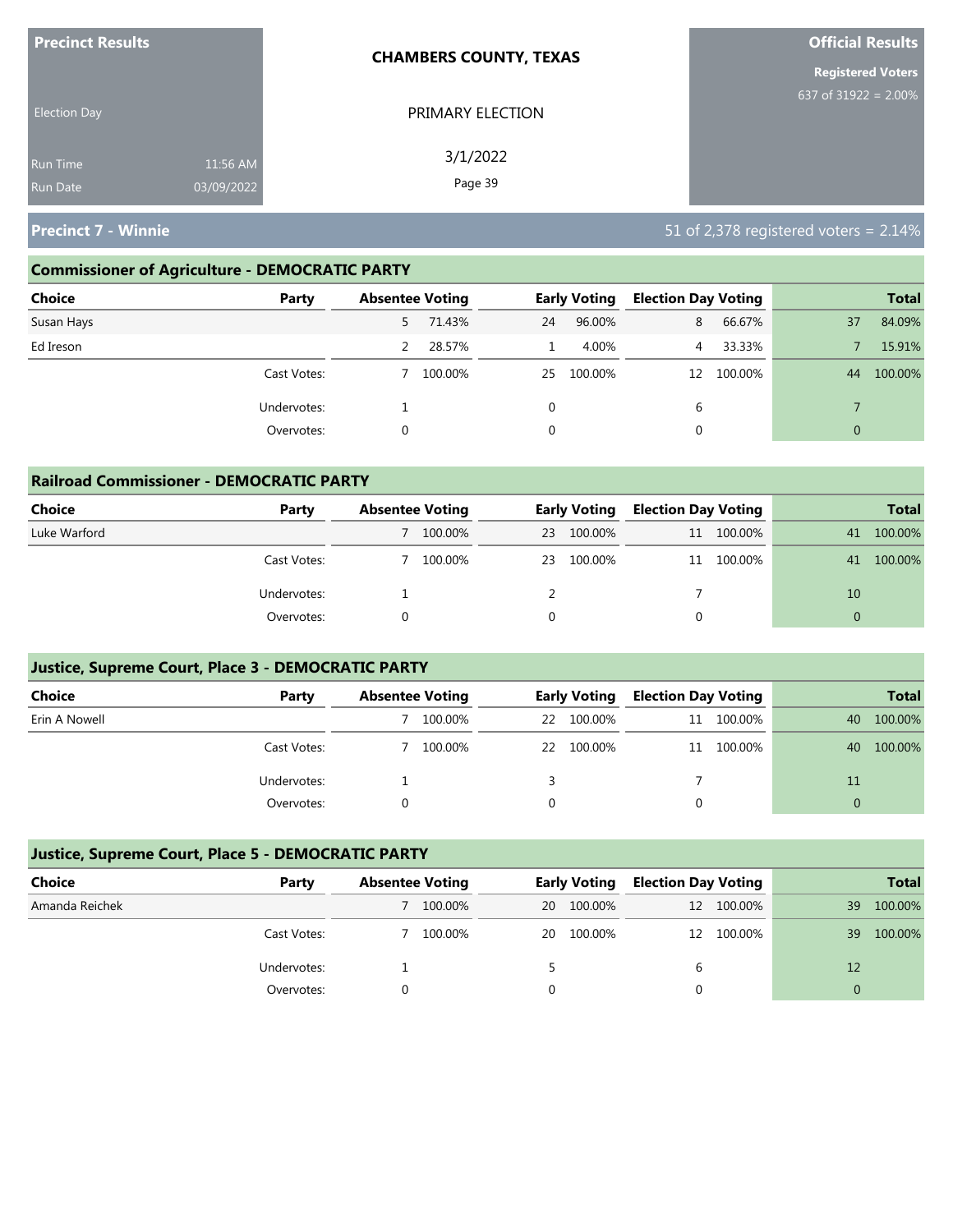| <b>Precinct Results</b> |            | <b>CHAMBERS COUNTY, TEXAS</b> | <b>Official Results</b>  |
|-------------------------|------------|-------------------------------|--------------------------|
|                         |            |                               | <b>Registered Voters</b> |
| <b>Election Day</b>     |            | PRIMARY ELECTION              | 637 of 31922 = $2.00\%$  |
| <b>Run Time</b>         | 11:56 AM   | 3/1/2022                      |                          |
| <b>Run Date</b>         | 03/09/2022 | Page 40                       |                          |

#### **Justice, Supreme Court, Place 9 - DEMOCRATIC PARTY**

| Choice          | Party       | <b>Absentee Voting</b> |    | <b>Early Voting</b> | <b>Election Day Voting</b> |            |    | <b>Total</b> |
|-----------------|-------------|------------------------|----|---------------------|----------------------------|------------|----|--------------|
| Julia Maldonado |             | 100.00%                | 23 | 100.00%             |                            | 11 100.00% | 41 | 100.00%      |
|                 | Cast Votes: | 100.00%                | 23 | 100.00%             |                            | 11 100.00% | 41 | 100.00%      |
|                 | Undervotes: |                        |    |                     |                            |            | 10 |              |
|                 | Overvotes:  |                        |    |                     |                            |            | 0  |              |

## **Judge, Court of Criminal Appeals, Place 5 - DEMOCRATIC PARTY**

| <b>Choice</b> | Party       | <b>Absentee Voting</b> |    | <b>Early Voting</b> |   | <b>Election Day Voting</b> |          | <b>Total</b> |
|---------------|-------------|------------------------|----|---------------------|---|----------------------------|----------|--------------|
| Dana Huffman  |             | 100.00%                | 23 | 100.00%             |   | 11 100.00%                 | 41       | 100.00%      |
|               | Cast Votes: | 100.00%                |    | 23 100.00%          |   | 11 100.00%                 | 41       | 100.00%      |
|               | Undervotes: |                        |    |                     |   |                            | 10       |              |
|               | Overvotes:  |                        |    |                     | 0 |                            | $\Omega$ |              |

#### **Judge, Court of Criminal Appeals, Place 6 - DEMOCRATIC PARTY**

| <b>Choice</b>  | Party       | <b>Absentee Voting</b> |         |    | <b>Early Voting</b> | <b>Election Day Voting</b> |            |          | <b>Total</b> |
|----------------|-------------|------------------------|---------|----|---------------------|----------------------------|------------|----------|--------------|
| Robert Johnson |             |                        | 100.00% | 23 | 100.00%             |                            | 11 100.00% | 41       | 100.00%      |
|                | Cast Votes: |                        | 100.00% |    | 23 100.00%          |                            | 11 100.00% | 41       | 100.00%      |
|                | Undervotes: |                        |         |    |                     |                            |            | 10       |              |
|                | Overvotes:  |                        |         | 0  |                     | 0                          |            | $\Omega$ |              |

#### **Member, State Board of Education, District No. 7 - DEMOCRATIC PARTY**

| Choice      | Party       | <b>Absentee Voting</b> |         |    | <b>Early Voting</b> | <b>Election Day Voting</b> |            |          | <b>Total</b> |
|-------------|-------------|------------------------|---------|----|---------------------|----------------------------|------------|----------|--------------|
| Dan Hochman |             |                        | 100.00% | 23 | 100.00%             |                            | 11 100.00% | 41       | 100.00%      |
|             | Cast Votes: |                        | 100.00% |    | 23 100.00%          |                            | 11 100.00% | 41       | 100.00%      |
|             | Undervotes: |                        |         |    |                     |                            |            | 10       |              |
|             | Overvotes:  |                        |         |    |                     | 0                          |            | $\Omega$ |              |

#### **State Senator, District No. 4 - DEMOCRATIC PARTY**

| Choice       | Party       | <b>Absentee Voting</b> |         |    | <b>Early Voting</b> | <b>Election Day Voting</b> |            |    | <b>Total</b> |
|--------------|-------------|------------------------|---------|----|---------------------|----------------------------|------------|----|--------------|
| Misty Bishop |             |                        | 100.00% | 24 | 100.00%             |                            | 11 100.00% | 42 | 100.00%      |
|              | Cast Votes: |                        | 100.00% | 24 | 100.00%             |                            | 11 100.00% | 42 | 100.00%      |
|              | Undervotes: |                        |         |    |                     |                            |            |    |              |
|              | Overvotes:  |                        |         |    |                     |                            |            | 0  |              |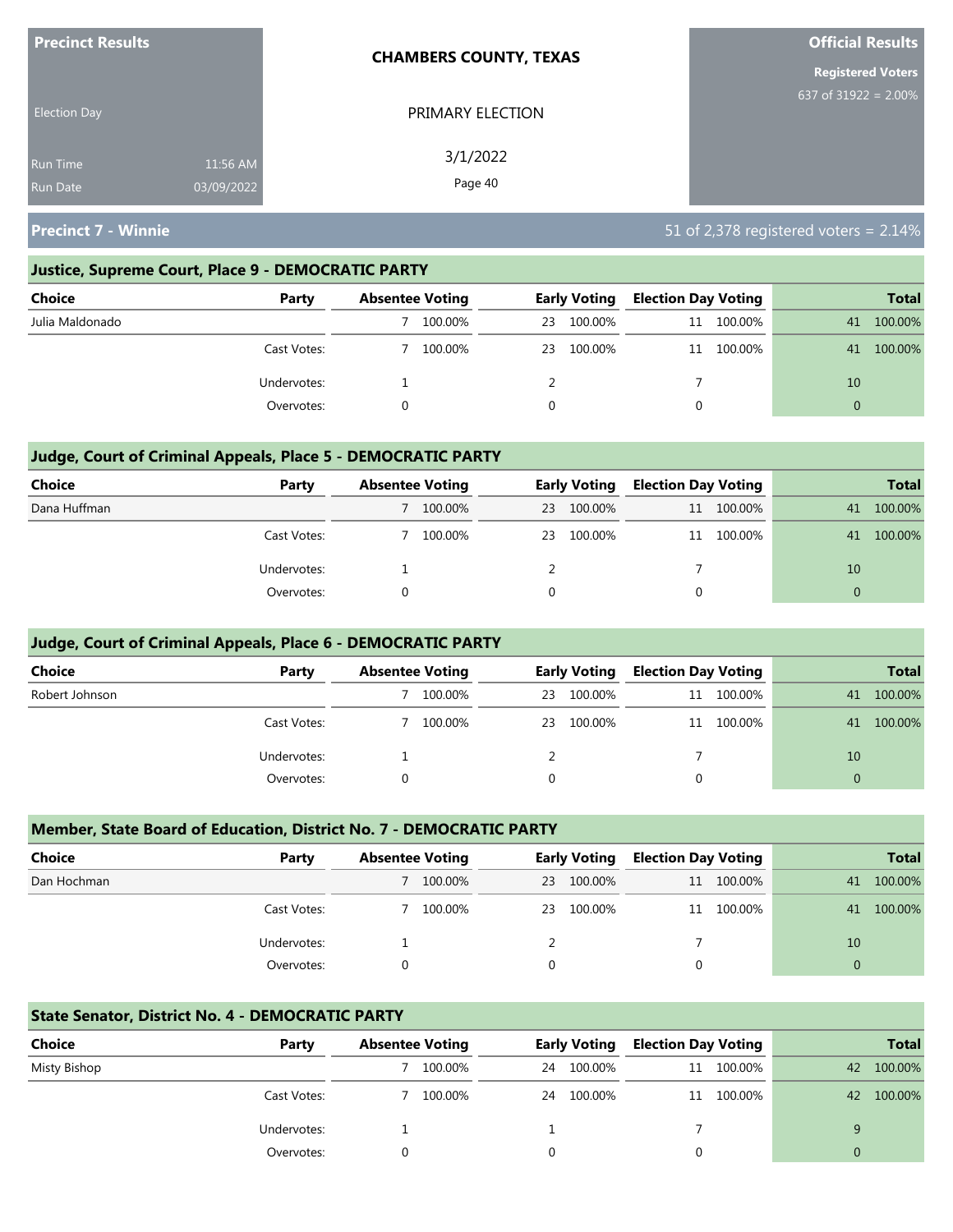| <b>Precinct Results</b>            |                        | <b>CHAMBERS COUNTY, TEXAS</b> | <b>Official Results</b>  |
|------------------------------------|------------------------|-------------------------------|--------------------------|
|                                    |                        |                               | <b>Registered Voters</b> |
| <b>Election Day</b>                |                        | PRIMARY ELECTION              | 637 of $31922 = 2.00\%$  |
| <b>Run Time</b><br><b>Run Date</b> | 11:56 AM<br>03/09/2022 | 3/1/2022<br>Page 41           |                          |

#### **State Representative, District No. 23 - DEMOCRATIC PARTY**

| Choice         | Party       | <b>Absentee Voting</b> |    | <b>Early Voting</b> |  | <b>Election Day Voting</b> |          | <b>Total</b> |
|----------------|-------------|------------------------|----|---------------------|--|----------------------------|----------|--------------|
| Keith G. Henry |             | 100.00%                | 22 | 100.00%             |  | 11 100.00%                 | 40       | 100.00%      |
|                | Cast Votes: | 100.00%                | 22 | 100.00%             |  | 11 100.00%                 | 40       | 100.00%      |
|                | Undervotes: |                        |    |                     |  |                            | 11       |              |
|                | Overvotes:  |                        |    |                     |  |                            | $\Omega$ |              |

#### **Chief Justice, 1st Court of Appeals District - DEMOCRATIC PARTY**

| Choice         | Party       | <b>Absentee Voting</b> |         |    | <b>Early Voting</b> | <b>Election Day Voting</b> |         |    | <b>Total</b> |
|----------------|-------------|------------------------|---------|----|---------------------|----------------------------|---------|----|--------------|
| Julie Countiss |             |                        | 100.00% | 23 | 100.00%             | 11                         | 100.00% | 41 | 100.00%      |
|                | Cast Votes: |                        | 100.00% | 23 | 100.00%             | 11                         | 100.00% | 41 | 100.00%      |
|                | Undervotes: |                        |         |    |                     |                            |         | 10 |              |
|                | Overvotes:  |                        |         |    |                     |                            |         |    |              |

#### **Justice, 1st Court of Appeals District, Place No. 4 - DEMOCRATIC PARTY**

| Choice         | Party       | <b>Absentee Voting</b> |         |    |         | <b>Early Voting</b> |            | <b>Election Day Voting</b> |         |  | <b>Total</b> |
|----------------|-------------|------------------------|---------|----|---------|---------------------|------------|----------------------------|---------|--|--------------|
| Mike Engelhart |             |                        | 100.00% | 22 | 100.00% |                     | 10 100.00% | 39                         | 100.00% |  |              |
|                | Cast Votes: |                        | 100.00% | 22 | 100.00% | 10                  | 100.00%    | 39                         | 100.00% |  |              |
|                | Undervotes: |                        |         |    |         | 8                   |            | 12                         |         |  |              |
|                | Overvotes:  |                        |         |    |         |                     |            |                            |         |  |              |

#### **Justice, 14th Court of Appeals District, Place No. 2 - DEMOCRATIC PARTY**

| <b>Choice</b>  | Party       | <b>Absentee Voting</b> |         |          | <b>Early Voting</b> | <b>Election Day Voting</b> |            |                | <b>Total</b> |
|----------------|-------------|------------------------|---------|----------|---------------------|----------------------------|------------|----------------|--------------|
| Cheri C Thomas |             | 4                      | 57.14%  | 16       | 69.57%              |                            | 58.33%     | 27             | 64.29%       |
| Kyle Carter    |             | 3.                     | 42.86%  |          | 30.43%              |                            | 41.67%     | 15             | 35.71%       |
|                | Cast Votes: |                        | 100.00% | 23       | 100.00%             |                            | 12 100.00% | 42             | 100.00%      |
|                | Undervotes: |                        |         |          |                     | 6                          |            | 9              |              |
|                | Overvotes:  | $\Omega$               |         | $\Omega$ |                     |                            |            | $\overline{0}$ |              |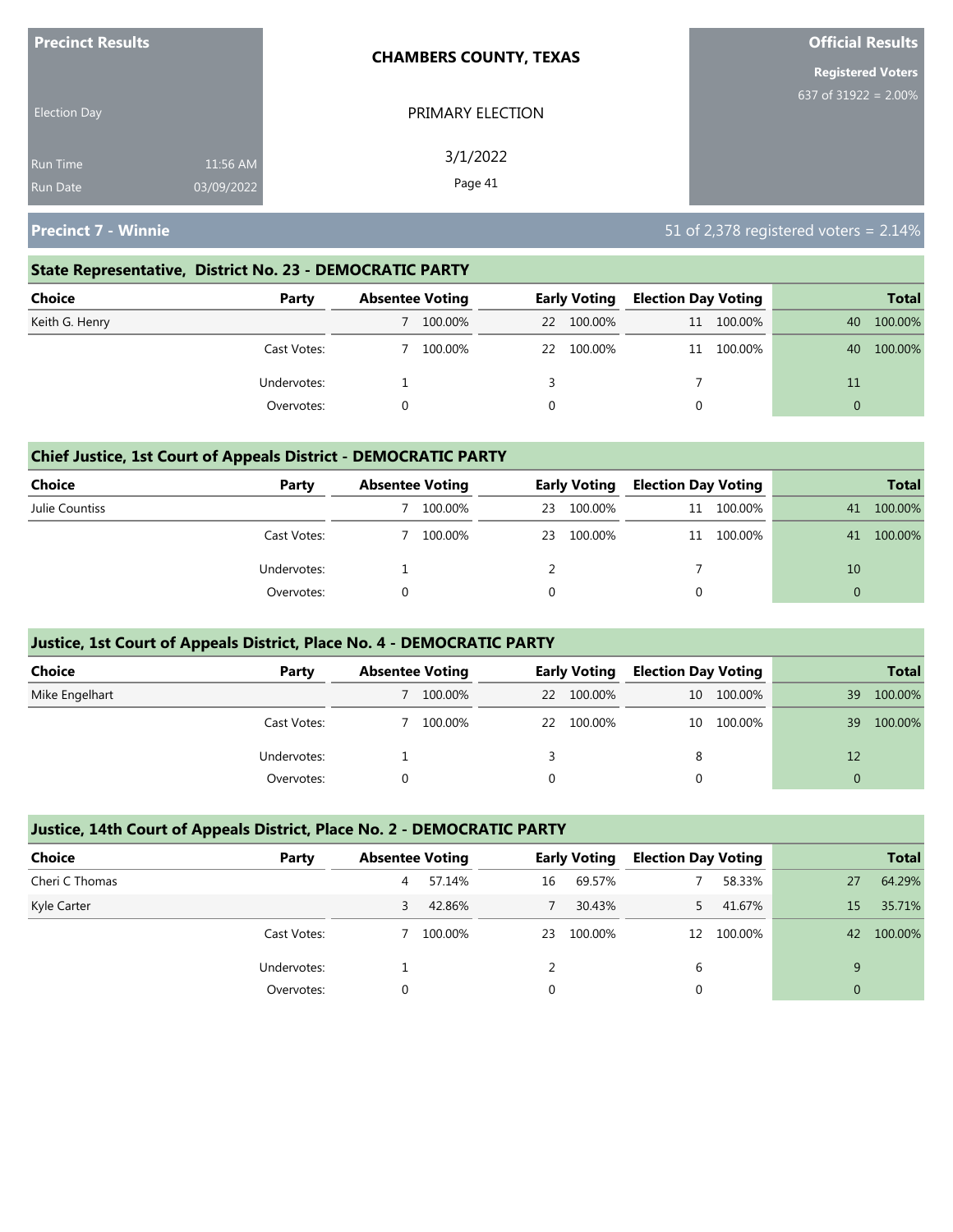| <b>Precinct Results</b>            |                        | <b>CHAMBERS COUNTY, TEXAS</b> | <b>Official Results</b>  |
|------------------------------------|------------------------|-------------------------------|--------------------------|
|                                    |                        |                               | <b>Registered Voters</b> |
| <b>Election Day</b>                |                        | PRIMARY ELECTION              | 637 of $31922 = 2.00\%$  |
| <b>Run Time</b><br><b>Run Date</b> | 11:56 AM<br>03/09/2022 | 3/1/2022<br>Page 42           |                          |

# **Justice, 14th Court of Appeals District, Place No. 9 - DEMOCRATIC PARTY**

| <b>Choice</b>  | Party       | <b>Absentee Voting</b> |         |    | <b>Early Voting</b> | <b>Election Day Voting</b> |         |    | <b>Total</b> |
|----------------|-------------|------------------------|---------|----|---------------------|----------------------------|---------|----|--------------|
| William Demond |             |                        | 42.86%  | 17 | 73.91%              | 4                          | 33.33%  | 24 | 57.14%       |
| Chris Conrad   |             | 4                      | 57.14%  | 6  | 26.09%              | 8                          | 66.67%  | 18 | 42.86%       |
|                | Cast Votes: |                        | 100.00% | 23 | 100.00%             | 12                         | 100.00% | 42 | 100.00%      |
|                | Undervotes: |                        |         |    |                     | 6                          |         |    |              |
|                | Overvotes:  |                        |         |    |                     | 0                          |         |    |              |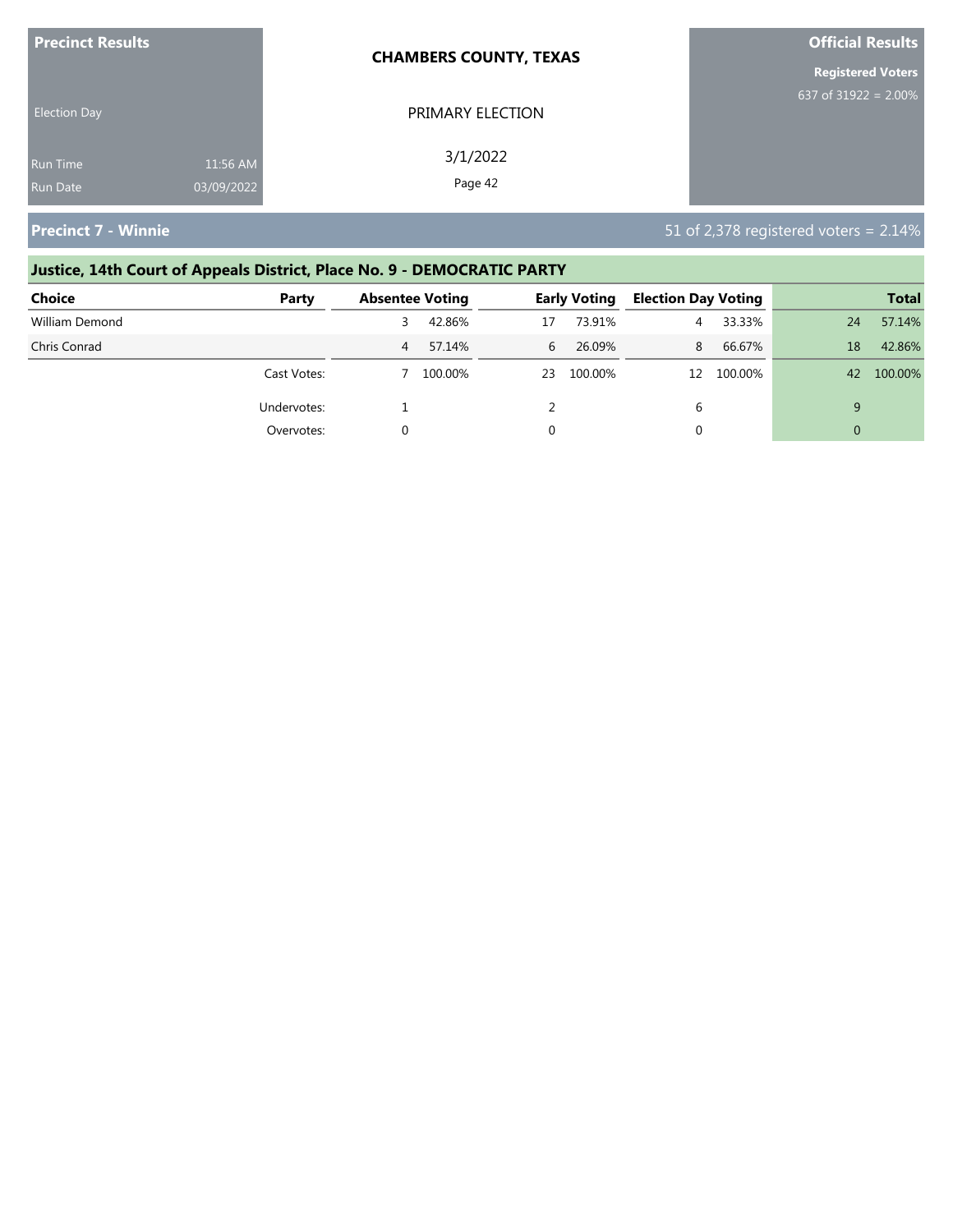| <b>Precinct Results</b> |            | <b>CHAMBERS COUNTY, TEXAS</b> | <b>Official Results</b>  |
|-------------------------|------------|-------------------------------|--------------------------|
|                         |            |                               | <b>Registered Voters</b> |
| <b>Election Day</b>     |            | PRIMARY ELECTION              | 637 of $31922 = 2.00\%$  |
| <b>Run Time</b>         | 11:56 AM   | 3/1/2022<br>Page 43           |                          |
| <b>Run Date</b>         | 03/09/2022 |                               |                          |

# **United States Representative, District No. 36 - DEMOCRATIC PARTY**

| Choice    | Party       | <b>Absentee Voting</b> |           | <b>Early Voting</b> |            | <b>Election Day Voting</b> |            |    | <b>Total</b> |
|-----------|-------------|------------------------|-----------|---------------------|------------|----------------------------|------------|----|--------------|
| Jon Haire |             |                        | 6 100.00% | 32                  | 100.00%    | 38                         | 100.00%    | 76 | 100.00%      |
|           | Cast Votes: |                        | 6 100.00% |                     | 32 100.00% |                            | 38 100.00% | 76 | 100.00%      |
|           | Undervotes: |                        |           |                     |            |                            |            |    |              |
|           | Overvotes:  |                        |           | $\Omega$            |            |                            |            | 0  |              |

## **Governor - DEMOCRATIC PARTY**

| Choice                      | Party       |              | <b>Absentee Voting</b> |                | <b>Early Voting</b> | <b>Election Day Voting</b> |         |                | <b>Total</b> |
|-----------------------------|-------------|--------------|------------------------|----------------|---------------------|----------------------------|---------|----------------|--------------|
| Beto O'Rourke               |             | 6            | 100.00%                | 29             | 82.86%              | 35                         | 87.50%  | 70             | 86.42%       |
| Joy Diaz                    |             | 0            | 0.00%                  | 3              | 8.57%               | $\mathbf{0}$               | 0.00%   | 3              | 3.70%        |
| Rich Wakeland               |             | 0            | 0.00%                  | $\mathbf{0}$   | 0.00%               | Τ.                         | 2.50%   |                | 1.23%        |
| Michael Cooper              |             | $\mathbf 0$  | 0.00%                  |                | 2.86%               | 3                          | 7.50%   | $\overline{4}$ | 4.94%        |
| Inocencio (Inno) Barrientez |             | $\mathbf{0}$ | 0.00%                  | $\overline{2}$ | 5.71%               | $\mathbf{1}$               | 2.50%   | 3              | 3.70%        |
|                             | Cast Votes: | 6            | 100.00%                | 35             | 100.00%             | 40                         | 100.00% | 81             | 100.00%      |
|                             | Undervotes: | $\mathbf 0$  |                        | $\mathbf 0$    |                     | $\mathbf{0}$               |         | $\overline{0}$ |              |
|                             | Overvotes:  | 0            |                        | 0              |                     | 0                          |         | 0              |              |

# **Lieutenant Governor - DEMOCRATIC PARTY**

| <b>Choice</b>    | Party       | <b>Absentee Voting</b> |           |    | <b>Early Voting</b> | <b>Election Day Voting</b> |         |                | <b>Total</b> |
|------------------|-------------|------------------------|-----------|----|---------------------|----------------------------|---------|----------------|--------------|
| Carla Brailey    |             |                        | 16.67%    | 10 | 30.30%              | 14                         | 37.84%  | 25             | 32.89%       |
| Mike Collier     |             | 3                      | 50.00%    | 13 | 39.39%              | 15                         | 40.54%  | 31             | 40.79%       |
| Michelle Beckley |             | 2                      | 33.33%    | 10 | 30.30%              | 8                          | 21.62%  | 20             | 26.32%       |
|                  | Cast Votes: |                        | 6 100.00% | 33 | 100.00%             | 37                         | 100.00% | 76             | 100.00%      |
|                  | Undervotes: | 0                      |           |    |                     | 3                          |         |                |              |
|                  | Overvotes:  | 0                      |           | 0  |                     | 0                          |         | $\overline{0}$ |              |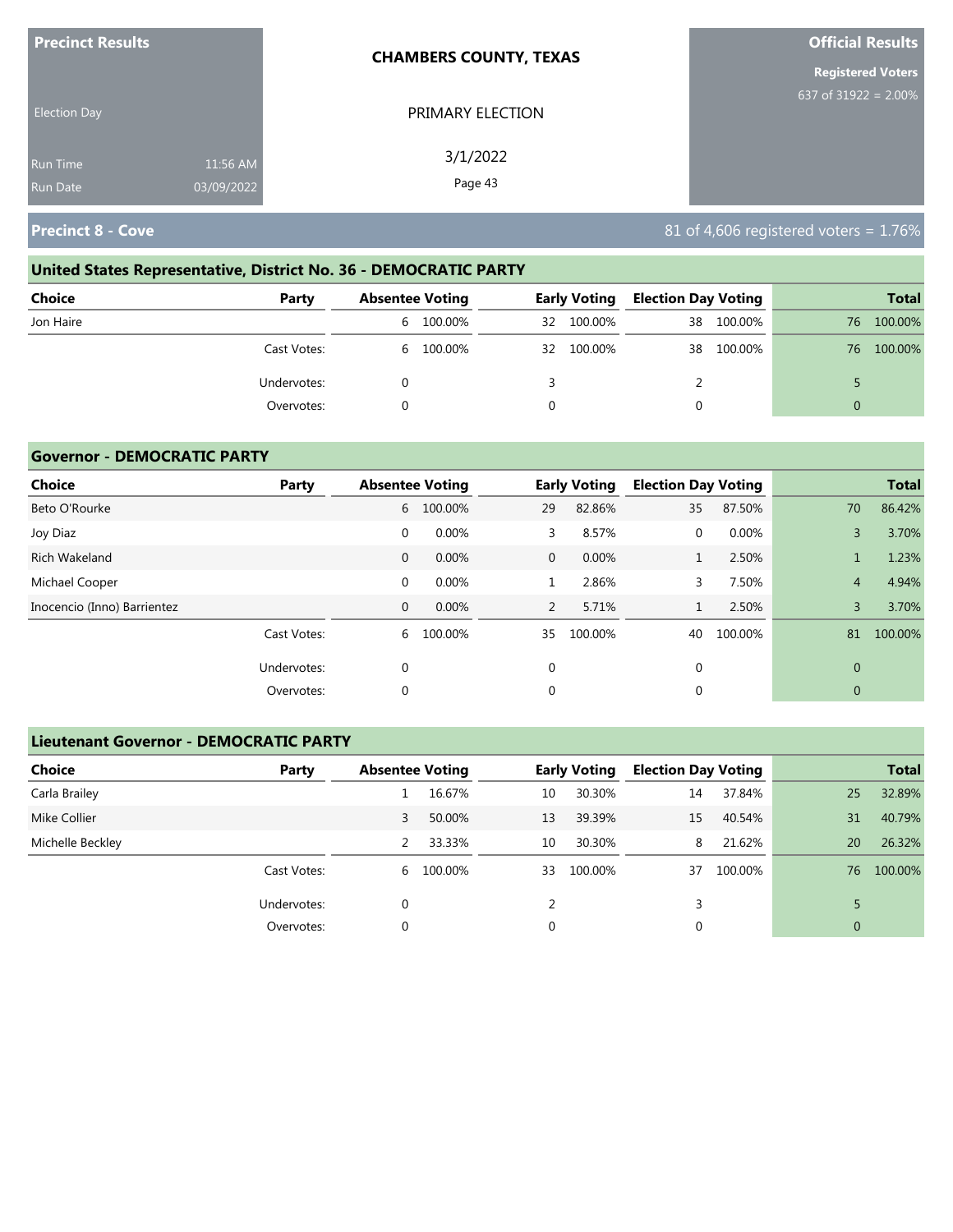| <b>Precinct Results</b> |            | <b>CHAMBERS COUNTY, TEXAS</b> | <b>Official Results</b>  |
|-------------------------|------------|-------------------------------|--------------------------|
|                         |            |                               | <b>Registered Voters</b> |
| <b>Election Day</b>     |            | PRIMARY ELECTION              | 637 of 31922 = 2.00%     |
| <b>Run Time</b>         | 11:56 AM   | 3/1/2022                      |                          |
| <b>Run Date</b>         | 03/09/2022 | Page 44                       |                          |

#### **Attorney General - DEMOCRATIC PARTY**

| Choice                  | Party       |              | <b>Absentee Voting</b> |                | <b>Early Voting</b> | <b>Election Day Voting</b> |         |              | <b>Total</b> |
|-------------------------|-------------|--------------|------------------------|----------------|---------------------|----------------------------|---------|--------------|--------------|
| Joe Jaworski            |             | 6            | 100.00%                | $\overline{4}$ | 12.50%              | 8                          | 21.62%  | 18           | 24.00%       |
| Rochelle Mercedes Garza |             | $\mathbf 0$  | 0.00%                  | 16             | 50.00%              | 16                         | 43.24%  | 32           | 42.67%       |
| S. "TBONE" Raynor       |             | $\mathbf 0$  | 0.00%                  | $\overline{4}$ | 12.50%              | $\overline{4}$             | 10.81%  | 8            | 10.67%       |
| Lee Merritt             |             | $\mathbf 0$  | 0.00%                  | 5.             | 15.63%              | 3                          | 8.11%   | 8            | 10.67%       |
| Mike Fields             |             | $\mathbf{0}$ | 0.00%                  | 3              | 9.38%               | 6                          | 16.22%  | 9            | 12.00%       |
|                         | Cast Votes: | 6            | 100.00%                | 32             | 100.00%             | 37                         | 100.00% | 75           | 100.00%      |
|                         | Undervotes: | 0            |                        | 3              |                     | 3                          |         | 6            |              |
|                         | Overvotes:  | 0            |                        | 0              |                     | 0                          |         | $\mathbf{0}$ |              |
|                         |             |              |                        |                |                     |                            |         |              |              |

# **Comptroller of Public Accounts - DEMOCRATIC PARTY**

| Choice           | Party       | <b>Absentee Voting</b> |           |                | <b>Early Voting</b> | <b>Election Day Voting</b> |         |              | <b>Total</b> |
|------------------|-------------|------------------------|-----------|----------------|---------------------|----------------------------|---------|--------------|--------------|
| Angel Luis Vega  |             |                        | 16.67%    | 19             | 61.29%              | 17                         | 44.74%  | 37           | 49.33%       |
| Tim Mahoney      |             | 4                      | 66.67%    | $\overline{4}$ | 12.90%              | 13                         | 34.21%  | 21           | 28.00%       |
| Janet T. Dudding |             |                        | 16.67%    | 8              | 25.81%              | 8                          | 21.05%  | 17           | 22.67%       |
|                  | Cast Votes: |                        | 6 100.00% |                | 31 100.00%          | 38                         | 100.00% | 75           | 100.00%      |
|                  | Undervotes: | 0                      |           | 4              |                     |                            |         | 6            |              |
|                  | Overvotes:  | 0                      |           | 0              |                     | 0                          |         | $\mathbf{0}$ |              |

#### **Commissioner of the General Land Office - DEMOCRATIC PARTY**

| <b>Choice</b>        | Party       | <b>Absentee Voting</b> |         |    | <b>Early Voting</b> |    | <b>Election Day Voting</b> |              | <b>Total</b> |
|----------------------|-------------|------------------------|---------|----|---------------------|----|----------------------------|--------------|--------------|
| Sandragrace Martinez |             |                        | 16.67%  | 18 | 58.06%              | 13 | 36.11%                     | 32           | 43.84%       |
| Jinny Suh            |             | 0                      | 0.00%   | 6  | 19.35%              | 8  | 22.22%                     | 14           | 19.18%       |
| Jay Kleberg          |             | 5.                     | 83.33%  | 3  | 9.68%               | 9  | 25.00%                     | 17           | 23.29%       |
| Michael Lange        |             | 0                      | 0.00%   | 4  | 12.90%              | 6  | 16.67%                     | 10           | 13.70%       |
|                      | Cast Votes: | 6                      | 100.00% | 31 | 100.00%             | 36 | 100.00%                    | 73           | 100.00%      |
|                      | Undervotes: | $\Omega$               |         | 4  |                     | 4  |                            | 8            |              |
|                      | Overvotes:  | 0                      |         | 0  |                     | 0  |                            | $\mathbf{0}$ |              |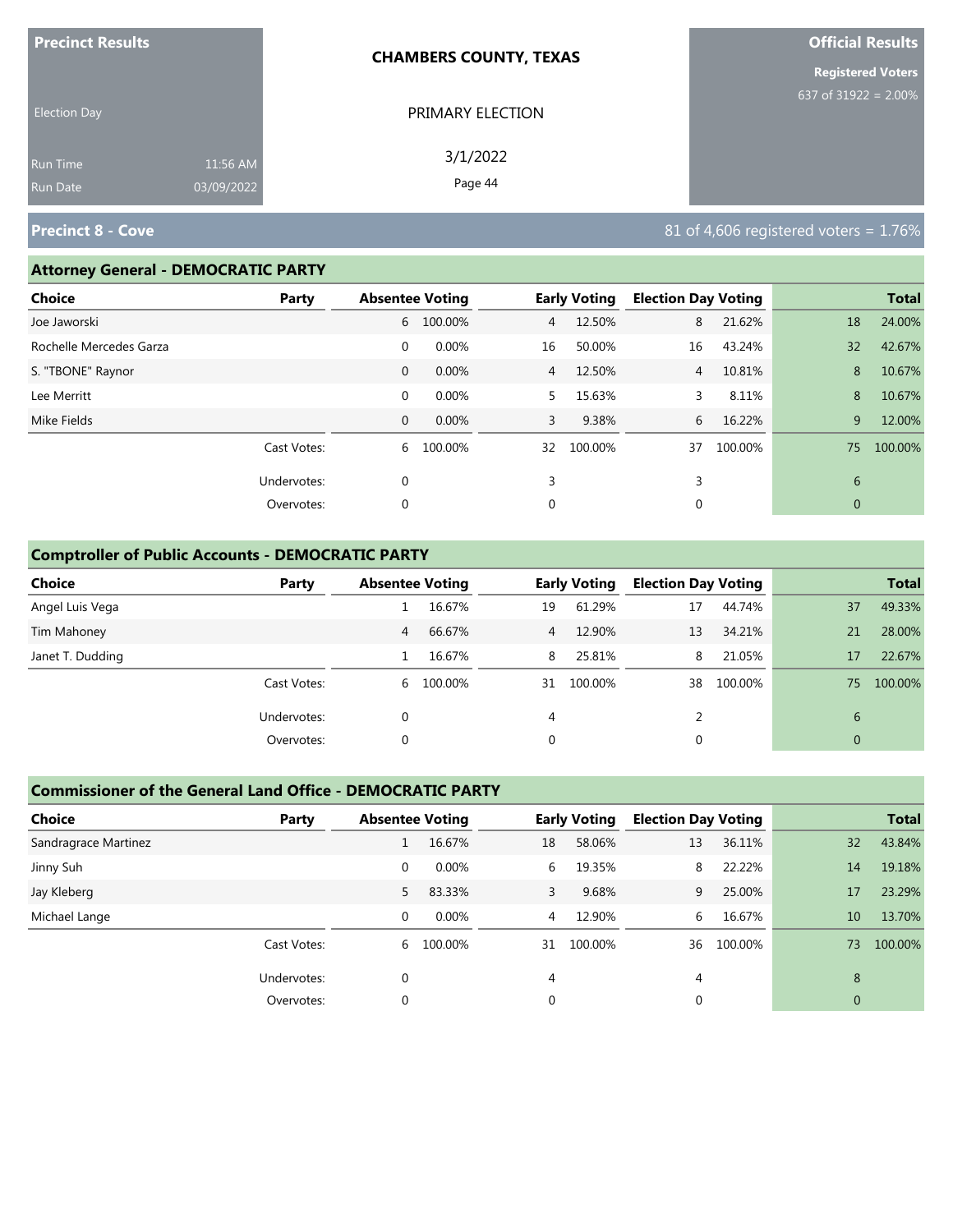| <b>Precinct Results</b> |            | <b>CHAMBERS COUNTY, TEXAS</b> | <b>Official Results</b>  |
|-------------------------|------------|-------------------------------|--------------------------|
|                         |            |                               | <b>Registered Voters</b> |
| <b>Election Day</b>     |            | PRIMARY ELECTION              | 637 of 31922 = $2.00\%$  |
| <b>Run Time</b>         | 11:56 AM   | 3/1/2022                      |                          |
| <b>Run Date</b>         | 03/09/2022 | Page 45                       |                          |

## **Commissioner of Agriculture - DEMOCRATIC PARTY**

| <b>Choice</b><br>Party |   | <b>Absentee Voting</b> |             | <b>Early Voting</b> | <b>Election Day Voting</b> |         |                | <b>Total</b> |
|------------------------|---|------------------------|-------------|---------------------|----------------------------|---------|----------------|--------------|
| Susan Hays             | 3 | 50.00%                 | 27          | 87.10%              | 29                         | 80.56%  | 59             | 80.82%       |
| Ed Ireson              | 3 | 50.00%                 | 4           | 12.90%              |                            | 19.44%  | 14             | 19.18%       |
| Cast Votes:            | 6 | 100.00%                | 31          | 100.00%             | 36                         | 100.00% | 73             | 100.00%      |
| Undervotes:            |   |                        | 4           |                     | 4                          |         | 8              |              |
| Overvotes:             |   |                        | $\mathbf 0$ |                     |                            |         | $\overline{0}$ |              |

| <b>Railroad Commissioner - DEMOCRATIC PARTY</b> |             |                        |           |    |                     |                            |            |          |              |  |
|-------------------------------------------------|-------------|------------------------|-----------|----|---------------------|----------------------------|------------|----------|--------------|--|
| Choice                                          | Party       | <b>Absentee Voting</b> |           |    | <b>Early Voting</b> | <b>Election Day Voting</b> |            |          | <b>Total</b> |  |
| Luke Warford                                    |             |                        | 6 100.00% | 32 | 100.00%             |                            | 36 100.00% | 74       | 100.00%      |  |
|                                                 | Cast Votes: |                        | 6 100.00% | 32 | 100.00%             | 36                         | 100.00%    | 74       | 100.00%      |  |
|                                                 | Undervotes: | 0                      |           |    |                     | 4                          |            |          |              |  |
|                                                 | Overvotes:  |                        |           | 0  |                     |                            |            | $\Omega$ |              |  |

# **Justice, Supreme Court, Place 3 - DEMOCRATIC PARTY**

| <b>Choice</b> | Party       | <b>Absentee Voting</b> |           | <b>Early Voting</b> |         | <b>Election Day Voting</b> |            |    | <b>Total</b> |
|---------------|-------------|------------------------|-----------|---------------------|---------|----------------------------|------------|----|--------------|
| Erin A Nowell |             |                        | 5 100.00% | 32                  | 100.00% | 35                         | 100.00%    | 72 | 100.00%      |
|               | Cast Votes: |                        | 5 100.00% | 32                  | 100.00% |                            | 35 100.00% | 72 | 100.00%      |
|               | Undervotes: |                        |           |                     |         |                            |            |    |              |
|               | Overvotes:  |                        |           |                     |         |                            |            |    |              |

## **Justice, Supreme Court, Place 5 - DEMOCRATIC PARTY**

| <b>Choice</b>  | Party       | <b>Absentee Voting</b> |         |    | <b>Early Voting</b> | <b>Election Day Voting</b> |            |    | <b>Total</b> |
|----------------|-------------|------------------------|---------|----|---------------------|----------------------------|------------|----|--------------|
| Amanda Reichek |             | 6                      | 100.00% | 32 | 100.00%             |                            | 36 100.00% | 74 | 100.00%      |
|                | Cast Votes: | 6                      | 100.00% | 32 | 100.00%             |                            | 36 100.00% | 74 | 100.00%      |
|                | Undervotes: |                        |         |    |                     | 4                          |            |    |              |
|                | Overvotes:  |                        |         |    |                     |                            |            |    |              |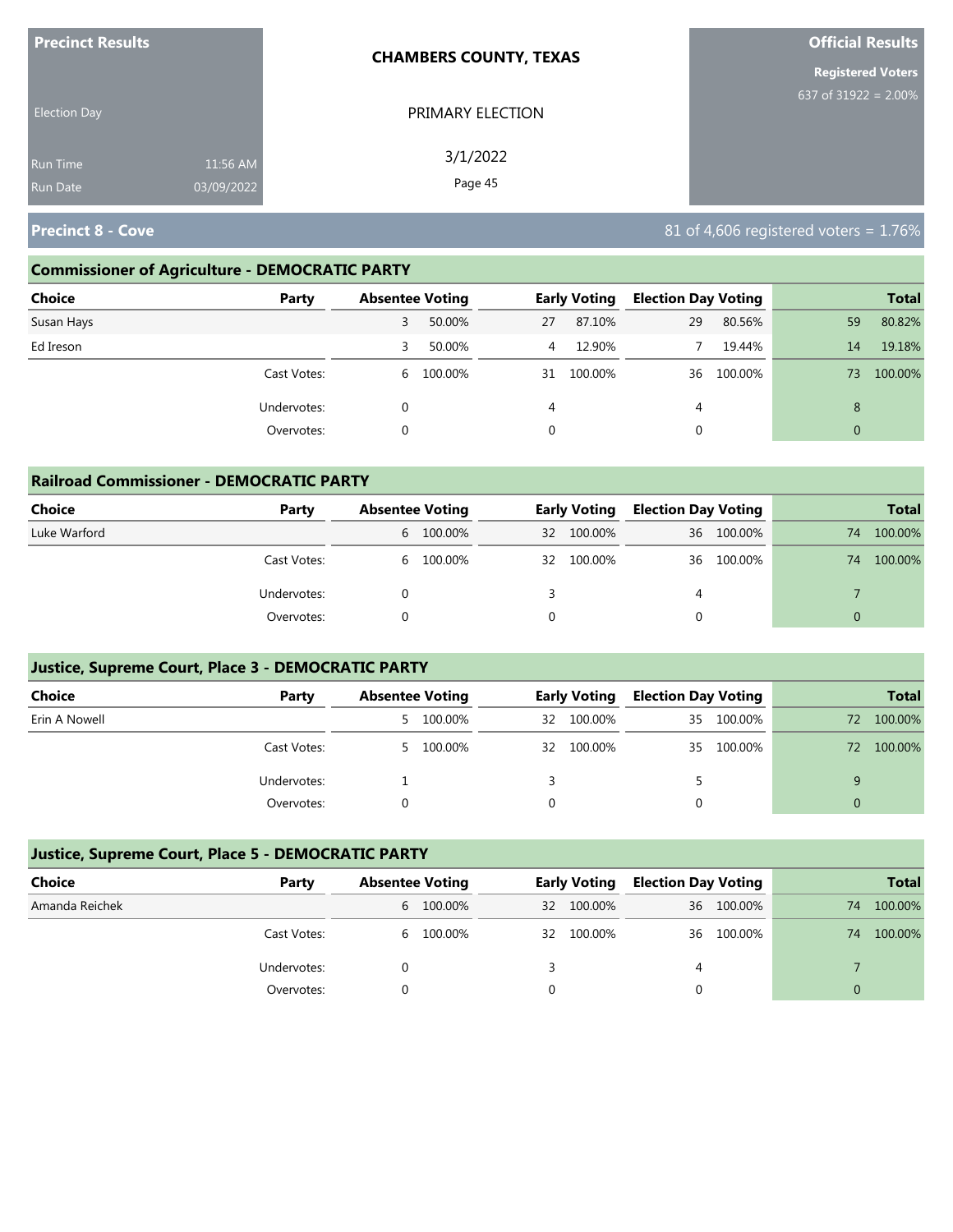| <b>Precinct Results</b> |            | <b>CHAMBERS COUNTY, TEXAS</b> | <b>Official Results</b> |
|-------------------------|------------|-------------------------------|-------------------------|
|                         |            | <b>Registered Voters</b>      |                         |
| <b>Election Day</b>     |            | PRIMARY ELECTION              | 637 of $31922 = 2.00\%$ |
| <b>Run Time</b>         | 11:56 AM   | 3/1/2022                      |                         |
| <b>Run Date</b>         | 03/09/2022 | Page 46                       |                         |

#### **Justice, Supreme Court, Place 9 - DEMOCRATIC PARTY**

| <b>Choice</b>   | Party       | <b>Absentee Voting</b> |           |    | <b>Early Voting</b> | <b>Election Day Voting</b> |            |    | <b>Total</b> |
|-----------------|-------------|------------------------|-----------|----|---------------------|----------------------------|------------|----|--------------|
| Julia Maldonado |             | 6                      | 100.00%   | 32 | 100.00%             |                            | 36 100.00% | 74 | 100.00%      |
|                 | Cast Votes: |                        | 6 100.00% | 32 | 100.00%             | 36                         | 100.00%    | 74 | 100.00%      |
|                 | Undervotes: |                        |           |    |                     | 4                          |            |    |              |
|                 | Overvotes:  |                        |           | 0  |                     | 0                          |            |    |              |

## **Judge, Court of Criminal Appeals, Place 5 - DEMOCRATIC PARTY**

| <b>Choice</b> | Party       | <b>Absentee Voting</b> |           | <b>Early Voting</b> | <b>Election Day Voting</b> |            |          | <b>Total</b> |
|---------------|-------------|------------------------|-----------|---------------------|----------------------------|------------|----------|--------------|
| Dana Huffman  |             |                        | 6 100.00% | 32 100.00%          |                            | 35 100.00% | 73       | 100.00%      |
|               | Cast Votes: |                        | 6 100.00% | 32 100.00%          |                            | 35 100.00% | 73.      | 100.00%      |
|               | Undervotes: |                        |           |                     |                            |            |          |              |
|               | Overvotes:  |                        |           |                     | 0                          |            | $\Omega$ |              |

#### **Judge, Court of Criminal Appeals, Place 6 - DEMOCRATIC PARTY**

| Choice         | Party       | <b>Absentee Voting</b> |           |    | <b>Early Voting</b> | <b>Election Day Voting</b> |            |    | <b>Total</b> |
|----------------|-------------|------------------------|-----------|----|---------------------|----------------------------|------------|----|--------------|
| Robert Johnson |             | 6                      | 100.00%   | 32 | 100.00%             |                            | 36 100.00% | 74 | 100.00%      |
|                | Cast Votes: |                        | 6 100.00% | 32 | 100.00%             | 36                         | 100.00%    | 74 | 100.00%      |
|                | Undervotes: |                        |           |    |                     | 4                          |            |    |              |
|                | Overvotes:  |                        |           |    |                     |                            |            |    |              |

#### **Member, State Board of Education, District No. 7 - DEMOCRATIC PARTY**

| <b>Choice</b> | Party       | <b>Absentee Voting</b> |           |          | <b>Early Voting</b> |          | <b>Election Day Voting</b> |    | <b>Total</b> |
|---------------|-------------|------------------------|-----------|----------|---------------------|----------|----------------------------|----|--------------|
| Dan Hochman   |             |                        | 6 100.00% | 31       | 100.00%             |          | 35 100.00%                 | 72 | 100.00%      |
|               | Cast Votes: |                        | 6 100.00% | 31       | 100.00%             |          | 35 100.00%                 | 72 | 100.00%      |
|               | Undervotes: |                        |           | 4        |                     |          |                            |    |              |
|               | Overvotes:  |                        |           | $\Omega$ |                     | $\Omega$ |                            | 0  |              |

#### **State Senator, District No. 4 - DEMOCRATIC PARTY**

| Choice       | Party       | <b>Absentee Voting</b> |         |    | <b>Early Voting</b> | <b>Election Day Voting</b> |            |    | <b>Total</b> |
|--------------|-------------|------------------------|---------|----|---------------------|----------------------------|------------|----|--------------|
| Misty Bishop |             | 6                      | 100.00% | 31 | 100.00%             |                            | 36 100.00% | 73 | 100.00%      |
|              | Cast Votes: | b.                     | 100.00% | 31 | 100.00%             |                            | 36 100.00% | 73 | 100.00%      |
|              | Undervotes: |                        |         |    |                     | 4                          |            | 8  |              |
|              | Overvotes:  |                        |         |    |                     |                            |            |    |              |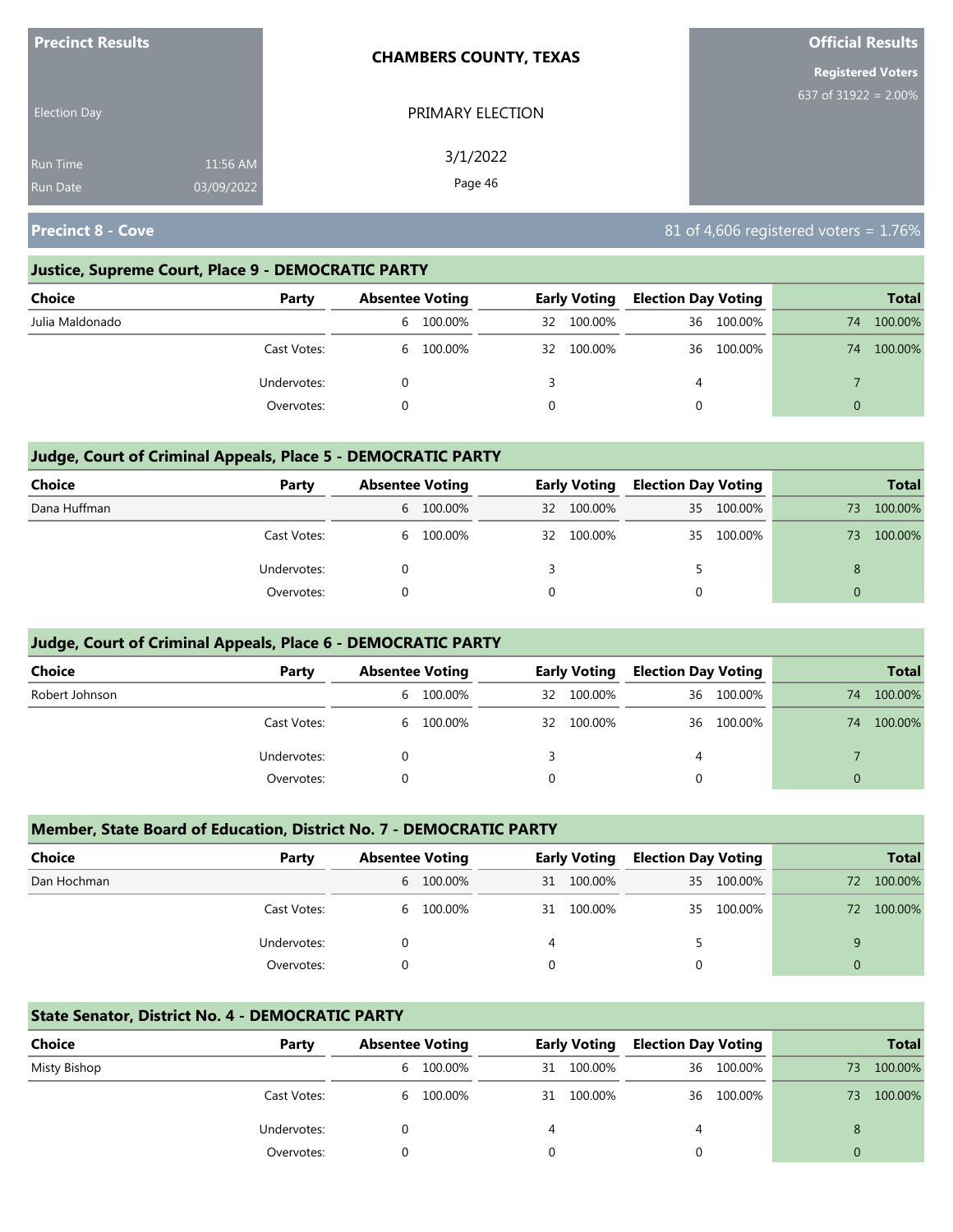| <b>Precinct Results</b>            |                        | <b>CHAMBERS COUNTY, TEXAS</b> | <b>Official Results</b>  |
|------------------------------------|------------------------|-------------------------------|--------------------------|
|                                    |                        |                               | <b>Registered Voters</b> |
| <b>Election Day</b>                |                        | PRIMARY ELECTION              | 637 of $31922 = 2.00\%$  |
| <b>Run Time</b><br><b>Run Date</b> | 11:56 AM<br>03/09/2022 | 3/1/2022<br>Page 47           |                          |

#### **State Representative, District No. 23 - DEMOCRATIC PARTY**

| Choice         | Party       | <b>Absentee Voting</b> |           | <b>Early Voting</b> |         | <b>Election Day Voting</b> |         |    | <b>Total</b> |
|----------------|-------------|------------------------|-----------|---------------------|---------|----------------------------|---------|----|--------------|
| Keith G. Henry |             |                        | 6 100.00% | 31                  | 100.00% | 37                         | 100.00% | 74 | 100.00%      |
|                | Cast Votes: |                        | 6 100.00% | 31                  | 100.00% | 37                         | 100.00% | 74 | 100.00%      |
|                | Undervotes: |                        |           | 4                   |         |                            |         |    |              |
|                | Overvotes:  |                        |           |                     |         |                            |         | 0  |              |

#### **Chief Justice, 1st Court of Appeals District - DEMOCRATIC PARTY**

| Choice         | Party       | <b>Absentee Voting</b> |           |     | <b>Early Voting</b> | <b>Election Day Voting</b> |         |    | <b>Total</b> |
|----------------|-------------|------------------------|-----------|-----|---------------------|----------------------------|---------|----|--------------|
| Julie Countiss |             | 6                      | 100.00%   | 32  | 100.00%             | 36                         | 100.00% | 74 | 100.00%      |
|                | Cast Votes: |                        | 6 100.00% | -32 | 100.00%             | 36                         | 100.00% | 74 | 100.00%      |
|                | Undervotes: |                        |           |     |                     | 4                          |         |    |              |
|                | Overvotes:  |                        |           |     |                     |                            |         |    |              |

#### **Justice, 1st Court of Appeals District, Place No. 4 - DEMOCRATIC PARTY**

| <b>Choice</b>  | Party       | <b>Absentee Voting</b> |              | <b>Early Voting</b> |    | <b>Election Day Voting</b> |    | <b>Total</b> |
|----------------|-------------|------------------------|--------------|---------------------|----|----------------------------|----|--------------|
| Mike Engelhart |             | 6 100.00%              | $32^{\circ}$ | 100.00%             | 37 | 100.00%                    | 75 | 100.00%      |
|                | Cast Votes: | 6 100.00%              | 32           | 100.00%             | 37 | 100.00%                    | 75 | 100.00%      |
|                | Undervotes: |                        |              |                     |    |                            |    |              |
|                | Overvotes:  |                        | $\Omega$     |                     |    |                            | 0  |              |

#### **Justice, 14th Court of Appeals District, Place No. 2 - DEMOCRATIC PARTY**

| <b>Choice</b>  | Party       | <b>Absentee Voting</b> |         |    | <b>Early Voting</b> | <b>Election Day Voting</b> |         |          | <b>Total</b> |
|----------------|-------------|------------------------|---------|----|---------------------|----------------------------|---------|----------|--------------|
| Cheri C Thomas |             | 3                      | 50.00%  | 26 | 83.87%              | 25                         | 69.44%  | 54       | 73.97%       |
| Kyle Carter    |             | 3                      | 50.00%  |    | 16.13%              | 11                         | 30.56%  | 19       | 26.03%       |
|                | Cast Votes: | 6                      | 100.00% | 31 | 100.00%             | 36                         | 100.00% | 73       | 100.00%      |
|                | Undervotes: |                        |         | 4  |                     | 4                          |         | 8        |              |
|                | Overvotes:  | $\Omega$               |         | 0  |                     |                            |         | $\Omega$ |              |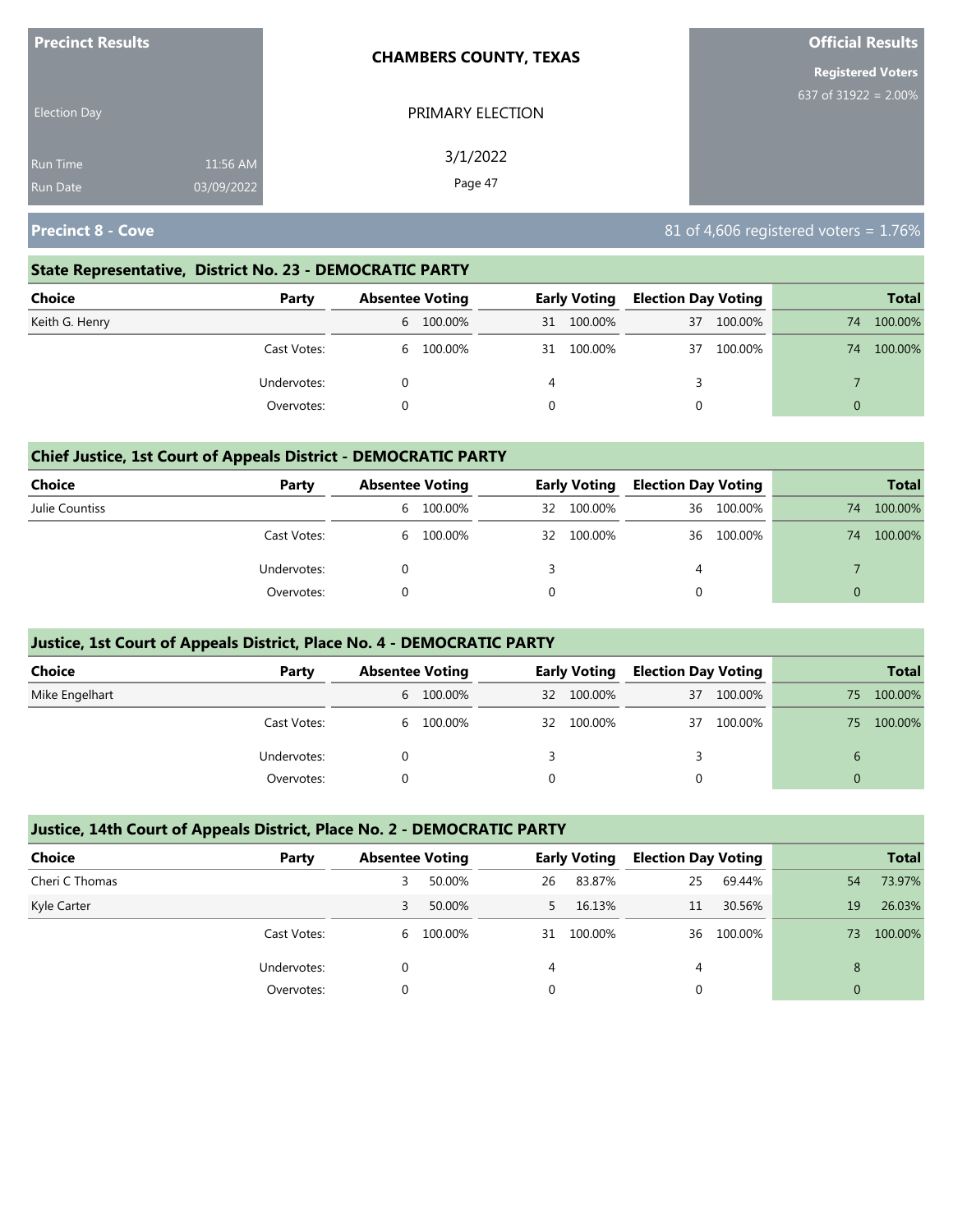| <b>Precinct Results</b> |            | <b>CHAMBERS COUNTY, TEXAS</b> | <b>Official Results</b>  |
|-------------------------|------------|-------------------------------|--------------------------|
|                         |            |                               | <b>Registered Voters</b> |
| <b>Election Day</b>     |            | PRIMARY ELECTION              | 637 of 31922 = $2.00\%$  |
| <b>Run Time</b>         | 11:56 AM   | 3/1/2022                      |                          |
| <b>Run Date</b>         | 03/09/2022 | Page 48                       |                          |

# **Justice, 14th Court of Appeals District, Place No. 9 - DEMOCRATIC PARTY**

| Choice         | Party       | <b>Absentee Voting</b> |         |    | <b>Early Voting</b> | <b>Election Day Voting</b> |         |                 | <b>Total</b> |
|----------------|-------------|------------------------|---------|----|---------------------|----------------------------|---------|-----------------|--------------|
| William Demond |             |                        | 50.00%  | 19 | 65.52%              | 23                         | 65.71%  | 45              | 64.29%       |
| Chris Conrad   |             | 3                      | 50.00%  | 10 | 34.48%              | 12                         | 34.29%  | 25 <sub>1</sub> | 35.71%       |
|                | Cast Votes: | 6                      | 100.00% | 29 | 100.00%             | 35.                        | 100.00% | 70.             | 100.00%      |
|                | Undervotes: |                        |         | 6  |                     |                            |         | 11              |              |
|                | Overvotes:  |                        |         |    |                     | υ                          |         | $\Omega$        |              |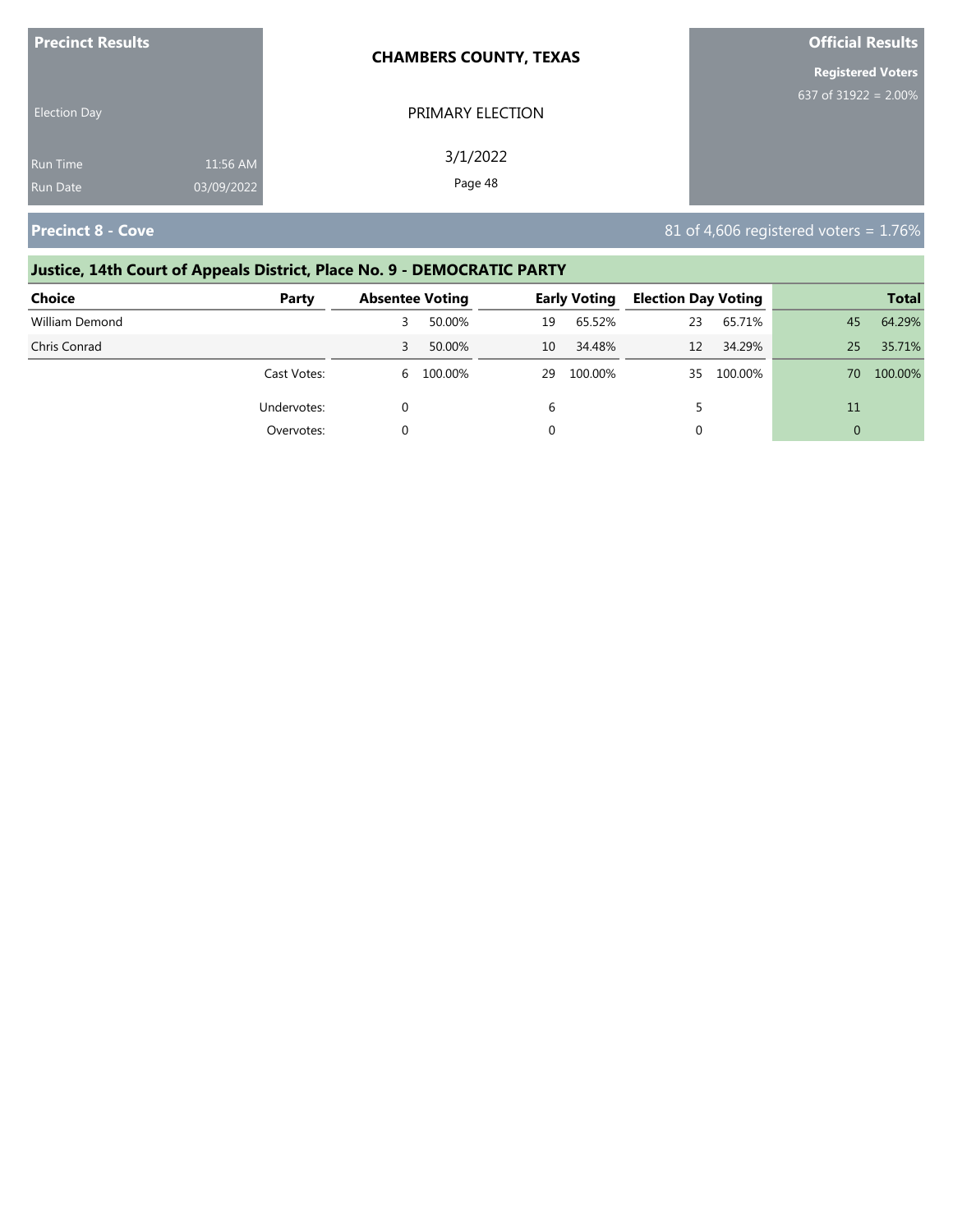| <b>Precinct Results</b> |            | <b>CHAMBERS COUNTY, TEXAS</b> | <b>Official Results</b>  |
|-------------------------|------------|-------------------------------|--------------------------|
|                         |            |                               | <b>Registered Voters</b> |
| <b>Election Day</b>     |            | PRIMARY ELECTION              | 637 of 31922 = $2.00\%$  |
| <b>Run Time</b>         | 11:56 AM   | 3/1/2022                      |                          |
| <b>Run Date</b>         | 03/09/2022 | Page 49                       |                          |

# **United States Representative, District No. 36 - DEMOCRATIC PARTY**

| Choice<br>Party | <b>Absentee Voting</b> |  | <b>Early Voting</b> |   | <b>Election Day Voting</b> |   | <b>Total</b> |
|-----------------|------------------------|--|---------------------|---|----------------------------|---|--------------|
| Jon Haire       | $0.00\%$               |  | 5 100.00%           | 4 | 100.00%                    | 9 | 100.00%      |
| Cast Votes:     | $0.00\%$               |  | 5 100.00%           |   | 4 100.00%                  | 9 | 100.00%      |
| Undervotes:     |                        |  |                     |   |                            |   |              |
| Overvotes:      |                        |  |                     |   |                            | 0 |              |

## **Governor - DEMOCRATIC PARTY**

| <b>Choice</b>               | Party       | <b>Absentee Voting</b> |       |              | <b>Early Voting</b> | <b>Election Day Voting</b> |         |                | <b>Total</b> |
|-----------------------------|-------------|------------------------|-------|--------------|---------------------|----------------------------|---------|----------------|--------------|
| Beto O'Rourke               |             | 0                      | 0.00% | 4            | 100.00%             | 6                          | 100.00% | 10             | 100.00%      |
| Joy Diaz                    |             | 0                      | 0.00% | $\mathbf 0$  | 0.00%               | $\mathbf{0}$               | 0.00%   | $\overline{0}$ | 0.00%        |
| Rich Wakeland               |             | $\mathbf{0}$           | 0.00% | $\mathbf{0}$ | 0.00%               | $\mathbf{0}$               | 0.00%   | $\overline{0}$ | 0.00%        |
| Michael Cooper              |             | 0                      | 0.00% | $\mathbf 0$  | 0.00%               | $\mathbf{0}$               | 0.00%   | $\overline{0}$ | 0.00%        |
| Inocencio (Inno) Barrientez |             | 0                      | 0.00% | $\mathbf{0}$ | 0.00%               | $\mathbf{0}$               | 0.00%   | $\overline{0}$ | 0.00%        |
|                             | Cast Votes: | 0                      | 0.00% | 4            | 100.00%             | 6                          | 100.00% | 10             | 100.00%      |
|                             | Undervotes: | 0                      |       |              |                     | $\mathbf{0}$               |         |                |              |
|                             | Overvotes:  | 0                      |       | 0            |                     | 0                          |         | $\mathbf{0}$   |              |

## **Lieutenant Governor - DEMOCRATIC PARTY**

| <b>Choice</b>    | Party       | <b>Absentee Voting</b> |          |               | <b>Early Voting</b> | <b>Election Day Voting</b> |          |                | <b>Total</b> |
|------------------|-------------|------------------------|----------|---------------|---------------------|----------------------------|----------|----------------|--------------|
| Carla Brailey    |             | 0                      | 0.00%    |               | 25.00%              |                            | 60.00%   | 4              | 44.44%       |
| Mike Collier     |             | 0                      | 0.00%    | $\mathcal{P}$ | 50.00%              |                            | 40.00%   | $\overline{4}$ | 44.44%       |
| Michelle Beckley |             | 0                      | $0.00\%$ |               | 25.00%              | 0                          | $0.00\%$ |                | 11.11%       |
|                  | Cast Votes: | 0                      | $0.00\%$ |               | 4 100.00%           |                            | 100.00%  | 9              | 100.00%      |
|                  | Undervotes: | 0                      |          |               |                     |                            |          | $\mathcal{D}$  |              |
|                  | Overvotes:  | 0                      |          | 0             |                     | 0                          |          | $\mathbf{0}$   |              |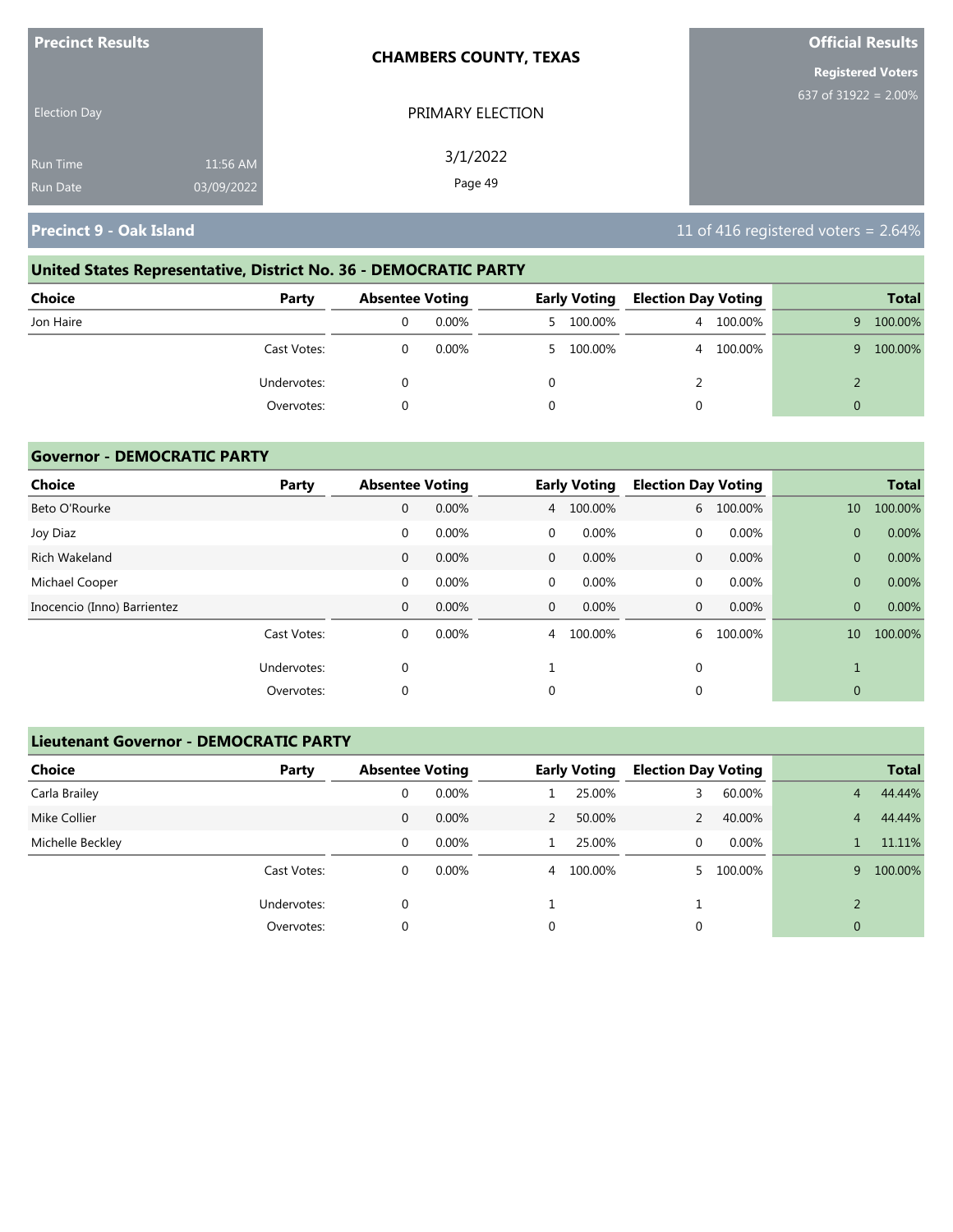|                     | <b>Precinct Results</b><br><b>CHAMBERS COUNTY, TEXAS</b> |                  | <b>Official Results</b>  |
|---------------------|----------------------------------------------------------|------------------|--------------------------|
|                     |                                                          |                  | <b>Registered Voters</b> |
| <b>Election Day</b> |                                                          | PRIMARY ELECTION | 637 of 31922 = $2.00\%$  |
| Run Time            | 11:56 AM                                                 | 3/1/2022         |                          |
| Run Date            | 03/09/2022                                               | Page 50          |                          |

## **Attorney General - DEMOCRATIC PARTY**

| <b>Choice</b>           | Party       | <b>Absentee Voting</b> |       |                | <b>Early Voting</b> | <b>Election Day Voting</b> |         |                 | <b>Total</b> |
|-------------------------|-------------|------------------------|-------|----------------|---------------------|----------------------------|---------|-----------------|--------------|
| Joe Jaworski            |             | 0                      | 0.00% |                | 25.00%              | $\overline{2}$             | 33.33%  | 3               | 30.00%       |
| Rochelle Mercedes Garza |             | $\mathbf 0$            | 0.00% |                | 25.00%              |                            | 16.67%  | $\overline{2}$  | 20.00%       |
| S. "TBONE" Raynor       |             | $\mathbf 0$            | 0.00% |                | 25.00%              | 0                          | 0.00%   |                 | 10.00%       |
| Lee Merritt             |             | $\mathbf 0$            | 0.00% |                | 25.00%              |                            | 33.33%  | 3               | 30.00%       |
| Mike Fields             |             | $\mathbf{0}$           | 0.00% | $\mathbf{0}$   | 0.00%               |                            | 16.67%  |                 | 10.00%       |
|                         | Cast Votes: | 0                      | 0.00% | $\overline{4}$ | 100.00%             | 6                          | 100.00% | 10 <sup>°</sup> | 100.00%      |
|                         | Undervotes: | 0                      |       |                |                     | 0                          |         |                 |              |
|                         | Overvotes:  | 0                      |       | 0              |                     | 0                          |         | $\mathbf{0}$    |              |
|                         |             |                        |       |                |                     |                            |         |                 |              |

## **Comptroller of Public Accounts - DEMOCRATIC PARTY**

| Choice           | Party       | <b>Absentee Voting</b> |          |          | <b>Early Voting</b> | <b>Election Day Voting</b> |         |              | <b>Total</b> |
|------------------|-------------|------------------------|----------|----------|---------------------|----------------------------|---------|--------------|--------------|
| Angel Luis Vega  |             | 0                      | 0.00%    |          | 25.00%              |                            | 33.33%  |              | 30.00%       |
| Tim Mahoney      |             | 0                      | $0.00\%$ | 3        | 75.00%              | 0                          | 0.00%   |              | 30.00%       |
| Janet T. Dudding |             | 0                      | 0.00%    | $\Omega$ | $0.00\%$            | 4                          | 66.67%  | 4            | 40.00%       |
|                  | Cast Votes: | 0                      | $0.00\%$ |          | 4 100.00%           | 6.                         | 100.00% | 10           | 100.00%      |
|                  | Undervotes: | 0                      |          |          |                     | 0                          |         |              |              |
|                  | Overvotes:  | 0                      |          | 0        |                     | $\mathbf{0}$               |         | $\mathbf{0}$ |              |

#### **Commissioner of the General Land Office - DEMOCRATIC PARTY**

| <b>Choice</b><br>Party | <b>Absentee Voting</b> |       |   | <b>Early Voting</b> | <b>Election Day Voting</b> |         |                 | <b>Total</b> |
|------------------------|------------------------|-------|---|---------------------|----------------------------|---------|-----------------|--------------|
| Sandragrace Martinez   | 0                      | 0.00% | 0 | 0.00%               |                            | 16.67%  |                 | 10.00%       |
| Jinny Suh              | 0                      | 0.00% | 2 | 50.00%              | 3                          | 50.00%  |                 | 50.00%       |
| Jay Kleberg            | $\mathbf{0}$           | 0.00% |   | 25.00%              | $\mathbf{0}$               | 0.00%   |                 | 10.00%       |
| Michael Lange          | $\Omega$               | 0.00% |   | 25.00%              |                            | 33.33%  | 3               | 30.00%       |
| Cast Votes:            | 0                      | 0.00% | 4 | 100.00%             | 6                          | 100.00% | 10 <sup>°</sup> | 100.00%      |
| Undervotes:            | $\Omega$               |       |   |                     | $\Omega$                   |         |                 |              |
| Overvotes:             |                        |       | 0 |                     | 0                          |         | 0               |              |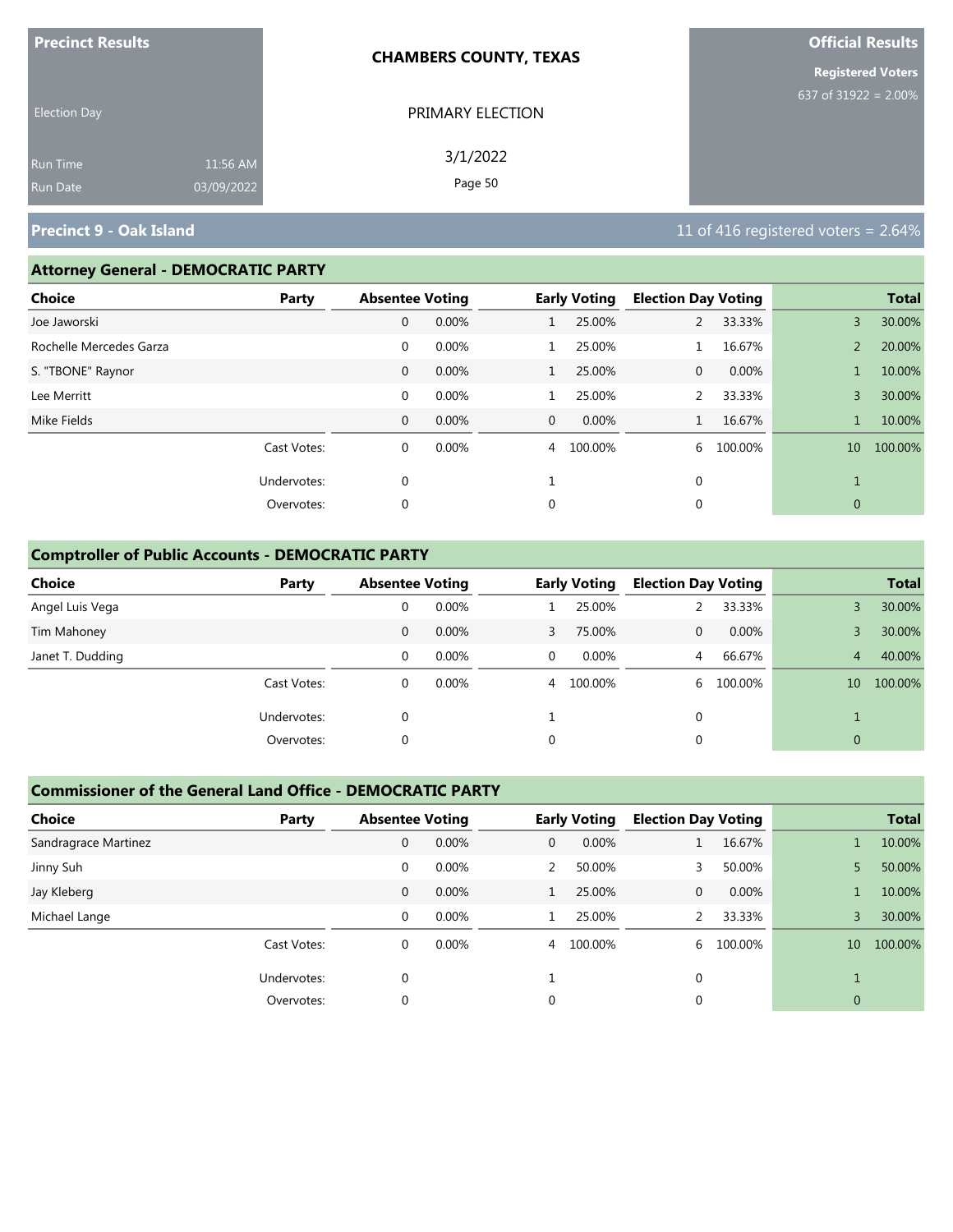| <b>Precinct Results</b> |            | <b>CHAMBERS COUNTY, TEXAS</b> | <b>Official Results</b>  |
|-------------------------|------------|-------------------------------|--------------------------|
|                         |            |                               | <b>Registered Voters</b> |
| <b>Election Day</b>     |            | PRIMARY ELECTION              | 637 of $31922 = 2.00\%$  |
| <b>Run Time</b>         | 11:56 AM   | 3/1/2022                      |                          |
| <b>Run Date</b>         | 03/09/2022 | Page 51                       |                          |

## **Commissioner of Agriculture - DEMOCRATIC PARTY**

| Choice<br>Party |   | <b>Absentee Voting</b> |             | <b>Early Voting</b> | <b>Election Day Voting</b> |         |                 | <b>Total</b> |
|-----------------|---|------------------------|-------------|---------------------|----------------------------|---------|-----------------|--------------|
| Susan Hays      | 0 | 0.00%                  |             | 4 100.00%           |                            | 33.33%  | 6               | 60.00%       |
| Ed Ireson       | 0 | 0.00%                  | $\mathbf 0$ | 0.00%               | 4                          | 66.67%  | 4               | 40.00%       |
| Cast Votes:     | 0 | 0.00%                  |             | 4 100.00%           | 6.                         | 100.00% | 10 <sup>°</sup> | 100.00%      |
| Undervotes:     | 0 |                        |             |                     | 0                          |         |                 |              |
| Overvotes:      | 0 |                        | 0           |                     | 0                          |         | $\Omega$        |              |

| <b>Railroad Commissioner - DEMOCRATIC PARTY</b> |             |                        |          |   |                     |                            |           |          |              |
|-------------------------------------------------|-------------|------------------------|----------|---|---------------------|----------------------------|-----------|----------|--------------|
| Choice                                          | Party       | <b>Absentee Voting</b> |          |   | <b>Early Voting</b> | <b>Election Day Voting</b> |           |          | <b>Total</b> |
| Luke Warford                                    |             | 0                      | $0.00\%$ |   | 4 100.00%           |                            | 5 100.00% | 9        | 100.00%      |
|                                                 | Cast Votes: | 0                      | 0.00%    |   | 4 100.00%           |                            | 100.00%   | 9.       | 100.00%      |
|                                                 | Undervotes: | 0                      |          |   |                     |                            |           |          |              |
|                                                 | Overvotes:  |                        |          | 0 |                     |                            |           | $\Omega$ |              |

## **Justice, Supreme Court, Place 3 - DEMOCRATIC PARTY**

| Choice        | Party       | <b>Absentee Voting</b> |          | <b>Early Voting</b> | <b>Election Day Voting</b> |           |   | <b>Total</b> |
|---------------|-------------|------------------------|----------|---------------------|----------------------------|-----------|---|--------------|
| Erin A Nowell |             |                        | $0.00\%$ | 4 100.00%           |                            | 5 100.00% | 9 | 100.00%      |
|               | Cast Votes: |                        | $0.00\%$ | 4 100.00%           |                            | 100.00%   |   | 100.00%      |
|               | Undervotes: |                        |          |                     |                            |           |   |              |
|               | Overvotes:  |                        |          |                     |                            |           |   |              |

## **Justice, Supreme Court, Place 5 - DEMOCRATIC PARTY**

| Choice         | Party       | <b>Absentee Voting</b> |          | <b>Early Voting</b> | <b>Election Day Voting</b> |           |    | <b>Total</b> |
|----------------|-------------|------------------------|----------|---------------------|----------------------------|-----------|----|--------------|
| Amanda Reichek |             |                        | $0.00\%$ | 4 100.00%           |                            | 5 100.00% | 9. | 100.00%      |
|                | Cast Votes: |                        | $0.00\%$ | 4 100.00%           |                            | 5 100.00% | 9. | 100.00%      |
|                | Undervotes: |                        |          |                     |                            |           |    |              |
|                | Overvotes:  |                        |          |                     |                            |           |    |              |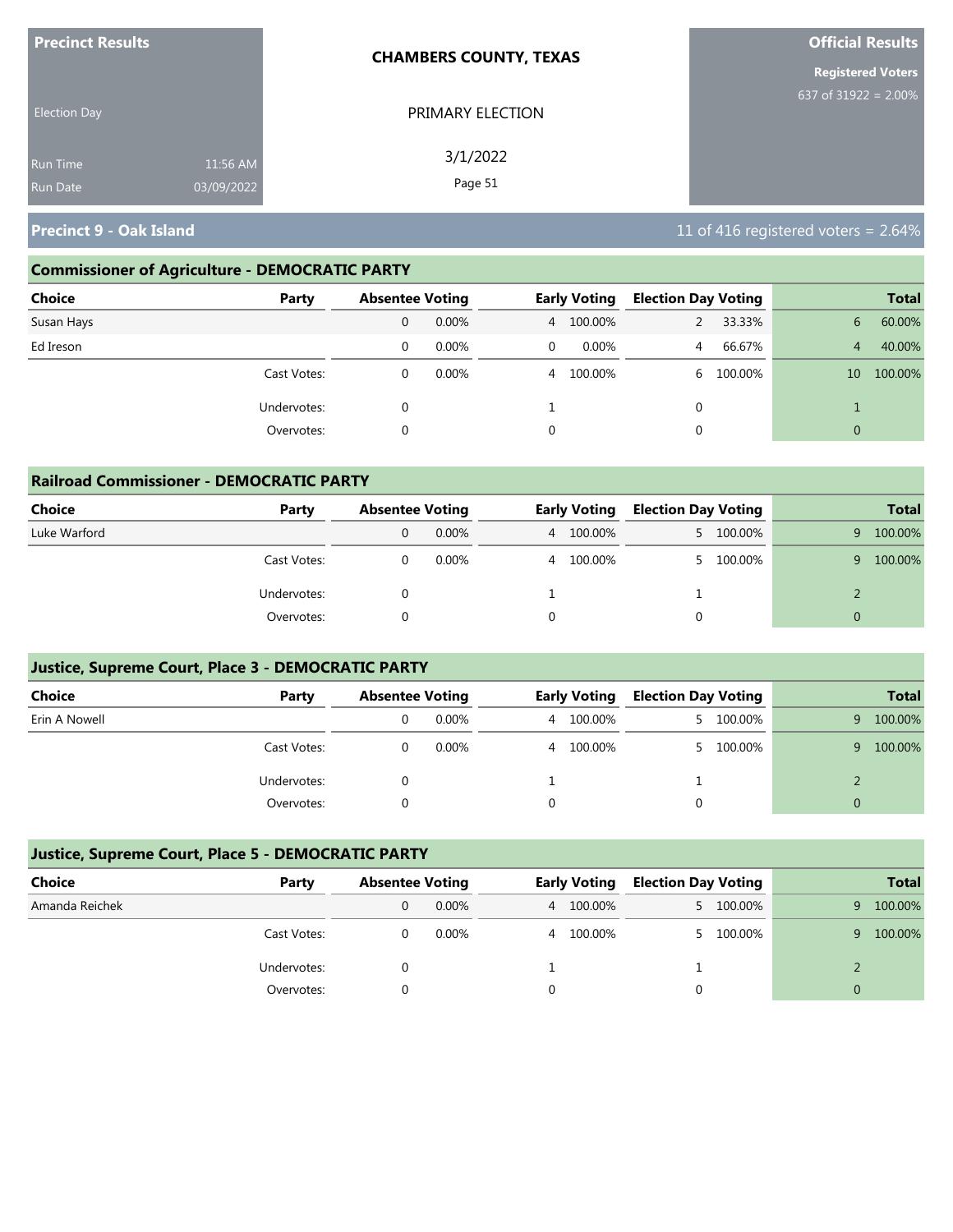| <b>Precinct Results</b> |                        | <b>CHAMBERS COUNTY, TEXAS</b> | <b>Official Results</b>  |
|-------------------------|------------------------|-------------------------------|--------------------------|
|                         |                        |                               | <b>Registered Voters</b> |
| <b>Election Day</b>     |                        | PRIMARY ELECTION              | 637 of $31922 = 2.00\%$  |
| <b>Run Time</b>         | 11:56 AM<br>03/09/2022 | 3/1/2022<br>Page 52           |                          |
| <b>Run Date</b>         |                        |                               |                          |

#### **Justice, Supreme Court, Place 9 - DEMOCRATIC PARTY**

| Choice          | Party       | <b>Absentee Voting</b> |          |                | <b>Early Voting</b> | <b>Election Day Voting</b> |         |    | <b>Total</b> |
|-----------------|-------------|------------------------|----------|----------------|---------------------|----------------------------|---------|----|--------------|
| Julia Maldonado |             |                        | 0.00%    | 4              | 100.00%             |                            | 100.00% | 9. | 100.00%      |
|                 | Cast Votes: |                        | $0.00\%$ | $\overline{4}$ | 100.00%             | 5.                         | 100.00% | q  | 100.00%      |
|                 | Undervotes: |                        |          |                |                     |                            |         |    |              |
|                 | Overvotes:  |                        |          | 0              |                     |                            |         |    |              |

## **Judge, Court of Criminal Appeals, Place 5 - DEMOCRATIC PARTY**

| Choice       | Party       | <b>Absentee Voting</b> |          | <b>Early Voting</b> | <b>Election Day Voting</b> |           |                 | <b>Total</b> |
|--------------|-------------|------------------------|----------|---------------------|----------------------------|-----------|-----------------|--------------|
| Dana Huffman |             | 0                      | $0.00\%$ | 4 100.00%           |                            | 6 100.00% | 10              | 100.00%      |
|              | Cast Votes: |                        | $0.00\%$ | 4 100.00%           |                            | 6 100.00% | 10 <sup>°</sup> | 100.00%      |
|              | Undervotes: |                        |          |                     | 0                          |           |                 |              |
|              | Overvotes:  |                        |          |                     | 0                          |           | 0               |              |

#### **Judge, Court of Criminal Appeals, Place 6 - DEMOCRATIC PARTY**

| <b>Choice</b>  | Party       | <b>Absentee Voting</b> |          |   | <b>Early Voting</b> | <b>Election Day Voting</b> |         |    | <b>Total</b> |
|----------------|-------------|------------------------|----------|---|---------------------|----------------------------|---------|----|--------------|
| Robert Johnson |             |                        | $0.00\%$ |   | 4 100.00%           | 4                          | 100.00% | 8  | 100.00%      |
|                | Cast Votes: |                        | 0.00%    | 4 | 100.00%             | 4                          | 100.00% | 8. | 100.00%      |
|                | Undervotes: |                        |          |   |                     |                            |         |    |              |
|                | Overvotes:  |                        |          |   |                     |                            |         |    |              |

#### **Member, State Board of Education, District No. 7 - DEMOCRATIC PARTY**

| <b>Choice</b> | Party       | <b>Absentee Voting</b> |          |          | <b>Early Voting</b> | <b>Election Day Voting</b> |         |          | <b>Total</b> |
|---------------|-------------|------------------------|----------|----------|---------------------|----------------------------|---------|----------|--------------|
| Dan Hochman   |             |                        | $0.00\%$ |          | 4 100.00%           | $5 -$                      | 100.00% | 9        | 100.00%      |
|               | Cast Votes: |                        | 0.00%    |          | 4 100.00%           |                            | 100.00% | 9        | 100.00%      |
|               | Undervotes: |                        |          |          |                     |                            |         |          |              |
|               | Overvotes:  |                        |          | $\Omega$ |                     | $\Omega$                   |         | $\Omega$ |              |

#### **State Senator, District No. 4 - DEMOCRATIC PARTY**

| Choice       | Party       | <b>Absentee Voting</b> |          |   | <b>Early Voting</b> | <b>Election Day Voting</b> |           |          | <b>Total</b> |
|--------------|-------------|------------------------|----------|---|---------------------|----------------------------|-----------|----------|--------------|
| Misty Bishop |             |                        | $0.00\%$ | 4 | 100.00%             |                            | 5 100.00% | q.       | 100.00%      |
|              | Cast Votes: |                        | 0.00%    | 4 | 100.00%             |                            | 5 100.00% | 9.       | 100.00%      |
|              | Undervotes: |                        |          |   |                     |                            |           |          |              |
|              | Overvotes:  |                        |          |   |                     |                            |           | $\Omega$ |              |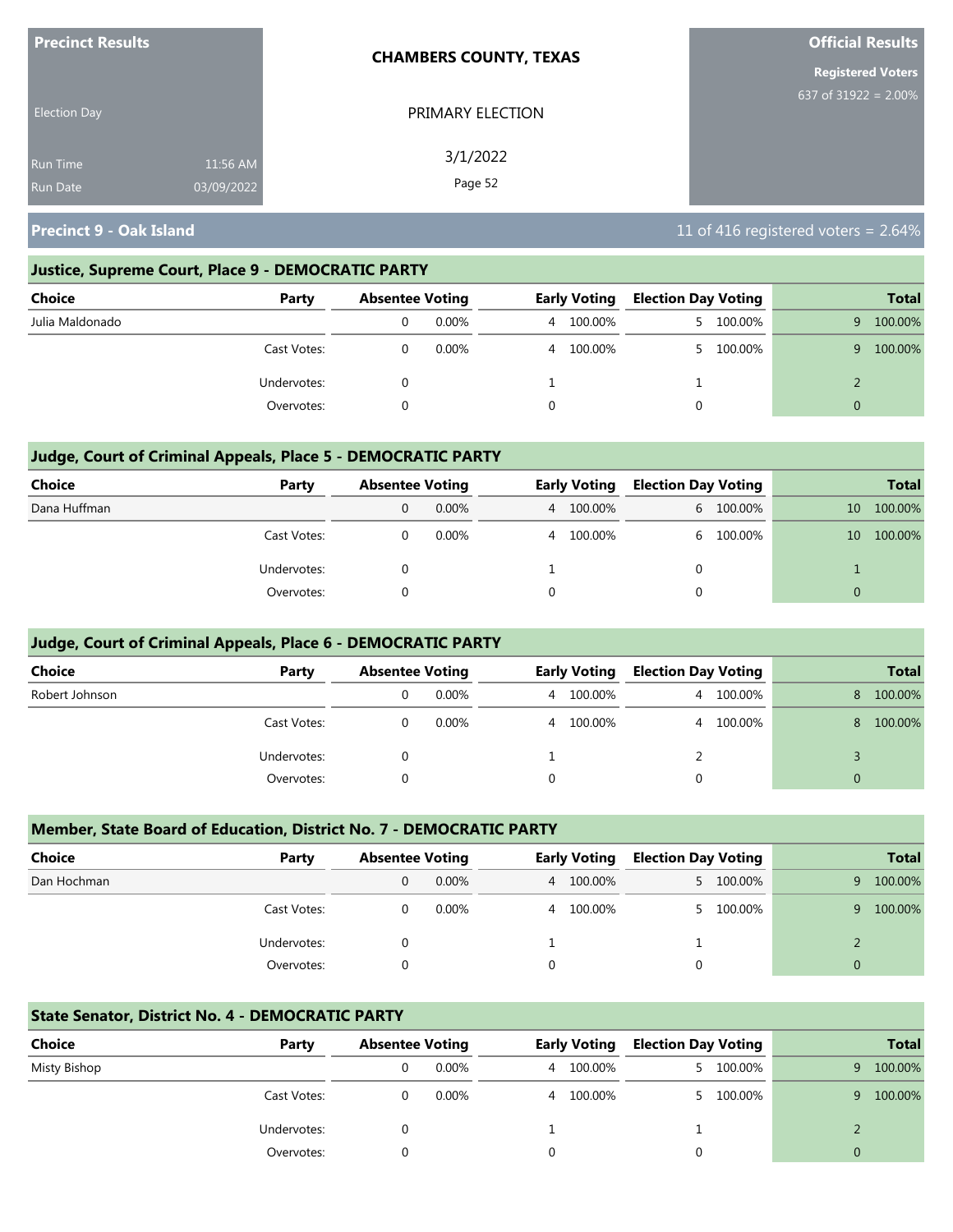| <b>Precinct Results</b> |            | <b>CHAMBERS COUNTY, TEXAS</b> | <b>Official Results</b>  |
|-------------------------|------------|-------------------------------|--------------------------|
|                         |            |                               | <b>Registered Voters</b> |
| <b>Election Day</b>     |            | PRIMARY ELECTION              | 637 of $31922 = 2.00\%$  |
| <b>Run Time</b>         | 11:56 AM   | 3/1/2022                      |                          |
| <b>Run Date</b>         | 03/09/2022 | Page 53                       |                          |

#### **State Representative, District No. 23 - DEMOCRATIC PARTY**

| Choice         | Party       | <b>Absentee Voting</b> |       | <b>Early Voting</b> |           | <b>Election Day Voting</b> |           |          |         |  | <b>Total</b> |
|----------------|-------------|------------------------|-------|---------------------|-----------|----------------------------|-----------|----------|---------|--|--------------|
| Keith G. Henry |             | $0.00\%$               |       |                     | 4 100.00% | 5 100.00%                  |           | 9.       | 100.00% |  |              |
|                | Cast Votes: |                        | 0.00% |                     | 4 100.00% |                            | 5 100.00% | 9.       | 100.00% |  |              |
|                | Undervotes: |                        |       |                     |           | ᅩ                          |           |          |         |  |              |
|                | Overvotes:  |                        |       |                     |           |                            |           | $\Omega$ |         |  |              |

#### **Chief Justice, 1st Court of Appeals District - DEMOCRATIC PARTY**

| Choice         | Party       |   | <b>Absentee Voting</b> |   | <b>Early Voting</b> |    | <b>Election Day Voting</b> |   |         |  | <b>Total</b> |
|----------------|-------------|---|------------------------|---|---------------------|----|----------------------------|---|---------|--|--------------|
| Julie Countiss |             | υ | 0.00%                  | 4 | 100.00%             | 5. | 100.00%                    | 9 | 100.00% |  |              |
|                | Cast Votes: |   | $0.00\%$               | 4 | 100.00%             |    | 100.00%                    | q | 100.00% |  |              |
|                | Undervotes: |   |                        |   |                     |    |                            |   |         |  |              |
|                | Overvotes:  |   |                        |   |                     |    |                            |   |         |  |              |

#### **Justice, 1st Court of Appeals District, Place No. 4 - DEMOCRATIC PARTY**

| <b>Choice</b>  | Party       |   | <b>Absentee Voting</b> |  | <b>Early Voting</b> |  | <b>Election Day Voting</b> | <b>Total</b> |         |
|----------------|-------------|---|------------------------|--|---------------------|--|----------------------------|--------------|---------|
| Mike Engelhart |             | 0 | $0.00\%$               |  | 4 100.00%           |  | 5 100.00%                  | 9            | 100.00% |
|                | Cast Votes: |   | $0.00\%$               |  | 4 100.00%           |  | 100.00%                    | 9            | 100.00% |
|                | Undervotes: |   |                        |  |                     |  |                            |              |         |
|                | Overvotes:  |   |                        |  |                     |  |                            |              |         |

#### **Justice, 14th Court of Appeals District, Place No. 2 - DEMOCRATIC PARTY**

| <b>Choice</b>  | Party       |          | <b>Absentee Voting</b> |   | <b>Early Voting</b> |   | <b>Election Day Voting</b> |   | <b>Total</b>   |
|----------------|-------------|----------|------------------------|---|---------------------|---|----------------------------|---|----------------|
| Cheri C Thomas |             | 0        | $0.00\%$               |   | 33.33%              | 4 | 66.67%                     |   | 55.56%         |
| Kyle Carter    |             | 0        | $0.00\%$               |   | 66.67%              |   | 33.33%                     | 4 | 44.44%         |
|                | Cast Votes: | 0        | $0.00\%$               |   | 3 100.00%           |   | 6 100.00%                  | 9 | 100.00%        |
|                | Undervotes: | 0        |                        |   |                     |   |                            |   |                |
|                | Overvotes:  | $\Omega$ |                        | 0 |                     |   |                            |   | $\overline{0}$ |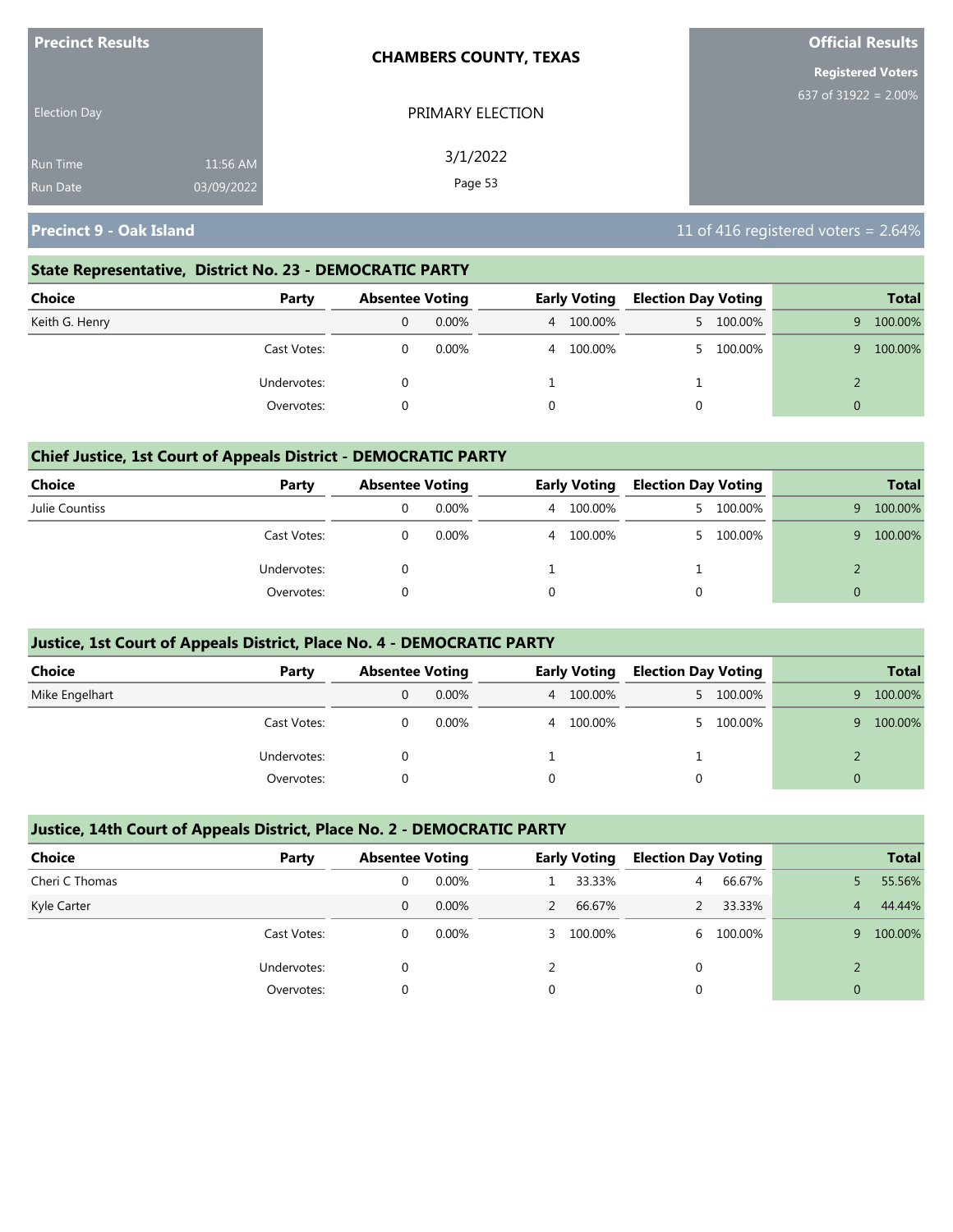| <b>Precinct Results</b> |            | <b>CHAMBERS COUNTY, TEXAS</b> | <b>Official Results</b>  |
|-------------------------|------------|-------------------------------|--------------------------|
|                         |            |                               | <b>Registered Voters</b> |
| <b>Election Day</b>     |            | PRIMARY ELECTION              | 637 of $31922 = 2.00\%$  |
| Run Time                | 11:56 AM   | 3/1/2022                      |                          |
| <b>Run Date</b>         | 03/09/2022 | Page 54                       |                          |

#### **Justice, 14th Court of Appeals District, Place No. 9 - DEMOCRATIC PARTY Choice Party Absentee Voting Early Voting Election Day Voting Total**

| cnoice         | rarty       | Absentee voting |          | cariy voting | <b>Election Day Voting</b> |         |   | Total   |
|----------------|-------------|-----------------|----------|--------------|----------------------------|---------|---|---------|
| William Demond |             |                 | $0.00\%$ | $0.00\%$     |                            | 16.67%  |   | 11.11%  |
| Chris Conrad   |             |                 | 0.00%    | 3 100.00%    |                            | 83.33%  | 8 | 88.89%  |
|                | Cast Votes: |                 | $0.00\%$ | 3 100.00%    | 6.                         | 100.00% | 9 | 100.00% |
|                | Undervotes: |                 |          |              |                            |         |   |         |
|                | Overvotes:  |                 |          |              |                            |         |   |         |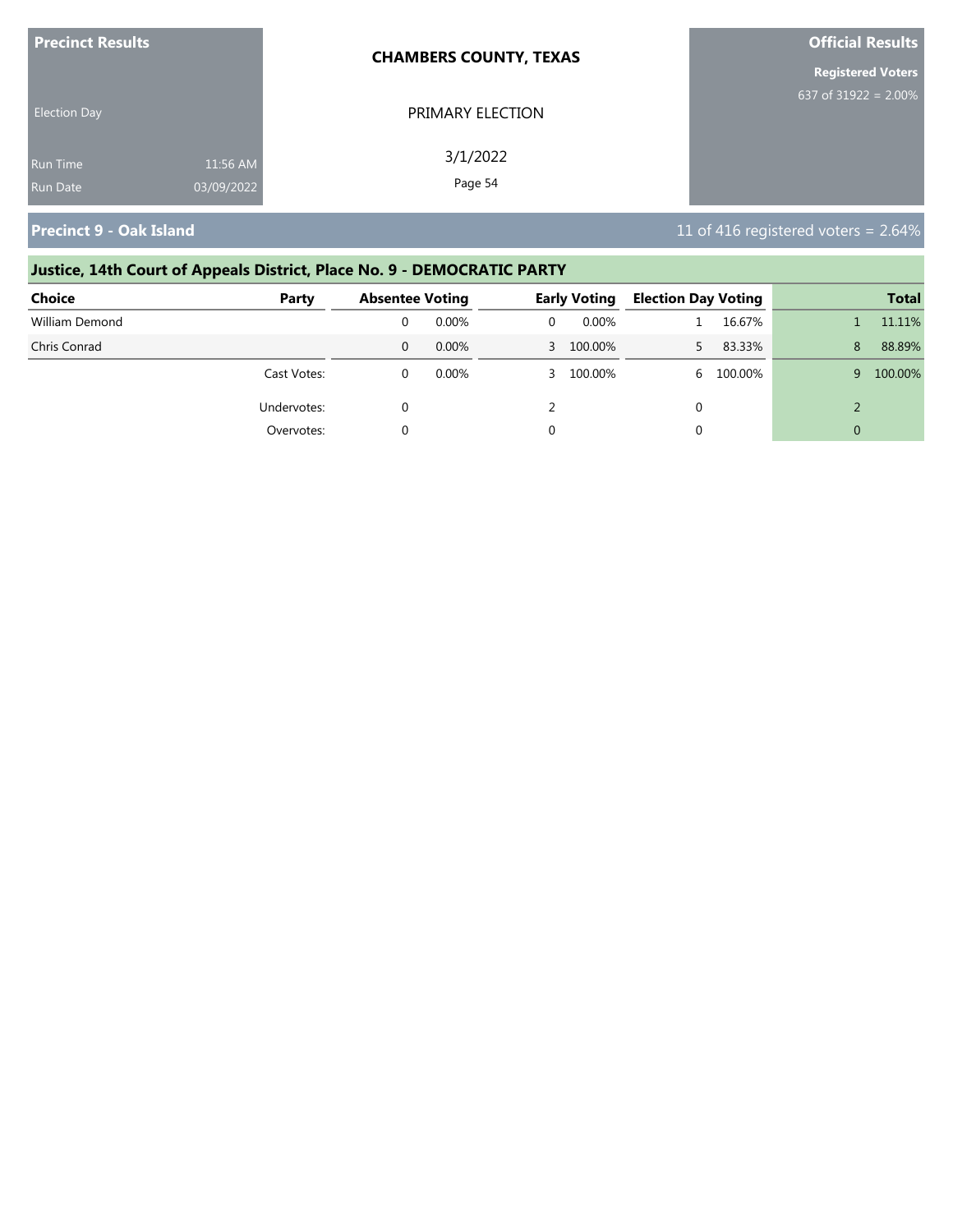| <b>Precinct Results</b> |            | <b>CHAMBERS COUNTY, TEXAS</b> | <b>Official Results</b>  |
|-------------------------|------------|-------------------------------|--------------------------|
|                         |            |                               | <b>Registered Voters</b> |
| <b>Election Day</b>     |            | PRIMARY ELECTION              | 637 of 31922 = $2.00\%$  |
| <b>Run Time</b>         | 11:56 AM   | 3/1/2022                      |                          |
| <b>Run Date</b>         | 03/09/2022 | Page 55                       |                          |

# **United States Representative, District No. 36 - DEMOCRATIC PARTY**

| Choice    | Party       | <b>Absentee Voting</b> |         | <b>Early Voting</b> |           | <b>Election Day Voting</b> |           |    | <b>Total</b> |
|-----------|-------------|------------------------|---------|---------------------|-----------|----------------------------|-----------|----|--------------|
| Jon Haire |             | 3.                     | 100.00% |                     | 6 100.00% |                            | 4 100.00% | 13 | 100.00%      |
|           | Cast Votes: | 3.                     | 100.00% |                     | 6 100.00% |                            | 4 100.00% | 13 | 100.00%      |
|           | Undervotes: |                        |         |                     |           |                            |           |    |              |
|           | Overvotes:  |                        |         |                     |           |                            |           | 0  |              |

#### **Governor - DEMOCRATIC PARTY**

| <b>Choice</b>               | Party       |              | <b>Absentee Voting</b> |                | <b>Early Voting</b> | <b>Election Day Voting</b> |         |                | <b>Total</b> |
|-----------------------------|-------------|--------------|------------------------|----------------|---------------------|----------------------------|---------|----------------|--------------|
| Beto O'Rourke               |             | 4            | 100.00%                | $\overline{4}$ | 66.67%              | 3                          | 75.00%  | 11             | 78.57%       |
| Joy Diaz                    |             | $\mathbf 0$  | 0.00%                  | 0              | 0.00%               | $\mathbf 0$                | 0.00%   | $\overline{0}$ | 0.00%        |
| Rich Wakeland               |             | 0            | 0.00%                  | $\mathbf{0}$   | 0.00%               | $\mathbf{0}$               | 0.00%   | $\overline{0}$ | 0.00%        |
| Michael Cooper              |             | $\mathbf 0$  | 0.00%                  |                | 16.67%              |                            | 25.00%  |                | 14.29%       |
| Inocencio (Inno) Barrientez |             | $\mathbf{0}$ | 0.00%                  | $\mathbf{1}$   | 16.67%              | $\mathbf{0}$               | 0.00%   |                | 7.14%        |
|                             | Cast Votes: | 4            | 100.00%                | 6              | 100.00%             | 4                          | 100.00% | 14             | 100.00%      |
|                             | Undervotes: | 0            |                        | $\mathbf 0$    |                     | $\mathbf{0}$               |         | $\overline{0}$ |              |
|                             | Overvotes:  | 0            |                        | 0              |                     | 0                          |         | $\overline{0}$ |              |

## **Lieutenant Governor - DEMOCRATIC PARTY**

| <b>Choice</b>    | Party       | <b>Absentee Voting</b> |         |               | <b>Early Voting</b> | <b>Election Day Voting</b> |         |                | <b>Total</b> |
|------------------|-------------|------------------------|---------|---------------|---------------------|----------------------------|---------|----------------|--------------|
| Carla Brailey    |             | 0                      | 0.00%   |               | 20.00%              |                            | 50.00%  | 3              | 23.08%       |
| Mike Collier     |             | 3                      | 75.00%  | $\mathcal{P}$ | 40.00%              |                            | 50.00%  |                | 53.85%       |
| Michelle Beckley |             |                        | 25.00%  | 2             | 40.00%              | 0                          | 0.00%   | 3              | 23.08%       |
|                  | Cast Votes: | 4                      | 100.00% |               | 5 100.00%           | $\overline{4}$             | 100.00% | 13             | 100.00%      |
|                  | Undervotes: | 0                      |         |               |                     | 0                          |         |                |              |
|                  | Overvotes:  | 0                      |         | 0             |                     | 0                          |         | $\overline{0}$ |              |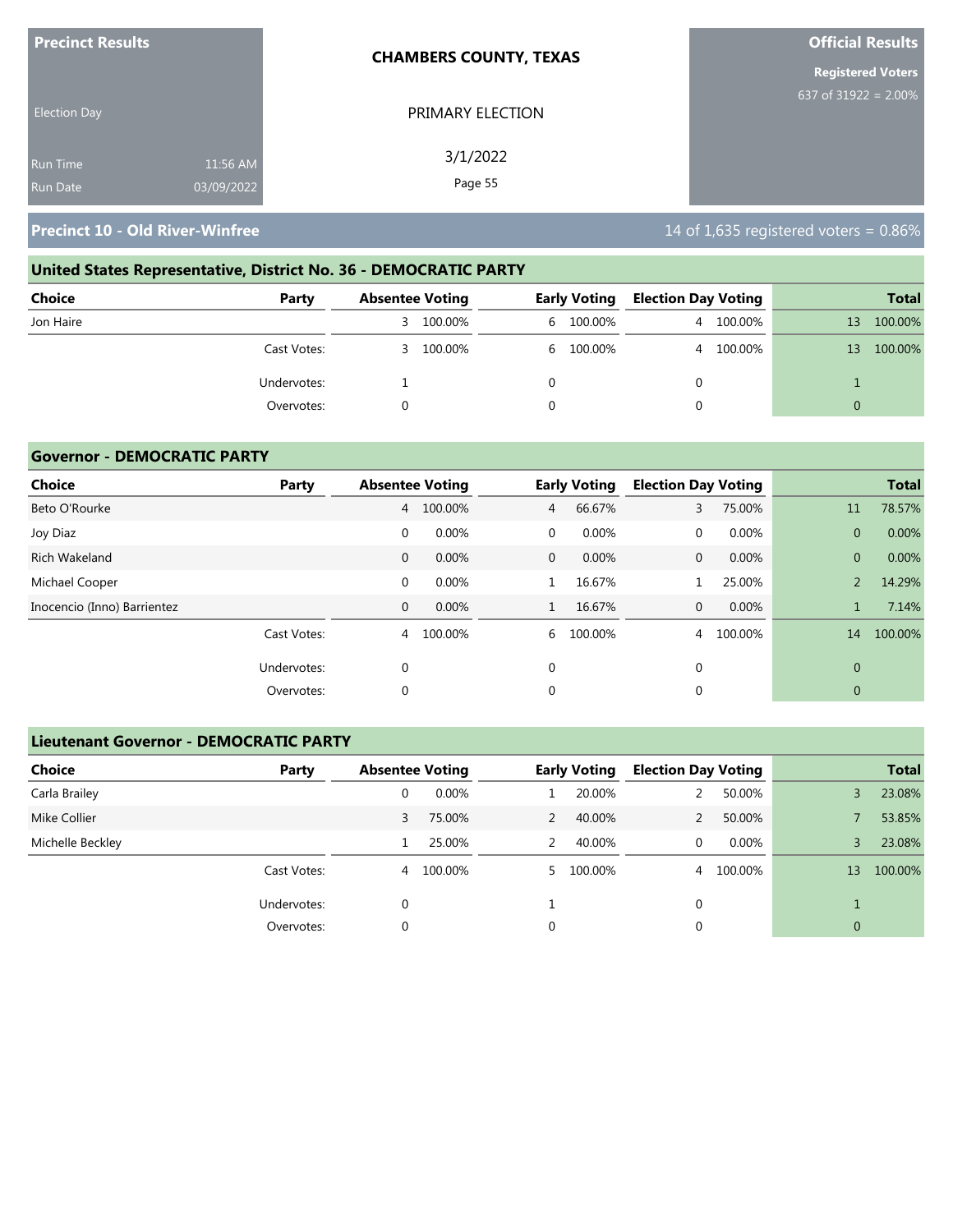| <b>Precinct Results</b> |            | <b>CHAMBERS COUNTY, TEXAS</b> | <b>Official Results</b>  |  |  |
|-------------------------|------------|-------------------------------|--------------------------|--|--|
|                         |            |                               | <b>Registered Voters</b> |  |  |
| <b>Election Day</b>     |            | PRIMARY ELECTION              | 637 of 31922 = $2.00\%$  |  |  |
| Run Time                | 11:56 AM   | 3/1/2022                      |                          |  |  |
| Run Date                | 03/09/2022 | Page 56                       |                          |  |  |

#### **Attorney General - DEMOCRATIC PARTY**

| <b>Choice</b>           | Party       | <b>Absentee Voting</b> |         |              | <b>Early Voting</b> | <b>Election Day Voting</b> |         |                | <b>Total</b> |
|-------------------------|-------------|------------------------|---------|--------------|---------------------|----------------------------|---------|----------------|--------------|
| Joe Jaworski            |             | 2                      | 50.00%  | 0            | 0.00%               |                            | 25.00%  | 3              | 23.08%       |
| Rochelle Mercedes Garza |             |                        | 25.00%  | 2            | 40.00%              | 3.                         | 75.00%  | 6              | 46.15%       |
| S. "TBONE" Raynor       |             | 1                      | 25.00%  |              | 20.00%              | $\mathbf{0}$               | 0.00%   | $\overline{2}$ | 15.38%       |
| Lee Merritt             |             | 0                      | 0.00%   | 2            | 40.00%              | $\mathbf{0}$               | 0.00%   | $\overline{2}$ | 15.38%       |
| Mike Fields             |             | $\mathbf{0}$           | 0.00%   | $\mathbf{0}$ | 0.00%               | $\mathbf 0$                | 0.00%   | $\overline{0}$ | 0.00%        |
|                         | Cast Votes: | 4                      | 100.00% | 5.           | 100.00%             | $\overline{4}$             | 100.00% | 13             | 100.00%      |
|                         | Undervotes: | $\mathbf 0$            |         |              |                     | $\mathbf{0}$               |         |                |              |
|                         | Overvotes:  | 0                      |         | 0            |                     | 0                          |         | $\mathbf 0$    |              |
|                         |             |                        |         |              |                     |                            |         |                |              |

## **Comptroller of Public Accounts - DEMOCRATIC PARTY**

| <b>Choice</b>    | Party       | <b>Absentee Voting</b> |         |               | <b>Early Voting</b> | <b>Election Day Voting</b> |         |              | <b>Total</b> |
|------------------|-------------|------------------------|---------|---------------|---------------------|----------------------------|---------|--------------|--------------|
| Angel Luis Vega  |             | 0                      | 0.00%   |               | 33.33%              |                            | 25.00%  |              | 21.43%       |
| Tim Mahoney      |             |                        | 25.00%  |               | 33.33%              |                            | 50.00%  |              | 35.71%       |
| Janet T. Dudding |             | 3                      | 75.00%  | $\mathcal{P}$ | 33.33%              |                            | 25.00%  | 6            | 42.86%       |
|                  | Cast Votes: | 4                      | 100.00% |               | 6 100.00%           | 4                          | 100.00% | 14           | 100.00%      |
|                  | Undervotes: | 0                      |         | 0             |                     | $\mathbf{0}$               |         | $\Omega$     |              |
|                  | Overvotes:  | 0                      |         | 0             |                     | 0                          |         | $\mathbf{0}$ |              |

#### **Commissioner of the General Land Office - DEMOCRATIC PARTY**

| <b>Choice</b>        | Party       | <b>Absentee Voting</b> |         |          | <b>Early Voting</b> | <b>Election Day Voting</b> |          |                | <b>Total</b> |
|----------------------|-------------|------------------------|---------|----------|---------------------|----------------------------|----------|----------------|--------------|
| Sandragrace Martinez |             |                        | 25.00%  | 3        | 50.00%              | 3                          | 75.00%   |                | 50.00%       |
| Jinny Suh            |             | 0                      | 0.00%   |          | 16.67%              | 0                          | $0.00\%$ |                | 7.14%        |
| Jay Kleberg          |             | 3                      | 75.00%  |          | 16.67%              | $\mathbf{0}$               | 0.00%    | 4              | 28.57%       |
| Michael Lange        |             | 0                      | 0.00%   |          | 16.67%              |                            | 25.00%   |                | 14.29%       |
|                      | Cast Votes: | 4                      | 100.00% | 6        | 100.00%             | 4                          | 100.00%  | 14             | 100.00%      |
|                      | Undervotes: |                        |         | $\Omega$ |                     |                            |          | $\Omega$       |              |
|                      | Overvotes:  |                        |         | 0        |                     |                            |          | $\overline{0}$ |              |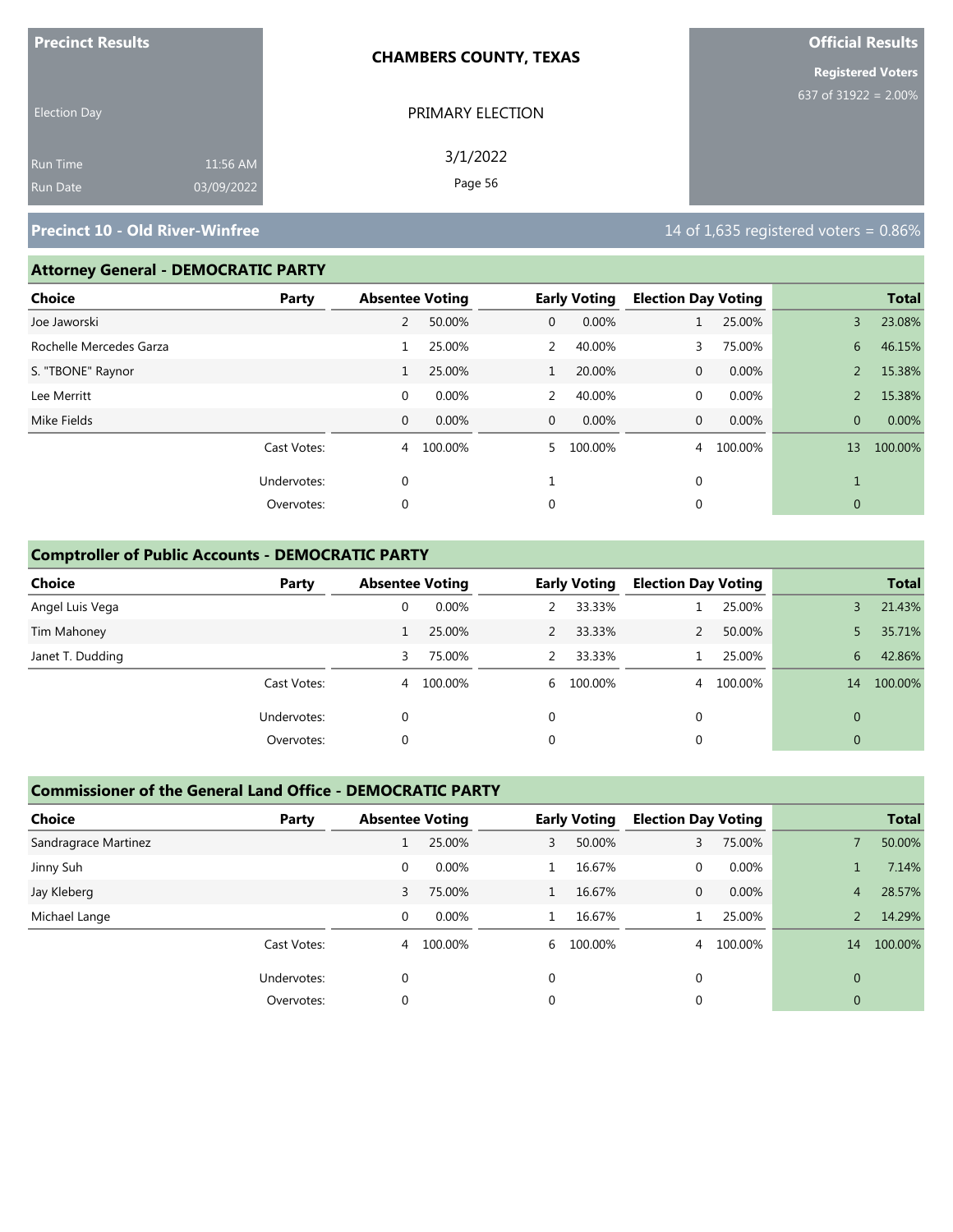|                     | <b>Official Results</b>       |  |  |
|---------------------|-------------------------------|--|--|
|                     | <b>Registered Voters</b>      |  |  |
| PRIMARY ELECTION    | 637 of 31922 = $2.00\%$       |  |  |
| 3/1/2022<br>Page 57 |                               |  |  |
|                     | <b>CHAMBERS COUNTY, TEXAS</b> |  |  |

# **Commissioner of Agriculture - DEMOCRATIC PARTY**

| <b>Choice</b><br>Party |   | <b>Absentee Voting</b> |   | <b>Early Voting</b> | <b>Election Day Voting</b> |           |                | <b>Total</b> |
|------------------------|---|------------------------|---|---------------------|----------------------------|-----------|----------------|--------------|
| Susan Hays             | 2 | 50.00%                 | 4 | 66.67%              | 3                          | 75.00%    | 9              | 64.29%       |
| Ed Ireson              | 2 | 50.00%                 | 2 | 33.33%              |                            | 25.00%    |                | 35.71%       |
| Cast Votes:            | 4 | 100.00%                |   | 6 100.00%           |                            | 4 100.00% | 14             | 100.00%      |
| Undervotes:            |   |                        |   |                     | $\Omega$                   |           | $\overline{0}$ |              |
| Overvotes:             |   |                        |   |                     | $\Omega$                   |           | $\overline{0}$ |              |

| <b>Railroad Commissioner - DEMOCRATIC PARTY</b> |             |                        |         |  |                     |                            |           |          |              |  |
|-------------------------------------------------|-------------|------------------------|---------|--|---------------------|----------------------------|-----------|----------|--------------|--|
| Choice                                          | Party       | <b>Absentee Voting</b> |         |  | <b>Early Voting</b> | <b>Election Day Voting</b> |           |          | <b>Total</b> |  |
| Luke Warford                                    |             | 4                      | 100.00% |  | 5 100.00%           |                            | 4 100.00% | 13       | 100.00%      |  |
|                                                 | Cast Votes: | $\overline{4}$         | 100.00% |  | 5 100.00%           |                            | 4 100.00% | 13       | 100.00%      |  |
|                                                 | Undervotes: |                        |         |  |                     | $\Omega$                   |           |          |              |  |
|                                                 | Overvotes:  |                        |         |  |                     | $\Omega$                   |           | $\Omega$ |              |  |

# **Justice, Supreme Court, Place 3 - DEMOCRATIC PARTY**

| <b>Choice</b> | Party       |   | <b>Absentee Voting</b> |  | <b>Early Voting</b> | <b>Election Day Voting</b> |         |    | <b>Total</b> |
|---------------|-------------|---|------------------------|--|---------------------|----------------------------|---------|----|--------------|
| Erin A Nowell |             | 4 | 100.00%                |  | 6 100.00%           | 3 I                        | 100.00% | 13 | 100.00%      |
|               | Cast Votes: | 4 | 100.00%                |  | 6 100.00%           | 3                          | 100.00% | 13 | 100.00%      |
|               | Undervotes: |   |                        |  |                     |                            |         |    |              |
|               | Overvotes:  |   |                        |  |                     |                            |         |    |              |

#### **Justice, Supreme Court, Place 5 - DEMOCRATIC PARTY**

| Choice         | Party       |   | <b>Absentee Voting</b> |  | <b>Early Voting</b> |  | <b>Election Day Voting</b> |    | <b>Total</b> |
|----------------|-------------|---|------------------------|--|---------------------|--|----------------------------|----|--------------|
| Amanda Reichek |             | 4 | 100.00%                |  | 6 100.00%           |  | 3 100.00%                  | 13 | 100.00%      |
|                | Cast Votes: | 4 | 100.00%                |  | 6 100.00%           |  | 3 100.00%                  | 13 | 100.00%      |
|                | Undervotes: |   |                        |  |                     |  |                            |    |              |
|                | Overvotes:  |   |                        |  |                     |  |                            |    |              |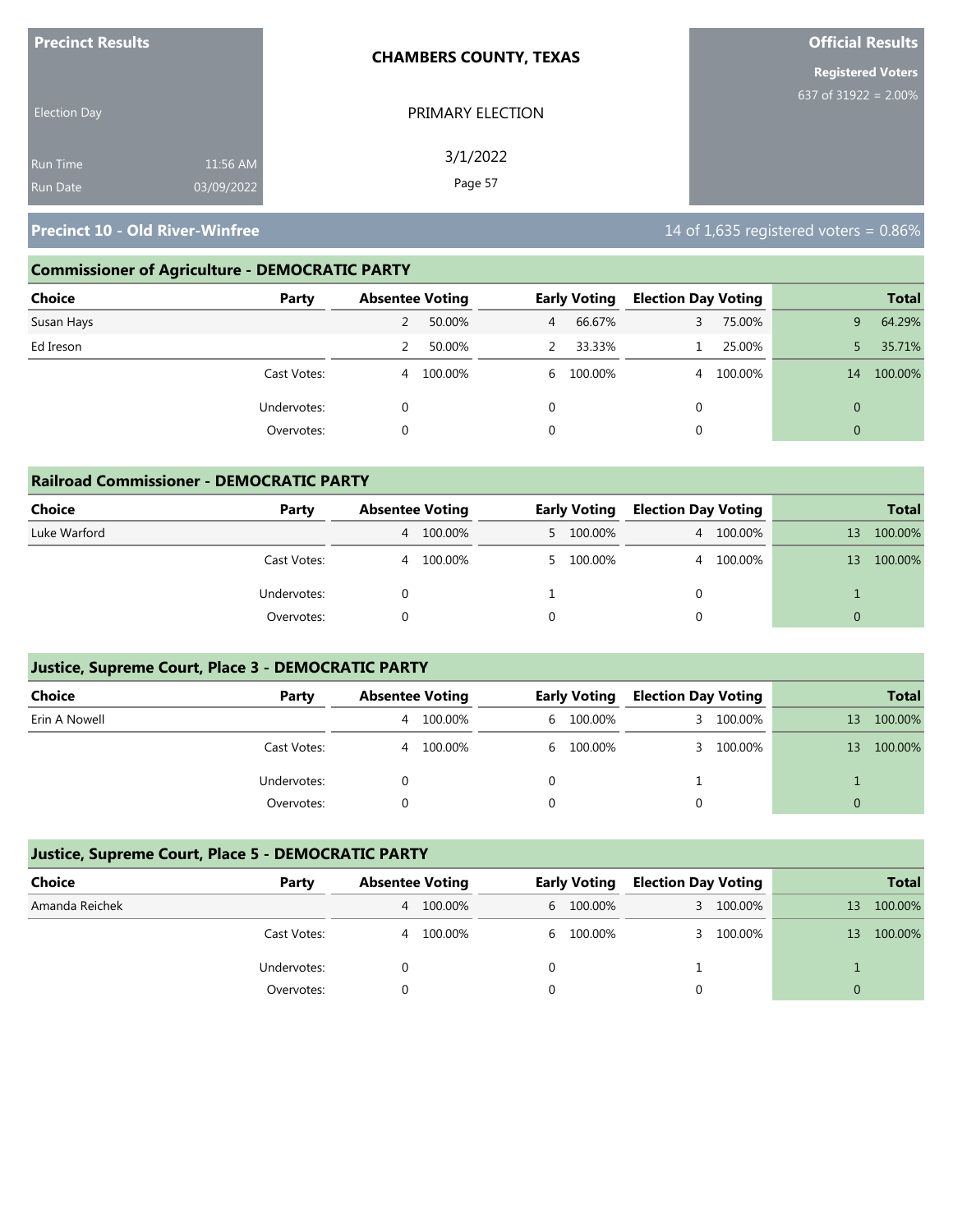| <b>Precinct Results</b> |            | <b>CHAMBERS COUNTY, TEXAS</b> | <b>Official Results</b>  |
|-------------------------|------------|-------------------------------|--------------------------|
|                         |            |                               | <b>Registered Voters</b> |
| <b>Election Day</b>     |            | PRIMARY ELECTION              | 637 of 31922 = $2.00\%$  |
| <b>Run Time</b>         | 11:56 AM   | 3/1/2022                      |                          |
| <b>Run Date</b>         | 03/09/2022 | Page 58                       |                          |

#### **Justice, Supreme Court, Place 9 - DEMOCRATIC PARTY**

| <b>Choice</b>   | Party       |   | <b>Absentee Voting</b> |  | <b>Early Voting</b> |    | <b>Election Day Voting</b> |    | <b>Total</b> |
|-----------------|-------------|---|------------------------|--|---------------------|----|----------------------------|----|--------------|
| Julia Maldonado |             | 4 | 100.00%                |  | 6 100.00%           | 3. | 100.00%                    | 13 | 100.00%      |
|                 | Cast Votes: | 4 | 100.00%                |  | 6 100.00%           | 3. | 100.00%                    | 13 | 100.00%      |
|                 | Undervotes: |   |                        |  |                     |    |                            |    |              |
|                 | Overvotes:  |   |                        |  |                     | 0  |                            |    |              |

## **Judge, Court of Criminal Appeals, Place 5 - DEMOCRATIC PARTY**

| Choice       | Party       |   | <b>Absentee Voting</b> |  | <b>Early Voting</b> |    | <b>Election Day Voting</b> |          | <b>Total</b> |
|--------------|-------------|---|------------------------|--|---------------------|----|----------------------------|----------|--------------|
| Dana Huffman |             |   | 4 100.00%              |  | 6 100.00%           | 3  | 100.00%                    | 13       | 100.00%      |
|              | Cast Votes: | 4 | 100.00%                |  | 6 100.00%           | 3. | 100.00%                    | 13       | 100.00%      |
|              | Undervotes: |   |                        |  |                     |    |                            |          |              |
|              | Overvotes:  |   |                        |  |                     | 0  |                            | $\Omega$ |              |

#### **Judge, Court of Criminal Appeals, Place 6 - DEMOCRATIC PARTY**

| <b>Choice</b>  | Party       | <b>Absentee Voting</b> |         | <b>Early Voting</b> |           | <b>Election Day Voting</b> |         |          | <b>Total</b> |
|----------------|-------------|------------------------|---------|---------------------|-----------|----------------------------|---------|----------|--------------|
| Robert Johnson |             | 4                      | 100.00% |                     | 6 100.00% | 3.                         | 100.00% | 13       | 100.00%      |
|                | Cast Votes: | 4                      | 100.00% |                     | 6 100.00% |                            | 100.00% | 13       | 100.00%      |
|                | Undervotes: |                        |         | 0                   |           |                            |         |          |              |
|                | Overvotes:  |                        |         |                     |           | 0                          |         | $\Omega$ |              |

#### **Member, State Board of Education, District No. 7 - DEMOCRATIC PARTY**

| <b>Choice</b> | Party       | <b>Absentee Voting</b> |           | <b>Early Voting</b> |           | <b>Election Day Voting</b> |         |          | <b>Total</b> |
|---------------|-------------|------------------------|-----------|---------------------|-----------|----------------------------|---------|----------|--------------|
| Dan Hochman   |             |                        | 4 100.00% |                     | 6 100.00% | 3.                         | 100.00% | 13       | 100.00%      |
|               | Cast Votes: | 4                      | 100.00%   |                     | 6 100.00% |                            | 100.00% | 13       | 100.00%      |
|               | Undervotes: |                        |           | 0                   |           |                            |         |          |              |
|               | Overvotes:  |                        |           | 0                   |           | 0                          |         | $\Omega$ |              |

#### **State Senator, District No. 4 - DEMOCRATIC PARTY**

| Choice       | Party       | <b>Absentee Voting</b> |         | <b>Early Voting</b> | <b>Election Day Voting</b> |           |          | <b>Total</b> |
|--------------|-------------|------------------------|---------|---------------------|----------------------------|-----------|----------|--------------|
| Misty Bishop |             | 4                      | 100.00% | 6 100.00%           |                            | 3 100.00% | 13       | 100.00%      |
|              | Cast Votes: | 4                      | 100.00% | 6 100.00%           |                            | 3 100.00% | 13       | 100.00%      |
|              | Undervotes: |                        |         |                     |                            |           |          |              |
|              | Overvotes:  |                        |         |                     |                            |           | $\Omega$ |              |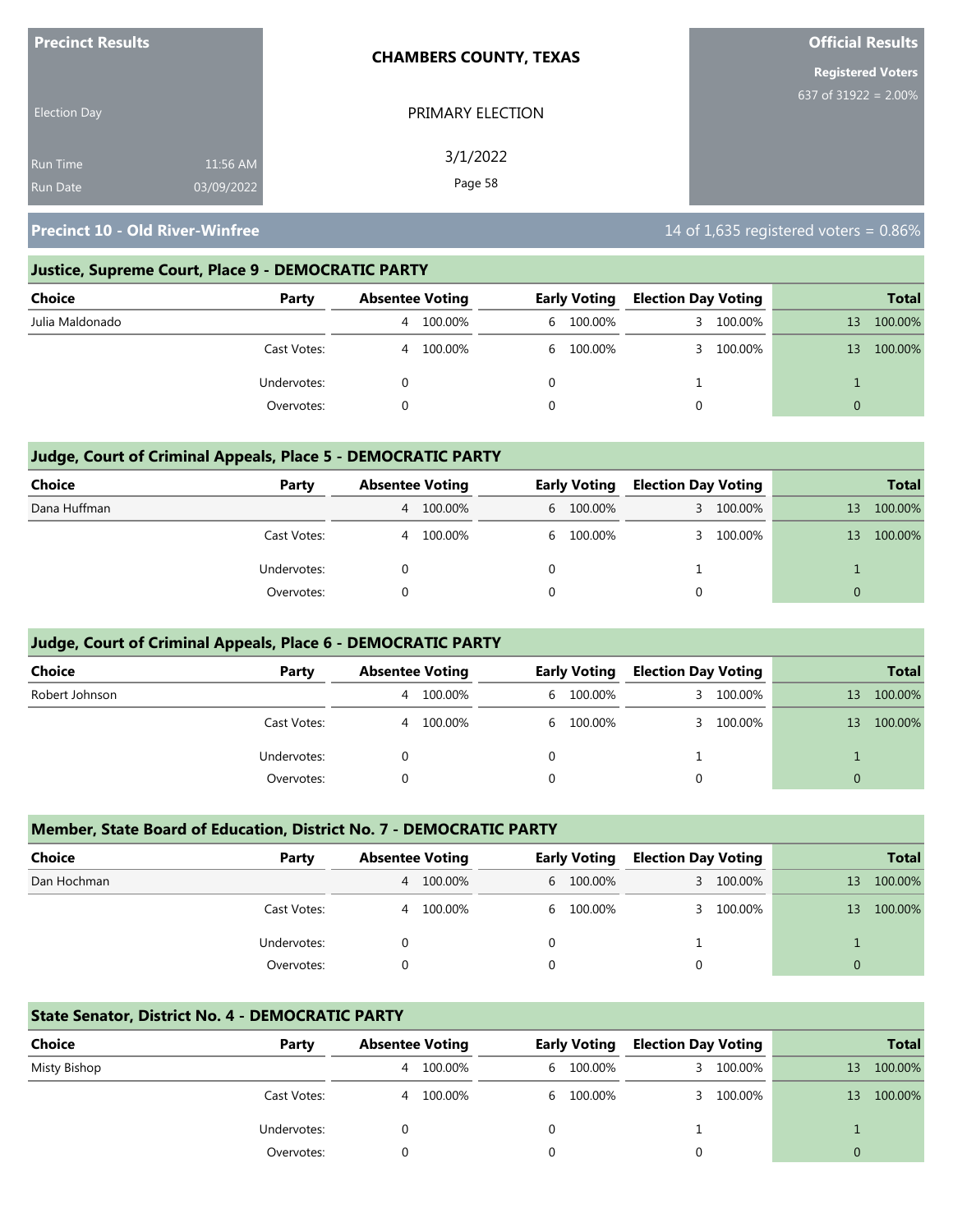| <b>Precinct Results</b> |            | <b>CHAMBERS COUNTY, TEXAS</b> | <b>Official Results</b>  |  |  |
|-------------------------|------------|-------------------------------|--------------------------|--|--|
|                         |            |                               | <b>Registered Voters</b> |  |  |
| <b>Election Day</b>     |            | PRIMARY ELECTION              | 637 of $31922 = 2.00\%$  |  |  |
| <b>Run Time</b>         | 11:56 AM   | 3/1/2022                      |                          |  |  |
| <b>Run Date</b>         | 03/09/2022 | Page 59                       |                          |  |  |

#### **State Representative, District No. 23 - DEMOCRATIC PARTY**

| Choice         | Party       | <b>Absentee Voting</b> |         | <b>Early Voting</b> | <b>Election Day Voting</b> |           |          | Total   |
|----------------|-------------|------------------------|---------|---------------------|----------------------------|-----------|----------|---------|
| Keith G. Henry |             | 4                      | 100.00% | 6 100.00%           |                            | 3 100.00% | 13       | 100.00% |
|                | Cast Votes: | 4                      | 100.00% | 6 100.00%           |                            | 3 100.00% | 13       | 100.00% |
|                | Undervotes: |                        |         |                     |                            |           |          |         |
|                | Overvotes:  |                        |         |                     |                            |           | $\Omega$ |         |

#### **Chief Justice, 1st Court of Appeals District - DEMOCRATIC PARTY**

| Choice         | Party       | <b>Absentee Voting</b> |         | <b>Early Voting</b> | <b>Election Day Voting</b> |         |    | <b>Total</b> |
|----------------|-------------|------------------------|---------|---------------------|----------------------------|---------|----|--------------|
| Julie Countiss |             | 4                      | 100.00% | 6 100.00%           | 3.                         | 100.00% | 13 | 100.00%      |
|                | Cast Votes: | 4                      | 100.00% | 6 100.00%           |                            | 100.00% | 13 | 100.00%      |
|                | Undervotes: |                        |         |                     |                            |         |    |              |
|                | Overvotes:  |                        |         |                     |                            |         |    |              |

#### **Justice, 1st Court of Appeals District, Place No. 4 - DEMOCRATIC PARTY**

| <b>Choice</b>  | Party       | <b>Absentee Voting</b> | <b>Early Voting</b> | <b>Election Day Voting</b> |         |                 | <b>Total</b> |
|----------------|-------------|------------------------|---------------------|----------------------------|---------|-----------------|--------------|
| Mike Engelhart |             | 100.00%<br>4           | 6 100.00%           | 3                          | 100.00% | 13              | 100.00%      |
|                | Cast Votes: | 100.00%<br>4           | 6 100.00%           | 3                          | 100.00% | 13 <sup>°</sup> | 100.00%      |
|                | Undervotes: |                        |                     |                            |         |                 |              |
|                | Overvotes:  |                        | $\Omega$            | 0                          |         | $\Omega$        |              |

#### **Justice, 14th Court of Appeals District, Place No. 2 - DEMOCRATIC PARTY**

| Choice         | Party       | <b>Absentee Voting</b> |         |   | <b>Early Voting</b> | <b>Election Day Voting</b> |           |                | <b>Total</b> |
|----------------|-------------|------------------------|---------|---|---------------------|----------------------------|-----------|----------------|--------------|
| Cheri C Thomas |             |                        | 50.00%  | 3 | 60.00%              |                            | 75.00%    | 8              | 61.54%       |
| Kyle Carter    |             |                        | 50.00%  | 2 | 40.00%              |                            | 25.00%    |                | 38.46%       |
|                | Cast Votes: | 4                      | 100.00% |   | 5 100.00%           |                            | 4 100.00% | 13             | 100.00%      |
|                | Undervotes: | 0                      |         |   |                     |                            |           |                |              |
|                | Overvotes:  | 0                      |         | 0 |                     |                            |           | $\overline{0}$ |              |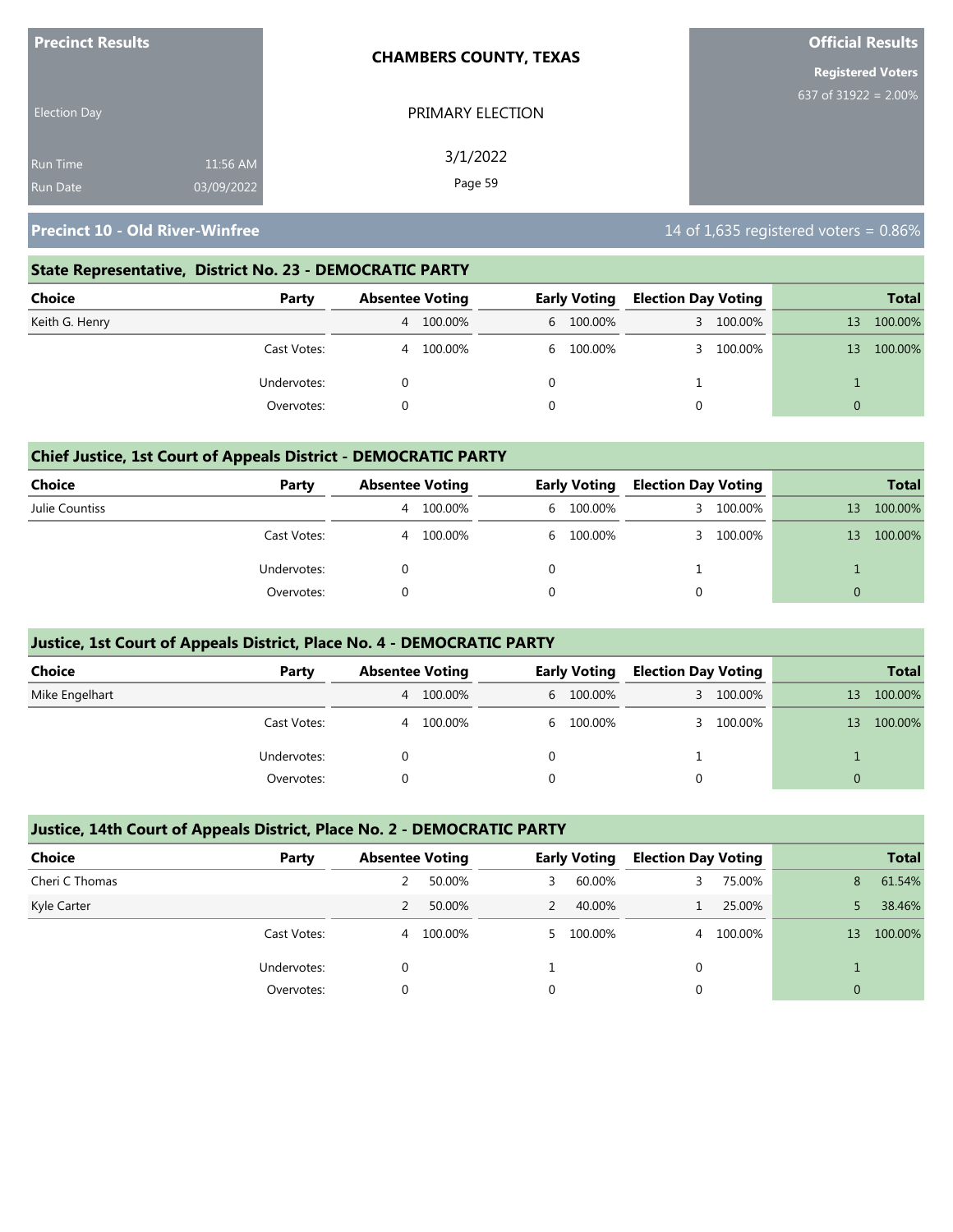| <b>Precinct Results</b> |            | <b>CHAMBERS COUNTY, TEXAS</b> | <b>Official Results</b>  |  |  |
|-------------------------|------------|-------------------------------|--------------------------|--|--|
|                         |            |                               | <b>Registered Voters</b> |  |  |
| <b>Election Day</b>     |            | PRIMARY ELECTION              | 637 of $31922 = 2.00\%$  |  |  |
| Run Time                | 11:56 AM   | 3/1/2022                      |                          |  |  |
| <b>Run Date</b>         | 03/09/2022 | Page 60                       |                          |  |  |

# **Justice, 14th Court of Appeals District, Place No. 9 - DEMOCRATIC PARTY**

| <b>Choice</b>  | Party       | <b>Absentee Voting</b> |          |          | <b>Early Voting</b> | <b>Election Day Voting</b> |         |    | <b>Total</b> |
|----------------|-------------|------------------------|----------|----------|---------------------|----------------------------|---------|----|--------------|
| William Demond |             | 4                      | 100.00%  |          | 5 100.00%           |                            | 75.00%  | 12 | 92.31%       |
| Chris Conrad   |             | 0                      | $0.00\%$ | $\Omega$ | $0.00\%$            |                            | 25.00%  |    | 7.69%        |
|                | Cast Votes: | 4                      | 100.00%  |          | 5 100.00%           | 4                          | 100.00% | 13 | 100.00%      |
|                | Undervotes: |                        |          |          |                     | 0                          |         |    |              |
|                | Overvotes:  |                        |          |          |                     | 0                          |         |    |              |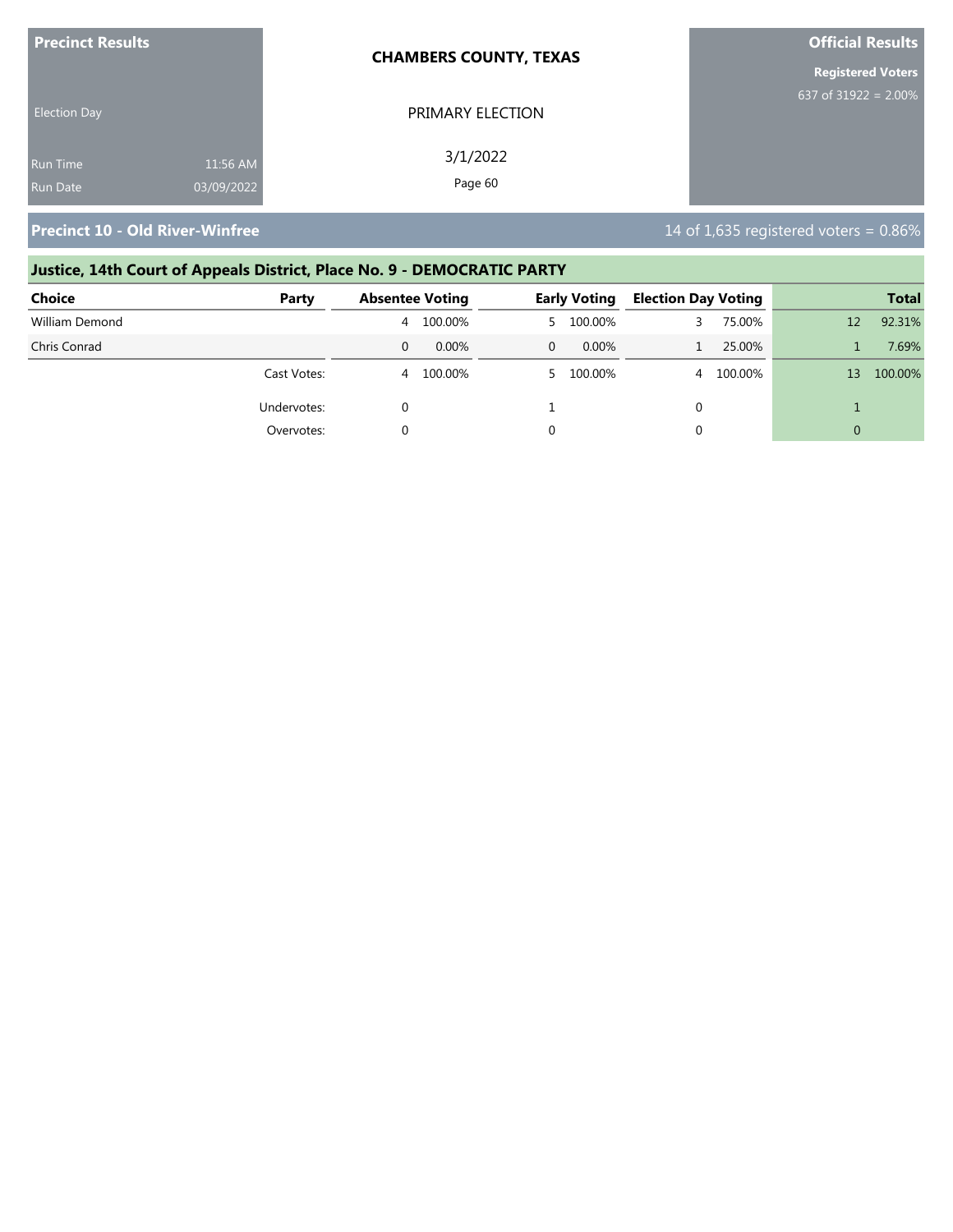| <b>Precinct Results</b> |            | <b>CHAMBERS COUNTY, TEXAS</b> | <b>Official Results</b>  |  |  |
|-------------------------|------------|-------------------------------|--------------------------|--|--|
|                         |            |                               | <b>Registered Voters</b> |  |  |
| <b>Election Day</b>     |            | PRIMARY ELECTION              | 637 of $31922 = 2.00\%$  |  |  |
| <b>Run Time</b>         | 11:56 AM   | 3/1/2022                      |                          |  |  |
| <b>Run Date</b>         | 03/09/2022 | Page 61                       |                          |  |  |

**Precinct 11 - Cedar Bayou 11 - Cedar Bayou 62 of 2,344 registered voters = 2.65%** 

# **United States Representative, District No. 36 - DEMOCRATIC PARTY Choice Party Absentee Voting Early Voting Election Day Voting Total** Jon Haire 7 100.00% 33 100.00% 16 100.00% 56 100.00% Cast Votes: 7 100.00% 33 100.00% 16 100.00% 56 100.00% Undervotes: 1 4 1 6 Overvotes: 0 0 0 0

#### **Governor - DEMOCRATIC PARTY**

| Choice                      | Party       |              | <b>Absentee Voting</b> |                | <b>Early Voting</b> | <b>Election Day Voting</b> |         |                | <b>Total</b> |
|-----------------------------|-------------|--------------|------------------------|----------------|---------------------|----------------------------|---------|----------------|--------------|
| Beto O'Rourke               |             | 8            | 100.00%                | 33             | 89.19%              | 15                         | 93.75%  | 56             | 91.80%       |
| Joy Diaz                    |             | $\mathbf 0$  | 0.00%                  | $\mathbf{0}$   | 0.00%               | 0                          | 0.00%   | $\overline{0}$ | 0.00%        |
| Rich Wakeland               |             | $\mathbf{0}$ | 0.00%                  | $\overline{2}$ | 5.41%               | $\mathbf{0}$               | 0.00%   | $\overline{2}$ | 3.28%        |
| Michael Cooper              |             | $\mathbf 0$  | 0.00%                  | 2              | 5.41%               | 0                          | 0.00%   | $\overline{2}$ | 3.28%        |
| Inocencio (Inno) Barrientez |             | 0            | 0.00%                  | $\mathbf{0}$   | $0.00\%$            | $\mathbf{1}$               | 6.25%   |                | 1.64%        |
|                             | Cast Votes: | 8            | 100.00%                | 37             | 100.00%             | 16                         | 100.00% | 61             | 100.00%      |
|                             | Undervotes: | 0            |                        | 0              |                     |                            |         |                |              |
|                             | Overvotes:  | $\Omega$     |                        | 0              |                     | 0                          |         | $\mathbf{0}$   |              |

#### **Lieutenant Governor - DEMOCRATIC PARTY**

| <b>Choice</b>    | Party       | <b>Absentee Voting</b> |          |          | <b>Early Voting</b> | <b>Election Day Voting</b> |         |                | <b>Total</b> |
|------------------|-------------|------------------------|----------|----------|---------------------|----------------------------|---------|----------------|--------------|
| Carla Brailey    |             | 3                      | 37.50%   | 15       | 40.54%              |                            | 43.75%  | 25             | 40.98%       |
| Mike Collier     |             | 5.                     | 62.50%   | 13       | 35.14%              |                            | 12.50%  | 20             | 32.79%       |
| Michelle Beckley |             | 0                      | $0.00\%$ | 9        | 24.32%              |                            | 43.75%  | 16             | 26.23%       |
|                  | Cast Votes: | 8                      | 100.00%  | 37       | 100.00%             | 16                         | 100.00% | 61             | 100.00%      |
|                  | Undervotes: | 0                      |          | $\Omega$ |                     |                            |         |                |              |
|                  | Overvotes:  | 0                      |          | 0        |                     | 0                          |         | $\overline{0}$ |              |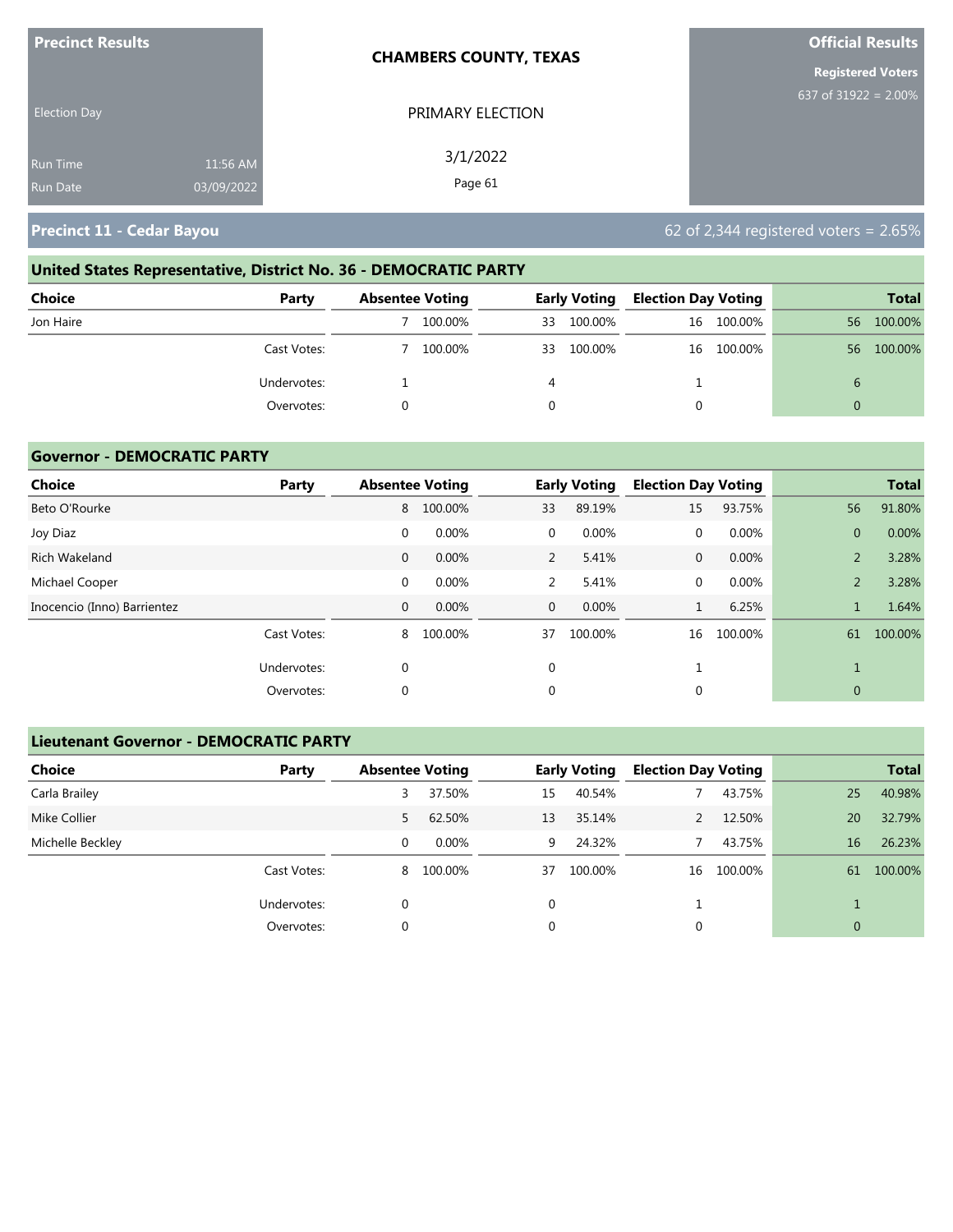| <b>Precinct Results</b> |            | <b>CHAMBERS COUNTY, TEXAS</b> | <b>Official Results</b>  |
|-------------------------|------------|-------------------------------|--------------------------|
|                         |            |                               | <b>Registered Voters</b> |
| <b>Election Day</b>     |            | PRIMARY ELECTION              | 637 of 31922 = $2.00\%$  |
| <b>Run Time</b>         | 11:56 AM   | 3/1/2022                      |                          |
| <b>Run Date</b>         | 03/09/2022 | Page 62                       |                          |

# **Precinct 11 - Cedar Bayou 62 of 2,344 registered voters = 2.65%**

## **Attorney General - DEMOCRATIC PARTY**

| <b>Choice</b>           | Party       | <b>Absentee Voting</b> |         |              | <b>Early Voting</b> | <b>Election Day Voting</b> |         |              | <b>Total</b> |
|-------------------------|-------------|------------------------|---------|--------------|---------------------|----------------------------|---------|--------------|--------------|
| Joe Jaworski            |             | 2                      | 25.00%  | 8            | 21.62%              | 2                          | 12.50%  | 12           | 19.67%       |
| Rochelle Mercedes Garza |             |                        | 12.50%  | 13           | 35.14%              | 8                          | 50.00%  | 22           | 36.07%       |
| S. "TBONE" Raynor       |             | $\mathbf{0}$           | 0.00%   | $\mathbf{1}$ | 2.70%               | 2                          | 12.50%  | 3            | 4.92%        |
| Lee Merritt             |             | 2                      | 25.00%  | 8            | 21.62%              |                            | 6.25%   | 11           | 18.03%       |
| Mike Fields             |             | 3                      | 37.50%  | $7^{\circ}$  | 18.92%              | 3                          | 18.75%  | 13           | 21.31%       |
|                         | Cast Votes: | 8                      | 100.00% | 37           | 100.00%             | 16                         | 100.00% | 61           | 100.00%      |
|                         | Undervotes: | $\mathbf 0$            |         | $\mathbf 0$  |                     |                            |         |              |              |
|                         | Overvotes:  | $\mathbf 0$            |         | 0            |                     | 0                          |         | $\mathbf{0}$ |              |

## **Comptroller of Public Accounts - DEMOCRATIC PARTY**

| <b>Choice</b>    | Party       | <b>Absentee Voting</b> |         |    | <b>Early Voting</b> | <b>Election Day Voting</b> |         |                | <b>Total</b> |
|------------------|-------------|------------------------|---------|----|---------------------|----------------------------|---------|----------------|--------------|
| Angel Luis Vega  |             | 4                      | 50.00%  | 9  | 25.00%              | 6                          | 37.50%  | 19             | 31.67%       |
| Tim Mahoney      |             |                        | 12.50%  | 9  | 25.00%              |                            | 12.50%  | 12             | 20.00%       |
| Janet T. Dudding |             | 3                      | 37.50%  | 18 | 50.00%              | 8                          | 50.00%  | 29             | 48.33%       |
|                  | Cast Votes: | 8                      | 100.00% | 36 | 100.00%             | 16                         | 100.00% | 60             | 100.00%      |
|                  | Undervotes: | 0                      |         |    |                     |                            |         |                |              |
|                  | Overvotes:  | 0                      |         | 0  |                     | 0                          |         | $\overline{0}$ |              |

# **Commissioner of the General Land Office - DEMOCRATIC PARTY**

| <b>Choice</b><br>Party | <b>Absentee Voting</b> |         |    | <b>Early Voting</b> | <b>Election Day Voting</b> |         |                          | <b>Total</b> |
|------------------------|------------------------|---------|----|---------------------|----------------------------|---------|--------------------------|--------------|
| Sandragrace Martinez   | $\mathbf{0}$           | 0.00%   | 12 | 33.33%              | 6                          | 37.50%  | 18                       | 30.00%       |
| Jinny Suh              | 4                      | 50.00%  | 9  | 25.00%              |                            | 31.25%  | 18                       | 30.00%       |
| Jay Kleberg            | 2                      | 25.00%  | 8  | 22.22%              |                            | 18.75%  | 13                       | 21.67%       |
| Michael Lange          | 2                      | 25.00%  | 7  | 19.44%              | $\mathcal{P}$              | 12.50%  | 11                       | 18.33%       |
| Cast Votes:            | 8                      | 100.00% | 36 | 100.00%             | 16                         | 100.00% | 60                       | 100.00%      |
| Undervotes:            | $\Omega$               |         |    |                     |                            |         | $\overline{\phantom{0}}$ |              |
| Overvotes:             | 0                      |         | 0  |                     | 0                          |         | $\overline{0}$           |              |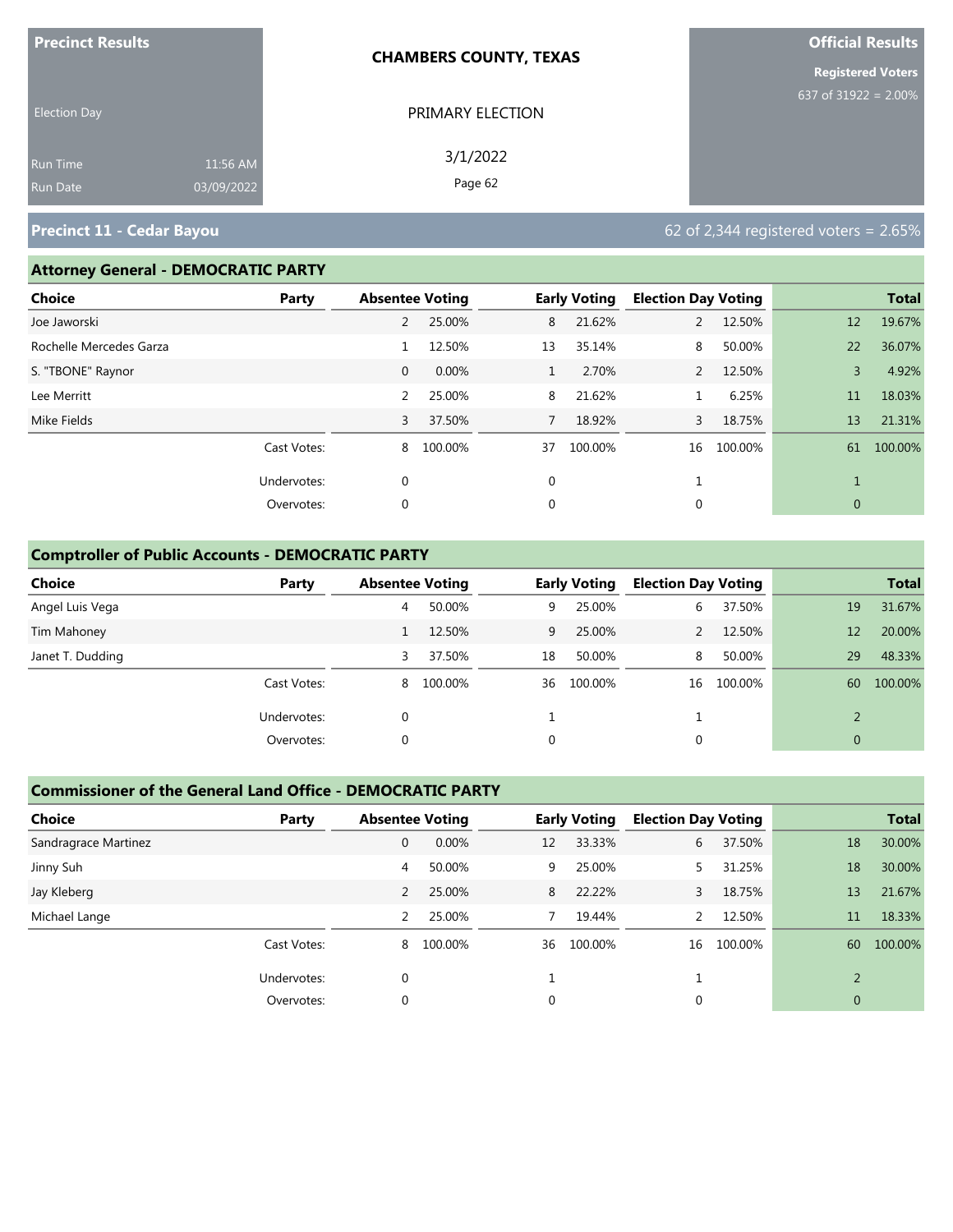| <b>Precinct Results</b>                                      | <b>CHAMBERS COUNTY, TEXAS</b> |                          |
|--------------------------------------------------------------|-------------------------------|--------------------------|
|                                                              |                               | <b>Registered Voters</b> |
| <b>Election Day</b>                                          | PRIMARY ELECTION              | 637 of $31922 = 2.00\%$  |
| 11:56 AM<br><b>Run Time</b><br>03/09/2022<br><b>Run Date</b> | 3/1/2022<br>Page 63           |                          |

**Precinct 11 - Cedar Bayou 62 of 2,344 registered voters = 2.65%** 

# **Commissioner of Agriculture - DEMOCRATIC PARTY**

| Choice<br>Party | <b>Absentee Voting</b> |           |             | <b>Early Voting</b> | <b>Election Day Voting</b> |            |                | <b>Total</b> |
|-----------------|------------------------|-----------|-------------|---------------------|----------------------------|------------|----------------|--------------|
| Susan Hays      | 5.                     | 62.50%    | 31          | 86.11%              | 14                         | 87.50%     | 50             | 83.33%       |
| Ed Ireson       | 3                      | 37.50%    |             | 13.89%              |                            | 12.50%     | 10             | 16.67%       |
| Cast Votes:     |                        | 8 100.00% | 36          | 100.00%             |                            | 16 100.00% | 60             | 100.00%      |
| Undervotes:     |                        |           |             |                     |                            |            |                |              |
| Overvotes:      |                        |           | $\mathbf 0$ |                     |                            |            | $\overline{0}$ |              |

| <b>Railroad Commissioner - DEMOCRATIC PARTY</b> |             |                        |         |     |                     |                            |            |          |              |  |
|-------------------------------------------------|-------------|------------------------|---------|-----|---------------------|----------------------------|------------|----------|--------------|--|
| Choice                                          | Party       | <b>Absentee Voting</b> |         |     | <b>Early Voting</b> | <b>Election Day Voting</b> |            |          | <b>Total</b> |  |
| Luke Warford                                    |             | 8                      | 100.00% | 35  | 100.00%             |                            | 16 100.00% | 59       | 100.00%      |  |
|                                                 | Cast Votes: | 8                      | 100.00% | 35. | 100.00%             |                            | 16 100.00% | 59       | 100.00%      |  |
|                                                 | Undervotes: |                        |         |     |                     |                            |            |          |              |  |
|                                                 | Overvotes:  |                        |         |     |                     |                            |            | $\Omega$ |              |  |

## **Justice, Supreme Court, Place 3 - DEMOCRATIC PARTY**

| <b>Choice</b> | Party       | <b>Absentee Voting</b> |     | <b>Early Voting</b> | <b>Election Day Voting</b> |            |    | <b>Total</b> |
|---------------|-------------|------------------------|-----|---------------------|----------------------------|------------|----|--------------|
| Erin A Nowell |             | 100.00%                | 35. | 100.00%             |                            | 16 100.00% | 58 | 100.00%      |
|               | Cast Votes: | 100.00%                | 35  | 100.00%             |                            | 16 100.00% | 58 | 100.00%      |
|               | Undervotes: |                        |     |                     |                            |            | 4  |              |
|               | Overvotes:  |                        |     |                     |                            |            |    |              |

# **Justice, Supreme Court, Place 5 - DEMOCRATIC PARTY**

| Choice         | Party       | <b>Absentee Voting</b> |    | <b>Early Voting</b> |  | <b>Election Day Voting</b> |    | <b>Total</b> |
|----------------|-------------|------------------------|----|---------------------|--|----------------------------|----|--------------|
| Amanda Reichek |             | 100.00%                | 35 | 100.00%             |  | 16 100.00%                 | 58 | 100.00%      |
|                | Cast Votes: | 100.00%                | 35 | 100.00%             |  | 16 100.00%                 | 58 | 100.00%      |
|                | Undervotes: |                        |    |                     |  |                            | 4  |              |
|                | Overvotes:  |                        |    |                     |  |                            |    |              |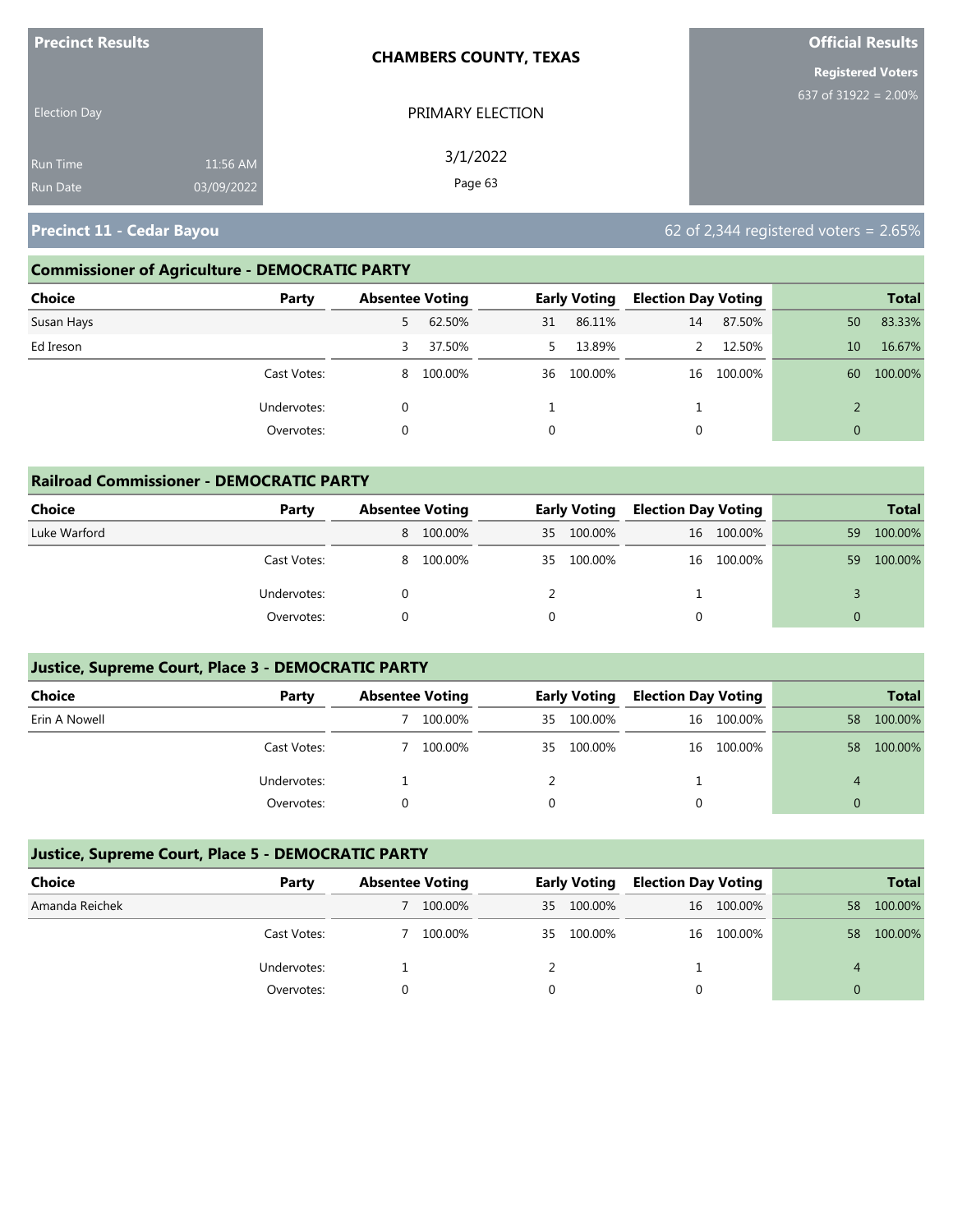| <b>Precinct Results</b> |            | <b>CHAMBERS COUNTY, TEXAS</b> | <b>Official Results</b>  |
|-------------------------|------------|-------------------------------|--------------------------|
|                         |            |                               | <b>Registered Voters</b> |
| <b>Election Day</b>     |            | PRIMARY ELECTION              | 637 of 31922 = $2.00\%$  |
| <b>Run Time</b>         | 11:56 AM   | 3/1/2022                      |                          |
| <b>Run Date</b>         | 03/09/2022 | Page 64                       |                          |

**Precinct 11 - Cedar Bayou 11 - Cedar Bayou 62 of 2,344 registered voters = 2.65%** 

#### **Justice, Supreme Court, Place 9 - DEMOCRATIC PARTY**

| Choice          | Party       | <b>Absentee Voting</b> |    | <b>Early Voting</b> |  | <b>Election Day Voting</b> |    | <b>Total</b> |
|-----------------|-------------|------------------------|----|---------------------|--|----------------------------|----|--------------|
| Julia Maldonado |             | 100.00%                | 35 | 100.00%             |  | 16 100.00%                 | 58 | 100.00%      |
|                 | Cast Votes: | 100.00%                | 35 | 100.00%             |  | 16 100.00%                 | 58 | 100.00%      |
|                 | Undervotes: |                        |    |                     |  |                            | 4  |              |
|                 | Overvotes:  |                        |    |                     |  |                            | 0  |              |

## **Judge, Court of Criminal Appeals, Place 5 - DEMOCRATIC PARTY**

| <b>Choice</b> | Party       | <b>Absentee Voting</b> |    | <b>Early Voting</b> |   | <b>Election Day Voting</b> |          | <b>Total</b> |
|---------------|-------------|------------------------|----|---------------------|---|----------------------------|----------|--------------|
| Dana Huffman  |             | 100.00%                | 35 | 100.00%             |   | 16 100.00%                 | 58       | 100.00%      |
|               | Cast Votes: | 100.00%                |    | 35 100.00%          |   | 16 100.00%                 | 58       | 100.00%      |
|               | Undervotes: |                        |    |                     |   |                            | 4        |              |
|               | Overvotes:  |                        |    |                     | 0 |                            | $\Omega$ |              |

#### **Judge, Court of Criminal Appeals, Place 6 - DEMOCRATIC PARTY**

| <b>Choice</b>  | Party       | <b>Absentee Voting</b> |    | <b>Early Voting</b> |   | <b>Election Day Voting</b> |          | <b>Total</b> |
|----------------|-------------|------------------------|----|---------------------|---|----------------------------|----------|--------------|
| Robert Johnson |             | 100.00%                | 36 | 100.00%             |   | 16 100.00%                 | 59.      | 100.00%      |
|                | Cast Votes: | 100.00%                | 36 | 100.00%             |   | 16 100.00%                 | 59       | 100.00%      |
|                | Undervotes: |                        |    |                     |   |                            |          |              |
|                | Overvotes:  |                        | 0  |                     | 0 |                            | $\Omega$ |              |

#### **Member, State Board of Education, District No. 7 - DEMOCRATIC PARTY**

| <b>Choice</b> | Party       | <b>Absentee Voting</b> |           |          | <b>Early Voting</b> | <b>Election Day Voting</b> |            |    | <b>Total</b> |
|---------------|-------------|------------------------|-----------|----------|---------------------|----------------------------|------------|----|--------------|
| Dan Hochman   |             |                        | 8 100.00% | 34       | 100.00%             |                            | 16 100.00% | 58 | 100.00%      |
|               | Cast Votes: | 8                      | 100.00%   | 34       | 100.00%             |                            | 16 100.00% | 58 | 100.00%      |
|               | Undervotes: |                        |           |          |                     |                            |            |    |              |
|               | Overvotes:  |                        |           | $\Omega$ |                     | $\Omega$                   |            | 0  |              |

#### **State Senator, District No. 4 - DEMOCRATIC PARTY**

| Choice       | Party       | <b>Absentee Voting</b> |         | <b>Early Voting</b> |         | <b>Election Day Voting</b> |            |    | <b>Total</b> |
|--------------|-------------|------------------------|---------|---------------------|---------|----------------------------|------------|----|--------------|
| Misty Bishop |             | 8.                     | 100.00% | 35                  | 100.00% |                            | 16 100.00% | 59 | 100.00%      |
|              | Cast Votes: | 8.                     | 100.00% | 35                  | 100.00% |                            | 16 100.00% | 59 | 100.00%      |
|              | Undervotes: |                        |         |                     |         |                            |            |    |              |
|              | Overvotes:  |                        |         |                     |         |                            |            | 0  |              |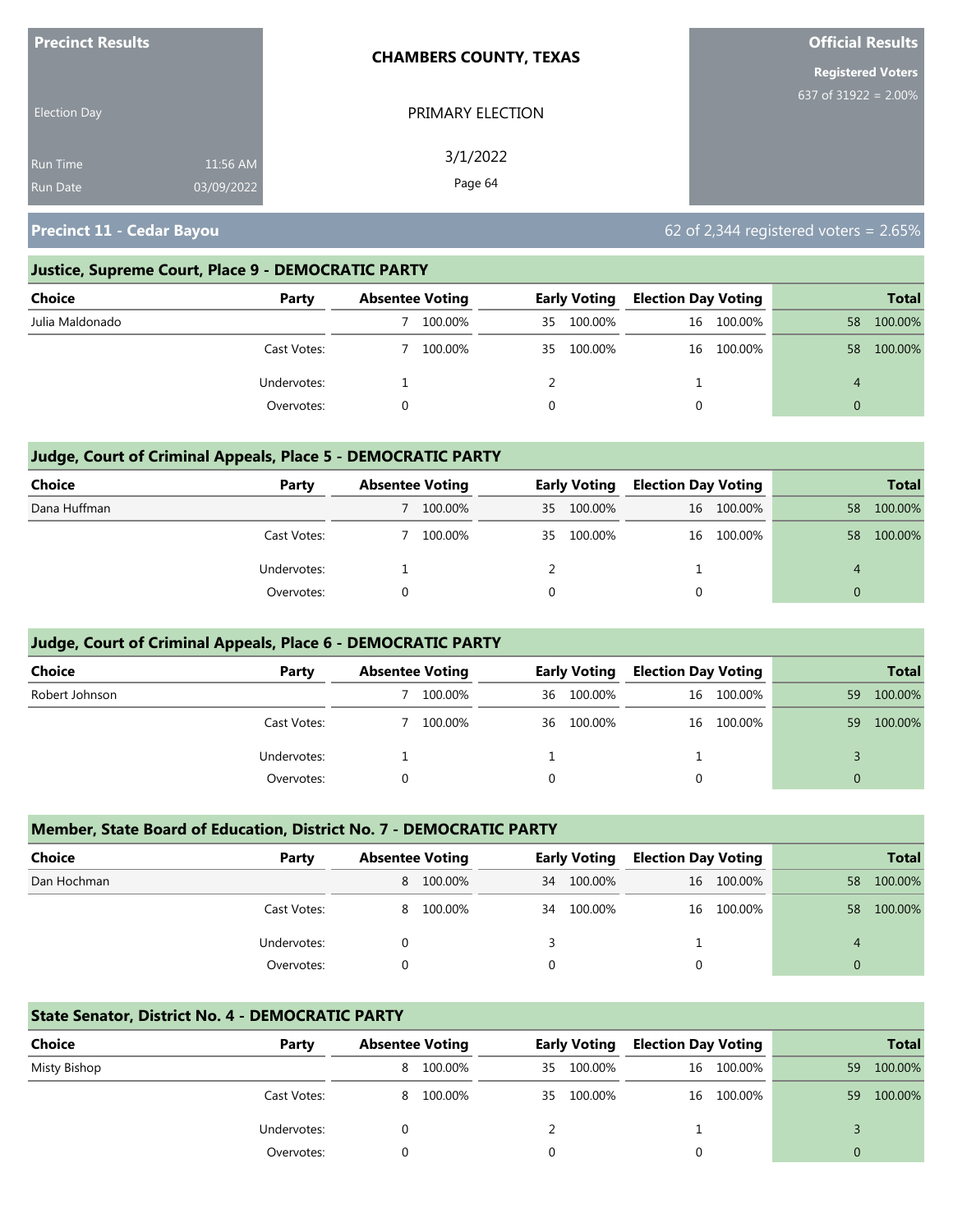| <b>Precinct Results</b>            |                        | <b>CHAMBERS COUNTY, TEXAS</b> | <b>Official Results</b>  |
|------------------------------------|------------------------|-------------------------------|--------------------------|
|                                    |                        |                               | <b>Registered Voters</b> |
| <b>Election Day</b>                |                        | PRIMARY ELECTION              | 637 of $31922 = 2.00\%$  |
| <b>Run Time</b><br><b>Run Date</b> | 11:56 AM<br>03/09/2022 | 3/1/2022<br>Page 65           |                          |
|                                    |                        |                               |                          |

**Precinct 11 - Cedar Bayou 62 of 2,344 registered voters = 2.65%** 

#### **State Representative, District No. 23 - DEMOCRATIC PARTY**

| Choice         | Party       | <b>Absentee Voting</b> |           |    | <b>Early Voting</b> | <b>Election Day Voting</b> |            |          | Total   |
|----------------|-------------|------------------------|-----------|----|---------------------|----------------------------|------------|----------|---------|
| Keith G. Henry |             |                        | 8 100.00% | 34 | 100.00%             |                            | 16 100.00% | 58       | 100.00% |
|                | Cast Votes: |                        | 8 100.00% | 34 | 100.00%             |                            | 16 100.00% | 58       | 100.00% |
|                | Undervotes: |                        |           |    |                     |                            |            | 4        |         |
|                | Overvotes:  |                        |           |    |                     |                            |            | $\Omega$ |         |

#### **Chief Justice, 1st Court of Appeals District - DEMOCRATIC PARTY**

| Choice         | Party       | <b>Absentee Voting</b> |    | <b>Early Voting</b> | <b>Election Day Voting</b> |            |          | <b>Total</b> |
|----------------|-------------|------------------------|----|---------------------|----------------------------|------------|----------|--------------|
| Julie Countiss |             | 100.00%                | 34 | 100.00%             |                            | 16 100.00% | 57       | 100.00%      |
|                | Cast Votes: | 100.00%                | 34 | 100.00%             |                            | 16 100.00% | 57       | 100.00%      |
|                | Undervotes: |                        |    |                     |                            |            |          |              |
|                | Overvotes:  |                        | 0  |                     | 0                          |            | $\Omega$ |              |

#### **Justice, 1st Court of Appeals District, Place No. 4 - DEMOCRATIC PARTY**

| <b>Choice</b>  | Party       | <b>Absentee Voting</b> |         |    | Early Voting | <b>Election Day Voting</b> |            |          | <b>Total</b> |
|----------------|-------------|------------------------|---------|----|--------------|----------------------------|------------|----------|--------------|
| Mike Engelhart |             |                        | 100.00% | 34 | 100.00%      |                            | 16 100.00% | 57       | 100.00%      |
|                | Cast Votes: |                        | 100.00% | 34 | 100.00%      |                            | 16 100.00% | 57       | 100.00%      |
|                | Undervotes: |                        |         |    |              |                            |            |          |              |
|                | Overvotes:  |                        |         |    |              |                            |            | $\Omega$ |              |

#### **Justice, 14th Court of Appeals District, Place No. 2 - DEMOCRATIC PARTY**

| <b>Choice</b>  | Party       | <b>Absentee Voting</b> |         |    | <b>Early Voting</b> | <b>Election Day Voting</b> |            |          | <b>Total</b> |
|----------------|-------------|------------------------|---------|----|---------------------|----------------------------|------------|----------|--------------|
| Cheri C Thomas |             | 6                      | 85.71%  | 29 | 80.56%              | 12                         | 75.00%     | 47       | 79.66%       |
| Kyle Carter    |             |                        | 14.29%  |    | 19.44%              | $\overline{4}$             | 25.00%     | 12       | 20.34%       |
|                | Cast Votes: |                        | 100.00% | 36 | 100.00%             |                            | 16 100.00% | 59       | 100.00%      |
|                | Undervotes: |                        |         |    |                     |                            |            |          |              |
|                | Overvotes:  | $\Omega$               |         | 0  |                     |                            |            | $\Omega$ |              |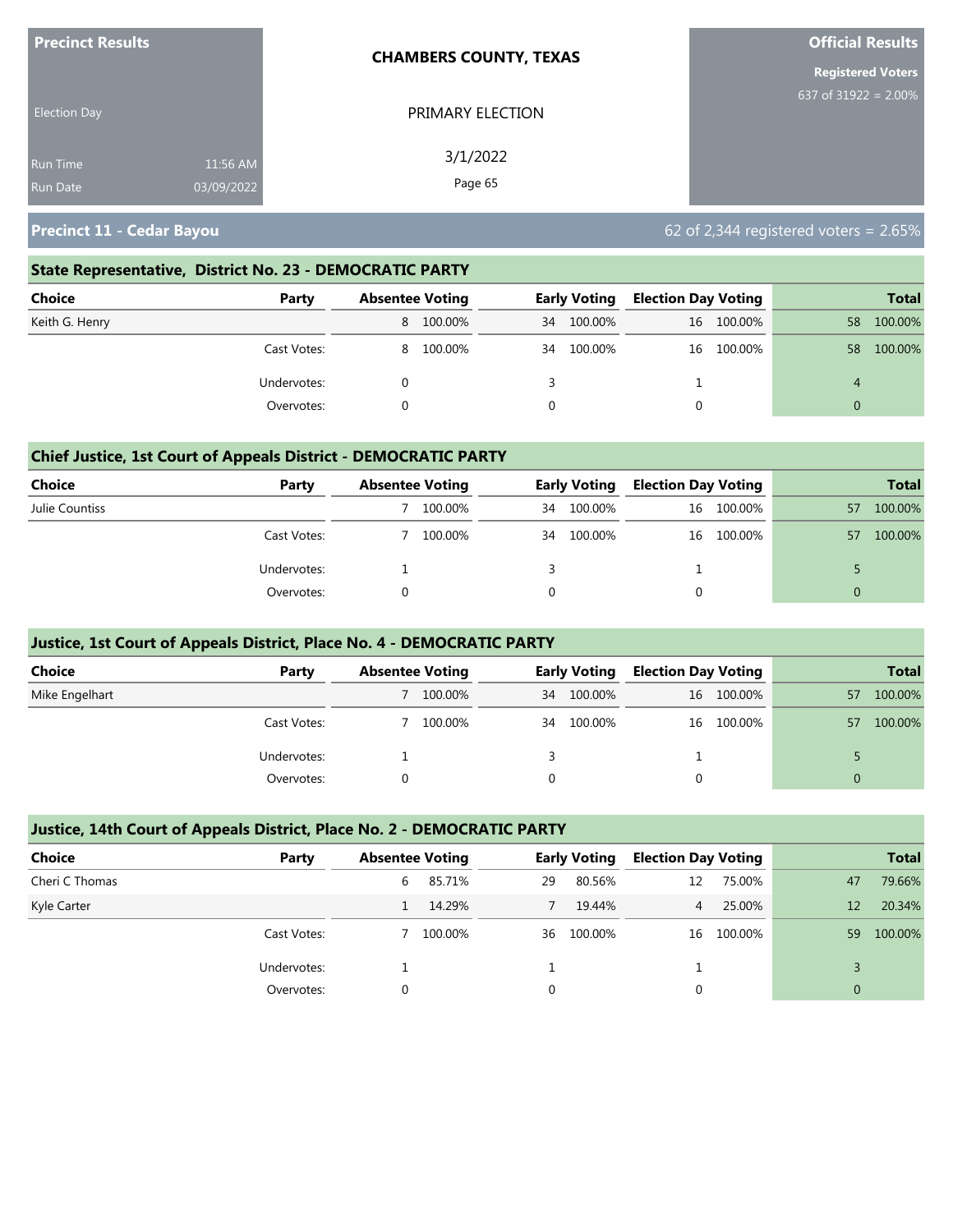| <b>Precinct Results</b> |            | <b>CHAMBERS COUNTY, TEXAS</b> | <b>Official Results</b>  |
|-------------------------|------------|-------------------------------|--------------------------|
|                         |            |                               | <b>Registered Voters</b> |
| <b>Election Day</b>     |            | PRIMARY ELECTION              | 637 of 31922 = $2.00\%$  |
| <b>Run Time</b>         | 11:56 AM   | 3/1/2022                      |                          |
| <b>Run Date</b>         | 03/09/2022 | Page 66                       |                          |

**Precinct 11 - Cedar Bayou 62 of 2,344 registered voters = 2.65%** 

# **Justice, 14th Court of Appeals District, Place No. 9 - DEMOCRATIC PARTY**

| <b>Choice</b>  | Party       | <b>Absentee Voting</b> |         |    | <b>Early Voting</b> | <b>Election Day Voting</b> |         |          | <b>Total</b> |
|----------------|-------------|------------------------|---------|----|---------------------|----------------------------|---------|----------|--------------|
| William Demond |             | 4                      | 57.14%  | 20 | 55.56%              | 10                         | 62.50%  | 34       | 57.63%       |
| Chris Conrad   |             | 3.                     | 42.86%  | 16 | 44.44%              | 6.                         | 37.50%  | 25       | 42.37%       |
|                | Cast Votes: |                        | 100.00% |    | 36 100.00%          | 16                         | 100.00% | 59       | 100.00%      |
|                | Undervotes: |                        |         |    |                     |                            |         |          |              |
|                | Overvotes:  |                        |         |    |                     | 0                          |         | $\Omega$ |              |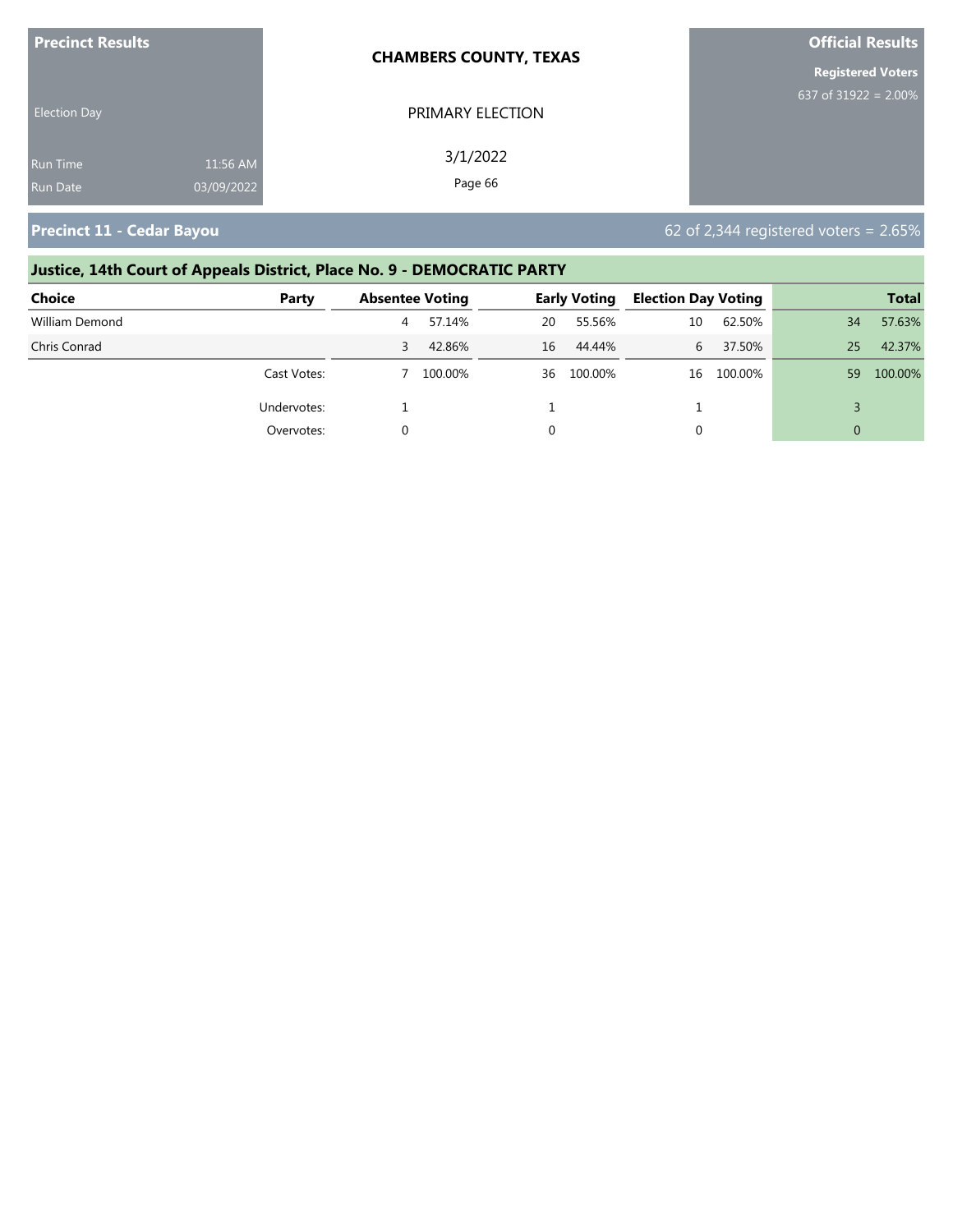| <b>Precinct Results</b> |            | <b>CHAMBERS COUNTY, TEXAS</b> | <b>Official Results</b>  |
|-------------------------|------------|-------------------------------|--------------------------|
|                         |            |                               | <b>Registered Voters</b> |
| <b>Election Day</b>     |            | PRIMARY ELECTION              | 637 of $31922 = 2.00\%$  |
| <b>Run Time</b>         | 11:56 AM   | 3/1/2022                      |                          |
| <b>Run Date</b>         | 03/09/2022 | Page 67                       |                          |

# **United States Representative, District No. 36 - DEMOCRATIC PARTY Choice Party Absentee Voting Early Voting Election Day Voting Total** Jon Haire 3 100.00% 13 100.00% 13 100.00% 29 100.00% Cast Votes: 3 100.00% 13 100.00% 13 100.00% 29 100.00% Undervotes: The contract of the contract of the contract of the contract of the contract of the contract of the contract of the contract of the contract of the contract of the contract of the contract of the contract of th Overvotes: 0 0 0 0

#### **Governor - DEMOCRATIC PARTY**

| Choice                      | Party       |              | <b>Absentee Voting</b> |              | <b>Early Voting</b> | <b>Election Day Voting</b> |         |                | <b>Total</b> |
|-----------------------------|-------------|--------------|------------------------|--------------|---------------------|----------------------------|---------|----------------|--------------|
| Beto O'Rourke               |             | 4            | 100.00%                | 17           | 77.27%              | 11                         | 68.75%  | 32             | 76.19%       |
| Joy Diaz                    |             | 0            | 0.00%                  | 2            | 9.09%               | 0                          | 0.00%   | $\overline{2}$ | 4.76%        |
| Rich Wakeland               |             | $\mathbf{0}$ | 0.00%                  | $\mathbf{0}$ | 0.00%               | $\mathbf{0}$               | 0.00%   | $\overline{0}$ | 0.00%        |
| Michael Cooper              |             | $\mathbf 0$  | 0.00%                  | 3            | 13.64%              | 5.                         | 31.25%  | 8              | 19.05%       |
| Inocencio (Inno) Barrientez |             | $\mathbf{0}$ | 0.00%                  | $\mathbf{0}$ | $0.00\%$            | $\mathbf{0}$               | 0.00%   | $\overline{0}$ | 0.00%        |
|                             | Cast Votes: | 4            | 100.00%                | 22           | 100.00%             | 16                         | 100.00% | 42             | 100.00%      |
|                             | Undervotes: | 0            |                        | 0            |                     | $\mathbf{0}$               |         | $\mathbf{0}$   |              |
|                             | Overvotes:  | $\Omega$     |                        | 0            |                     | $\mathbf{0}$               |         | $\mathbf{0}$   |              |

#### **Lieutenant Governor - DEMOCRATIC PARTY**

| <b>Choice</b>    | Party       | <b>Absentee Voting</b> |          |                | <b>Early Voting</b> | <b>Election Day Voting</b> |         |                | <b>Total</b> |
|------------------|-------------|------------------------|----------|----------------|---------------------|----------------------------|---------|----------------|--------------|
| Carla Brailey    |             | 3                      | 100.00%  | 9              | 50.00%              |                            | 31.25%  | 17             | 45.95%       |
| Mike Collier     |             | 0                      | $0.00\%$ | $\overline{4}$ | 22.22%              |                            | 12.50%  | 6              | 16.22%       |
| Michelle Beckley |             | 0                      | $0.00\%$ | 5.             | 27.78%              | 9                          | 56.25%  | 14             | 37.84%       |
|                  | Cast Votes: | 3                      | 100.00%  | 18             | 100.00%             | 16                         | 100.00% | 37             | 100.00%      |
|                  | Undervotes: |                        |          | 4              |                     | 0                          |         |                |              |
|                  | Overvotes:  | 0                      |          | 0              |                     | 0                          |         | $\overline{0}$ |              |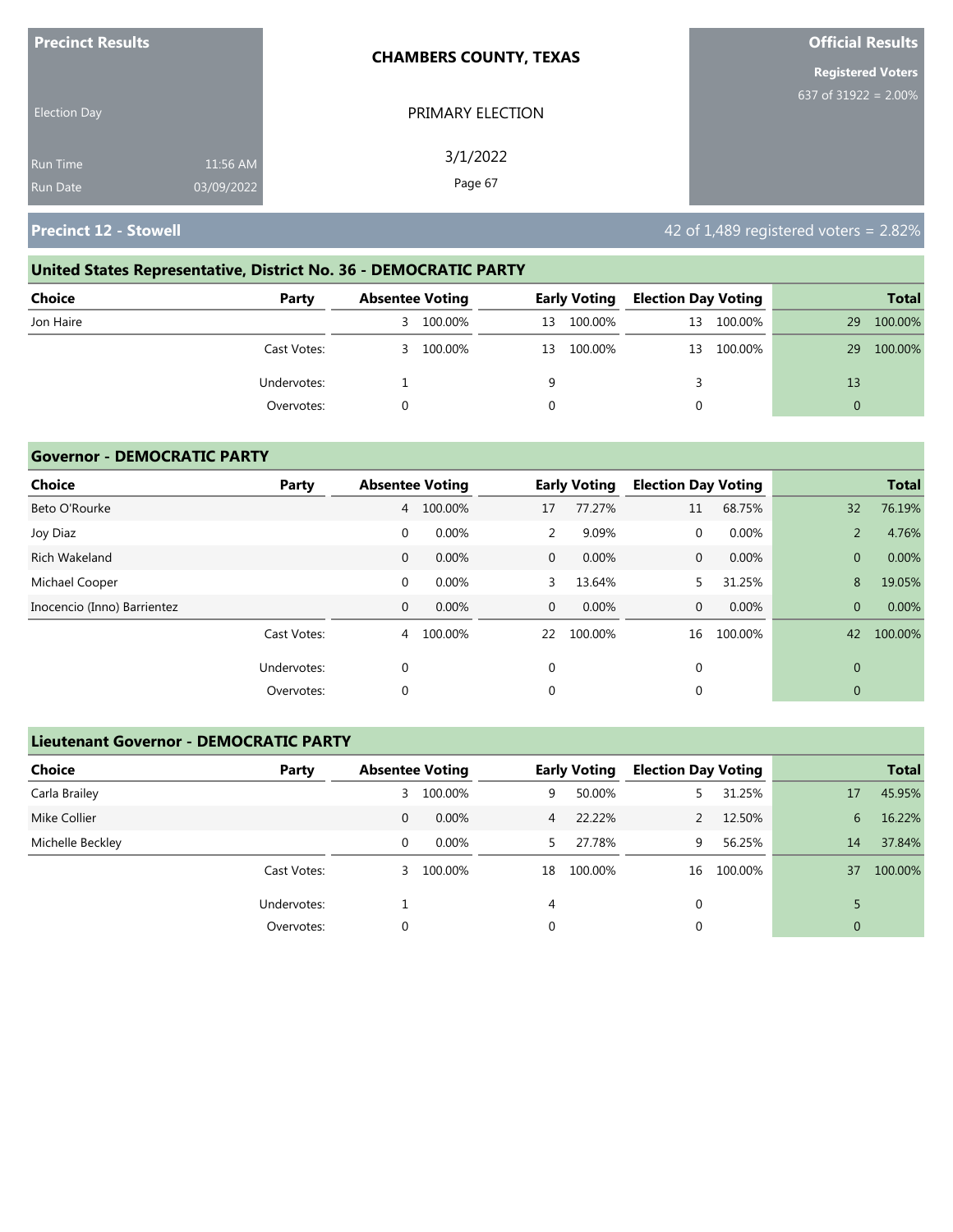| <b>Precinct Results</b> |            | <b>CHAMBERS COUNTY, TEXAS</b> | <b>Official Results</b>  |
|-------------------------|------------|-------------------------------|--------------------------|
|                         |            |                               | <b>Registered Voters</b> |
| <b>Election Day</b>     |            | PRIMARY ELECTION              | 637 of 31922 = $2.00\%$  |
| Run Time                | 11:56 AM   | 3/1/2022                      |                          |
| Run Date                | 03/09/2022 | Page 68                       |                          |

# **Precinct 12 - Stowell Precinct 12 - Stowell All 2008 of 1,489 registered voters = 2.82%**

#### **Attorney General - DEMOCRATIC PARTY**

| Choice                  | Party       | <b>Absentee Voting</b> |         |              | <b>Early Voting</b> | <b>Election Day Voting</b> |         |              | <b>Total</b> |
|-------------------------|-------------|------------------------|---------|--------------|---------------------|----------------------------|---------|--------------|--------------|
| Joe Jaworski            |             | 2                      | 66.67%  | 5            | 29.41%              | 3                          | 18.75%  | 10           | 27.78%       |
| Rochelle Mercedes Garza |             |                        | 33.33%  | 3            | 17.65%              | 6                          | 37.50%  | 10           | 27.78%       |
| S. "TBONE" Raynor       |             | $\mathbf 0$            | 0.00%   | $\mathbf{1}$ | 5.88%               | $\mathbf{0}$               | 0.00%   |              | 2.78%        |
| Lee Merritt             |             | $\mathbf 0$            | 0.00%   | 2            | 11.76%              | 3                          | 18.75%  | 5            | 13.89%       |
| Mike Fields             |             | $\mathbf{0}$           | 0.00%   | 6            | 35.29%              | $\overline{4}$             | 25.00%  | 10           | 27.78%       |
|                         | Cast Votes: | 3                      | 100.00% | 17           | 100.00%             | 16                         | 100.00% | 36           | 100.00%      |
|                         | Undervotes: |                        |         | 5            |                     | $\mathbf 0$                |         | 6            |              |
|                         | Overvotes:  | 0                      |         | 0            |                     | 0                          |         | $\mathbf{0}$ |              |

## **Comptroller of Public Accounts - DEMOCRATIC PARTY**

| <b>Choice</b>    | Party       | <b>Absentee Voting</b> |          |    | <b>Early Voting</b> | <b>Election Day Voting</b> |         |              | <b>Total</b> |
|------------------|-------------|------------------------|----------|----|---------------------|----------------------------|---------|--------------|--------------|
| Angel Luis Vega  |             |                        | 66.67%   | 3. | 18.75%              | 3.                         | 18.75%  | 8            | 22.86%       |
| Tim Mahoney      |             |                        | 33.33%   | 9  | 56.25%              | 6                          | 37.50%  | 16           | 45.71%       |
| Janet T. Dudding |             | 0                      | $0.00\%$ | 4  | 25.00%              |                            | 43.75%  | 11           | 31.43%       |
|                  | Cast Votes: | 3                      | 100.00%  | 16 | 100.00%             | 16                         | 100.00% | 35           | 100.00%      |
|                  | Undervotes: |                        |          | 6  |                     | $\mathbf 0$                |         |              |              |
|                  | Overvotes:  | 0                      |          | 0  |                     | 0                          |         | $\mathbf{0}$ |              |

#### **Commissioner of the General Land Office - DEMOCRATIC PARTY**

| <b>Choice</b><br>Party |              | <b>Absentee Voting</b> |              | <b>Early Voting</b> | <b>Election Day Voting</b> |         |                | <b>Total</b> |
|------------------------|--------------|------------------------|--------------|---------------------|----------------------------|---------|----------------|--------------|
| Sandragrace Martinez   |              | 33.33%                 | 3            | 18.75%              |                            | 31.25%  | 9              | 25.71%       |
| Jinny Suh              |              | 33.33%                 | 3            | 18.75%              | 2                          | 12.50%  | 6              | 17.14%       |
| Jay Kleberg            | $\mathbf{0}$ | 0.00%                  | $\mathbf{1}$ | 6.25%               | $\overline{4}$             | 25.00%  | 5.             | 14.29%       |
| Michael Lange          |              | 33.33%                 | 9            | 56.25%              |                            | 31.25%  | 15             | 42.86%       |
| Cast Votes:            | 3            | 100.00%                | 16           | 100.00%             | 16                         | 100.00% | 35             | 100.00%      |
| Undervotes:            |              |                        | 6            |                     | $\Omega$                   |         |                |              |
| Overvotes:             | 0            |                        | 0            |                     | 0                          |         | $\overline{0}$ |              |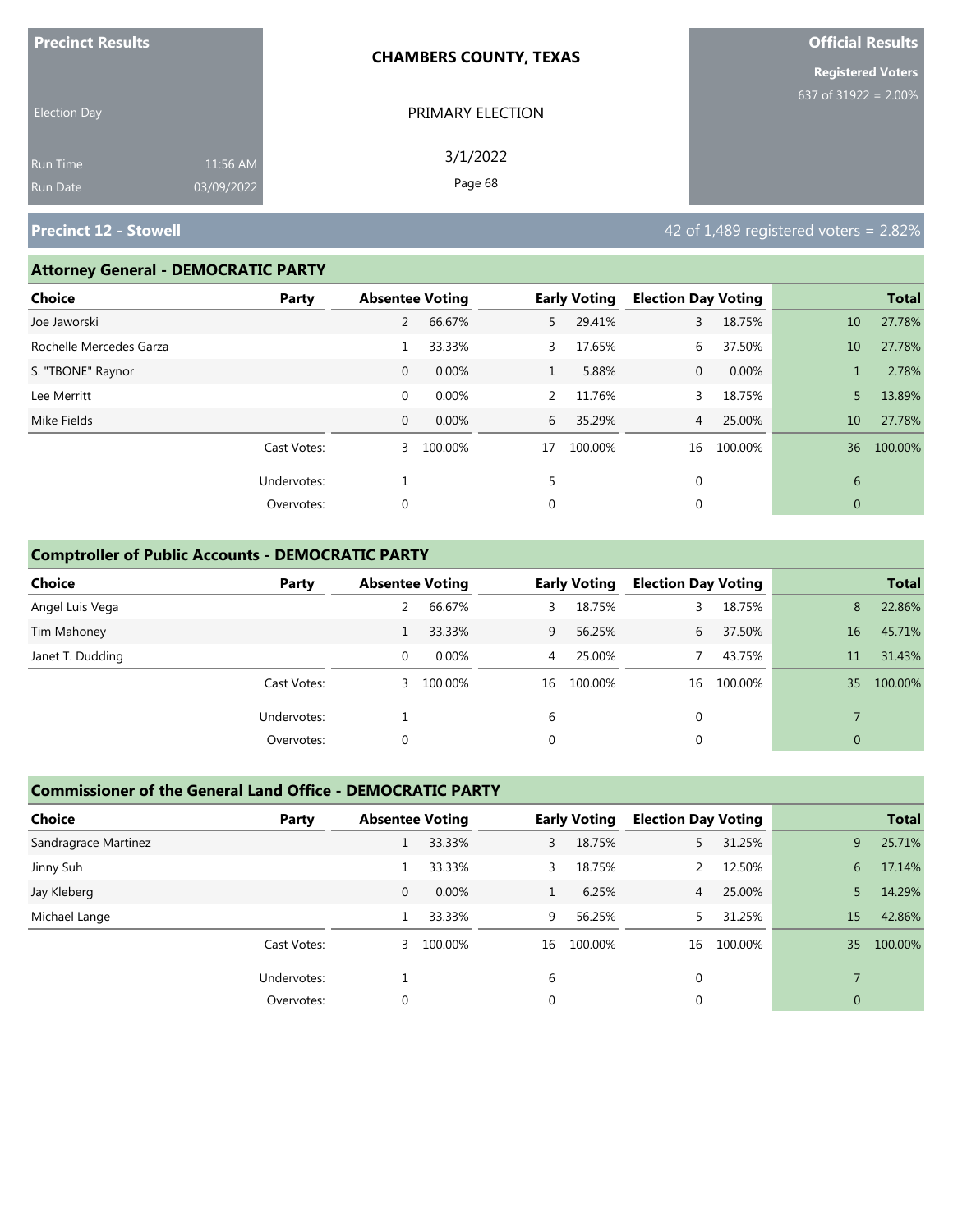| <b>Precinct Results</b>                                      | <b>CHAMBERS COUNTY, TEXAS</b> | <b>Official Results</b>  |
|--------------------------------------------------------------|-------------------------------|--------------------------|
|                                                              |                               | <b>Registered Voters</b> |
| <b>Election Day</b>                                          | PRIMARY ELECTION              | 637 of 31922 = $2.00\%$  |
| 11:56 AM<br><b>Run Time</b><br>03/09/2022<br><b>Run Date</b> | 3/1/2022<br>Page 69           |                          |

**Precinct 12 - Stowell All and Stowell 2008 and Stowe 2.82% 42 of 1,489 registered voters = 2.82%** 

# **Commissioner of Agriculture - DEMOCRATIC PARTY**

**Railroad Commissioner - DEMOCRATIC PARTY**

| <b>Choice</b><br>Party |   | <b>Absentee Voting</b> |             | <b>Early Voting</b> | <b>Election Day Voting</b> |         |                | <b>Total</b> |
|------------------------|---|------------------------|-------------|---------------------|----------------------------|---------|----------------|--------------|
| Susan Hays             |   | 4 100.00%              | 13          | 81.25%              | 10                         | 71.43%  | 27             | 79.41%       |
| Ed Ireson              | 0 | 0.00%                  | 3.          | 18.75%              | $\overline{4}$             | 28.57%  |                | 20.59%       |
| Cast Votes:            | 4 | 100.00%                | 16          | 100.00%             | 14                         | 100.00% | 34             | 100.00%      |
| Undervotes:            | 0 |                        | 6           |                     | 2                          |         | 8              |              |
| Overvotes:             | 0 |                        | $\mathbf 0$ |                     |                            |         | $\overline{0}$ |              |

| Ralifoad Commissioner - DEMOCRATIC PARTY |             |                        |           |    |                     |                            |            |    |              |  |  |
|------------------------------------------|-------------|------------------------|-----------|----|---------------------|----------------------------|------------|----|--------------|--|--|
| <b>Choice</b>                            | Party       | <b>Absentee Voting</b> |           |    | <b>Early Voting</b> | <b>Election Day Voting</b> |            |    | <b>Total</b> |  |  |
| Luke Warford                             |             |                        | 3 100.00% | 14 | 100.00%             |                            | 14 100.00% | 31 | 100.00%      |  |  |
|                                          | Cast Votes: | 3.                     | 100.00%   | 14 | 100.00%             |                            | 14 100.00% | 31 | 100.00%      |  |  |
|                                          | Undervotes: |                        |           |    |                     |                            |            | 11 |              |  |  |
|                                          | Overvotes:  |                        |           |    |                     |                            |            |    |              |  |  |

# **Justice, Supreme Court, Place 3 - DEMOCRATIC PARTY**

| <b>Choice</b> | Party       | <b>Absentee Voting</b> |           | <b>Early Voting</b> |         | <b>Election Day Voting</b> |            |    | <b>Total</b> |
|---------------|-------------|------------------------|-----------|---------------------|---------|----------------------------|------------|----|--------------|
| Erin A Nowell |             | 3                      | 100.00%   | 14                  | 100.00% | 13                         | 100.00%    | 30 | 100.00%      |
|               | Cast Votes: |                        | 3 100.00% | 14                  | 100.00% |                            | 13 100.00% | 30 | 100.00%      |
|               | Undervotes: |                        |           | 8                   |         |                            |            | 12 |              |
|               | Overvotes:  |                        |           |                     |         |                            |            |    |              |

## **Justice, Supreme Court, Place 5 - DEMOCRATIC PARTY**

| Choice         | Party       | <b>Absentee Voting</b> |         | <b>Early Voting</b> |         | <b>Election Day Voting</b> |         |    | <b>Total</b> |
|----------------|-------------|------------------------|---------|---------------------|---------|----------------------------|---------|----|--------------|
| Amanda Reichek |             | 3.                     | 100.00% | 13                  | 100.00% | 14                         | 100.00% | 30 | 100.00%      |
|                | Cast Votes: | 3                      | 100.00% | 13                  | 100.00% | 14                         | 100.00% | 30 | 100.00%      |
|                | Undervotes: |                        |         | 9                   |         |                            |         | 12 |              |
|                | Overvotes:  |                        |         |                     |         |                            |         |    |              |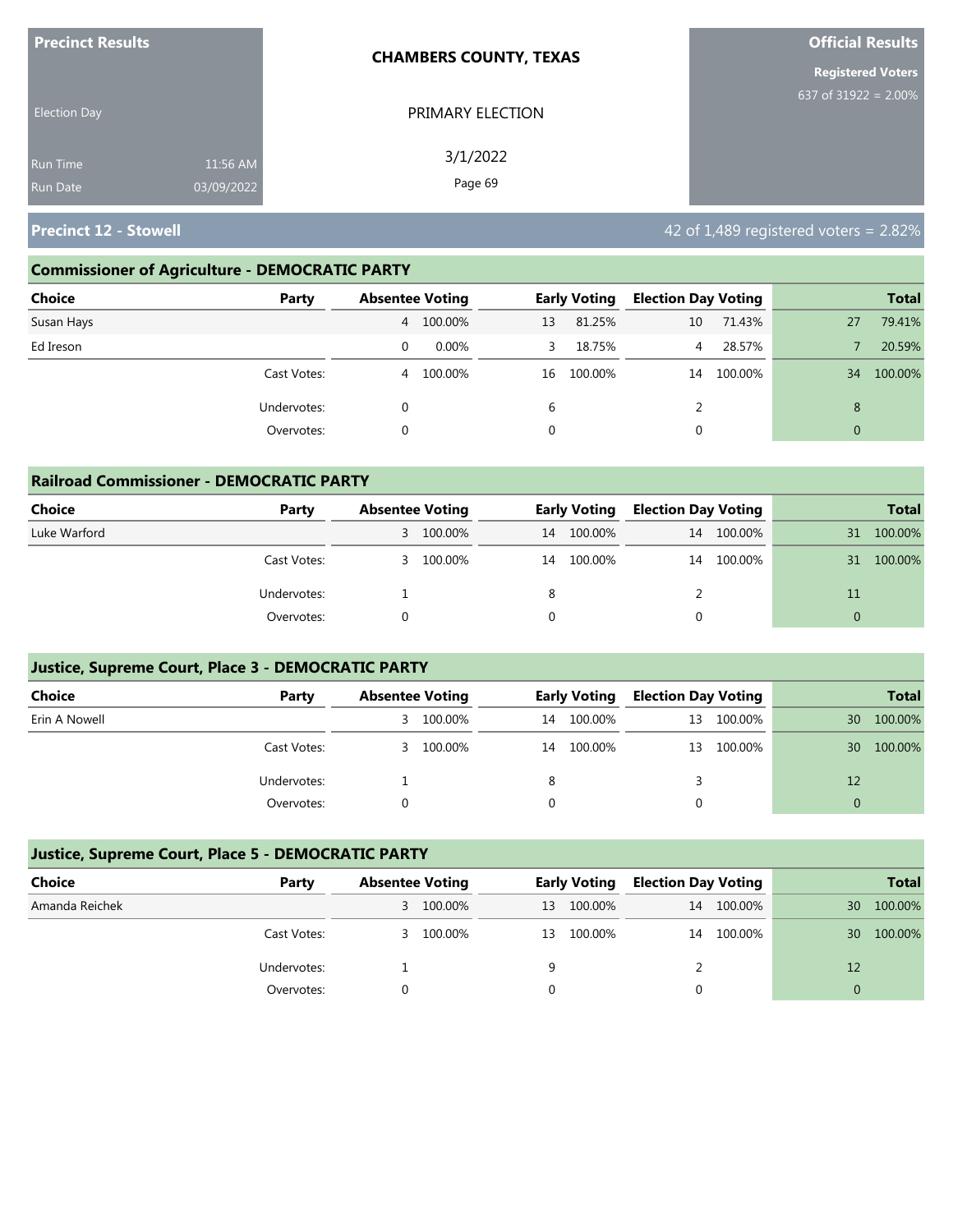| <b>Precinct Results</b> |            | <b>CHAMBERS COUNTY, TEXAS</b> | <b>Official Results</b>  |
|-------------------------|------------|-------------------------------|--------------------------|
|                         |            |                               | <b>Registered Voters</b> |
| <b>Election Day</b>     |            | PRIMARY ELECTION              | 637 of $31922 = 2.00\%$  |
| <b>Run Time</b>         | 11:56 AM   | 3/1/2022                      |                          |
| <b>Run Date</b>         | 03/09/2022 | Page 70                       |                          |

#### **Justice, Supreme Court, Place 9 - DEMOCRATIC PARTY**

| Choice          | Party       |    | <b>Absentee Voting</b> |    | <b>Early Voting</b> | <b>Election Day Voting</b> |            |    | <b>Total</b> |
|-----------------|-------------|----|------------------------|----|---------------------|----------------------------|------------|----|--------------|
| Julia Maldonado |             | 3  | 100.00%                | 14 | 100.00%             | 13                         | 100.00%    | 30 | 100.00%      |
|                 | Cast Votes: | 3. | 100.00%                | 14 | 100.00%             |                            | 13 100.00% | 30 | 100.00%      |
|                 | Undervotes: |    |                        | 8  |                     |                            |            | 12 |              |
|                 | Overvotes:  |    |                        |    |                     |                            |            | 0  |              |

#### **Judge, Court of Criminal Appeals, Place 5 - DEMOCRATIC PARTY**

| <b>Choice</b> | Party       | <b>Absentee Voting</b> |           | <b>Early Voting</b> |            | <b>Election Day Voting</b> |         |                 | <b>Total</b> |
|---------------|-------------|------------------------|-----------|---------------------|------------|----------------------------|---------|-----------------|--------------|
| Dana Huffman  |             |                        | 3 100.00% | 15                  | 100.00%    | 14                         | 100.00% | 32              | 100.00%      |
|               | Cast Votes: |                        | 3 100.00% |                     | 15 100.00% | 14                         | 100.00% | 32 <sup>2</sup> | 100.00%      |
|               | Undervotes: |                        |           |                     |            |                            |         | 10              |              |
|               | Overvotes:  |                        |           |                     |            | 0                          |         | $\Omega$        |              |

#### **Judge, Court of Criminal Appeals, Place 6 - DEMOCRATIC PARTY**

| <b>Choice</b>  | Party       | <b>Absentee Voting</b> |         | <b>Early Voting</b> |            | <b>Election Day Voting</b> |         |              | <b>Total</b> |
|----------------|-------------|------------------------|---------|---------------------|------------|----------------------------|---------|--------------|--------------|
| Robert Johnson |             | 3                      | 100.00% |                     | 15 100.00% | 13                         | 100.00% | 31           | 100.00%      |
|                | Cast Votes: | 3                      | 100.00% | 15                  | 100.00%    | 13                         | 100.00% | 31           | 100.00%      |
|                | Undervotes: |                        |         |                     |            |                            |         | 11           |              |
|                | Overvotes:  |                        |         | 0                   |            | 0                          |         | $\mathbf{0}$ |              |

#### **Member, State Board of Education, District No. 7 - DEMOCRATIC PARTY**

| <b>Choice</b> | Party       | <b>Absentee Voting</b> |         | <b>Early Voting</b> |            | <b>Election Day Voting</b> |            | <b>Total</b> |         |
|---------------|-------------|------------------------|---------|---------------------|------------|----------------------------|------------|--------------|---------|
| Dan Hochman   |             | 3                      | 100.00% | 15                  | 100.00%    |                            | 11 100.00% | 29           | 100.00% |
|               | Cast Votes: | 3.                     | 100.00% |                     | 15 100.00% |                            | 11 100.00% | 29           | 100.00% |
|               | Undervotes: |                        |         |                     |            |                            |            | 13           |         |
|               | Overvotes:  |                        |         | $\Omega$            |            | $\Omega$                   |            | $\Omega$     |         |

#### **State Senator, District No. 4 - DEMOCRATIC PARTY**

| Choice       | Party       | <b>Absentee Voting</b> |         | <b>Early Voting</b> |            | <b>Election Day Voting</b> |            |    | <b>Total</b> |
|--------------|-------------|------------------------|---------|---------------------|------------|----------------------------|------------|----|--------------|
| Misty Bishop |             | 3.                     | 100.00% | 15                  | 100.00%    |                            | 13 100.00% | 31 | 100.00%      |
|              | Cast Votes: | 3.                     | 100.00% |                     | 15 100.00% |                            | 13 100.00% | 31 | 100.00%      |
|              | Undervotes: |                        |         |                     |            |                            |            | 11 |              |
|              | Overvotes:  |                        |         |                     |            |                            |            |    |              |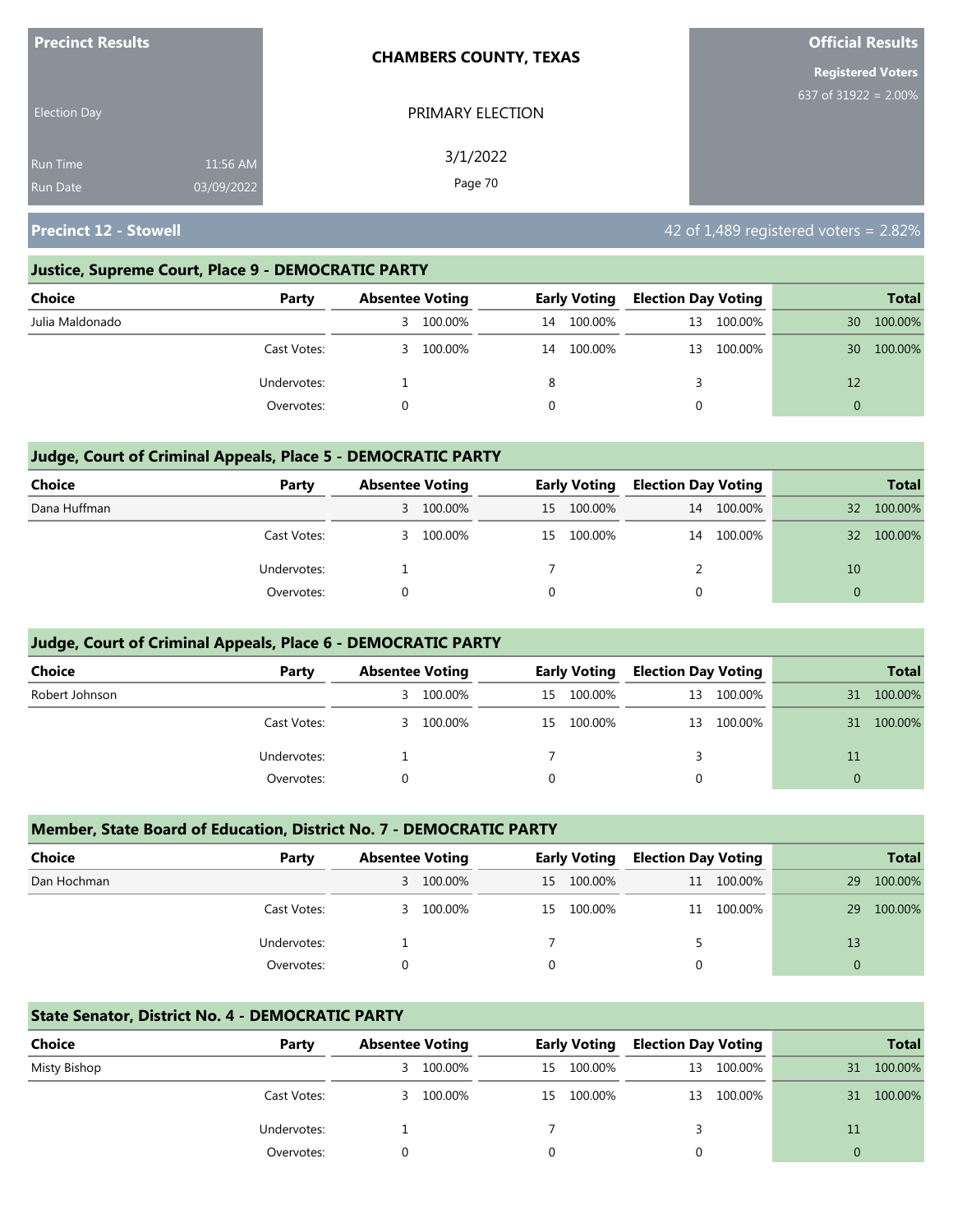| <b>Precinct Results</b> |            | <b>CHAMBERS COUNTY, TEXAS</b> | <b>Official Results</b>  |  |  |
|-------------------------|------------|-------------------------------|--------------------------|--|--|
|                         |            |                               | <b>Registered Voters</b> |  |  |
| <b>Election Day</b>     |            | PRIMARY ELECTION              | 637 of 31922 = $2.00\%$  |  |  |
| <b>Run Time</b>         | 11:56 AM   | 3/1/2022                      |                          |  |  |
| <b>Run Date</b>         | 03/09/2022 | Page 71                       |                          |  |  |

#### **State Representative, District No. 23 - DEMOCRATIC PARTY**

| Choice         | Party       | <b>Absentee Voting</b> |           | <b>Early Voting</b> |         | <b>Election Day Voting</b> |            |          | <b>Total</b> |
|----------------|-------------|------------------------|-----------|---------------------|---------|----------------------------|------------|----------|--------------|
| Keith G. Henry |             |                        | 3 100.00% | 15                  | 100.00% | 13                         | 100.00%    | 31       | 100.00%      |
|                | Cast Votes: | 3.                     | 100.00%   | 15                  | 100.00% |                            | 13 100.00% | 31       | 100.00%      |
|                | Undervotes: |                        |           |                     |         |                            |            | 11       |              |
|                | Overvotes:  |                        |           |                     |         |                            |            | $\Omega$ |              |

#### **Chief Justice, 1st Court of Appeals District - DEMOCRATIC PARTY**

| Choice         | Party       | <b>Absentee Voting</b> |         | <b>Early Voting</b> |         | <b>Election Day Voting</b> |         |    | <b>Total</b> |
|----------------|-------------|------------------------|---------|---------------------|---------|----------------------------|---------|----|--------------|
| Julie Countiss |             | 3.                     | 100.00% | 13                  | 100.00% | 14                         | 100.00% | 30 | 100.00%      |
|                | Cast Votes: | 3.                     | 100.00% | 13                  | 100.00% | 14                         | 100.00% | 30 | 100.00%      |
|                | Undervotes: |                        |         | 9                   |         |                            |         | 12 |              |
|                | Overvotes:  |                        |         |                     |         |                            |         |    |              |

#### **Justice, 1st Court of Appeals District, Place No. 4 - DEMOCRATIC PARTY**

| <b>Choice</b>  | Party       | <b>Absentee Voting</b> |         | Early Voting |         | <b>Election Day Voting</b> |         |          | <b>Total</b> |
|----------------|-------------|------------------------|---------|--------------|---------|----------------------------|---------|----------|--------------|
| Mike Engelhart |             | 3                      | 100.00% | 14           | 100.00% | 13 <sup>13</sup>           | 100.00% | 30       | 100.00%      |
|                | Cast Votes: | 3                      | 100.00% | 14           | 100.00% | 13                         | 100.00% | 30       | 100.00%      |
|                | Undervotes: |                        |         | 8            |         |                            |         | 12       |              |
|                | Overvotes:  |                        |         |              |         |                            |         | $\Omega$ |              |

#### **Justice, 14th Court of Appeals District, Place No. 2 - DEMOCRATIC PARTY**

| <b>Choice</b>  | Party       |          | <b>Absentee Voting</b> |    | <b>Early Voting</b> |    | <b>Election Day Voting</b> |                | <b>Total</b> |
|----------------|-------------|----------|------------------------|----|---------------------|----|----------------------------|----------------|--------------|
| Cheri C Thomas |             | 3.       | 100.00%                | 10 | 58.82%              | 8  | 57.14%                     | 21             | 61.76%       |
| Kyle Carter    |             | 0        | $0.00\%$               |    | 41.18%              | 6  | 42.86%                     | 13             | 38.24%       |
|                | Cast Votes: | 3.       | 100.00%                | 17 | 100.00%             | 14 | 100.00%                    | 34             | 100.00%      |
|                | Undervotes: |          |                        |    |                     | 2  |                            | 8              |              |
|                | Overvotes:  | $\Omega$ |                        | 0  |                     |    |                            | $\overline{0}$ |              |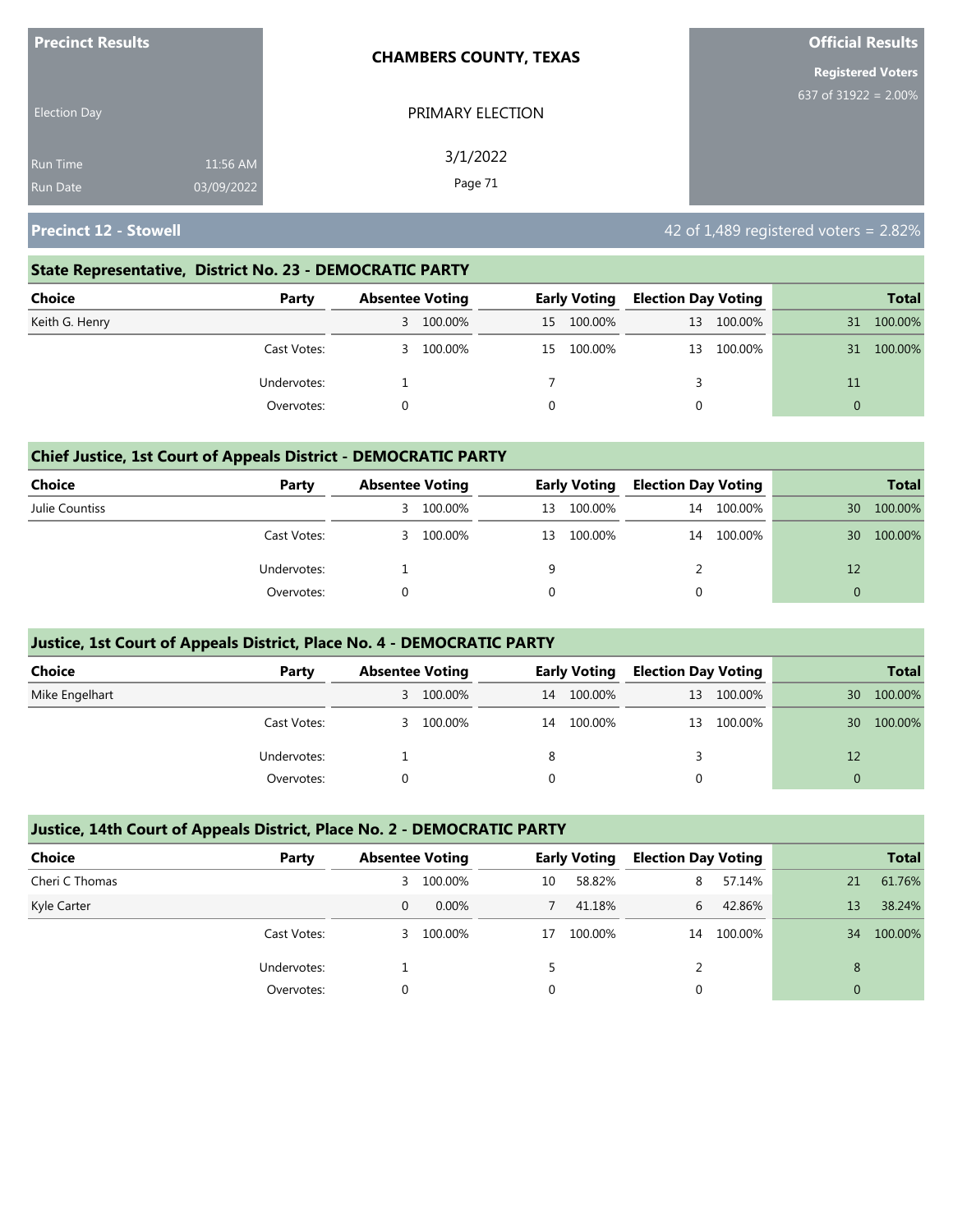| <b>Precinct Results</b> |            | <b>CHAMBERS COUNTY, TEXAS</b> | <b>Official Results</b>  |  |  |
|-------------------------|------------|-------------------------------|--------------------------|--|--|
|                         |            |                               | <b>Registered Voters</b> |  |  |
| <b>Election Day</b>     |            | PRIMARY ELECTION              | 637 of $31922 = 2.00\%$  |  |  |
| Run Time                | 11:56 AM   | 3/1/2022                      |                          |  |  |
| <b>Run Date</b>         | 03/09/2022 | Page 72                       |                          |  |  |

# **Justice, 14th Court of Appeals District, Place No. 9 - DEMOCRATIC PARTY**

| <b>Choice</b>  | Party       | <b>Absentee Voting</b> |           | <b>Early Voting</b> |         | <b>Election Day Voting</b> |         | <b>Total</b> |         |
|----------------|-------------|------------------------|-----------|---------------------|---------|----------------------------|---------|--------------|---------|
| William Demond |             |                        | 66.67%    | 10                  | 58.82%  | 6.                         | 46.15%  | 18           | 54.55%  |
| Chris Conrad   |             |                        | 33.33%    |                     | 41.18%  |                            | 53.85%  | 15           | 45.45%  |
|                | Cast Votes: |                        | 3 100.00% | 17                  | 100.00% | 13                         | 100.00% | 33           | 100.00% |
|                | Undervotes: |                        |           |                     |         |                            |         | 9            |         |
|                | Overvotes:  |                        |           |                     |         |                            |         |              |         |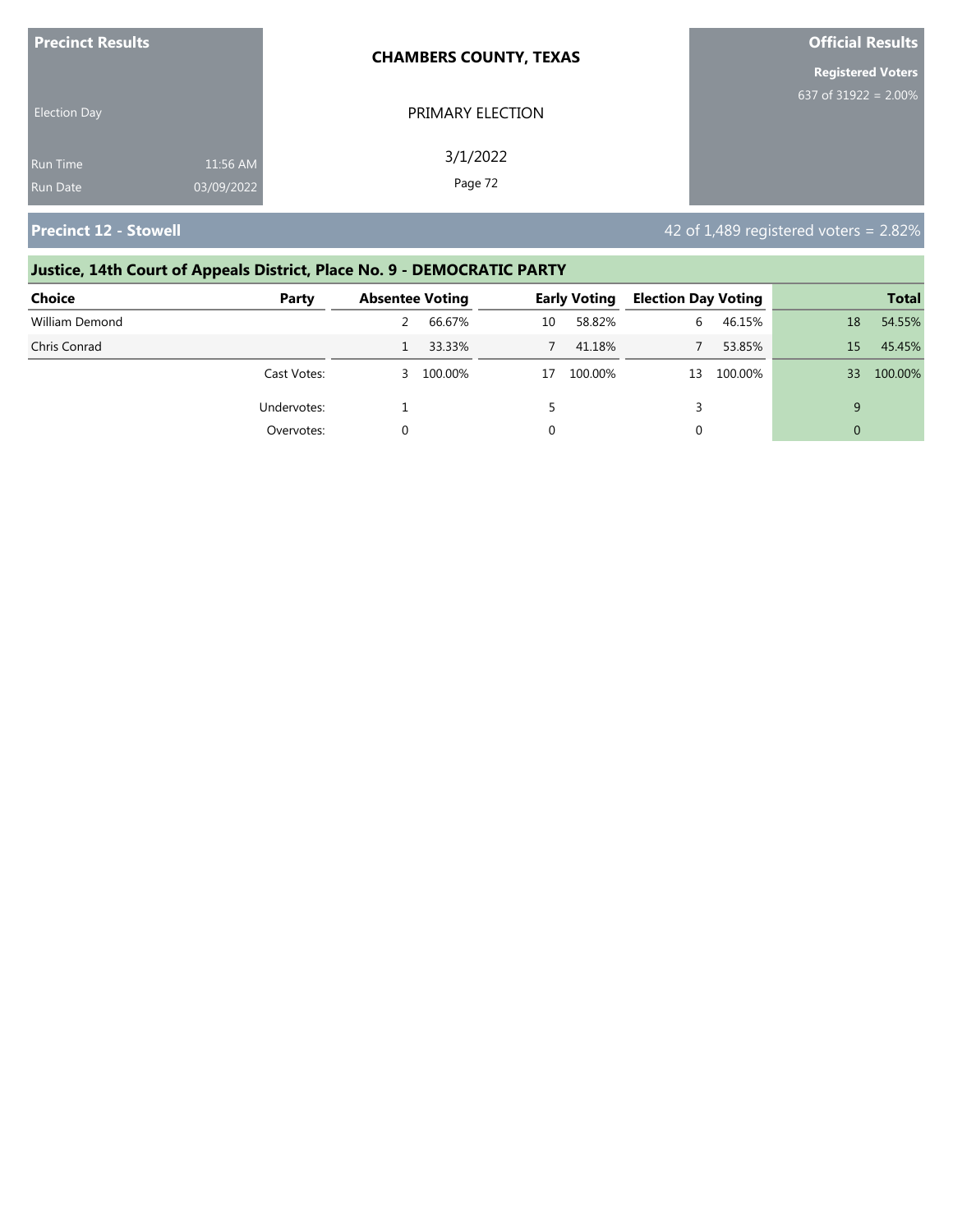| <b>Precinct Results</b> |            | <b>CHAMBERS COUNTY, TEXAS</b> | <b>Official Results</b>  |
|-------------------------|------------|-------------------------------|--------------------------|
|                         |            |                               | <b>Registered Voters</b> |
| <b>Election Day</b>     |            | PRIMARY ELECTION              | 637 of 31922 = $2.00\%$  |
| <b>Run Time</b>         | 11:56 AM   | 3/1/2022                      |                          |
| <b>Run Date</b>         | 03/09/2022 | Page 73                       |                          |

# **United States Representative, District No. 36 - DEMOCRATIC PARTY**

| <b>Choice</b> | Party       | <b>Absentee Voting</b> |          | <b>Early Voting</b> | <b>Election Day Voting</b> |            |    | <b>Total</b> |
|---------------|-------------|------------------------|----------|---------------------|----------------------------|------------|----|--------------|
| Jon Haire     |             |                        | $0.00\%$ | 16 100.00%          |                            | 12 100.00% | 28 | 100.00%      |
|               | Cast Votes: |                        | $0.00\%$ | 16 100.00%          |                            | 12 100.00% | 28 | 100.00%      |
|               | Undervotes: |                        |          |                     |                            |            |    |              |
|               | Overvotes:  |                        |          |                     |                            |            |    |              |

#### **Governor - DEMOCRATIC PARTY**

| <b>Choice</b>               | Party       | <b>Absentee Voting</b> |       |              | <b>Early Voting</b> | <b>Election Day Voting</b> |         |                | <b>Total</b> |
|-----------------------------|-------------|------------------------|-------|--------------|---------------------|----------------------------|---------|----------------|--------------|
| Beto O'Rourke               |             | 0                      | 0.00% | 15           | 88.24%              | 16                         | 94.12%  | 31             | 91.18%       |
| Joy Diaz                    |             | $\mathbf 0$            | 0.00% |              | 5.88%               | 0                          | 0.00%   |                | 2.94%        |
| Rich Wakeland               |             | $\mathbf{0}$           | 0.00% | $\mathbf{0}$ | 0.00%               | $\mathbf{0}$               | 0.00%   | $\overline{0}$ | 0.00%        |
| Michael Cooper              |             | $\mathbf 0$            | 0.00% |              | 5.88%               |                            | 5.88%   | 2              | 5.88%        |
| Inocencio (Inno) Barrientez |             | 0                      | 0.00% | $\mathbf{0}$ | 0.00%               | $\mathbf{0}$               | 0.00%   | $\overline{0}$ | 0.00%        |
|                             | Cast Votes: | 0                      | 0.00% | 17           | 100.00%             | 17                         | 100.00% | 34             | 100.00%      |
|                             | Undervotes: | 0                      |       | 0            |                     | $\mathbf 0$                |         | $\mathbf{0}$   |              |
|                             | Overvotes:  | $\Omega$               |       | 0            |                     | 0                          |         | $\mathbf{0}$   |              |

#### **Lieutenant Governor - DEMOCRATIC PARTY**

| <b>Choice</b>    | Party       | <b>Absentee Voting</b> |          |                | <b>Early Voting</b> | <b>Election Day Voting</b> |         |                | <b>Total</b> |
|------------------|-------------|------------------------|----------|----------------|---------------------|----------------------------|---------|----------------|--------------|
| Carla Brailey    |             | 0                      | 0.00%    | 9              | 52.94%              | 10                         | 66.67%  | 19             | 59.38%       |
| Mike Collier     |             | 0                      | $0.00\%$ | $\overline{4}$ | 23.53%              |                            | 6.67%   |                | 15.63%       |
| Michelle Beckley |             | 0                      | $0.00\%$ | $\overline{4}$ | 23.53%              | 4                          | 26.67%  | 8              | 25.00%       |
|                  | Cast Votes: | 0                      | $0.00\%$ | 17             | 100.00%             | 15                         | 100.00% | 32             | 100.00%      |
|                  | Undervotes: | 0                      |          | $\Omega$       |                     |                            |         | $\mathcal{D}$  |              |
|                  | Overvotes:  | 0                      |          | 0              |                     | 0                          |         | $\overline{0}$ |              |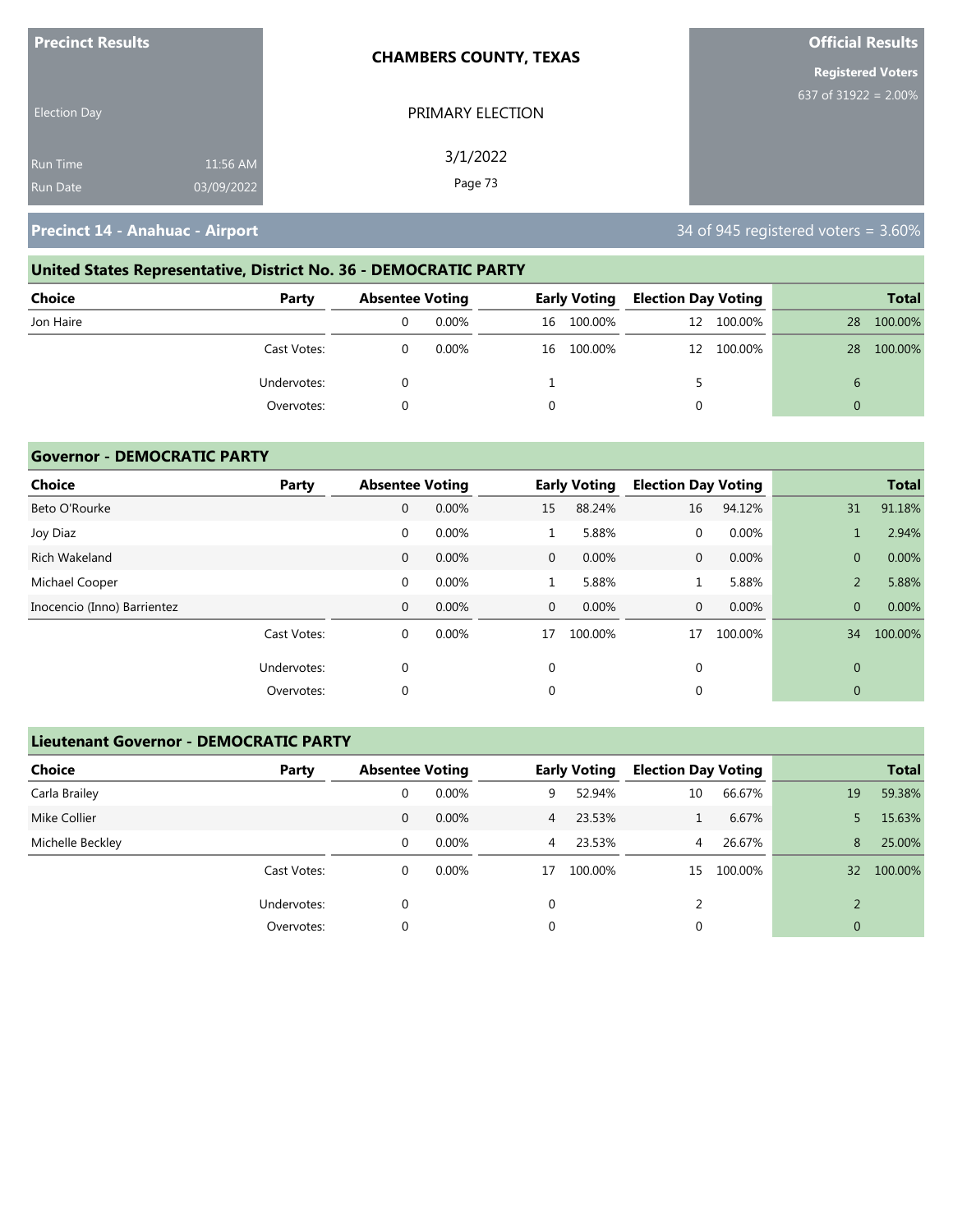| <b>Precinct Results</b> |            | <b>CHAMBERS COUNTY, TEXAS</b> | <b>Official Results</b>            |
|-------------------------|------------|-------------------------------|------------------------------------|
|                         |            |                               | <b>Registered Voters</b>           |
| <b>Election Day</b>     |            | PRIMARY ELECTION              | 637 of $319\overline{22} = 2.00\%$ |
| <b>Run Time</b>         | 11:56 AM   | 3/1/2022                      |                                    |
| <b>Run Date</b>         | 03/09/2022 | Page 74                       |                                    |

#### **Attorney General - DEMOCRATIC PARTY**

| <b>Choice</b>           | Party       | <b>Absentee Voting</b> |       |                | <b>Early Voting</b> | <b>Election Day Voting</b> |         |                | <b>Total</b> |
|-------------------------|-------------|------------------------|-------|----------------|---------------------|----------------------------|---------|----------------|--------------|
| Joe Jaworski            |             | 0                      | 0.00% | $\mathbf{2}$   | 11.76%              | 3                          | 20.00%  | 5              | 15.63%       |
| Rochelle Mercedes Garza |             | $\mathbf 0$            | 0.00% | 8              | 47.06%              | 9                          | 60.00%  | 17             | 53.13%       |
| S. "TBONE" Raynor       |             | $\mathbf{0}$           | 0.00% | 2              | 11.76%              | 2                          | 13.33%  | $\overline{4}$ | 12.50%       |
| Lee Merritt             |             | $\mathbf 0$            | 0.00% | $\perp$        | 5.88%               | $\mathbf{0}$               | 0.00%   |                | 3.13%        |
| Mike Fields             |             | $\mathbf{0}$           | 0.00% | $\overline{4}$ | 23.53%              | $\mathbf{1}$               | 6.67%   | 5.             | 15.63%       |
|                         | Cast Votes: | $\mathbf 0$            | 0.00% | 17             | 100.00%             | 15                         | 100.00% | 32             | 100.00%      |
|                         | Undervotes: | $\Omega$               |       | $\mathbf 0$    |                     | 2                          |         | 2              |              |
|                         | Overvotes:  | $\mathbf 0$            |       | $\mathbf 0$    |                     | 0                          |         | $\mathbf{0}$   |              |

#### **Comptroller of Public Accounts - DEMOCRATIC PARTY**

| Choice           | Party       | <b>Absentee Voting</b> |          |                | <b>Early Voting</b> | <b>Election Day Voting</b> |         |                 | <b>Total</b> |
|------------------|-------------|------------------------|----------|----------------|---------------------|----------------------------|---------|-----------------|--------------|
| Angel Luis Vega  |             | 0                      | 0.00%    | 5.             | 29.41%              | 6                          | 40.00%  | 11              | 34.38%       |
| Tim Mahoney      |             | 0                      | $0.00\%$ | $\overline{4}$ | 23.53%              | $\overline{4}$             | 26.67%  | 8               | 25.00%       |
| Janet T. Dudding |             | 0                      | $0.00\%$ | 8              | 47.06%              |                            | 33.33%  | 13              | 40.63%       |
|                  | Cast Votes: | 0                      | $0.00\%$ | 17             | 100.00%             | 15                         | 100.00% | 32 <sup>2</sup> | 100.00%      |
|                  | Undervotes: | 0                      |          | 0              |                     |                            |         | $\mathcal{D}$   |              |
|                  | Overvotes:  | 0                      |          | 0              |                     | 0                          |         | $\mathbf{0}$    |              |

#### **Commissioner of the General Land Office - DEMOCRATIC PARTY**

| <b>Choice</b>        | Party       | <b>Absentee Voting</b> |       |                | <b>Early Voting</b> | <b>Election Day Voting</b> |         |                | <b>Total</b> |
|----------------------|-------------|------------------------|-------|----------------|---------------------|----------------------------|---------|----------------|--------------|
| Sandragrace Martinez |             | 0                      | 0.00% | 3              | 18.75%              | 9                          | 60.00%  | 12             | 38.71%       |
| Jinny Suh            |             | 0                      | 0.00% | 3              | 18.75%              | 2                          | 13.33%  |                | 16.13%       |
| Jay Kleberg          |             | 0                      | 0.00% | $\overline{2}$ | 12.50%              |                            | 6.67%   | 3              | 9.68%        |
| Michael Lange        |             | 0                      | 0.00% | 8              | 50.00%              | 3                          | 20.00%  | 11             | 35.48%       |
|                      | Cast Votes: | $\mathbf 0$            | 0.00% | 16             | 100.00%             | 15                         | 100.00% | 31             | 100.00%      |
|                      | Undervotes: | $\Omega$               |       |                |                     |                            |         |                |              |
|                      | Overvotes:  | 0                      |       | 0              |                     | 0                          |         | $\overline{0}$ |              |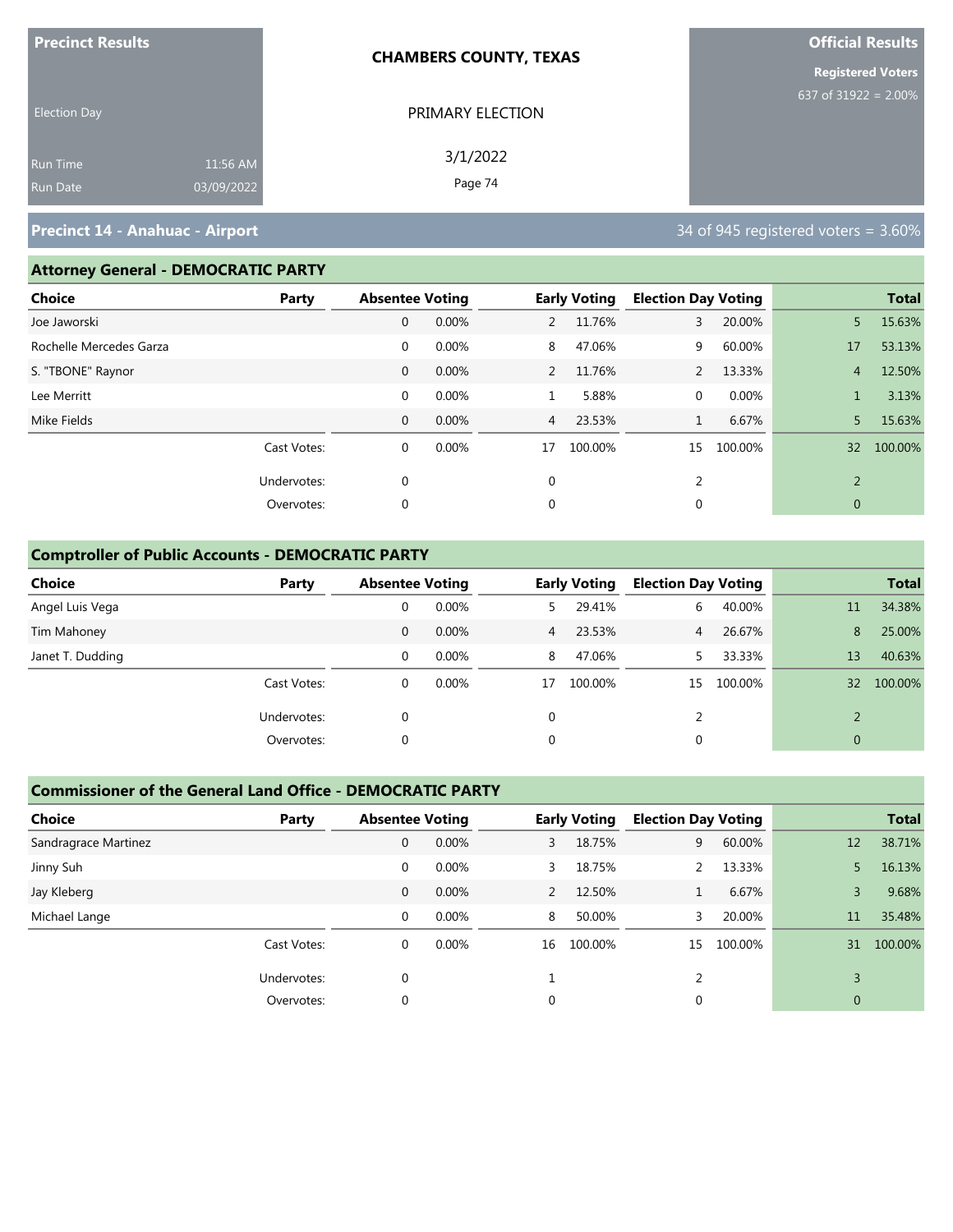| <b>Precinct Results</b> |            | <b>CHAMBERS COUNTY, TEXAS</b> | <b>Official Results</b>  |
|-------------------------|------------|-------------------------------|--------------------------|
|                         |            |                               | <b>Registered Voters</b> |
| <b>Election Day</b>     |            | PRIMARY ELECTION              | 637 of 31922 = $2.00\%$  |
| <b>Run Time</b>         | 11:56 AM   | 3/1/2022<br>Page 75           |                          |
| <b>Run Date</b>         | 03/09/2022 |                               |                          |

### **Commissioner of Agriculture - DEMOCRATIC PARTY**

| <b>Choice</b><br>Party |   | <b>Absentee Voting</b> |    | <b>Early Voting</b> | <b>Election Day Voting</b> |            |                | <b>Total</b> |
|------------------------|---|------------------------|----|---------------------|----------------------------|------------|----------------|--------------|
| Susan Hays             | 0 | $0.00\%$               | 13 | 81.25%              | 12                         | 80.00%     | 25             | 80.65%       |
| Ed Ireson              | 0 | $0.00\%$               | 3  | 18.75%              | 3.                         | 20.00%     | 6              | 19.35%       |
| Cast Votes:            |   | $0.00\%$               | 16 | 100.00%             |                            | 15 100.00% | 31             | 100.00%      |
| Undervotes:            |   |                        |    |                     |                            |            |                |              |
| Overvotes:             |   |                        |    |                     |                            |            | $\overline{0}$ |              |

| <b>Railroad Commissioner - DEMOCRATIC PARTY</b> |             |                        |          |    |                     |                            |            |          |              |  |  |
|-------------------------------------------------|-------------|------------------------|----------|----|---------------------|----------------------------|------------|----------|--------------|--|--|
| <b>Choice</b>                                   | Party       | <b>Absentee Voting</b> |          |    | <b>Early Voting</b> | <b>Election Day Voting</b> |            |          | <b>Total</b> |  |  |
| Luke Warford                                    |             | 0                      | $0.00\%$ | 14 | 100.00%             | 14                         | 100.00%    | 28       | 100.00%      |  |  |
|                                                 | Cast Votes: | 0                      | 0.00%    | 14 | 100.00%             |                            | 14 100.00% | 28       | 100.00%      |  |  |
|                                                 | Undervotes: | 0                      |          |    |                     |                            |            | 6        |              |  |  |
|                                                 | Overvotes:  |                        |          |    |                     |                            |            | $\Omega$ |              |  |  |

#### **Justice, Supreme Court, Place 3 - DEMOCRATIC PARTY**

| <b>Choice</b> | Party       | <b>Absentee Voting</b> |          |    | <b>Early Voting</b> | <b>Election Day Voting</b> |         |    | <b>Total</b> |
|---------------|-------------|------------------------|----------|----|---------------------|----------------------------|---------|----|--------------|
| Erin A Nowell |             |                        | $0.00\%$ | 15 | 100.00%             | 14                         | 100.00% | 29 | 100.00%      |
|               | Cast Votes: |                        | 0.00%    | 15 | 100.00%             | 14                         | 100.00% | 29 | 100.00%      |
|               | Undervotes: |                        |          |    |                     |                            |         |    |              |
|               | Overvotes:  |                        |          |    |                     |                            |         |    |              |

#### **Justice, Supreme Court, Place 5 - DEMOCRATIC PARTY**

| Choice         | Party       |  | <b>Absentee Voting</b> |    |         |  | <b>Early Voting</b> |    |         |  |  |  | <b>Election Day Voting</b> |  | <b>Total</b> |
|----------------|-------------|--|------------------------|----|---------|--|---------------------|----|---------|--|--|--|----------------------------|--|--------------|
| Amanda Reichek |             |  | $0.00\%$               | 15 | 100.00% |  | 15 100.00%          | 30 | 100.00% |  |  |  |                            |  |              |
|                | Cast Votes: |  | $0.00\%$               | 15 | 100.00% |  | 15 100.00%          | 30 | 100.00% |  |  |  |                            |  |              |
|                | Undervotes: |  |                        |    |         |  |                     | 4  |         |  |  |  |                            |  |              |
|                | Overvotes:  |  |                        |    |         |  |                     |    |         |  |  |  |                            |  |              |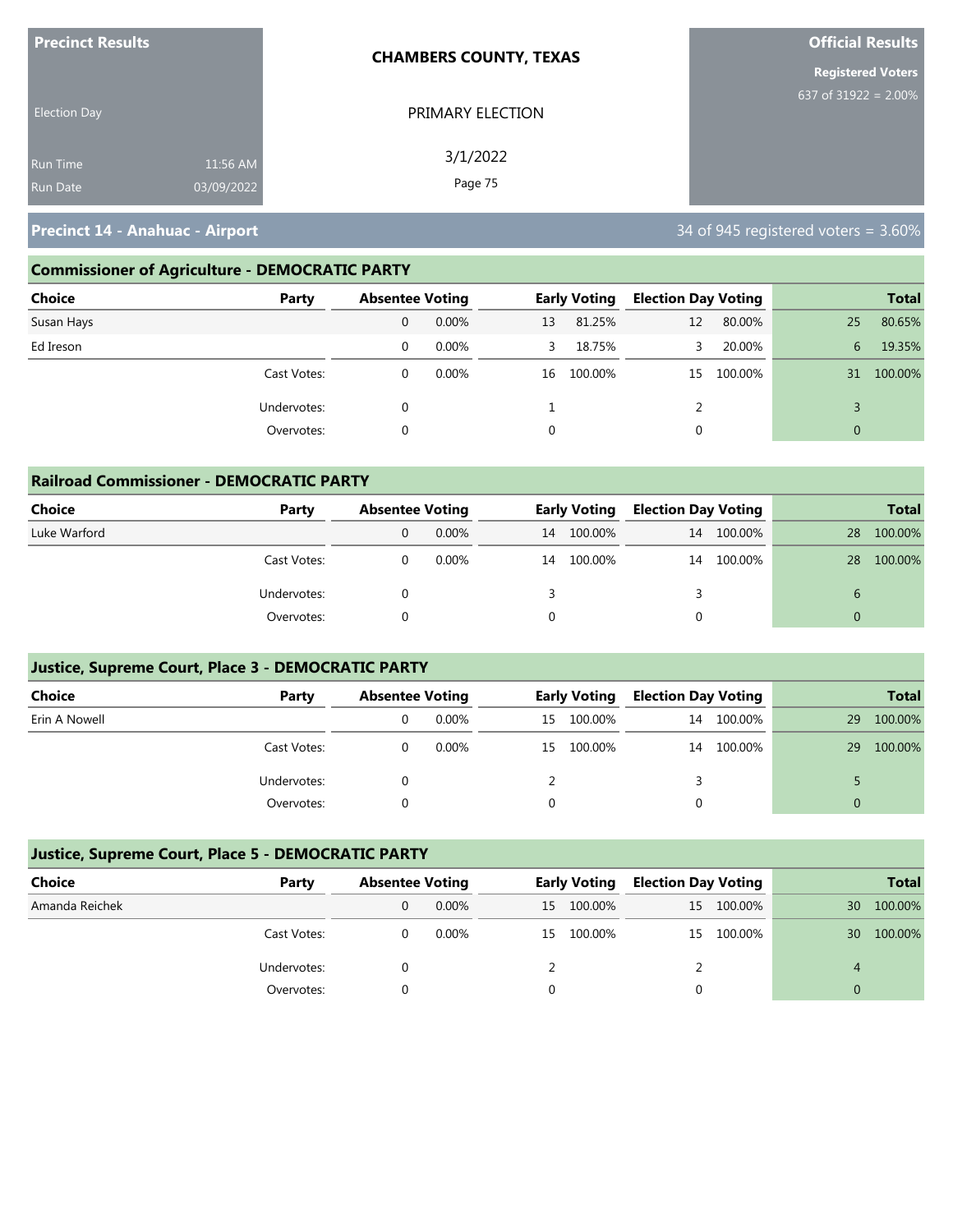| <b>Precinct Results</b> |            | <b>CHAMBERS COUNTY, TEXAS</b> | <b>Official Results</b>  |
|-------------------------|------------|-------------------------------|--------------------------|
|                         |            |                               | <b>Registered Voters</b> |
| <b>Election Day</b>     |            | PRIMARY ELECTION              | 637 of $31922 = 2.00\%$  |
| <b>Run Time</b>         | 11:56 AM   | 3/1/2022                      |                          |
| <b>Run Date</b>         | 03/09/2022 | Page 76                       |                          |

#### **Justice, Supreme Court, Place 9 - DEMOCRATIC PARTY**

| <b>Choice</b>   | Party       | <b>Absentee Voting</b> |          |    | <b>Early Voting</b> | <b>Election Day Voting</b> |            |                | <b>Total</b> |
|-----------------|-------------|------------------------|----------|----|---------------------|----------------------------|------------|----------------|--------------|
| Julia Maldonado |             |                        | $0.00\%$ | 15 | 100.00%             |                            | 15 100.00% | 30             | 100.00%      |
|                 | Cast Votes: |                        | $0.00\%$ | 15 | 100.00%             |                            | 15 100.00% | 30             | 100.00%      |
|                 | Undervotes: |                        |          |    |                     |                            |            | $\overline{A}$ |              |
|                 | Overvotes:  |                        |          |    |                     |                            |            |                |              |

#### **Judge, Court of Criminal Appeals, Place 5 - DEMOCRATIC PARTY**

| Choice       | Party       |   | <b>Absentee Voting</b> |    | <b>Early Voting</b> |    |            |    | <b>Election Day Voting</b> |  | <b>Total</b> |
|--------------|-------------|---|------------------------|----|---------------------|----|------------|----|----------------------------|--|--------------|
| Dana Huffman |             | 0 | 0.00%                  | 15 | 100.00%             |    | 15 100.00% | 30 | 100.00%                    |  |              |
|              | Cast Votes: |   | $0.00\%$               |    | 15 100.00%          | 15 | 100.00%    | 30 | 100.00%                    |  |              |
|              | Undervotes: |   |                        |    |                     |    |            | 4  |                            |  |              |
|              | Overvotes:  |   |                        |    |                     |    |            |    |                            |  |              |

#### **Judge, Court of Criminal Appeals, Place 6 - DEMOCRATIC PARTY**

| <b>Choice</b>  | Party       | <b>Absentee Voting</b> |          |          | <b>Early Voting</b> | <b>Election Day Voting</b> |            |          | <b>Total</b> |
|----------------|-------------|------------------------|----------|----------|---------------------|----------------------------|------------|----------|--------------|
| Robert Johnson |             |                        | 0.00%    | 16       | 100.00%             |                            | 15 100.00% | 31       | 100.00%      |
|                | Cast Votes: |                        | $0.00\%$ | 16       | 100.00%             |                            | 15 100.00% | 31       | 100.00%      |
|                | Undervotes: |                        |          |          |                     |                            |            |          |              |
|                | Overvotes:  |                        |          | $\Omega$ |                     | 0                          |            | $\Omega$ |              |

#### **Member, State Board of Education, District No. 7 - DEMOCRATIC PARTY**

| <b>Choice</b> | Party       |   | <b>Absentee Voting</b> |   | <b>Early Voting</b> |   | <b>Election Day Voting</b> |          | <b>Total</b> |
|---------------|-------------|---|------------------------|---|---------------------|---|----------------------------|----------|--------------|
| Dan Hochman   |             | 0 | 0.00%                  |   | 16 100.00%          |   | 13 100.00%                 | 29       | 100.00%      |
|               | Cast Votes: |   | 0.00%                  |   | 16 100.00%          |   | 13 100.00%                 | 29       | 100.00%      |
|               | Undervotes: |   |                        |   |                     | 4 |                            |          |              |
|               | Overvotes:  |   |                        | 0 |                     | 0 |                            | $\Omega$ |              |

#### **State Senator, District No. 4 - DEMOCRATIC PARTY**

| Choice       | Party       | <b>Absentee Voting</b> |          |    | <b>Early Voting</b> | <b>Election Day Voting</b> |         |                | <b>Total</b> |
|--------------|-------------|------------------------|----------|----|---------------------|----------------------------|---------|----------------|--------------|
| Misty Bishop |             |                        | $0.00\%$ | 16 | 100.00%             | 14                         | 100.00% | 30             | 100.00%      |
|              | Cast Votes: |                        | $0.00\%$ | 16 | 100.00%             | 14                         | 100.00% | 30             | 100.00%      |
|              | Undervotes: |                        |          |    |                     |                            |         | $\overline{A}$ |              |
|              | Overvotes:  |                        |          |    |                     |                            |         |                |              |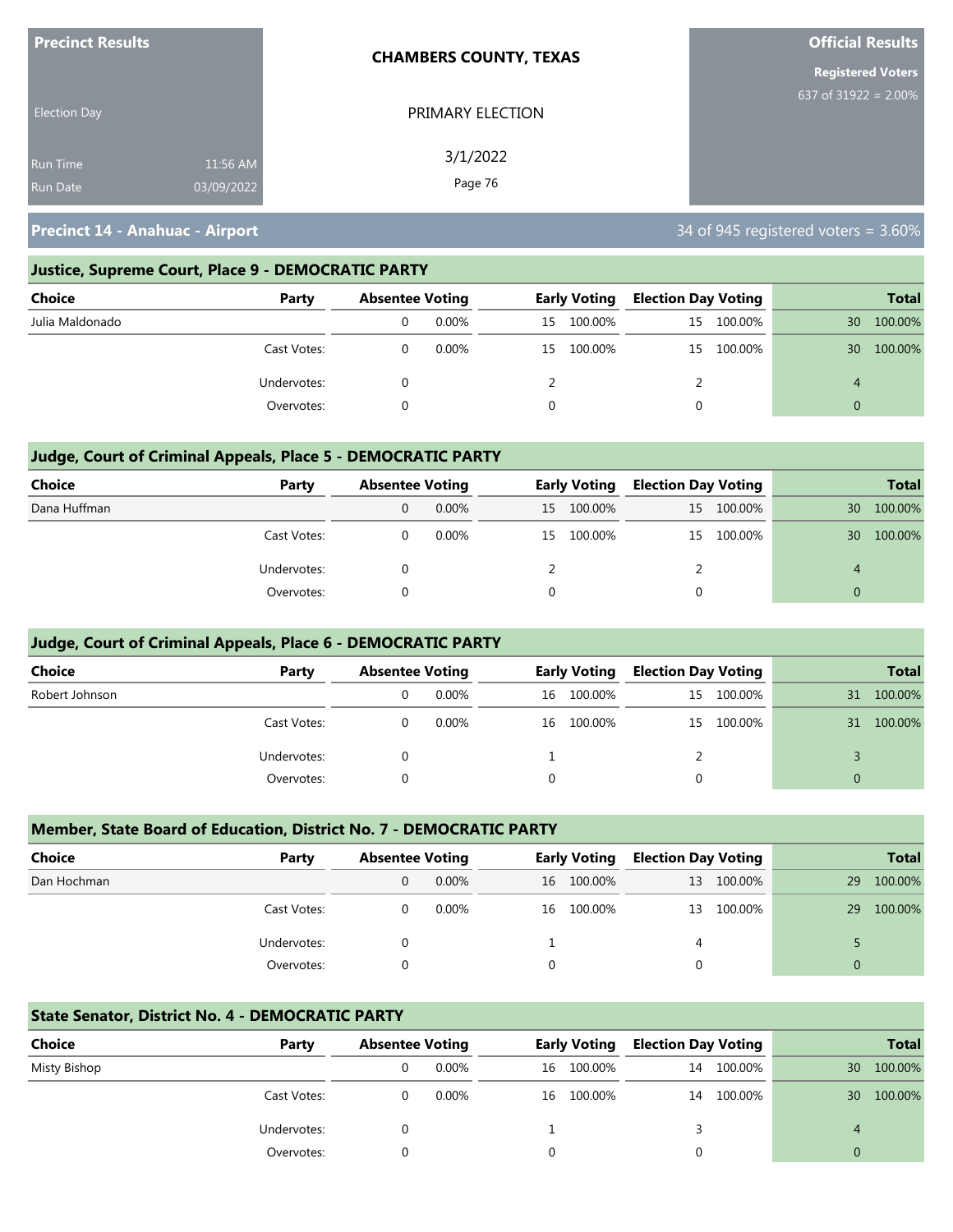| <b>Precinct Results</b> |            | <b>CHAMBERS COUNTY, TEXAS</b> | <b>Official Results</b>  |
|-------------------------|------------|-------------------------------|--------------------------|
|                         |            |                               | <b>Registered Voters</b> |
| <b>Election Day</b>     |            | PRIMARY ELECTION              | 637 of 31922 = $2.00\%$  |
| <b>Run Time</b>         | 11:56 AM   | 3/1/2022                      |                          |
| <b>Run Date</b>         | 03/09/2022 | Page 77                       |                          |

#### **State Representative, District No. 23 - DEMOCRATIC PARTY**

| Choice         | Party       | <b>Absentee Voting</b> |          | <b>Early Voting</b> |         | <b>Election Day Voting</b> |         |          | <b>Total</b> |
|----------------|-------------|------------------------|----------|---------------------|---------|----------------------------|---------|----------|--------------|
| Keith G. Henry |             |                        | $0.00\%$ | 15                  | 100.00% | 14                         | 100.00% | 29       | 100.00%      |
|                | Cast Votes: |                        | $0.00\%$ | 15                  | 100.00% | 14                         | 100.00% | 29       | 100.00%      |
|                | Undervotes: |                        |          |                     |         |                            |         |          |              |
|                | Overvotes:  |                        |          |                     |         |                            |         | $\Omega$ |              |

#### **Chief Justice, 1st Court of Appeals District - DEMOCRATIC PARTY**

| Choice         | Party       | <b>Absentee Voting</b> |          |    | <b>Early Voting</b> | <b>Election Day Voting</b> |         | <b>Total</b> |         |
|----------------|-------------|------------------------|----------|----|---------------------|----------------------------|---------|--------------|---------|
| Julie Countiss |             |                        | 0.00%    | 16 | 100.00%             | 14                         | 100.00% | 30           | 100.00% |
|                | Cast Votes: |                        | $0.00\%$ | 16 | 100.00%             | 14                         | 100.00% | 30           | 100.00% |
|                | Undervotes: |                        |          |    |                     |                            |         | 4            |         |
|                | Overvotes:  |                        |          |    |                     |                            |         |              |         |

#### **Justice, 1st Court of Appeals District, Place No. 4 - DEMOCRATIC PARTY**

| Choice         | Party       | <b>Absentee Voting</b> |          | <b>Early Voting</b> |            | <b>Election Day Voting</b> |         |          | <b>Total</b> |
|----------------|-------------|------------------------|----------|---------------------|------------|----------------------------|---------|----------|--------------|
| Mike Engelhart |             | 0                      | $0.00\%$ |                     | 15 100.00% | 14                         | 100.00% | 29       | 100.00%      |
|                | Cast Votes: |                        | $0.00\%$ | 15                  | 100.00%    | 14                         | 100.00% | 29       | 100.00%      |
|                | Undervotes: |                        |          |                     |            |                            |         |          |              |
|                | Overvotes:  |                        |          |                     |            |                            |         | $\Omega$ |              |

#### **Justice, 14th Court of Appeals District, Place No. 2 - DEMOCRATIC PARTY**

| <b>Choice</b>  | Party       | <b>Absentee Voting</b> |          |    | <b>Early Voting</b> | <b>Election Day Voting</b> |         |                 | <b>Total</b> |
|----------------|-------------|------------------------|----------|----|---------------------|----------------------------|---------|-----------------|--------------|
| Cheri C Thomas |             | 0                      | $0.00\%$ | 10 | 58.82%              | 14                         | 93.33%  | 24              | 75.00%       |
| Kyle Carter    |             | 0                      | $0.00\%$ |    | 41.18%              |                            | 6.67%   | 8               | 25.00%       |
|                | Cast Votes: | 0                      | $0.00\%$ | 17 | 100.00%             | 15                         | 100.00% | 32 <sup>2</sup> | 100.00%      |
|                | Undervotes: | 0                      |          | 0  |                     |                            |         |                 |              |
|                | Overvotes:  | 0                      |          | 0  |                     | 0                          |         | $\mathbf{0}$    |              |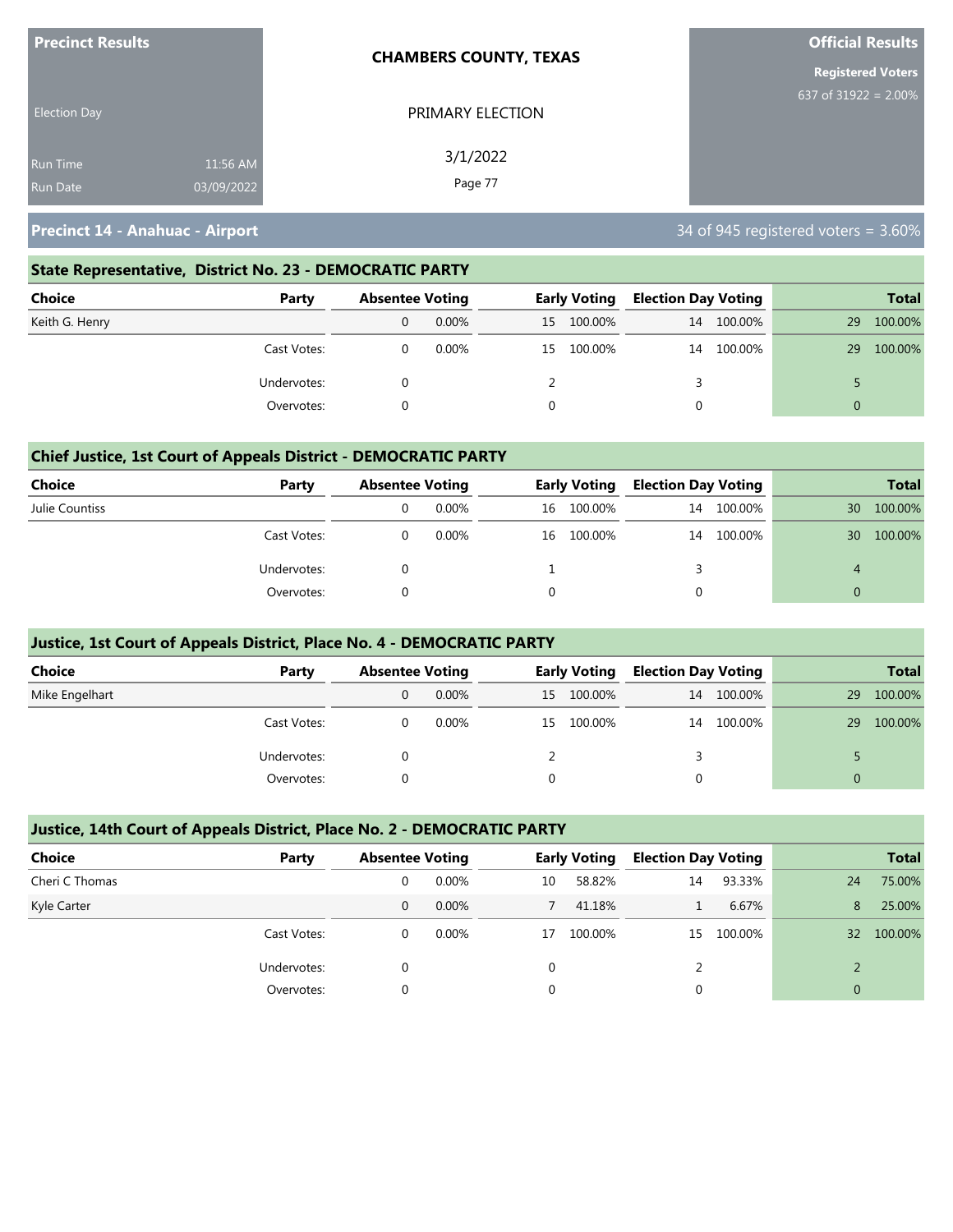| <b>Precinct Results</b> |            | <b>CHAMBERS COUNTY, TEXAS</b> | <b>Official Results</b>  |
|-------------------------|------------|-------------------------------|--------------------------|
|                         |            |                               | <b>Registered Voters</b> |
| <b>Election Day</b>     |            | PRIMARY ELECTION              | 637 of 31922 = $2.00\%$  |
| Run Time                | 11:56 AM   | 3/1/2022                      |                          |
| <b>Run Date</b>         | 03/09/2022 | Page 78                       |                          |

# **Justice, 14th Court of Appeals District, Place No. 9 - DEMOCRATIC PARTY**

| <b>Choice</b>  | Party       | <b>Absentee Voting</b> |       | <b>Early Voting</b> |         | <b>Election Day Voting</b> |         | <b>Total</b> |         |
|----------------|-------------|------------------------|-------|---------------------|---------|----------------------------|---------|--------------|---------|
| William Demond |             |                        | 0.00% | 8                   | 47.06%  | 10                         | 62.50%  | 18           | 54.55%  |
| Chris Conrad   |             |                        | 0.00% | 9                   | 52.94%  | 6                          | 37.50%  | 15           | 45.45%  |
|                | Cast Votes: |                        | 0.00% | 17                  | 100.00% | 16                         | 100.00% | 33           | 100.00% |
|                | Undervotes: |                        |       |                     |         |                            |         |              |         |
|                | Overvotes:  |                        |       |                     |         | 0                          |         | $\Omega$     |         |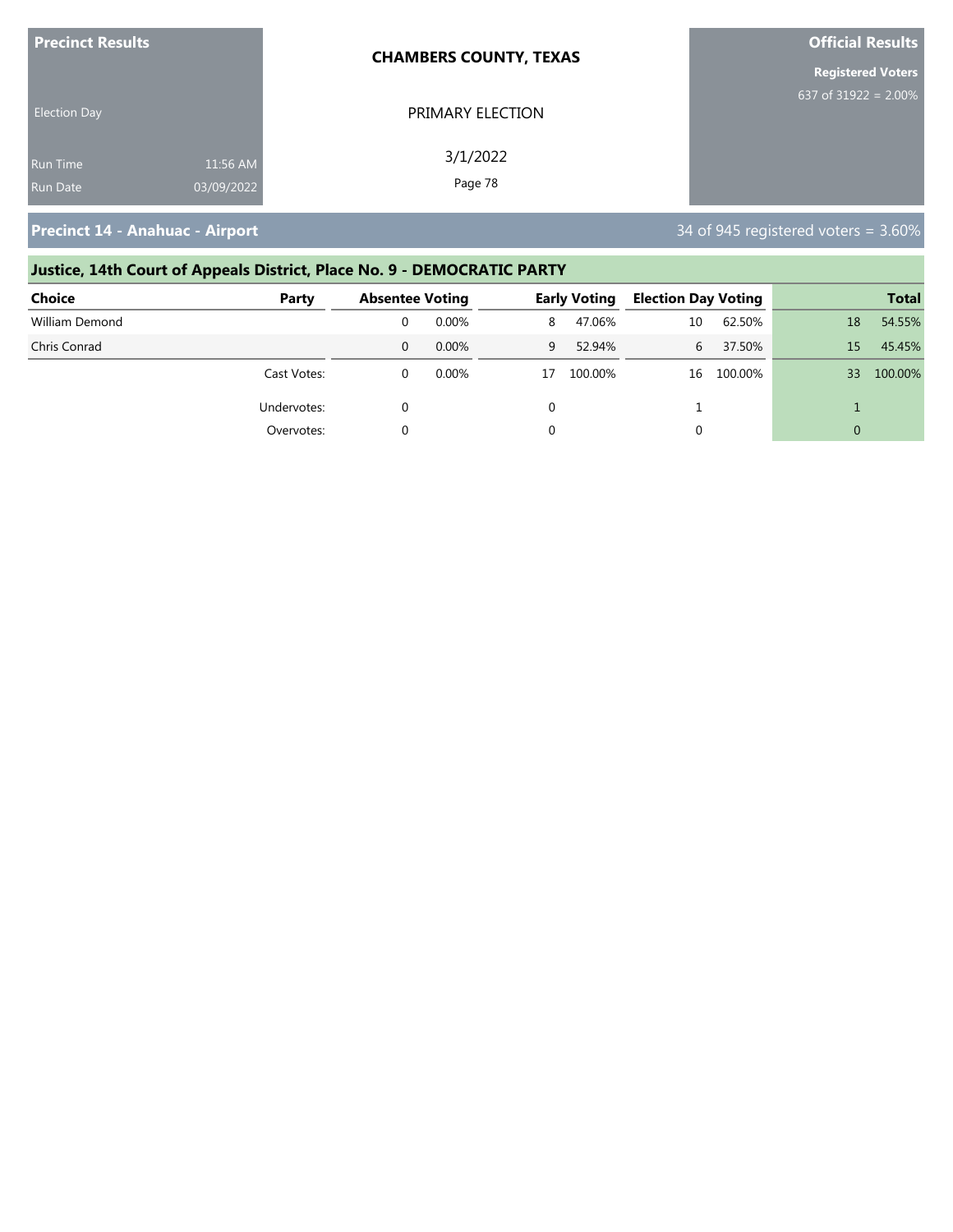| <b>Precinct Results</b> |            | <b>CHAMBERS COUNTY, TEXAS</b> | <b>Official Results</b>  |  |  |
|-------------------------|------------|-------------------------------|--------------------------|--|--|
|                         |            |                               | <b>Registered Voters</b> |  |  |
| <b>Election Day</b>     |            | PRIMARY ELECTION              | 637 of $31922 = 2.00\%$  |  |  |
| <b>Run Time</b>         | 11:56 AM   | 3/1/2022                      |                          |  |  |
| <b>Run Date</b>         | 03/09/2022 | Page 79                       |                          |  |  |

**Precinct 15 - Baytown - Kilgore** 8 and 1990 and 1990 and 1990 and 1990 and 1990 and 1990 and 1990 and 1990 and 1

# **United States Representative, District No. 36 - DEMOCRATIC PARTY Choice Party Absentee Voting Early Voting Election Day Voting Total** Jon Haire 4 100.00% 34 100.00% 45 100.00% 83 100.00%

| Cast Votes: | 100.00%<br>4 | 100.00%<br>34 | 100.00%<br>45 | 100.00%<br>83 |
|-------------|--------------|---------------|---------------|---------------|
| Undervotes: |              |               |               |               |
| Overvotes:  |              |               |               |               |
|             |              |               |               |               |

#### **Governor - DEMOCRATIC PARTY**

| <b>Choice</b>               | Party       |              | <b>Absentee Voting</b> |              | <b>Early Voting</b> | <b>Election Day Voting</b> |         |                | <b>Total</b> |
|-----------------------------|-------------|--------------|------------------------|--------------|---------------------|----------------------------|---------|----------------|--------------|
| Beto O'Rourke               |             | 4            | 100.00%                | 36           | 97.30%              | 44                         | 88.00%  | 84             | 92.31%       |
| Joy Diaz                    |             | $\mathbf 0$  | 0.00%                  |              | 2.70%               | 3                          | 6.00%   | $\overline{4}$ | 4.40%        |
| Rich Wakeland               |             | $\mathbf{0}$ | 0.00%                  | $\mathbf{0}$ | 0.00%               | 2                          | 4.00%   | $\overline{2}$ | 2.20%        |
| Michael Cooper              |             | $\mathbf 0$  | 0.00%                  | 0            | 0.00%               | 1                          | 2.00%   |                | 1.10%        |
| Inocencio (Inno) Barrientez |             | $\mathbf{0}$ | 0.00%                  | $\mathbf{0}$ | $0.00\%$            | $\mathbf{0}$               | 0.00%   | $\overline{0}$ | 0.00%        |
|                             | Cast Votes: | 4            | 100.00%                | 37           | 100.00%             | 50                         | 100.00% | 91             | 100.00%      |
|                             | Undervotes: | 0            |                        | $\mathbf 0$  |                     | $\mathbf{0}$               |         | $\overline{0}$ |              |
|                             | Overvotes:  | 0            |                        | 0            |                     | $\mathbf 0$                |         | 0              |              |

#### **Lieutenant Governor - DEMOCRATIC PARTY**

| <b>Choice</b>    | Party       | <b>Absentee Voting</b> |           |    | <b>Early Voting</b> | <b>Election Day Voting</b> |         |              | <b>Total</b> |
|------------------|-------------|------------------------|-----------|----|---------------------|----------------------------|---------|--------------|--------------|
| Carla Brailey    |             | 0                      | 0.00%     | 19 | 55.88%              | 16                         | 32.65%  | 35           | 40.23%       |
| Mike Collier     |             | 3                      | 75.00%    | 12 | 35.29%              | 17                         | 34.69%  | 32           | 36.78%       |
| Michelle Beckley |             |                        | 25.00%    | 3  | 8.82%               | 16                         | 32.65%  | 20           | 22.99%       |
|                  | Cast Votes: |                        | 4 100.00% | 34 | 100.00%             | 49                         | 100.00% | 87           | 100.00%      |
|                  | Undervotes: | 0                      |           | 3  |                     |                            |         | 4            |              |
|                  | Overvotes:  | 0                      |           | 0  |                     | 0                          |         | $\mathbf{0}$ |              |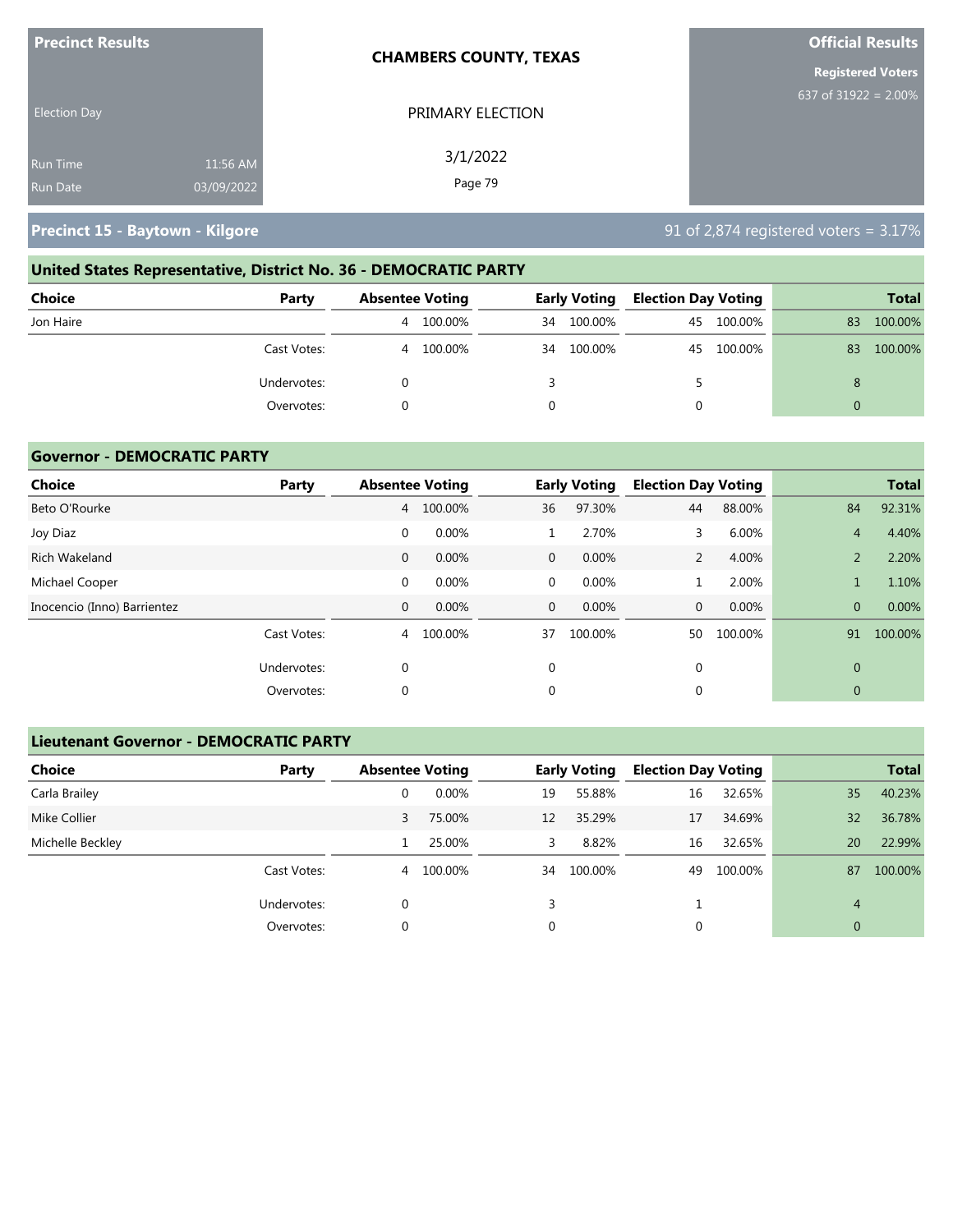| <b>Precinct Results</b> |            | <b>CHAMBERS COUNTY, TEXAS</b> | <b>Official Results</b><br><b>Registered Voters</b> |  |  |
|-------------------------|------------|-------------------------------|-----------------------------------------------------|--|--|
|                         |            |                               |                                                     |  |  |
| <b>Election Day</b>     |            | PRIMARY ELECTION              | 637 of 31922 = 2.00%                                |  |  |
| Run Time                | 11:56 AM   | 3/1/2022                      |                                                     |  |  |
| Run Date                | 03/09/2022 | Page 80                       |                                                     |  |  |

## **Precinct 15 - Baytown - Kilgore** 8 **Precinct 15 - Baytown - Kilgore** 91 of 2,874 registered voters = 3.17%

#### **Attorney General - DEMOCRATIC PARTY**

| . , <u></u> .           |              |                        |         |    |                     |                            |         |                |              |  |  |  |
|-------------------------|--------------|------------------------|---------|----|---------------------|----------------------------|---------|----------------|--------------|--|--|--|
| Choice                  | <b>Party</b> | <b>Absentee Voting</b> |         |    | <b>Early Voting</b> | <b>Election Day Voting</b> |         |                | <b>Total</b> |  |  |  |
| Joe Jaworski            |              | 3                      | 75.00%  | 5. | 13.89%              |                            | 14.00%  | 15             | 16.67%       |  |  |  |
| Rochelle Mercedes Garza |              |                        | 25.00%  | 16 | 44.44%              | 17                         | 34.00%  | 34             | 37.78%       |  |  |  |
| S. "TBONE" Raynor       |              | $\mathbf 0$            | 0.00%   | 1  | 2.78%               | 3                          | 6.00%   | $\overline{4}$ | 4.44%        |  |  |  |
| Lee Merritt             |              | $\mathbf 0$            | 0.00%   | 8  | 22.22%              | 16                         | 32.00%  | 24             | 26.67%       |  |  |  |
| Mike Fields             |              | $\mathbf{0}$           | 0.00%   | 6  | 16.67%              | $7^{\circ}$                | 14.00%  | 13             | 14.44%       |  |  |  |
|                         | Cast Votes:  | 4                      | 100.00% | 36 | 100.00%             | 50                         | 100.00% | 90             | 100.00%      |  |  |  |
|                         | Undervotes:  | $\mathbf 0$            |         |    |                     | $\mathbf 0$                |         |                |              |  |  |  |
|                         | Overvotes:   | $\mathbf 0$            |         | 0  |                     | 0                          |         | $\mathbf{0}$   |              |  |  |  |

### **Comptroller of Public Accounts - DEMOCRATIC PARTY**

| <b>Choice</b>    | Party       |                | <b>Absentee Voting</b> |             | <b>Early Voting</b> | <b>Election Day Voting</b> |         |                | <b>Total</b> |
|------------------|-------------|----------------|------------------------|-------------|---------------------|----------------------------|---------|----------------|--------------|
| Angel Luis Vega  |             |                | 25.00%                 | 17          | 50.00%              | 24                         | 50.00%  | 42             | 48.84%       |
| Tim Mahoney      |             | 2              | 50.00%                 | 5           | 14.71%              | 10                         | 20.83%  | 17             | 19.77%       |
| Janet T. Dudding |             |                | 25.00%                 | 12          | 35.29%              | 14                         | 29.17%  | 27             | 31.40%       |
|                  | Cast Votes: | $\overline{4}$ | 100.00%                | 34          | 100.00%             | 48                         | 100.00% | 86             | 100.00%      |
|                  | Undervotes: | $\mathbf 0$    |                        | 3           |                     | $\mathcal{P}$              |         |                |              |
|                  | Overvotes:  | 0              |                        | $\mathbf 0$ |                     |                            |         | $\overline{0}$ |              |

#### **Commissioner of the General Land Office - DEMOCRATIC PARTY**

| <b>Choice</b>        | Party       | <b>Absentee Voting</b> |         |    | <b>Early Voting</b> |          | <b>Election Day Voting</b> |              | <b>Total</b> |
|----------------------|-------------|------------------------|---------|----|---------------------|----------|----------------------------|--------------|--------------|
| Sandragrace Martinez |             | 2                      | 50.00%  | 19 | 55.88%              | 24       | 48.00%                     | 45           | 51.14%       |
| Jinny Suh            |             | 2                      | 50.00%  |    | 2.94%               | 8        | 16.00%                     | 11           | 12.50%       |
| Jay Kleberg          |             | $\mathbf{0}$           | 0.00%   | 3  | 8.82%               | 9        | 18.00%                     | 12           | 13.64%       |
| Michael Lange        |             | 0                      | 0.00%   | 11 | 32.35%              | 9        | 18.00%                     | 20           | 22.73%       |
|                      | Cast Votes: | $\overline{4}$         | 100.00% | 34 | 100.00%             | 50       | 100.00%                    | 88           | 100.00%      |
|                      | Undervotes: | $\Omega$               |         |    |                     | $\Omega$ |                            | 3            |              |
|                      | Overvotes:  | 0                      |         | 0  |                     | 0        |                            | $\mathbf{0}$ |              |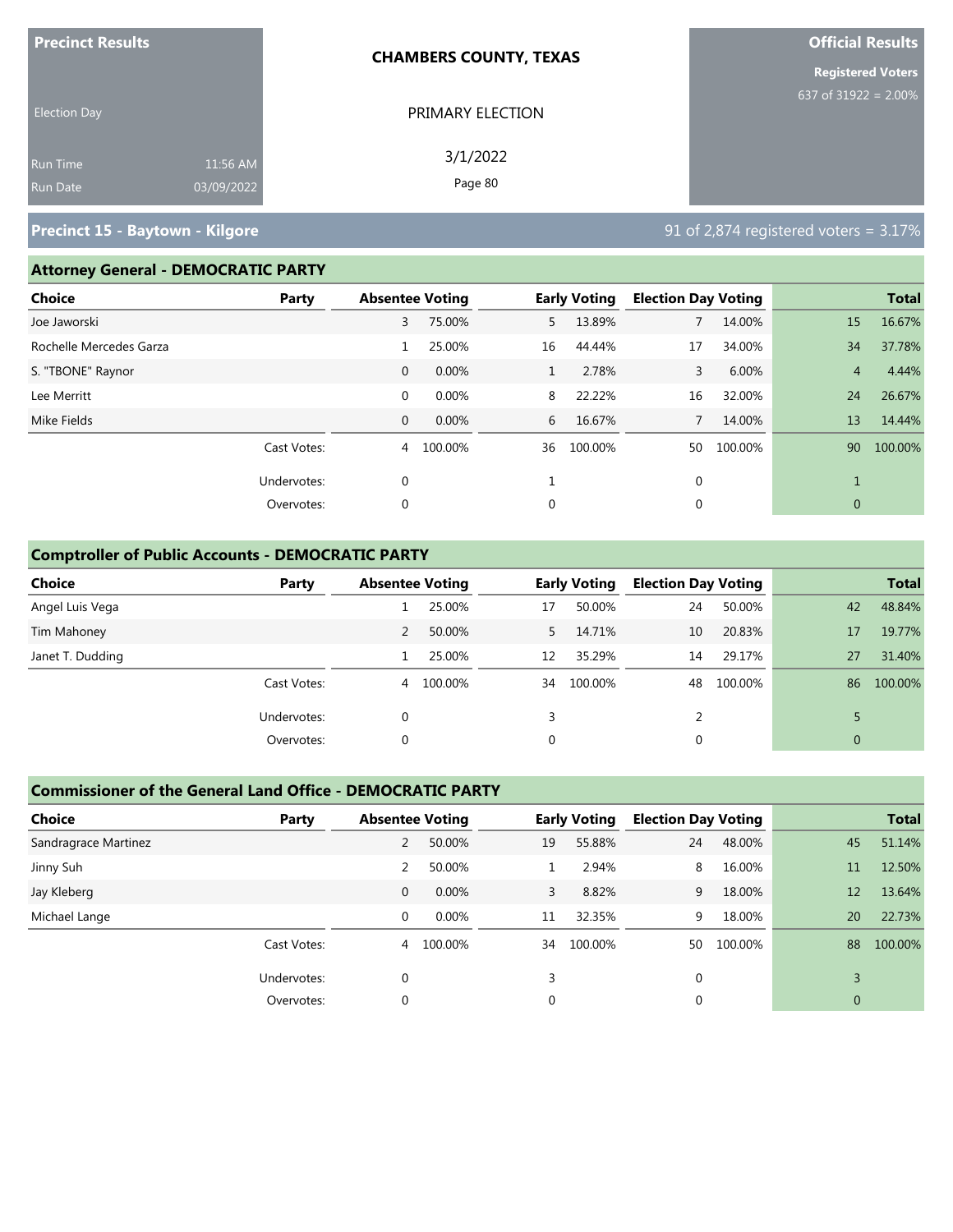| <b>Precinct Results</b> |            | <b>CHAMBERS COUNTY, TEXAS</b> | <b>Official Results</b>  |  |  |
|-------------------------|------------|-------------------------------|--------------------------|--|--|
|                         |            |                               | <b>Registered Voters</b> |  |  |
| <b>Election Day</b>     |            | PRIMARY ELECTION              | 637 of 31922 = $2.00\%$  |  |  |
| <b>Run Time</b>         | 11:56 AM   | 3/1/2022                      |                          |  |  |
| <b>Run Date</b>         | 03/09/2022 | Page 81                       |                          |  |  |

**Precinct 15 - Baytown - Kilgore 15 - Baytown - Kilgore** 1991 **12.874 registered voters = 3.17%** 

### **Commissioner of Agriculture - DEMOCRATIC PARTY**

| <b>Choice</b><br>Party | <b>Absentee Voting</b> |         |    | <b>Early Voting</b> | <b>Election Day Voting</b> |         |                | <b>Total</b> |
|------------------------|------------------------|---------|----|---------------------|----------------------------|---------|----------------|--------------|
| Susan Hays             | 3                      | 75.00%  | 31 | 93.94%              | 38                         | 77.55%  | 72             | 83.72%       |
| Ed Ireson              |                        | 25.00%  | 2  | 6.06%               | 11                         | 22.45%  | 14             | 16.28%       |
| Cast Votes:            | 4                      | 100.00% | 33 | 100.00%             | 49                         | 100.00% | 86             | 100.00%      |
| Undervotes:            |                        |         | 4  |                     |                            |         |                |              |
| Overvotes:             |                        |         |    |                     |                            |         | $\overline{0}$ |              |

| <b>Railroad Commissioner - DEMOCRATIC PARTY</b> |             |                        |         |                 |                     |                            |            |          |              |  |
|-------------------------------------------------|-------------|------------------------|---------|-----------------|---------------------|----------------------------|------------|----------|--------------|--|
| Choice                                          | Party       | <b>Absentee Voting</b> |         |                 | <b>Early Voting</b> | <b>Election Day Voting</b> |            |          | <b>Total</b> |  |
| Luke Warford                                    |             | $\overline{4}$         | 100.00% | 32 <sup>2</sup> | 100.00%             |                            | 47 100.00% | 83       | 100.00%      |  |
|                                                 | Cast Votes: | $\overline{4}$         | 100.00% | 32              | 100.00%             | 47                         | 100.00%    | 83       | 100.00%      |  |
|                                                 | Undervotes: |                        |         |                 |                     | 3                          |            | 8        |              |  |
|                                                 | Overvotes:  |                        |         |                 |                     | $\Omega$                   |            | $\Omega$ |              |  |

#### **Justice, Supreme Court, Place 3 - DEMOCRATIC PARTY**

| <b>Choice</b> | Party       | <b>Absentee Voting</b> |         | <b>Early Voting</b> |         | <b>Election Day Voting</b> |         | <b>Total</b> |         |
|---------------|-------------|------------------------|---------|---------------------|---------|----------------------------|---------|--------------|---------|
| Erin A Nowell |             | 4                      | 100.00% | 33                  | 100.00% | 47                         | 100.00% | 84           | 100.00% |
|               | Cast Votes: | 4                      | 100.00% | 33                  | 100.00% | 47                         | 100.00% | 84           | 100.00% |
|               | Undervotes: |                        |         | 4                   |         |                            |         |              |         |
|               | Overvotes:  |                        |         |                     |         |                            |         | 0            |         |

#### **Justice, Supreme Court, Place 5 - DEMOCRATIC PARTY**

| Choice         | Party       | <b>Absentee Voting</b> |         | <b>Early Voting</b> |         | <b>Election Day Voting</b> |            |    | <b>Total</b> |
|----------------|-------------|------------------------|---------|---------------------|---------|----------------------------|------------|----|--------------|
| Amanda Reichek |             | 4                      | 100.00% | 33                  | 100.00% |                            | 46 100.00% | 83 | 100.00%      |
|                | Cast Votes: | 4                      | 100.00% | 33                  | 100.00% |                            | 46 100.00% | 83 | 100.00%      |
|                | Undervotes: |                        |         |                     |         | 4                          |            | 8  |              |
|                | Overvotes:  |                        |         |                     |         |                            |            |    |              |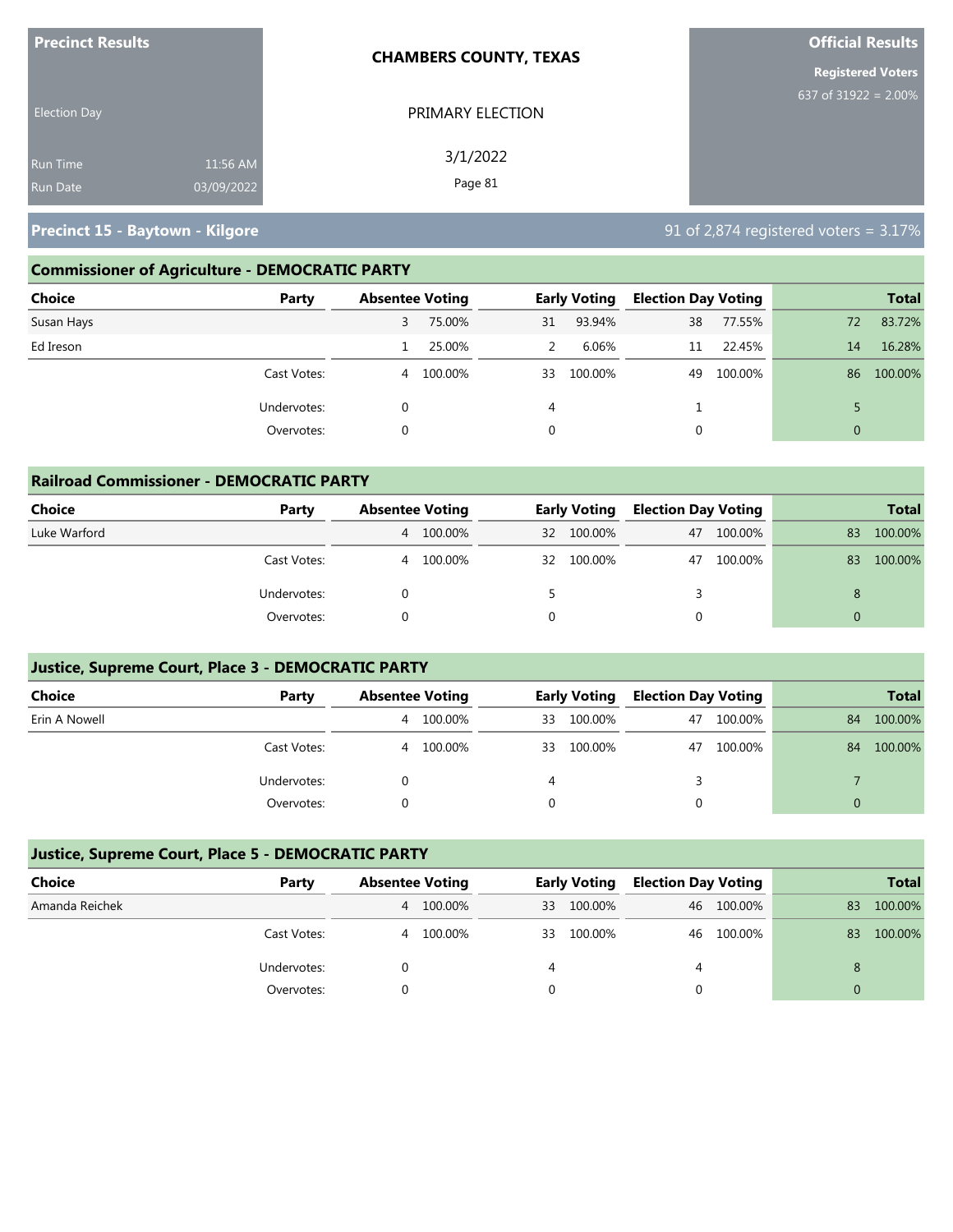| <b>Precinct Results</b> |            | <b>CHAMBERS COUNTY, TEXAS</b> | <b>Official Results</b>  |  |
|-------------------------|------------|-------------------------------|--------------------------|--|
|                         |            |                               | <b>Registered Voters</b> |  |
| <b>Election Day</b>     |            | PRIMARY ELECTION              | 637 of 31922 = $2.00\%$  |  |
| <b>Run Time</b>         | 11:56 AM   | 3/1/2022                      |                          |  |
| <b>Run Date</b>         | 03/09/2022 | Page 82                       |                          |  |

**Precinct 15 - Baytown - Kilgore** 8 and 1990 and 1990 and 1990 and 1990 and 1990 and 1990 and 1990 and 1990 and 1

#### **Justice, Supreme Court, Place 9 - DEMOCRATIC PARTY**

| <b>Choice</b>   | Party       | <b>Absentee Voting</b> |         |    | <b>Early Voting</b> | <b>Election Day Voting</b> |         |    | <b>Total</b> |
|-----------------|-------------|------------------------|---------|----|---------------------|----------------------------|---------|----|--------------|
| Julia Maldonado |             | 3                      | 100.00% | 33 | 100.00%             | 49                         | 100.00% | 85 | 100.00%      |
|                 | Cast Votes: | 3.                     | 100.00% | 33 | 100.00%             | 49                         | 100.00% | 85 | 100.00%      |
|                 | Undervotes: |                        |         | 4  |                     |                            |         | 6  |              |
|                 | Overvotes:  |                        |         | 0  |                     | 0                          |         |    |              |

#### **Judge, Court of Criminal Appeals, Place 5 - DEMOCRATIC PARTY**

| Choice       | Party       | <b>Absentee Voting</b> |         | <b>Early Voting</b> |         | <b>Election Day Voting</b> |            | <b>Total</b>  |         |
|--------------|-------------|------------------------|---------|---------------------|---------|----------------------------|------------|---------------|---------|
| Dana Huffman |             | 4                      | 100.00% | 33                  | 100.00% |                            | 48 100.00% | 85            | 100.00% |
|              | Cast Votes: | 4                      | 100.00% | 33                  | 100.00% | 48                         | 100.00%    | 85            | 100.00% |
|              | Undervotes: |                        |         | 4                   |         |                            |            | $\mathfrak b$ |         |
|              | Overvotes:  |                        |         |                     |         |                            |            |               |         |

#### **Judge, Court of Criminal Appeals, Place 6 - DEMOCRATIC PARTY**

| <b>Choice</b>  | Party       | <b>Absentee Voting</b> |         | <b>Early Voting</b> |            | <b>Election Day Voting</b> |            |          | <b>Total</b> |
|----------------|-------------|------------------------|---------|---------------------|------------|----------------------------|------------|----------|--------------|
| Robert Johnson |             | 4                      | 100.00% |                     | 31 100.00% |                            | 46 100.00% | 81       | 100.00%      |
|                | Cast Votes: | 4                      | 100.00% |                     | 31 100.00% |                            | 46 100.00% | 81       | 100.00%      |
|                | Undervotes: |                        |         | 6                   |            | 4                          |            | 10       |              |
|                | Overvotes:  |                        |         | 0                   |            | 0                          |            | $\Omega$ |              |

#### **Member, State Board of Education, District No. 7 - DEMOCRATIC PARTY**

| <b>Choice</b> | Party       | <b>Absentee Voting</b> |           | <b>Early Voting</b> |            | <b>Election Day Voting</b> |            |          | <b>Total</b> |
|---------------|-------------|------------------------|-----------|---------------------|------------|----------------------------|------------|----------|--------------|
| Dan Hochman   |             |                        | 4 100.00% |                     | 32 100.00% |                            | 48 100.00% | 84       | 100.00%      |
|               | Cast Votes: | 4                      | 100.00%   |                     | 32 100.00% | 48                         | 100.00%    | 84       | 100.00%      |
|               | Undervotes: |                        |           |                     |            |                            |            |          |              |
|               | Overvotes:  |                        |           | 0                   |            | 0                          |            | $\Omega$ |              |

#### **State Senator, District No. 4 - DEMOCRATIC PARTY**

| Choice       | Party       | <b>Absentee Voting</b> |         |    | <b>Early Voting</b> | <b>Election Day Voting</b> |         |    | <b>Total</b> |
|--------------|-------------|------------------------|---------|----|---------------------|----------------------------|---------|----|--------------|
| Misty Bishop |             | 4                      | 100.00% | 33 | 100.00%             | 47                         | 100.00% | 84 | 100.00%      |
|              | Cast Votes: | 4                      | 100.00% | 33 | 100.00%             | 47                         | 100.00% | 84 | 100.00%      |
|              | Undervotes: |                        |         |    |                     |                            |         |    |              |
|              | Overvotes:  |                        |         |    |                     |                            |         |    |              |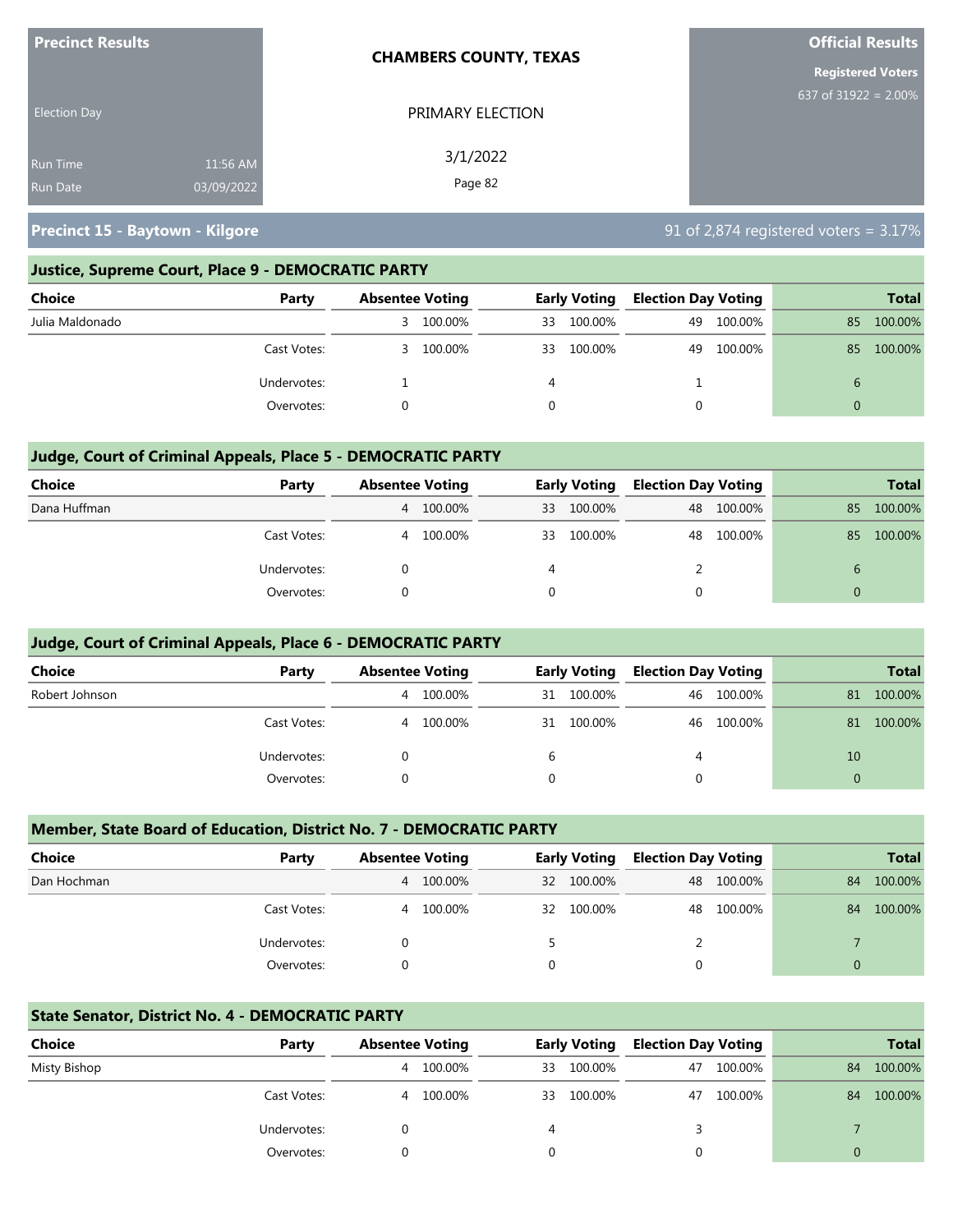| <b>Precinct Results</b> |            | <b>CHAMBERS COUNTY, TEXAS</b> | <b>Official Results</b>  |  |  |  |  |
|-------------------------|------------|-------------------------------|--------------------------|--|--|--|--|
|                         |            |                               | <b>Registered Voters</b> |  |  |  |  |
| <b>Election Day</b>     |            | PRIMARY ELECTION              | 637 of $31922 = 2.00\%$  |  |  |  |  |
| <b>Run Time</b>         | 11:56 AM   | 3/1/2022                      |                          |  |  |  |  |
| <b>Run Date</b>         | 03/09/2022 | Page 83                       |                          |  |  |  |  |

**Precinct 15 - Baytown - Kilgore** 8 and 1990 and 1990 and 1990 and 1990 and 1990 and 1990 and 1990 and 1990 and 1

#### **State Representative, District No. 23 - DEMOCRATIC PARTY**

| Choice         | Party       | <b>Absentee Voting</b> |         | <b>Early Voting</b> |         | <b>Election Day Voting</b> |            |    | Total   |
|----------------|-------------|------------------------|---------|---------------------|---------|----------------------------|------------|----|---------|
| Keith G. Henry |             | 4                      | 100.00% | 32                  | 100.00% |                            | 48 100.00% | 84 | 100.00% |
|                | Cast Votes: | 4                      | 100.00% | 32                  | 100.00% |                            | 48 100.00% | 84 | 100.00% |
|                | Undervotes: |                        |         |                     |         |                            |            |    |         |
|                | Overvotes:  |                        |         |                     |         |                            |            | 0  |         |

#### **Chief Justice, 1st Court of Appeals District - DEMOCRATIC PARTY**

| Choice         | Party       | <b>Absentee Voting</b> |         | <b>Early Voting</b> |         | <b>Election Day Voting</b> |         |               | <b>Total</b> |
|----------------|-------------|------------------------|---------|---------------------|---------|----------------------------|---------|---------------|--------------|
| Julie Countiss |             | 4                      | 100.00% | 33                  | 100.00% | 48                         | 100.00% | 85            | 100.00%      |
|                | Cast Votes: | 4                      | 100.00% | 33                  | 100.00% | 48                         | 100.00% | 85            | 100.00%      |
|                | Undervotes: |                        |         | 4                   |         |                            |         | $\mathfrak b$ |              |
|                | Overvotes:  |                        |         |                     |         |                            |         |               |              |

#### **Justice, 1st Court of Appeals District, Place No. 4 - DEMOCRATIC PARTY**

| Choice         | Party       | <b>Absentee Voting</b> |           | <b>Early Voting</b> | <b>Election Day Voting</b> |            |          | <b>Total</b> |
|----------------|-------------|------------------------|-----------|---------------------|----------------------------|------------|----------|--------------|
| Mike Engelhart |             |                        | 4 100.00% | 32 100.00%          |                            | 48 100.00% | 84       | 100.00%      |
|                | Cast Votes: | 4                      | 100.00%   | 32 100.00%          | 48                         | 100.00%    | 84       | 100.00%      |
|                | Undervotes: |                        |           |                     |                            |            |          |              |
|                | Overvotes:  |                        |           |                     | 0                          |            | $\Omega$ |              |

#### **Justice, 14th Court of Appeals District, Place No. 2 - DEMOCRATIC PARTY**

| <b>Choice</b>  | Party       | <b>Absentee Voting</b> |         |    | <b>Early Voting</b> | <b>Election Day Voting</b> |         |    | <b>Total</b> |
|----------------|-------------|------------------------|---------|----|---------------------|----------------------------|---------|----|--------------|
| Cheri C Thomas |             |                        | 50.00%  | 27 | 81.82%              | 33                         | 67.35%  | 62 | 72.09%       |
| Kyle Carter    |             |                        | 50.00%  | 6  | 18.18%              | 16                         | 32.65%  | 24 | 27.91%       |
|                | Cast Votes: | 4                      | 100.00% | 33 | 100.00%             | 49                         | 100.00% | 86 | 100.00%      |
|                | Undervotes: |                        |         | 4  |                     |                            |         |    |              |
|                | Overvotes:  | $\Omega$               |         | 0  |                     |                            |         | 0  |              |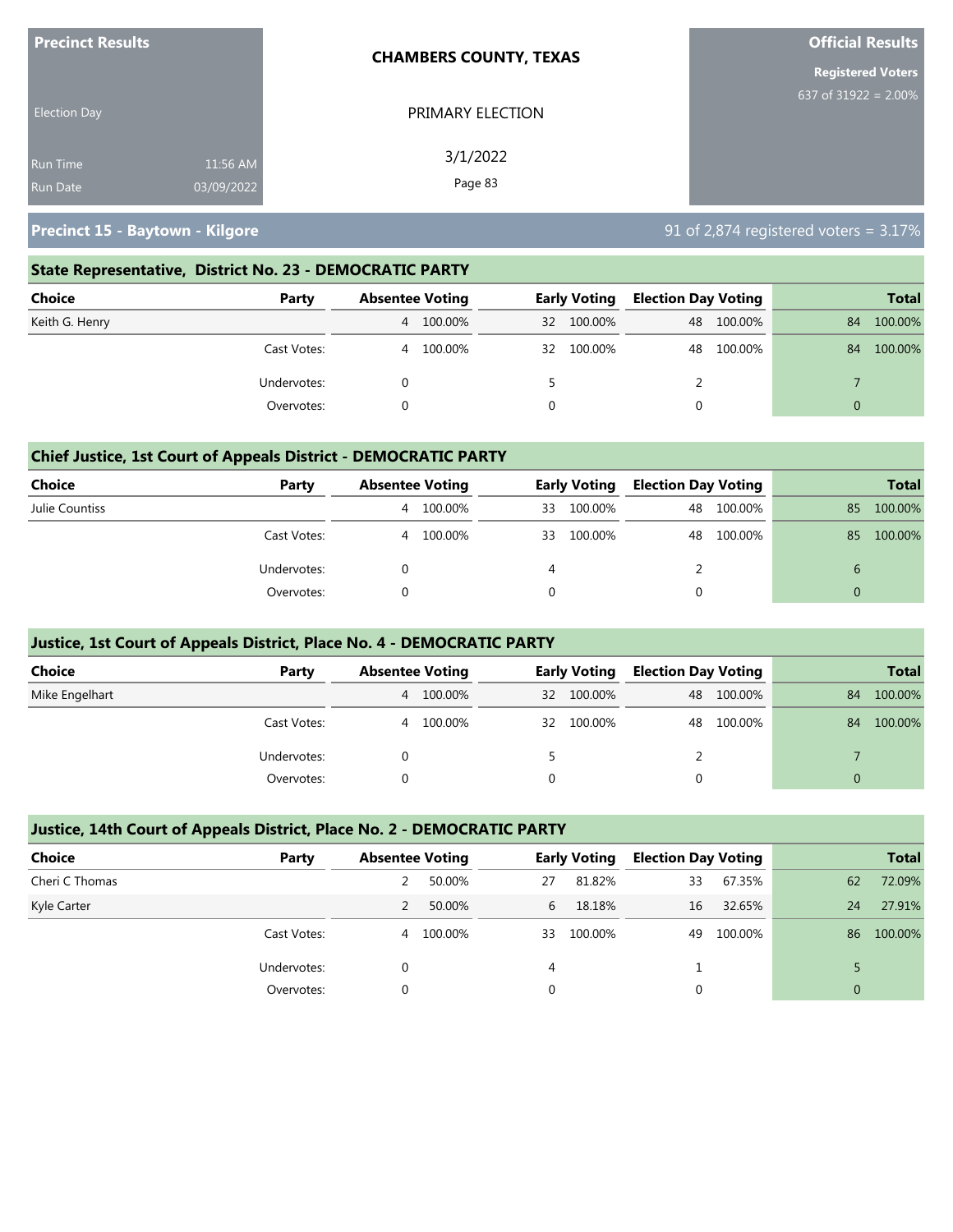| <b>Precinct Results</b> |            | <b>CHAMBERS COUNTY, TEXAS</b> | <b>Official Results</b>  |
|-------------------------|------------|-------------------------------|--------------------------|
|                         |            |                               | <b>Registered Voters</b> |
| <b>Election Day</b>     |            | PRIMARY ELECTION              | 637 of $31922 = 2.00\%$  |
| <b>Run Time</b>         | 11:56 AM   | 3/1/2022                      |                          |
| <b>Run Date</b>         | 03/09/2022 | Page 84                       |                          |

**Precinct 15 - Baytown - Kilgore** 8 **Precinct 15 - Baytown - Kilgore** 91 of 2,874 registered voters = 3.17%

# **Justice, 14th Court of Appeals District, Place No. 9 - DEMOCRATIC PARTY**

| <b>Choice</b>  | Party       | <b>Absentee Voting</b> |         |    | <b>Early Voting</b> | <b>Election Day Voting</b> |         |                 | <b>Total</b> |
|----------------|-------------|------------------------|---------|----|---------------------|----------------------------|---------|-----------------|--------------|
| William Demond |             |                        | 50.00%  | 21 | 63.64%              | 33                         | 67.35%  | 56 <sup>°</sup> | 65.12%       |
| Chris Conrad   |             |                        | 50.00%  | 12 | 36.36%              | 16                         | 32.65%  | 30              | 34.88%       |
|                | Cast Votes: | 4                      | 100.00% | 33 | 100.00%             | 49                         | 100.00% | 86              | 100.00%      |
|                | Undervotes: |                        |         | 4  |                     |                            |         |                 |              |
|                | Overvotes:  |                        |         |    |                     | 0                          |         | $\Omega$        |              |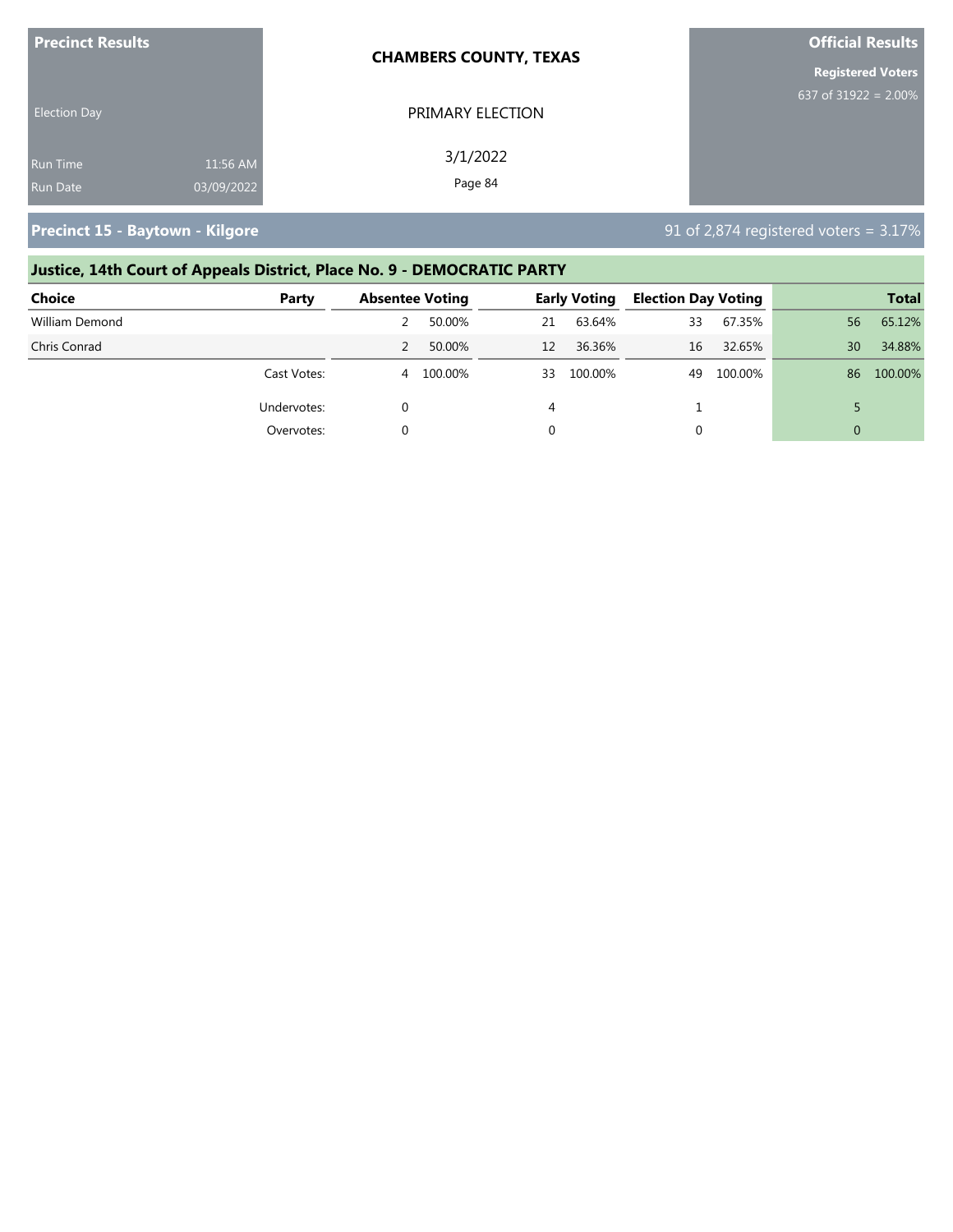| <b>Precinct Results</b> |            | <b>CHAMBERS COUNTY, TEXAS</b> | <b>Official Results</b>  |
|-------------------------|------------|-------------------------------|--------------------------|
|                         |            |                               | <b>Registered Voters</b> |
| <b>Election Day</b>     |            | PRIMARY ELECTION              | 637 of 31922 = $2.00\%$  |
| <b>Run Time</b>         | 11:56 AM   | 3/1/2022                      |                          |
| <b>Run Date</b>         | 03/09/2022 | Page 85                       |                          |

# **United States Representative, District No. 36 - DEMOCRATIC PARTY**

| <b>Choice</b> | Party       | <b>Absentee Voting</b> | <b>Early Voting</b> | Election Day Voting |           |    | <b>Total</b> |
|---------------|-------------|------------------------|---------------------|---------------------|-----------|----|--------------|
| Jon Haire     |             | 100.00%                | 6 100.00%           |                     | 8 100.00% | 15 | 100.00%      |
|               | Cast Votes: | 100.00%                | 6 100.00%           |                     | 8 100.00% | 15 | 100.00%      |
|               | Undervotes: |                        |                     |                     |           |    |              |
|               | Overvotes:  |                        |                     |                     |           | 0  |              |

#### **Governor - DEMOCRATIC PARTY**

| Choice                      | Party       |              | <b>Absentee Voting</b> |              | <b>Early Voting</b> | <b>Election Day Voting</b> |         |                | <b>Total</b> |
|-----------------------------|-------------|--------------|------------------------|--------------|---------------------|----------------------------|---------|----------------|--------------|
| Beto O'Rourke               |             |              | 100.00%                | 5            | 71.43%              | 9                          | 100.00% | 15             | 88.24%       |
| Joy Diaz                    |             | $\mathbf 0$  | 0.00%                  | $\mathbf 0$  | 0.00%               | $\mathbf 0$                | 0.00%   | $\overline{0}$ | 0.00%        |
| Rich Wakeland               |             | 0            | 0.00%                  | $\mathbf{0}$ | 0.00%               | $\mathbf{0}$               | 0.00%   | $\overline{0}$ | 0.00%        |
| Michael Cooper              |             | $\mathbf 0$  | 0.00%                  | 2            | 28.57%              | $\mathbf{0}$               | 0.00%   |                | 11.76%       |
| Inocencio (Inno) Barrientez |             | $\mathbf{0}$ | 0.00%                  | $\mathbf{0}$ | 0.00%               | $\mathbf{0}$               | 0.00%   | $\overline{0}$ | 0.00%        |
|                             | Cast Votes: |              | 100.00%                |              | 100.00%             | 9                          | 100.00% | 17             | 100.00%      |
|                             | Undervotes: | $\mathbf 0$  |                        | $\mathbf 0$  |                     | $\mathbf{0}$               |         | $\overline{0}$ |              |
|                             | Overvotes:  | $\mathbf 0$  |                        | $\mathbf 0$  |                     | 0                          |         | $\overline{0}$ |              |

#### **Lieutenant Governor - DEMOCRATIC PARTY**

| <b>Choice</b>    | Party       | <b>Absentee Voting</b> |          |    | <b>Early Voting</b> | <b>Election Day Voting</b> |         |                | <b>Total</b> |
|------------------|-------------|------------------------|----------|----|---------------------|----------------------------|---------|----------------|--------------|
| Carla Brailey    |             | 0                      | 0.00%    | 4  | 80.00%              |                            | 22.22%  | 6              | 40.00%       |
| Mike Collier     |             |                        | 100.00%  |    | 20.00%              |                            | 55.56%  |                | 46.67%       |
| Michelle Beckley |             | 0                      | $0.00\%$ | 0  | 0.00%               |                            | 22.22%  |                | 13.33%       |
|                  | Cast Votes: |                        | 100.00%  | 5. | 100.00%             | 9                          | 100.00% | 15             | 100.00%      |
|                  | Undervotes: | 0                      |          |    |                     | 0                          |         | $\mathcal{D}$  |              |
|                  | Overvotes:  | 0                      |          | 0  |                     | 0                          |         | $\overline{0}$ |              |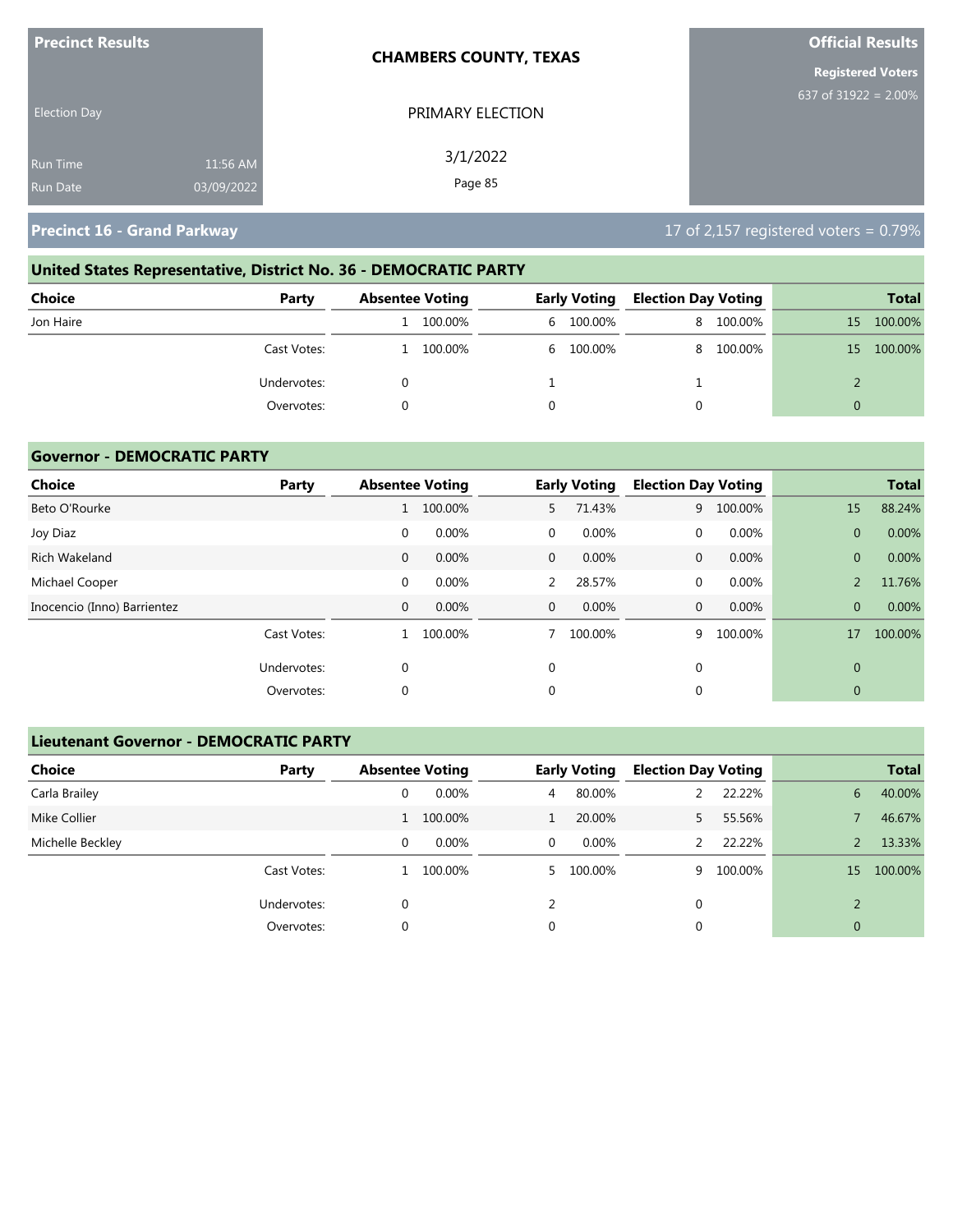| <b>Precinct Results</b> |            | <b>CHAMBERS COUNTY, TEXAS</b> | <b>Official Results</b>  |  |  |
|-------------------------|------------|-------------------------------|--------------------------|--|--|
|                         |            |                               | <b>Registered Voters</b> |  |  |
| <b>Election Day</b>     |            | PRIMARY ELECTION              | 637 of 31922 = $2.00\%$  |  |  |
| Run Time                | 11:56 AM   | 3/1/2022                      |                          |  |  |
| Run Date                | 03/09/2022 | Page 86                       |                          |  |  |

#### **Attorney General - DEMOCRATIC PARTY**

| <b>Choice</b>           | Party       |              | <b>Absentee Voting</b> |                | <b>Early Voting</b> | <b>Election Day Voting</b> |         |                | <b>Total</b> |
|-------------------------|-------------|--------------|------------------------|----------------|---------------------|----------------------------|---------|----------------|--------------|
| Joe Jaworski            |             |              | 100.00%                | 2              | 40.00%              | 6                          | 66.67%  | 9              | 60.00%       |
| Rochelle Mercedes Garza |             | $\mathbf 0$  | 0.00%                  | 1              | 20.00%              | 3                          | 33.33%  | $\overline{4}$ | 26.67%       |
| S. "TBONE" Raynor       |             | $\mathbf{0}$ | $0.00\%$               | $\mathbf{0}$   | $0.00\%$            | $\mathbf{0}$               | 0.00%   | $\mathbf{0}$   | 0.00%        |
| Lee Merritt             |             | $\mathbf 0$  | 0.00%                  | 0              | 0.00%               | $\mathbf{0}$               | 0.00%   | $\mathbf{0}$   | 0.00%        |
| Mike Fields             |             | $\mathbf{0}$ | 0.00%                  | 2              | 40.00%              | $\mathbf{0}$               | 0.00%   | $\overline{2}$ | 13.33%       |
|                         | Cast Votes: | 1            | 100.00%                | 5.             | 100.00%             | 9                          | 100.00% | 15             | 100.00%      |
|                         | Undervotes: | 0            |                        | $\overline{2}$ |                     | $\mathbf{0}$               |         | $\overline{2}$ |              |
|                         | Overvotes:  | 0            |                        | 0              |                     | 0                          |         | $\overline{0}$ |              |
|                         |             |              |                        |                |                     |                            |         |                |              |

#### **Comptroller of Public Accounts - DEMOCRATIC PARTY**

| <b>Choice</b>    | Party       | <b>Absentee Voting</b> |          |   | <b>Early Voting</b> | <b>Election Day Voting</b> |         |              | <b>Total</b> |
|------------------|-------------|------------------------|----------|---|---------------------|----------------------------|---------|--------------|--------------|
| Angel Luis Vega  |             | 0                      | 0.00%    | 3 | 60.00%              |                            | 37.50%  | 6            | 42.86%       |
| Tim Mahoney      |             |                        | 100.00%  |   | 20.00%              |                            | 25.00%  | 4            | 28.57%       |
| Janet T. Dudding |             | 0                      | $0.00\%$ |   | 20.00%              |                            | 37.50%  | 4            | 28.57%       |
|                  | Cast Votes: |                        | 100.00%  |   | 5 100.00%           | 8                          | 100.00% | 14           | 100.00%      |
|                  | Undervotes: | 0                      |          |   |                     |                            |         |              |              |
|                  | Overvotes:  | 0                      |          | 0 |                     | 0                          |         | $\mathbf{0}$ |              |

#### **Commissioner of the General Land Office - DEMOCRATIC PARTY**

| <b>Choice</b>        | Party       | <b>Absentee Voting</b> |         |              | <b>Early Voting</b> | <b>Election Day Voting</b> |         |                | <b>Total</b> |
|----------------------|-------------|------------------------|---------|--------------|---------------------|----------------------------|---------|----------------|--------------|
| Sandragrace Martinez |             | $\mathbf{0}$           | 0.00%   |              | 20.00%              | 2                          | 33.33%  | $\overline{3}$ | 25.00%       |
| Jinny Suh            |             | 0                      | 0.00%   |              | 40.00%              |                            | 16.67%  | 3              | 25.00%       |
| Jay Kleberg          |             | $\mathbf{0}$           | 0.00%   | $\mathbf{0}$ | 0.00%               | $\overline{2}$             | 33.33%  | 2              | 16.67%       |
| Michael Lange        |             | 1                      | 100.00% | 2            | 40.00%              | $\mathbf{1}$               | 16.67%  | 4 <sup>7</sup> | 33.33%       |
|                      | Cast Votes: | 1                      | 100.00% | 5.           | 100.00%             | 6                          | 100.00% | 12             | 100.00%      |
|                      | Undervotes: | $\Omega$               |         |              |                     | 3                          |         |                |              |
|                      | Overvotes:  | $\mathbf 0$            |         | 0            |                     | 0                          |         | $\mathbf{0}$   |              |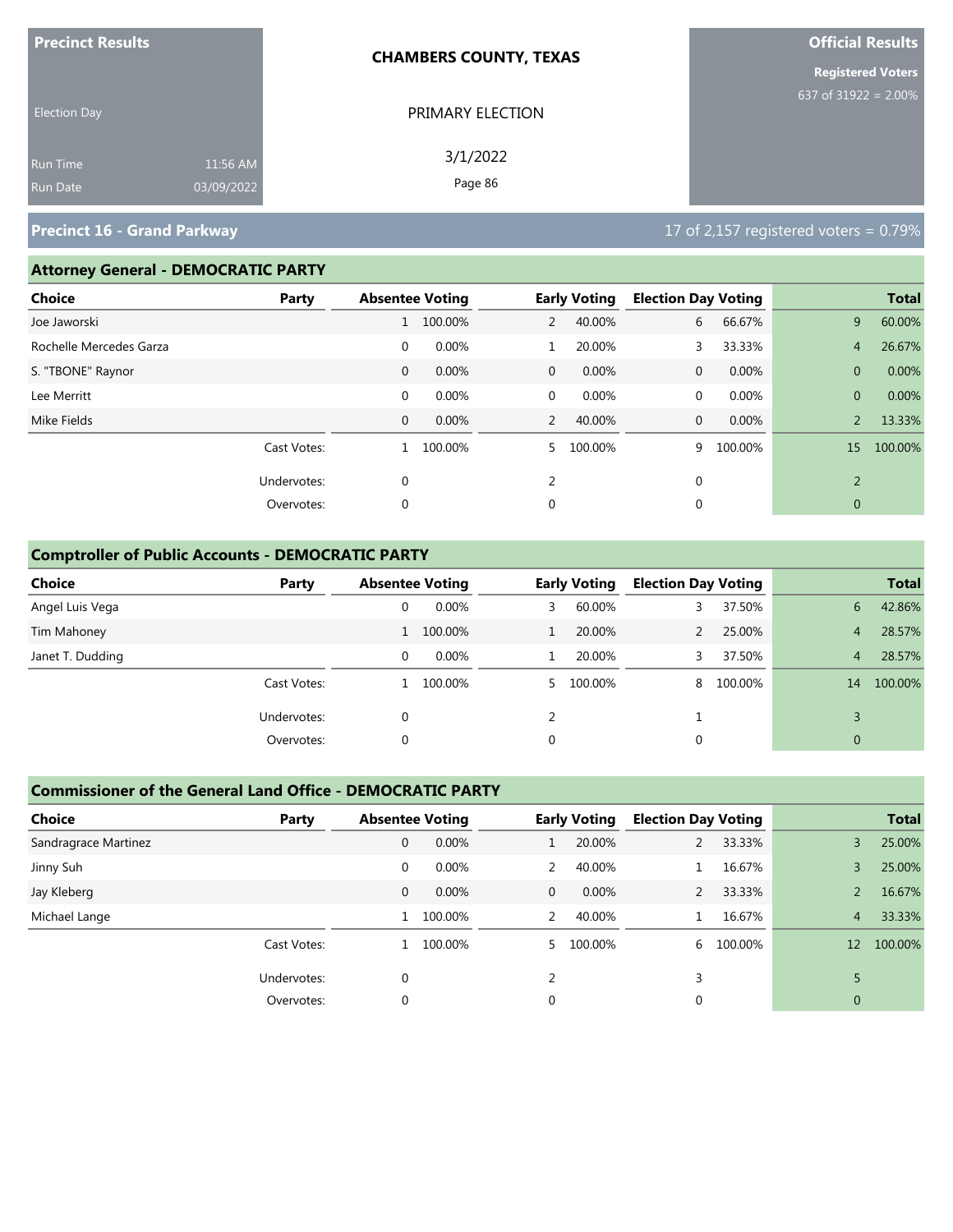| <b>Precinct Results</b>                                      | <b>CHAMBERS COUNTY, TEXAS</b> | <b>Official Results</b>  |
|--------------------------------------------------------------|-------------------------------|--------------------------|
|                                                              |                               | <b>Registered Voters</b> |
| <b>Election Day</b>                                          | PRIMARY ELECTION              | 637 of 31922 = $2.00\%$  |
| 11:56 AM<br><b>Run Time</b><br>03/09/2022<br><b>Run Date</b> | 3/1/2022<br>Page 87           |                          |

### **Commissioner of Agriculture - DEMOCRATIC PARTY**

| Choice<br>Party | <b>Absentee Voting</b> |          |          | <b>Early Voting</b> | <b>Election Day Voting</b> |           |                | <b>Total</b> |
|-----------------|------------------------|----------|----------|---------------------|----------------------------|-----------|----------------|--------------|
| Susan Hays      |                        | 100.00%  |          | 5 100.00%           |                            | 8 100.00% | 14             | 100.00%      |
| Ed Ireson       |                        | $0.00\%$ | $\Omega$ | $0.00\%$            | $\Omega$                   | $0.00\%$  | 0              | 0.00%        |
| Cast Votes:     |                        | 100.00%  |          | 5 100.00%           |                            | 8 100.00% | 14             | 100.00%      |
| Undervotes:     |                        |          |          |                     |                            |           |                |              |
| Overvotes:      |                        |          | 0        |                     | 0                          |           | $\overline{0}$ |              |

| <b>Railroad Commissioner - DEMOCRATIC PARTY</b> |             |                        |         |  |                     |                            |           |          |              |
|-------------------------------------------------|-------------|------------------------|---------|--|---------------------|----------------------------|-----------|----------|--------------|
| Choice                                          | Party       | <b>Absentee Voting</b> |         |  | <b>Early Voting</b> | <b>Election Day Voting</b> |           |          | <b>Total</b> |
| Luke Warford                                    |             |                        | 100.00% |  | 6 100.00%           |                            | 9 100.00% | 16       | 100.00%      |
|                                                 | Cast Votes: |                        | 100.00% |  | 6 100.00%           |                            | 9 100.00% | 16       | 100.00%      |
|                                                 | Undervotes: |                        |         |  |                     | $\Omega$                   |           |          |              |
|                                                 | Overvotes:  |                        |         |  |                     |                            |           | $\Omega$ |              |

### **Justice, Supreme Court, Place 3 - DEMOCRATIC PARTY**

| <b>Choice</b> | Party       | <b>Absentee Voting</b> |         | <b>Early Voting</b> | <b>Election Day Voting</b> |         |    | <b>Total</b> |
|---------------|-------------|------------------------|---------|---------------------|----------------------------|---------|----|--------------|
| Erin A Nowell |             |                        | 100.00% | 6 100.00%           | 9                          | 100.00% | 16 | 100.00%      |
|               | Cast Votes: |                        | 100.00% | 6 100.00%           | Q                          | 100.00% | 16 | 100.00%      |
|               | Undervotes: |                        |         |                     |                            |         |    |              |
|               | Overvotes:  |                        |         |                     |                            |         |    |              |

#### **Justice, Supreme Court, Place 5 - DEMOCRATIC PARTY**

| Choice         | Party       | <b>Absentee Voting</b> |         | <b>Early Voting</b> | <b>Election Day Voting</b> |           |    | <b>Total</b> |
|----------------|-------------|------------------------|---------|---------------------|----------------------------|-----------|----|--------------|
| Amanda Reichek |             |                        | 100.00% | 6 100.00%           |                            | 9 100.00% | 16 | 100.00%      |
|                | Cast Votes: |                        | 100.00% | 6 100.00%           |                            | 9 100.00% | 16 | 100.00%      |
|                | Undervotes: |                        |         |                     |                            |           |    |              |
|                | Overvotes:  |                        |         |                     |                            |           |    |              |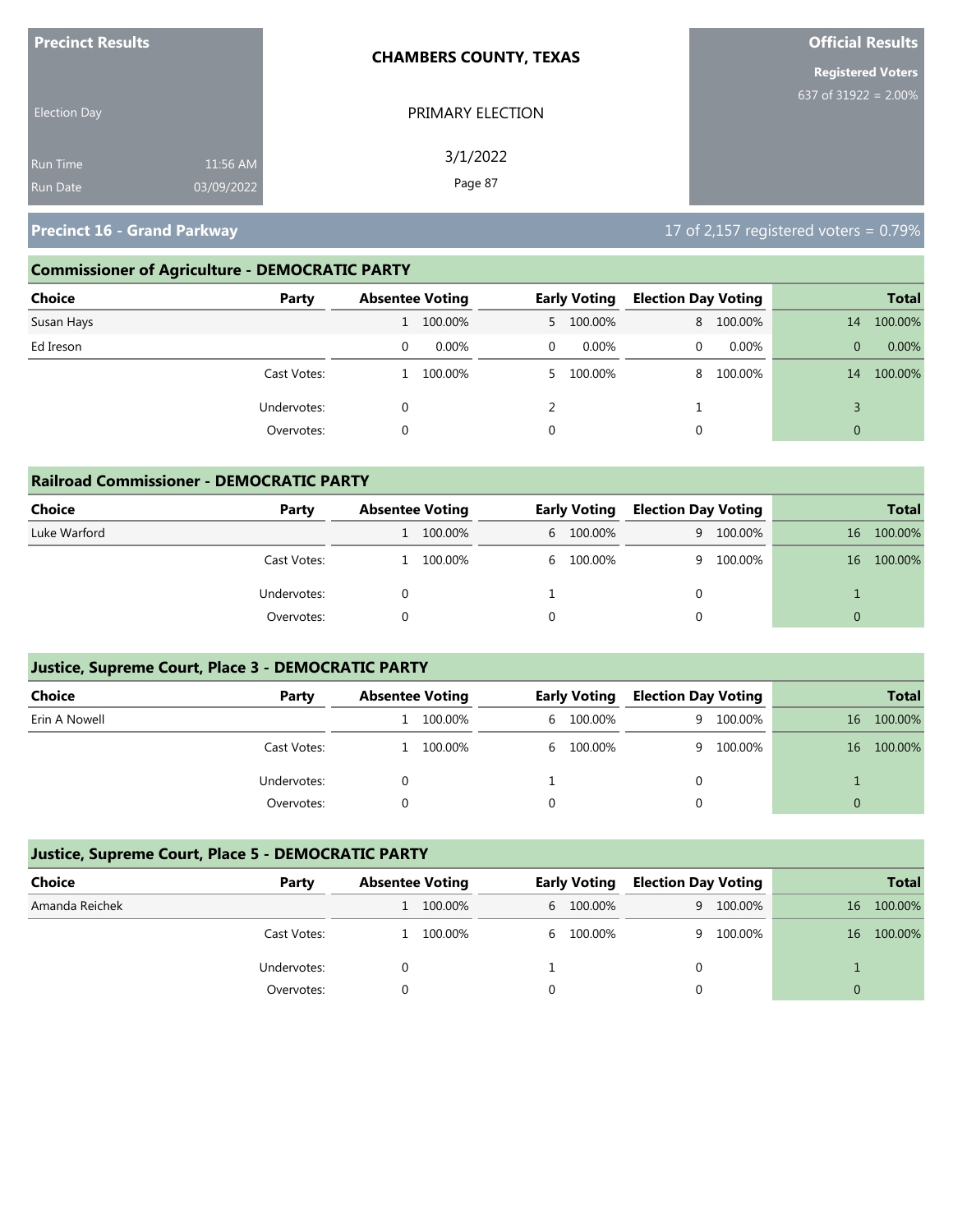| <b>Precinct Results</b> |            | <b>CHAMBERS COUNTY, TEXAS</b> | <b>Official Results</b>  |
|-------------------------|------------|-------------------------------|--------------------------|
|                         |            |                               | <b>Registered Voters</b> |
| <b>Election Day</b>     |            | PRIMARY ELECTION              | 637 of $31922 = 2.00\%$  |
| <b>Run Time</b>         | 11:56 AM   | 3/1/2022                      |                          |
| <b>Run Date</b>         | 03/09/2022 | Page 88                       |                          |

#### **Justice, Supreme Court, Place 9 - DEMOCRATIC PARTY**

| <b>Choice</b>   | Party       | <b>Absentee Voting</b> |         | <b>Early Voting</b> | <b>Election Day Voting</b> |         |    | <b>Total</b> |
|-----------------|-------------|------------------------|---------|---------------------|----------------------------|---------|----|--------------|
| Julia Maldonado |             |                        | 100.00% | 6 100.00%           | - q                        | 100.00% | 16 | 100.00%      |
|                 | Cast Votes: |                        | 100.00% | 6 100.00%           | Q –                        | 100.00% | 16 | 100.00%      |
|                 | Undervotes: |                        |         |                     | 0                          |         |    |              |
|                 | Overvotes:  |                        |         |                     |                            |         |    |              |

#### **Judge, Court of Criminal Appeals, Place 5 - DEMOCRATIC PARTY**

| <b>Choice</b> | Party       | <b>Absentee Voting</b> |         | <b>Early Voting</b> | <b>Election Day Voting</b> |           |    | <b>Total</b> |
|---------------|-------------|------------------------|---------|---------------------|----------------------------|-----------|----|--------------|
| Dana Huffman  |             |                        | 100.00% | 6 100.00%           |                            | 9 100,00% | 16 | 100.00%      |
|               | Cast Votes: |                        | 100.00% | 6 100.00%           | q                          | 100.00%   | 16 | 100.00%      |
|               | Undervotes: |                        |         |                     | 0                          |           |    |              |
|               | Overvotes:  |                        |         |                     | 0                          |           | 0  |              |

#### **Judge, Court of Criminal Appeals, Place 6 - DEMOCRATIC PARTY**

| <b>Choice</b>  | Party       | <b>Absentee Voting</b> |         | <b>Early Voting</b> | <b>Election Day Voting</b> |         |          | <b>Total</b> |
|----------------|-------------|------------------------|---------|---------------------|----------------------------|---------|----------|--------------|
| Robert Johnson |             |                        | 100.00% | 6 100.00%           | 9.                         | 100.00% | 16       | 100.00%      |
|                | Cast Votes: |                        | 100.00% | 6 100.00%           | Q.                         | 100.00% | 16       | 100.00%      |
|                | Undervotes: |                        |         |                     | 0                          |         |          |              |
|                | Overvotes:  |                        |         |                     | 0                          |         | $\Omega$ |              |

#### **Member, State Board of Education, District No. 7 - DEMOCRATIC PARTY**

| <b>Choice</b> | Party       | <b>Absentee Voting</b> |         |   | <b>Early Voting</b> | <b>Election Day Voting</b> |         |          | <b>Total</b> |
|---------------|-------------|------------------------|---------|---|---------------------|----------------------------|---------|----------|--------------|
| Dan Hochman   |             |                        | 100.00% |   | 6 100.00%           | 9                          | 100.00% | 16       | 100.00%      |
|               | Cast Votes: |                        | 100.00% |   | 6 100.00%           | <b>Q</b>                   | 100.00% | 16       | 100.00%      |
|               | Undervotes: |                        |         |   |                     | 0                          |         |          |              |
|               | Overvotes:  |                        |         | 0 |                     |                            |         | $\Omega$ |              |

#### **State Senator, District No. 4 - DEMOCRATIC PARTY**

| Choice       | Party       | <b>Absentee Voting</b> |         | <b>Early Voting</b> | <b>Election Day Voting</b> |           |    | <b>Total</b> |
|--------------|-------------|------------------------|---------|---------------------|----------------------------|-----------|----|--------------|
| Misty Bishop |             |                        | 100.00% | 100.00%             |                            | 9 100.00% | 17 | 100.00%      |
|              | Cast Votes: |                        | 100.00% | 100.00%             |                            | 9 100.00% | 17 | 100.00%      |
|              | Undervotes: |                        |         |                     |                            |           |    |              |
|              | Overvotes:  |                        |         |                     |                            |           |    |              |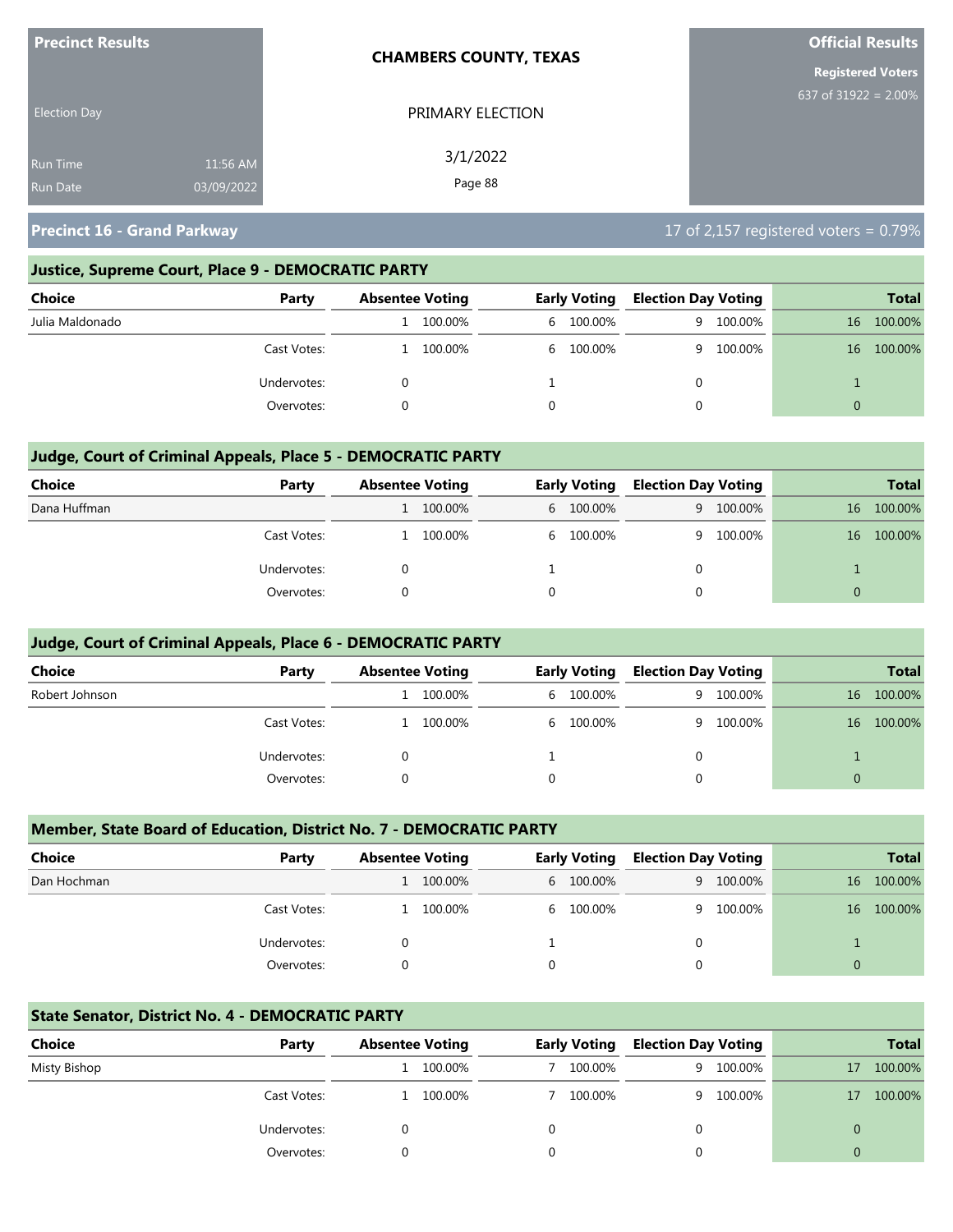| <b>Precinct Results</b> |            | <b>CHAMBERS COUNTY, TEXAS</b> | <b>Official Results</b>  |
|-------------------------|------------|-------------------------------|--------------------------|
|                         |            |                               | <b>Registered Voters</b> |
| <b>Election Day</b>     |            | PRIMARY ELECTION              | 637 of 31922 = $2.00\%$  |
| <b>Run Time</b>         | 11:56 AM   | 3/1/2022                      |                          |
| <b>Run Date</b>         | 03/09/2022 | Page 89                       |                          |

#### **State Representative, District No. 23 - DEMOCRATIC PARTY**

| Choice         | Party       | <b>Absentee Voting</b> |         | <b>Early Voting</b> |           | <b>Election Day Voting</b> |           |          | Total   |
|----------------|-------------|------------------------|---------|---------------------|-----------|----------------------------|-----------|----------|---------|
| Keith G. Henry |             |                        | 100.00% |                     | 6 100.00% |                            | 9 100.00% | 16       | 100.00% |
|                | Cast Votes: |                        | 100.00% |                     | 6 100.00% |                            | 9 100.00% | 16       | 100.00% |
| Undervotes:    |             |                        |         |                     |           | 0                          |           |          |         |
|                | Overvotes:  |                        |         |                     |           |                            |           | $\Omega$ |         |

#### **Chief Justice, 1st Court of Appeals District - DEMOCRATIC PARTY**

| Choice         | Party       | <b>Absentee Voting</b> |         | <b>Early Voting</b> |           | <b>Election Day Voting</b> |         |    | <b>Total</b> |
|----------------|-------------|------------------------|---------|---------------------|-----------|----------------------------|---------|----|--------------|
| Julie Countiss |             |                        | 100.00% |                     | 6 100.00% | 9                          | 100.00% | 16 | 100.00%      |
|                | Cast Votes: |                        | 100.00% |                     | 6 100.00% | <b>q</b>                   | 100.00% | 16 | 100.00%      |
|                | Undervotes: |                        |         |                     |           |                            |         |    |              |
|                | Overvotes:  |                        |         |                     |           |                            |         |    |              |

#### **Justice, 1st Court of Appeals District, Place No. 4 - DEMOCRATIC PARTY**

| <b>Choice</b>  | Party       | <b>Absentee Voting</b> |  | Early Voting |   | <b>Election Day Voting</b> |          | <b>Total</b> |
|----------------|-------------|------------------------|--|--------------|---|----------------------------|----------|--------------|
| Mike Engelhart |             | 100.00%                |  | 6 100.00%    | 9 | 100.00%                    | 16       | 100.00%      |
|                | Cast Votes: | 100.00%                |  | 6 100.00%    | Q | 100.00%                    | 16       | 100.00%      |
|                | Undervotes: |                        |  |              | 0 |                            |          |              |
|                | Overvotes:  |                        |  |              |   |                            | $\Omega$ |              |

#### **Justice, 14th Court of Appeals District, Place No. 2 - DEMOCRATIC PARTY**

| <b>Choice</b>  | Party       | <b>Absentee Voting</b> |          |   | <b>Early Voting</b> | <b>Election Day Voting</b> |         |    | <b>Total</b> |
|----------------|-------------|------------------------|----------|---|---------------------|----------------------------|---------|----|--------------|
| Cheri C Thomas |             |                        | 100.00%  | 3 | 60.00%              | 5.                         | 62.50%  | 9. | 64.29%       |
| Kyle Carter    |             | 0                      | $0.00\%$ |   | 40.00%              |                            | 37.50%  |    | 35.71%       |
|                | Cast Votes: |                        | 100.00%  |   | 5 100.00%           | 8                          | 100.00% | 14 | 100.00%      |
|                | Undervotes: | 0                      |          |   |                     |                            |         |    |              |
|                | Overvotes:  | $\Omega$               |          | 0 |                     |                            |         | 0  |              |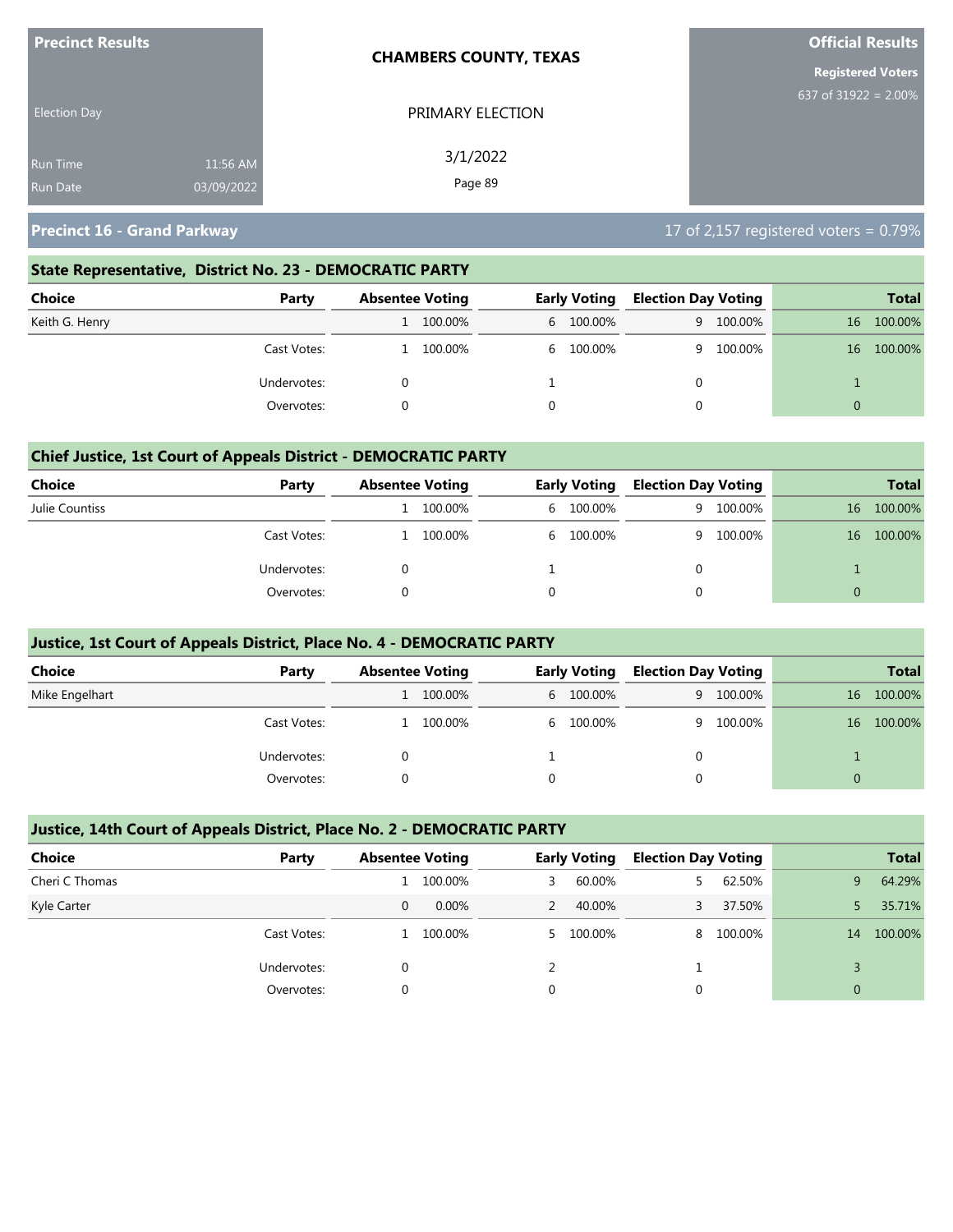| <b>Precinct Results</b> |            | <b>CHAMBERS COUNTY, TEXAS</b> | <b>Official Results</b>  |
|-------------------------|------------|-------------------------------|--------------------------|
|                         |            |                               | <b>Registered Voters</b> |
| <b>Election Day</b>     |            | PRIMARY ELECTION              | 637 of $31922 = 2.00\%$  |
| Run Time                | 11:56 AM   | 3/1/2022                      |                          |
| <b>Run Date</b>         | 03/09/2022 | Page 90                       |                          |

# **Justice, 14th Court of Appeals District, Place No. 9 - DEMOCRATIC PARTY**

| <b>Choice</b>  | Party       | <b>Absentee Voting</b> |           | <b>Early Voting</b> | <b>Election Day Voting</b> |         |          | <b>Total</b> |
|----------------|-------------|------------------------|-----------|---------------------|----------------------------|---------|----------|--------------|
| William Demond |             |                        | 100.00%   | 60.00%              | 4                          | 50.00%  | 8        | 57.14%       |
| Chris Conrad   |             | $\Omega$               | $0.00\%$  | 40.00%              | 4                          | 50.00%  | 6.       | 42.86%       |
|                | Cast Votes: |                        | L 100.00% | 5 100.00%           | 8                          | 100.00% | 14       | 100.00%      |
|                | Undervotes: |                        |           |                     |                            |         |          |              |
|                | Overvotes:  |                        |           |                     | 0                          |         | $\Omega$ |              |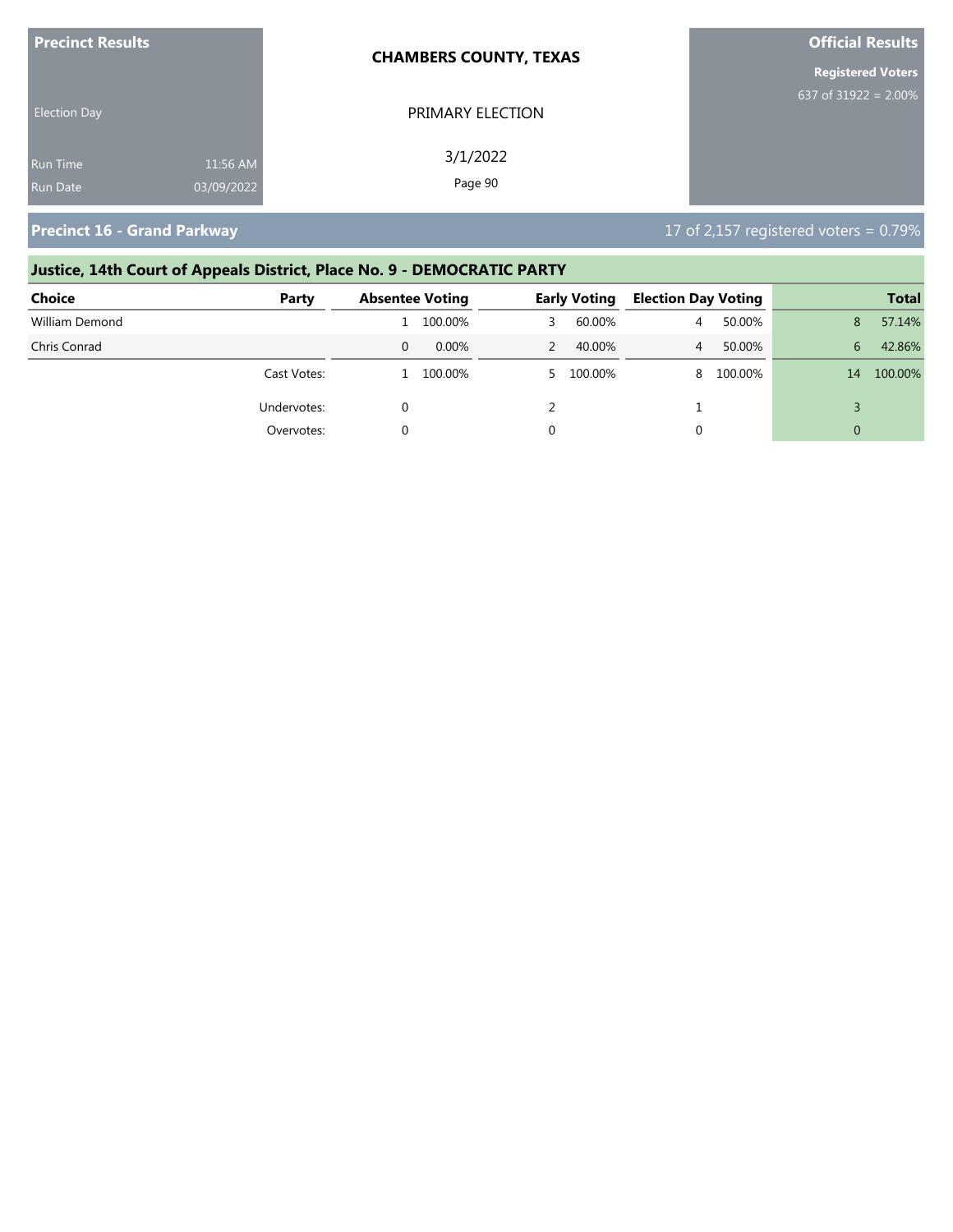| <b>Precinct Results</b>            |                        | <b>CHAMBERS COUNTY, TEXAS</b> | <b>Official Results</b>  |
|------------------------------------|------------------------|-------------------------------|--------------------------|
|                                    |                        |                               | <b>Registered Voters</b> |
| <b>Election Day</b>                |                        | PRIMARY ELECTION              | 637 of $31922 = 2.00\%$  |
| <b>Run Time</b><br><b>Run Date</b> | 11:56 AM<br>03/09/2022 | 3/1/2022<br>Page 91           |                          |
|                                    |                        |                               |                          |

**Precinct 17 - Legends Bay** 8 of 701 registered voters = 1.28%

# **United States Representative, District No. 36 - DEMOCRATIC PARTY**

| Choice<br>Party | <b>Absentee Voting</b> |  | <b>Early Voting</b> |  | <b>Election Day Voting</b> |    | <b>Total</b> |
|-----------------|------------------------|--|---------------------|--|----------------------------|----|--------------|
| Jon Haire       | $0.00\%$               |  | 100.00%             |  | 100.00%                    | 8. | 100.00%      |
| Cast Votes:     | $0.00\%$               |  | 100.00%             |  | 1 100.00%                  | 8. | 100.00%      |
| Undervotes:     |                        |  |                     |  |                            |    |              |
| Overvotes:      |                        |  |                     |  |                            | 0  |              |

#### **Governor - DEMOCRATIC PARTY**

| Choice                      | Party       | <b>Absentee Voting</b> |       |              | <b>Early Voting</b> | <b>Election Day Voting</b> |         |                | <b>Total</b> |
|-----------------------------|-------------|------------------------|-------|--------------|---------------------|----------------------------|---------|----------------|--------------|
| Beto O'Rourke               |             | 0                      | 0.00% |              | 87.50%              | 1                          | 100.00% | 8              | 88.89%       |
| Joy Diaz                    |             | $\mathbf 0$            | 0.00% |              | 12.50%              | 0                          | 0.00%   |                | 11.11%       |
| Rich Wakeland               |             | 0                      | 0.00% | $\mathbf{0}$ | 0.00%               | $\mathbf{0}$               | 0.00%   | $\overline{0}$ | 0.00%        |
| Michael Cooper              |             | 0                      | 0.00% | $\mathbf 0$  | 0.00%               | 0                          | 0.00%   | $\overline{0}$ | 0.00%        |
| Inocencio (Inno) Barrientez |             | 0                      | 0.00% | $\mathbf{0}$ | $0.00\%$            | $\mathbf{0}$               | 0.00%   | $\overline{0}$ | 0.00%        |
|                             | Cast Votes: | 0                      | 0.00% | 8            | 100.00%             |                            | 100.00% | 9              | 100.00%      |
|                             | Undervotes: | 0                      |       | 0            |                     | $\mathbf 0$                |         | $\mathbf{0}$   |              |
|                             | Overvotes:  | $\Omega$               |       | $\Omega$     |                     | $\mathbf 0$                |         | $\mathbf{0}$   |              |

#### **Lieutenant Governor - DEMOCRATIC PARTY**

| <b>Choice</b>    | Party       | <b>Absentee Voting</b> |          |          | <b>Early Voting</b> | <b>Election Day Voting</b> |          |                | <b>Total</b> |
|------------------|-------------|------------------------|----------|----------|---------------------|----------------------------|----------|----------------|--------------|
| Carla Brailey    |             | 0                      | 0.00%    |          | 25.00%              |                            | 100.00%  | 3              | 33.33%       |
| Mike Collier     |             | 0                      | $0.00\%$ | 3        | 37.50%              | $\mathbf{0}$               | $0.00\%$ |                | 33.33%       |
| Michelle Beckley |             | 0                      | $0.00\%$ | 3        | 37.50%              | 0                          | $0.00\%$ |                | 33.33%       |
|                  | Cast Votes: | 0                      | $0.00\%$ | 8        | 100.00%             |                            | 100.00%  | 9              | 100.00%      |
|                  | Undervotes: | 0                      |          | $\Omega$ |                     | 0                          |          | $\Omega$       |              |
|                  | Overvotes:  | 0                      |          | 0        |                     | 0                          |          | $\overline{0}$ |              |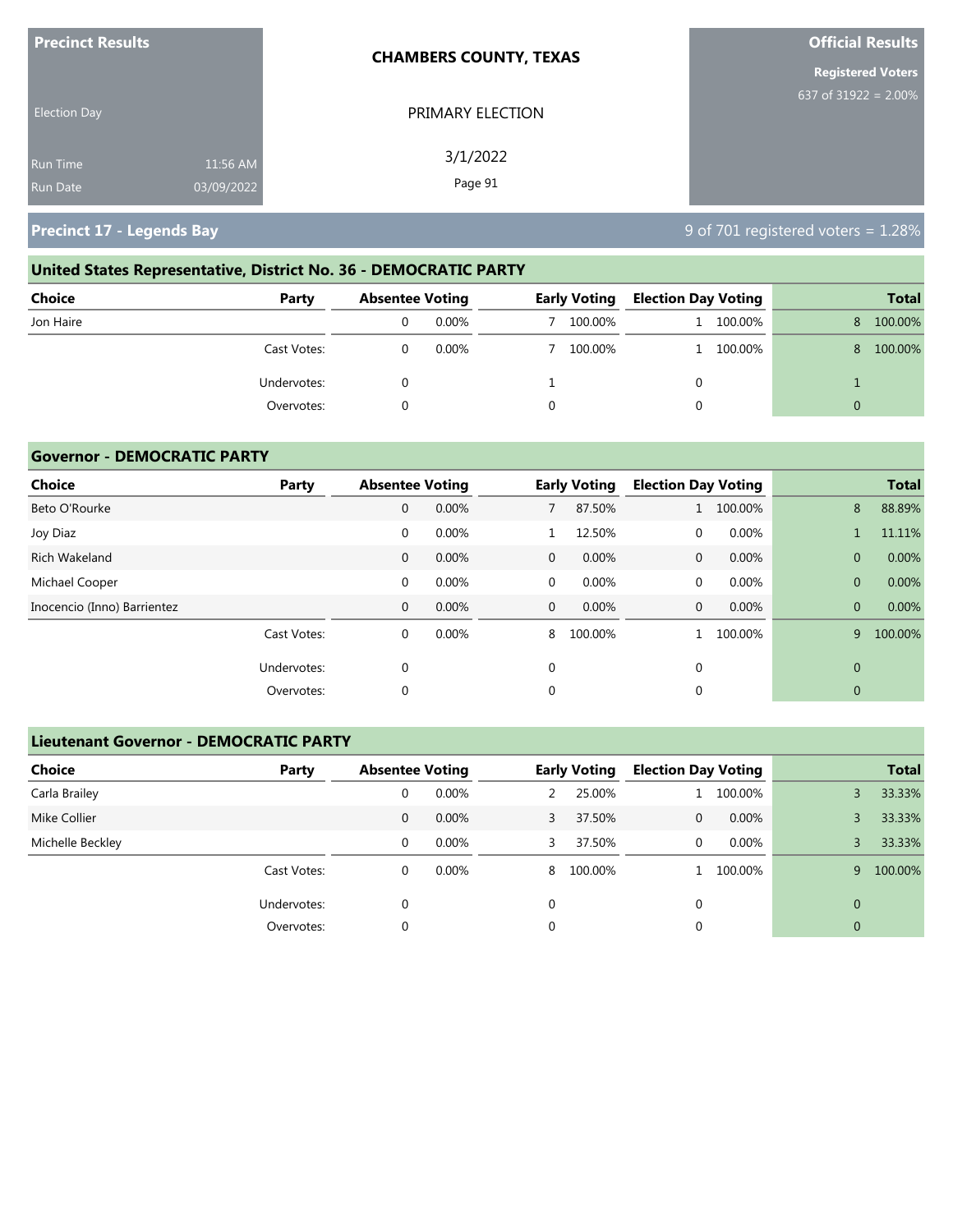| <b>Precinct Results</b><br><b>CHAMBERS COUNTY, TEXAS</b>     |                     | <b>Official Results</b>  |
|--------------------------------------------------------------|---------------------|--------------------------|
|                                                              |                     | <b>Registered Voters</b> |
| <b>Election Day</b>                                          | PRIMARY ELECTION    | 637 of 31922 = $2.00\%$  |
| 11:56 AM<br><b>Run Time</b><br>03/09/2022<br><b>Run Date</b> | 3/1/2022<br>Page 92 |                          |

### **Precinct 17 - Legends Bay** 8 **Precinct 17 - Legends Bay** 9 of 701 registered voters = 1.28%

#### **Attorney General - DEMOCRATIC PARTY**

| <b>Choice</b>           | Party       | <b>Absentee Voting</b> |       |                | <b>Early Voting</b> | <b>Election Day Voting</b> |         |                | <b>Total</b> |
|-------------------------|-------------|------------------------|-------|----------------|---------------------|----------------------------|---------|----------------|--------------|
| Joe Jaworski            |             | 0                      | 0.00% | $\overline{2}$ | 25.00%              | 0                          | 0.00%   | $\overline{2}$ | 22.22%       |
| Rochelle Mercedes Garza |             | 0                      | 0.00% | 5.             | 62.50%              | $\mathbf{0}$               | 0.00%   | 5              | 55.56%       |
| S. "TBONE" Raynor       |             | $\mathbf 0$            | 0.00% | $\overline{0}$ | 0.00%               | 0                          | 0.00%   | $\overline{0}$ | 0.00%        |
| Lee Merritt             |             | $\mathbf{0}$           | 0.00% | $\overline{0}$ | 0.00%               |                            | 100.00% |                | 11.11%       |
| Mike Fields             |             | $\mathbf{0}$           | 0.00% | 1              | 12.50%              | $\overline{0}$             | 0.00%   |                | 11.11%       |
|                         | Cast Votes: | $\mathbf 0$            | 0.00% | 8              | 100.00%             |                            | 100.00% | 9              | 100.00%      |
|                         | Undervotes: | 0                      |       | $\mathbf 0$    |                     | 0                          |         | $\mathbf{0}$   |              |
|                         | Overvotes:  | 0                      |       | $\mathbf{0}$   |                     | 0                          |         | $\mathbf{0}$   |              |
|                         |             |                        |       |                |                     |                            |         |                |              |

#### **Comptroller of Public Accounts - DEMOCRATIC PARTY**

| <b>Choice</b>    | Party       | <b>Absentee Voting</b> |          |          | <b>Early Voting</b> | <b>Election Day Voting</b> |         |              | <b>Total</b> |
|------------------|-------------|------------------------|----------|----------|---------------------|----------------------------|---------|--------------|--------------|
| Angel Luis Vega  |             | 0                      | 0.00%    | 3        | 37.50%              | $\mathbf 0$                | 0.00%   |              | 33.33%       |
| Tim Mahoney      |             | 0                      | 0.00%    |          | 12.50%              | $\mathbf{0}$               | 0.00%   |              | 11.11%       |
| Janet T. Dudding |             | 0                      | 0.00%    | 4        | 50.00%              |                            | 100.00% |              | 55.56%       |
|                  | Cast Votes: | 0                      | $0.00\%$ |          | 8 100.00%           |                            | 100.00% | 9            | 100.00%      |
|                  | Undervotes: | 0                      |          | $\Omega$ |                     | $\mathbf{0}$               |         | $\Omega$     |              |
|                  | Overvotes:  | 0                      |          | 0        |                     | 0                          |         | $\mathbf{0}$ |              |

#### **Commissioner of the General Land Office - DEMOCRATIC PARTY**

| <b>Choice</b><br>Party | <b>Absentee Voting</b> |       |          | <b>Early Voting</b> | <b>Election Day Voting</b> |          |          | <b>Total</b> |
|------------------------|------------------------|-------|----------|---------------------|----------------------------|----------|----------|--------------|
| Sandragrace Martinez   | 0                      | 0.00% | 3        | 37.50%              | 0                          | 0.00%    | 3        | 33.33%       |
| Jinny Suh              | 0                      | 0.00% |          | 12.50%              | 0                          | $0.00\%$ |          | 11.11%       |
| Jay Kleberg            | $\mathbf{0}$           | 0.00% |          | 12.50%              | $\mathbf{0}$               | 0.00%    |          | 11.11%       |
| Michael Lange          | $\Omega$               | 0.00% | 3        | 37.50%              |                            | 100.00%  | 4        | 44.44%       |
| Cast Votes:            | 0                      | 0.00% | 8        | 100.00%             |                            | 100.00%  | 9        | 100.00%      |
| Undervotes:            | $\Omega$               |       | $\Omega$ |                     | $\Omega$                   |          | $\Omega$ |              |
| Overvotes:             |                        |       | 0        |                     | 0                          |          | 0        |              |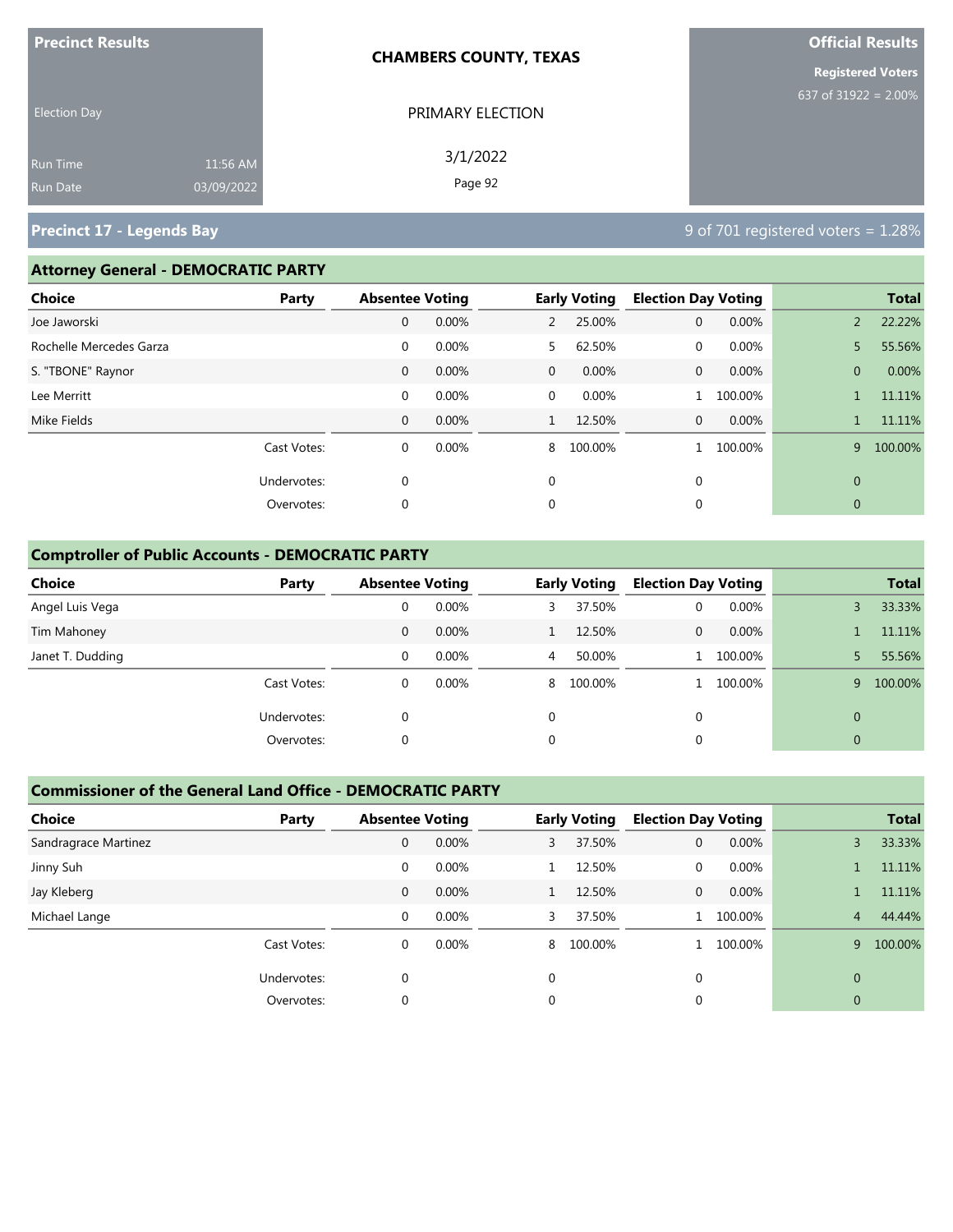| <b>Precinct Results</b>                                      | <b>CHAMBERS COUNTY, TEXAS</b> | <b>Official Results</b>  |
|--------------------------------------------------------------|-------------------------------|--------------------------|
|                                                              |                               | <b>Registered Voters</b> |
| <b>Election Day</b>                                          | PRIMARY ELECTION              | 637 of $31922 = 2.00\%$  |
| 11:56 AM<br><b>Run Time</b><br>03/09/2022<br><b>Run Date</b> | 3/1/2022<br>Page 93           |                          |

**Precinct 17 - Legends Bay** 8 **Precinct 17 - Legends Bay** 9 of 701 registered voters = 1.28%

### **Commissioner of Agriculture - DEMOCRATIC PARTY**

| <b>Choice</b> | Party       | <b>Absentee Voting</b> |          |          | <b>Early Voting</b> | <b>Election Day Voting</b> |         |          | <b>Total</b> |
|---------------|-------------|------------------------|----------|----------|---------------------|----------------------------|---------|----------|--------------|
| Susan Hays    |             | 0                      | 0.00%    |          | 87.50%              |                            | 100.00% | 8        | 88.89%       |
| Ed Ireson     |             | 0                      | 0.00%    |          | 12.50%              | 0                          | 0.00%   |          | 11.11%       |
|               | Cast Votes: | 0                      | $0.00\%$ |          | 8 100.00%           |                            | 100.00% | 9        | 100.00%      |
|               | Undervotes: | 0                      |          | $\Omega$ |                     | 0                          |         | $\Omega$ |              |
|               | Overvotes:  | 0                      |          | 0        |                     | 0                          |         | $\Omega$ |              |

| <b>Railroad Commissioner - DEMOCRATIC PARTY</b> |             |                        |          |  |                     |                            |           |          |              |  |
|-------------------------------------------------|-------------|------------------------|----------|--|---------------------|----------------------------|-----------|----------|--------------|--|
| Choice                                          | Party       | <b>Absentee Voting</b> |          |  | <b>Early Voting</b> | <b>Election Day Voting</b> |           |          | <b>Total</b> |  |
| Luke Warford                                    |             |                        | $0.00\%$ |  | 100.00%             |                            | 1 100.00% | 8        | 100.00%      |  |
|                                                 | Cast Votes: |                        | 0.00%    |  | 100.00%             |                            | 1 100.00% | 8        | 100.00%      |  |
|                                                 | Undervotes: |                        |          |  |                     | $\Omega$                   |           |          |              |  |
|                                                 | Overvotes:  |                        |          |  |                     | $\Omega$                   |           | $\Omega$ |              |  |

#### **Justice, Supreme Court, Place 3 - DEMOCRATIC PARTY**

| <b>Choice</b> | Party       | <b>Absentee Voting</b> |  | <b>Early Voting</b> | <b>Election Day Voting</b> |         |   | <b>Total</b> |
|---------------|-------------|------------------------|--|---------------------|----------------------------|---------|---|--------------|
| Erin A Nowell |             | $0.00\%$               |  | 100.00%             |                            | 100.00% | 8 | 100.00%      |
|               | Cast Votes: | 0.00%                  |  | 100.00%             | 1.                         | 100.00% | 8 | 100.00%      |
|               | Undervotes: |                        |  |                     |                            |         |   |              |
|               | Overvotes:  |                        |  |                     |                            |         |   |              |

#### **Justice, Supreme Court, Place 5 - DEMOCRATIC PARTY**

| Choice         | Party       | <b>Absentee Voting</b> |  | <b>Early Voting</b> |  | <b>Election Day Voting</b> |    | <b>Total</b> |
|----------------|-------------|------------------------|--|---------------------|--|----------------------------|----|--------------|
| Amanda Reichek |             | $0.00\%$               |  | 100.00%             |  | 1 100.00%                  | 8. | 100.00%      |
|                | Cast Votes: | $0.00\%$               |  | 100.00%             |  | 1 100.00%                  | 8. | 100.00%      |
|                | Undervotes: |                        |  |                     |  |                            |    |              |
|                | Overvotes:  |                        |  |                     |  |                            |    |              |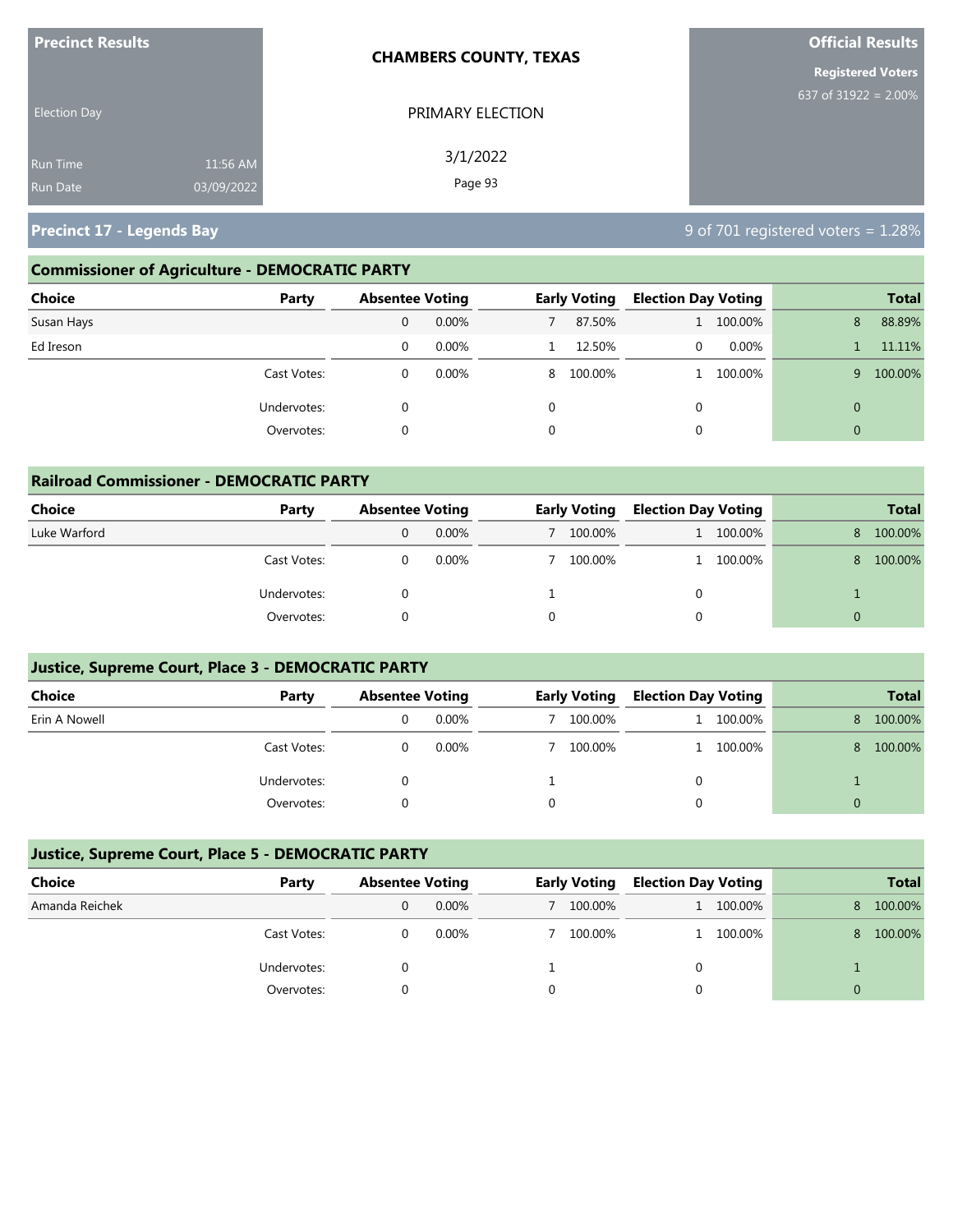| <b>Precinct Results</b>            |                        | <b>CHAMBERS COUNTY, TEXAS</b> | <b>Official Results</b>  |
|------------------------------------|------------------------|-------------------------------|--------------------------|
|                                    |                        |                               | <b>Registered Voters</b> |
| <b>Election Day</b>                |                        | PRIMARY ELECTION              | 637 of $31922 = 2.00\%$  |
| <b>Run Time</b><br><b>Run Date</b> | 11:56 AM<br>03/09/2022 | 3/1/2022<br>Page 94           |                          |
|                                    |                        |                               |                          |

**Precinct 17 - Legends Bay** 8 and 19 of 701 registered voters = 1.28%

#### **Justice, Supreme Court, Place 9 - DEMOCRATIC PARTY**

| <b>Choice</b><br>Party | <b>Absentee Voting</b> |  | <b>Early Voting</b> |   | <b>Election Day Voting</b> |   | <b>Total</b> |
|------------------------|------------------------|--|---------------------|---|----------------------------|---|--------------|
| Julia Maldonado        | $0.00\%$               |  | 100.00%             |   | 100.00%                    | 8 | 100.00%      |
| Cast Votes:            | $0.00\%$               |  | 100.00%             |   | 100.00%                    | 8 | 100.00%      |
| Undervotes:            |                        |  |                     | 0 |                            |   |              |
| Overvotes:             |                        |  |                     |   |                            |   |              |

#### **Judge, Court of Criminal Appeals, Place 5 - DEMOCRATIC PARTY**

| <b>Choice</b> | Party       |   | <b>Absentee Voting</b> |  | <b>Early Voting</b> |              | <b>Election Day Voting</b> |   | <b>Total</b> |
|---------------|-------------|---|------------------------|--|---------------------|--------------|----------------------------|---|--------------|
| Dana Huffman  |             | 0 | $0.00\%$               |  | 100.00%             | $\mathbf{L}$ | 100.00%                    | 8 | 100.00%      |
|               | Cast Votes: |   | $0.00\%$               |  | 100.00%             |              | 100.00%                    | 8 | 100.00%      |
|               | Undervotes: |   |                        |  |                     | 0            |                            |   |              |
|               | Overvotes:  |   |                        |  |                     | 0            |                            | 0 |              |

#### **Judge, Court of Criminal Appeals, Place 6 - DEMOCRATIC PARTY**

| <b>Choice</b>  | Party       | <b>Absentee Voting</b> |  | <b>Early Voting</b> |  | <b>Election Day Voting</b> |   | <b>Total</b> |
|----------------|-------------|------------------------|--|---------------------|--|----------------------------|---|--------------|
| Robert Johnson |             | $0.00\%$               |  | 100.00%             |  | 100.00%                    | 8 | 100.00%      |
|                | Cast Votes: | $0.00\%$               |  | 100.00%             |  | 100.00%                    | 8 | 100.00%      |
|                | Undervotes: |                        |  |                     |  |                            |   |              |
|                | Overvotes:  |                        |  |                     |  |                            |   |              |

#### **Member, State Board of Education, District No. 7 - DEMOCRATIC PARTY**

| <b>Choice</b> | Party       |   | <b>Absentee Voting</b> |   | <b>Early Voting</b> |              | <b>Election Day Voting</b> |          | <b>Total</b> |
|---------------|-------------|---|------------------------|---|---------------------|--------------|----------------------------|----------|--------------|
| Dan Hochman   |             | 0 | 0.00%                  |   | 100.00%             | $\mathbf{1}$ | 100.00%                    | 8.       | 100.00%      |
|               | Cast Votes: |   | $0.00\%$               |   | 100.00%             |              | 100.00%                    | 8        | 100.00%      |
|               | Undervotes: |   |                        |   |                     | 0            |                            |          |              |
|               | Overvotes:  |   |                        | 0 |                     |              |                            | $\Omega$ |              |

#### **State Senator, District No. 4 - DEMOCRATIC PARTY**

| Choice       | Party       | <b>Absentee Voting</b> |       |  | <b>Early Voting</b> |  | <b>Election Day Voting</b> |    | <b>Total</b> |
|--------------|-------------|------------------------|-------|--|---------------------|--|----------------------------|----|--------------|
| Misty Bishop |             |                        | 0.00% |  | 100.00%             |  | 1 100.00%                  | 8. | 100.00%      |
|              | Cast Votes: |                        | 0.00% |  | 100.00%             |  | 1 100,00%                  | 8  | 100.00%      |
|              | Undervotes: |                        |       |  |                     |  |                            |    |              |
|              | Overvotes:  |                        |       |  |                     |  |                            |    |              |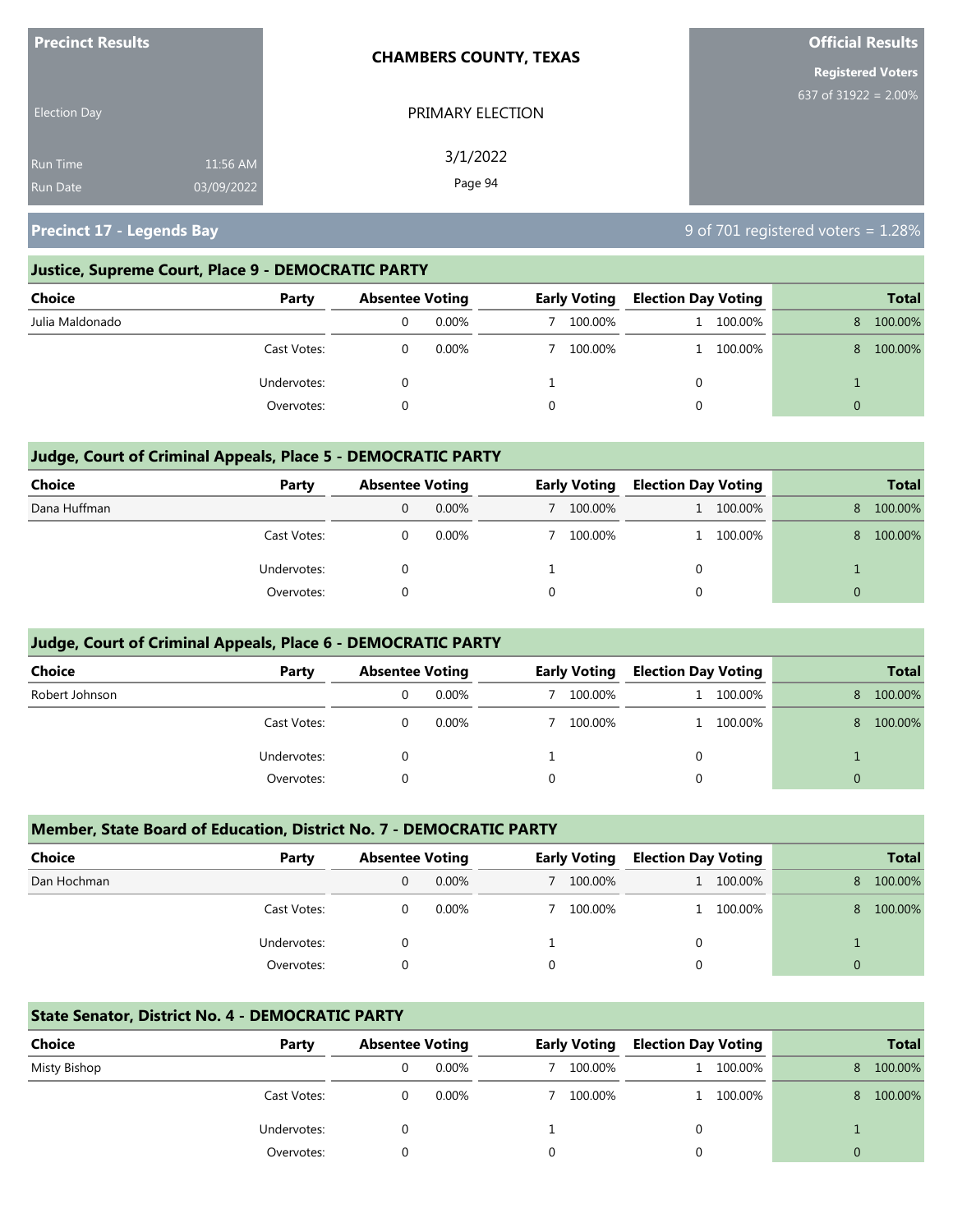| <b>Precinct Results</b>            |                        | <b>CHAMBERS COUNTY, TEXAS</b> | <b>Official Results</b>  |  |  |  |
|------------------------------------|------------------------|-------------------------------|--------------------------|--|--|--|
|                                    |                        |                               | <b>Registered Voters</b> |  |  |  |
| <b>Election Day</b>                |                        | PRIMARY ELECTION              | 637 of $31922 = 2.00\%$  |  |  |  |
| <b>Run Time</b><br><b>Run Date</b> | 11:56 AM<br>03/09/2022 | 3/1/2022<br>Page 95           |                          |  |  |  |

**Precinct 17 - Legends Bay** 8 **Precinct 17 - Legends Bay** 9 of 701 registered voters = 1.28%

#### **State Representative, District No. 23 - DEMOCRATIC PARTY**

| <b>Choice</b><br>Party | <b>Absentee Voting</b> |          | <b>Early Voting</b> |         | <b>Election Day Voting</b> |           |    | <b>Total</b> |
|------------------------|------------------------|----------|---------------------|---------|----------------------------|-----------|----|--------------|
| Keith G. Henry         |                        | $0.00\%$ |                     | 100.00% |                            | 1 100.00% | 8. | 100.00%      |
| Cast Votes:            |                        | $0.00\%$ |                     | 100.00% |                            | 1 100.00% | 8. | 100.00%      |
| Undervotes:            |                        |          |                     |         | 0                          |           |    |              |
| Overvotes:             |                        |          |                     |         |                            |           | 0  |              |

#### **Chief Justice, 1st Court of Appeals District - DEMOCRATIC PARTY**

| Choice         | Party       | <b>Absentee Voting</b> |          | <b>Early Voting</b> |  | <b>Election Day Voting</b> |    | <b>Total</b> |
|----------------|-------------|------------------------|----------|---------------------|--|----------------------------|----|--------------|
| Julie Countiss |             | U                      | $0.00\%$ | 100.00%             |  | 100.00%                    | 8  | 100.00%      |
|                | Cast Votes: |                        | $0.00\%$ | 100.00%             |  | 100.00%                    | 8. | 100.00%      |
|                | Undervotes: |                        |          |                     |  |                            |    |              |
|                | Overvotes:  |                        |          |                     |  |                            |    |              |

#### **Justice, 1st Court of Appeals District, Place No. 4 - DEMOCRATIC PARTY**

| <b>Choice</b>  | Party       | <b>Absentee Voting</b> |          | <b>Early Voting</b> |         | <b>Election Day Voting</b> |         |          | <b>Total</b> |
|----------------|-------------|------------------------|----------|---------------------|---------|----------------------------|---------|----------|--------------|
| Mike Engelhart |             | 0                      | $0.00\%$ |                     | 100.00% |                            | 100.00% | 8.       | 100.00%      |
|                | Cast Votes: |                        | $0.00\%$ |                     | 100.00% |                            | 100.00% | 8        | 100.00%      |
|                | Undervotes: |                        |          |                     |         | 0                          |         |          |              |
|                | Overvotes:  |                        |          |                     |         |                            |         | $\Omega$ |              |

#### **Justice, 14th Court of Appeals District, Place No. 2 - DEMOCRATIC PARTY**

| <b>Choice</b>  | Party       | <b>Absentee Voting</b> |          |    | <b>Early Voting</b> |   | <b>Election Day Voting</b> |          | <b>Total</b> |
|----------------|-------------|------------------------|----------|----|---------------------|---|----------------------------|----------|--------------|
| Cheri C Thomas |             | 0                      | $0.00\%$ | 5. | 62.50%              |   | 100.00%                    | 6        | 66.67%       |
| Kyle Carter    |             | 0                      | $0.00\%$ | 3  | 37.50%              | 0 | 0.00%                      |          | 33.33%       |
|                | Cast Votes: | 0                      | $0.00\%$ |    | 8 100.00%           |   | 100.00%                    |          | 100.00%<br>9 |
|                | Undervotes: |                        |          | 0  |                     | 0 |                            | $\Omega$ |              |
|                | Overvotes:  | $\Omega$               |          |    | 0                   |   |                            |          | $\Omega$     |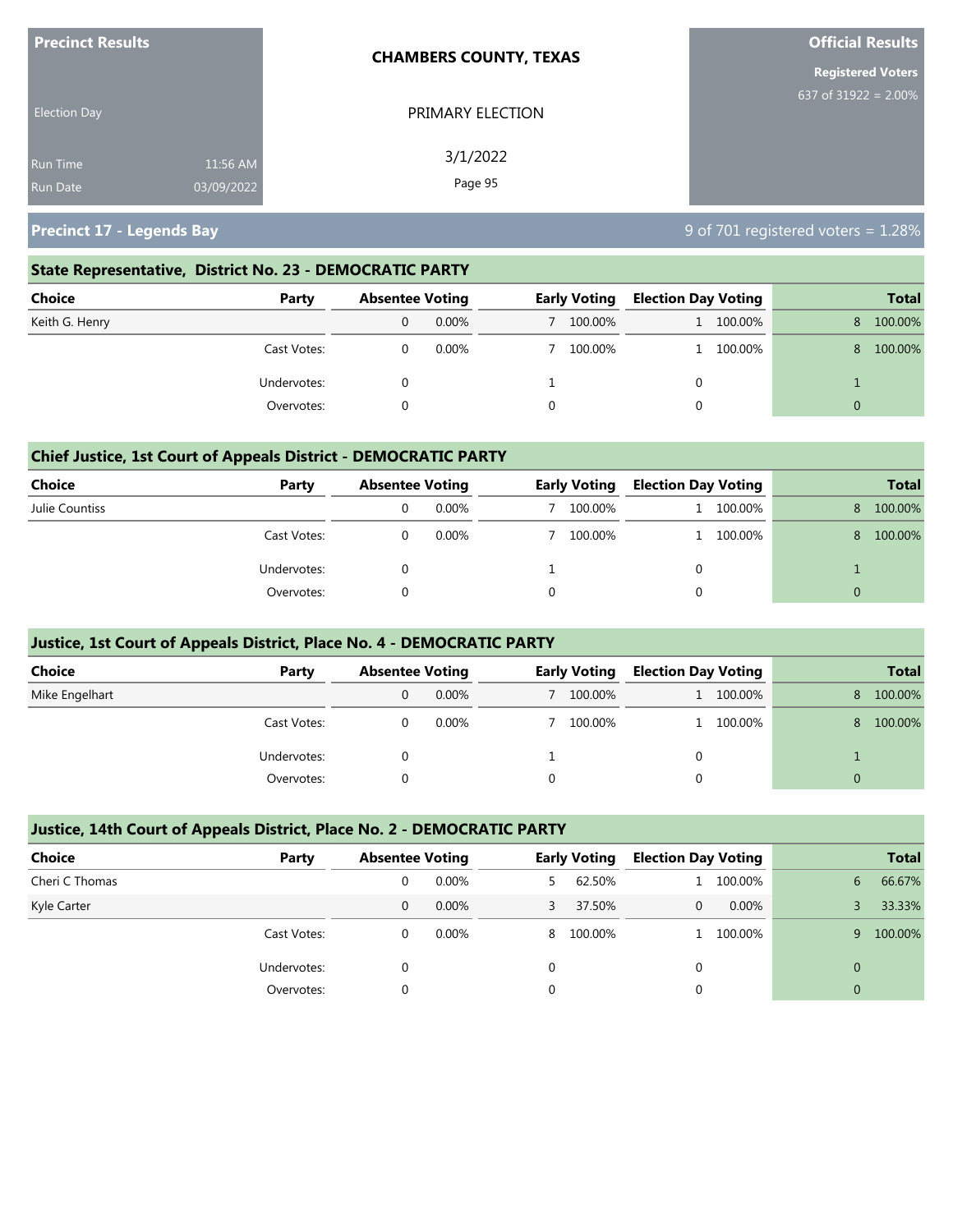| <b>Precinct Results</b>            |                        | <b>CHAMBERS COUNTY, TEXAS</b> | <b>Official Results</b>  |
|------------------------------------|------------------------|-------------------------------|--------------------------|
|                                    |                        |                               | <b>Registered Voters</b> |
| <b>Election Day</b>                |                        | PRIMARY ELECTION              | 637 of $31922 = 2.00\%$  |
| <b>Run Time</b><br><b>Run Date</b> | 11:56 AM<br>03/09/2022 | 3/1/2022<br>Page 96           |                          |

**Precinct 17 - Legends Bay** 8 **Precinct 17 - Legends Bay** 9 of 701 registered voters = 1.28%

# **Justice, 14th Court of Appeals District, Place No. 9 - DEMOCRATIC PARTY Choice Party Absentee Voting Early Voting Election Day Voting Total** William Demond 0 0.00% 3 37.50% 1 100.00% 4 44.44% Chris Conrad 0 0.00% 5 62.50% 0 0.00% 5 55.56% Cast Votes: 0 0.00% 8 100.00% 1 100.00% 9 100.00% Undervotes: 0 0 0 0 Overvotes: 0 0 0 0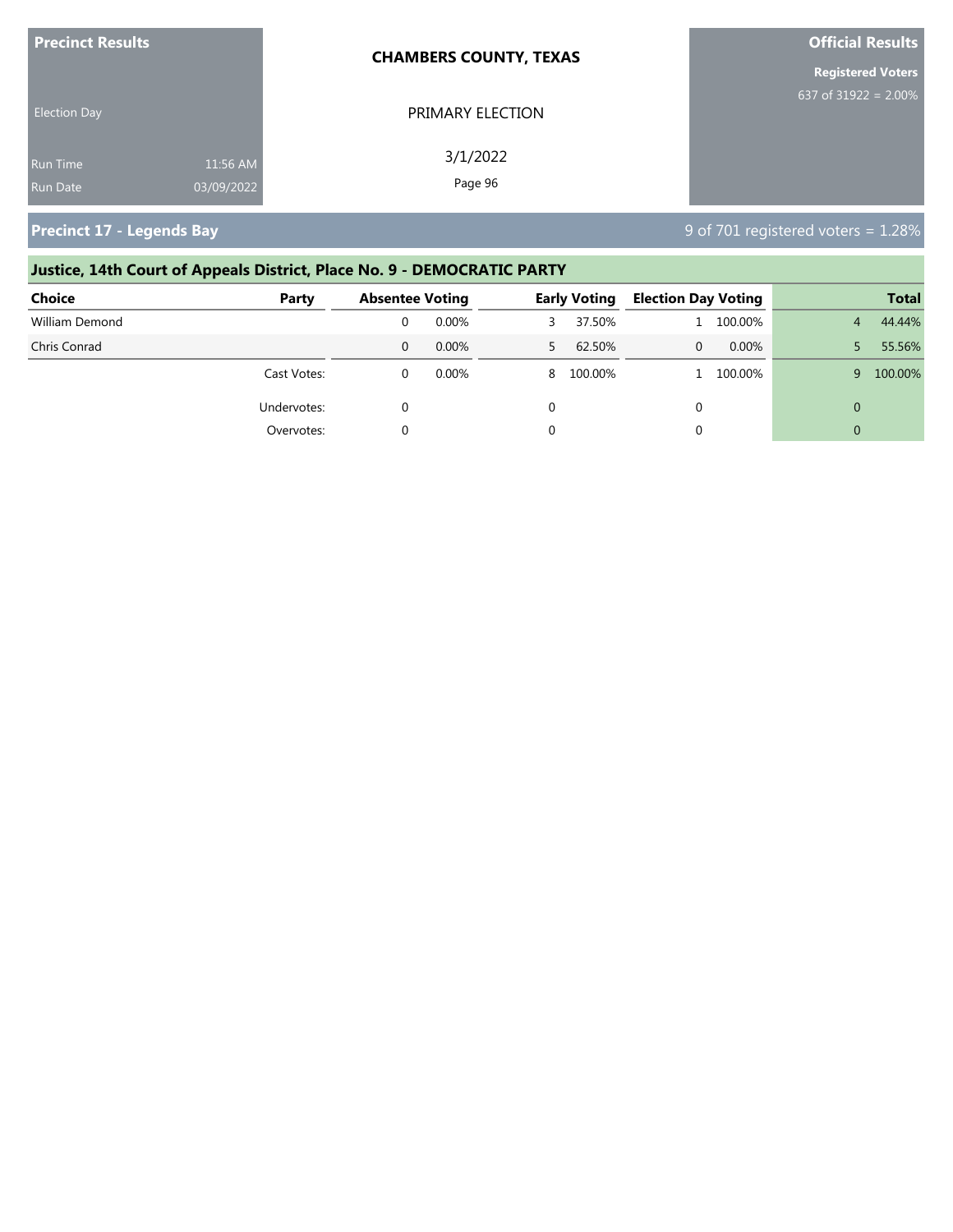| <b>Precinct Results</b> |            | <b>CHAMBERS COUNTY, TEXAS</b> | <b>Official Results</b>  |
|-------------------------|------------|-------------------------------|--------------------------|
|                         |            |                               | <b>Registered Voters</b> |
| <b>Election Day</b>     |            | PRIMARY ELECTION              | 637 of $31922 = 2.00\%$  |
| <b>Run Time</b>         | 11:56 AM   | 3/1/2022                      |                          |
| <b>Run Date</b>         | 03/09/2022 | Page 97                       |                          |

# **United States Representative, District No. 36 - DEMOCRATIC PARTY Choice Party Absentee Voting Early Voting Election Day Voting Total** Jon Haire 3 100.00% 13 100.00% 5 100.00% 21 100.00% Cast Votes: 3 100.00% 13 100.00% 5 100.00% 21 100.00% Undervotes: 1 1 1 3 Overvotes: 0 0 0 0

#### **Governor - DEMOCRATIC PARTY**

| <b>Choice</b>               | Party       |              | <b>Absentee Voting</b> |                | <b>Early Voting</b> |                | <b>Election Day Voting</b> |                | <b>Total</b> |
|-----------------------------|-------------|--------------|------------------------|----------------|---------------------|----------------|----------------------------|----------------|--------------|
| Beto O'Rourke               |             | 4            | 100.00%                | 11             | 78.57%              | $\overline{4}$ | 66.67%                     | 19             | 79.17%       |
| Joy Diaz                    |             | $\mathbf 0$  | 0.00%                  | 2              | 14.29%              |                | 16.67%                     | 3              | 12.50%       |
| <b>Rich Wakeland</b>        |             | 0            | 0.00%                  | $\overline{0}$ | 0.00%               |                | 16.67%                     |                | 4.17%        |
| Michael Cooper              |             | $\mathbf 0$  | 0.00%                  | $\mathbf{1}$   | 7.14%               | $\mathbf 0$    | 0.00%                      |                | 4.17%        |
| Inocencio (Inno) Barrientez |             | $\mathbf{0}$ | 0.00%                  | $\mathbf{0}$   | 0.00%               | $\mathbf{0}$   | 0.00%                      | $\overline{0}$ | 0.00%        |
|                             | Cast Votes: | 4            | 100.00%                | 14             | 100.00%             | 6              | 100.00%                    | 24             | 100.00%      |
|                             | Undervotes: | 0            |                        | $\mathbf 0$    |                     | $\mathbf{0}$   |                            | $\overline{0}$ |              |
|                             | Overvotes:  | 0            |                        | 0              |                     | 0              |                            | 0              |              |

#### **Lieutenant Governor - DEMOCRATIC PARTY**

| <b>Choice</b>    | Party       | <b>Absentee Voting</b> |         |              | <b>Early Voting</b> | <b>Election Day Voting</b> |         |                | <b>Total</b> |
|------------------|-------------|------------------------|---------|--------------|---------------------|----------------------------|---------|----------------|--------------|
| Carla Brailey    |             |                        | 25.00%  | 6            | 42.86%              |                            | 20.00%  | 8              | 34.78%       |
| Mike Collier     |             |                        | 50.00%  | $\mathbf{3}$ | 21.43%              |                            | 40.00%  |                | 30.43%       |
| Michelle Beckley |             |                        | 25.00%  | 5.           | 35.71%              |                            | 40.00%  | 8              | 34.78%       |
|                  | Cast Votes: | 4                      | 100.00% | 14           | 100.00%             |                            | 100.00% | 23             | 100.00%      |
|                  | Undervotes: | 0                      |         | 0            |                     |                            |         |                |              |
|                  | Overvotes:  | 0                      |         | 0            |                     | 0                          |         | $\overline{0}$ |              |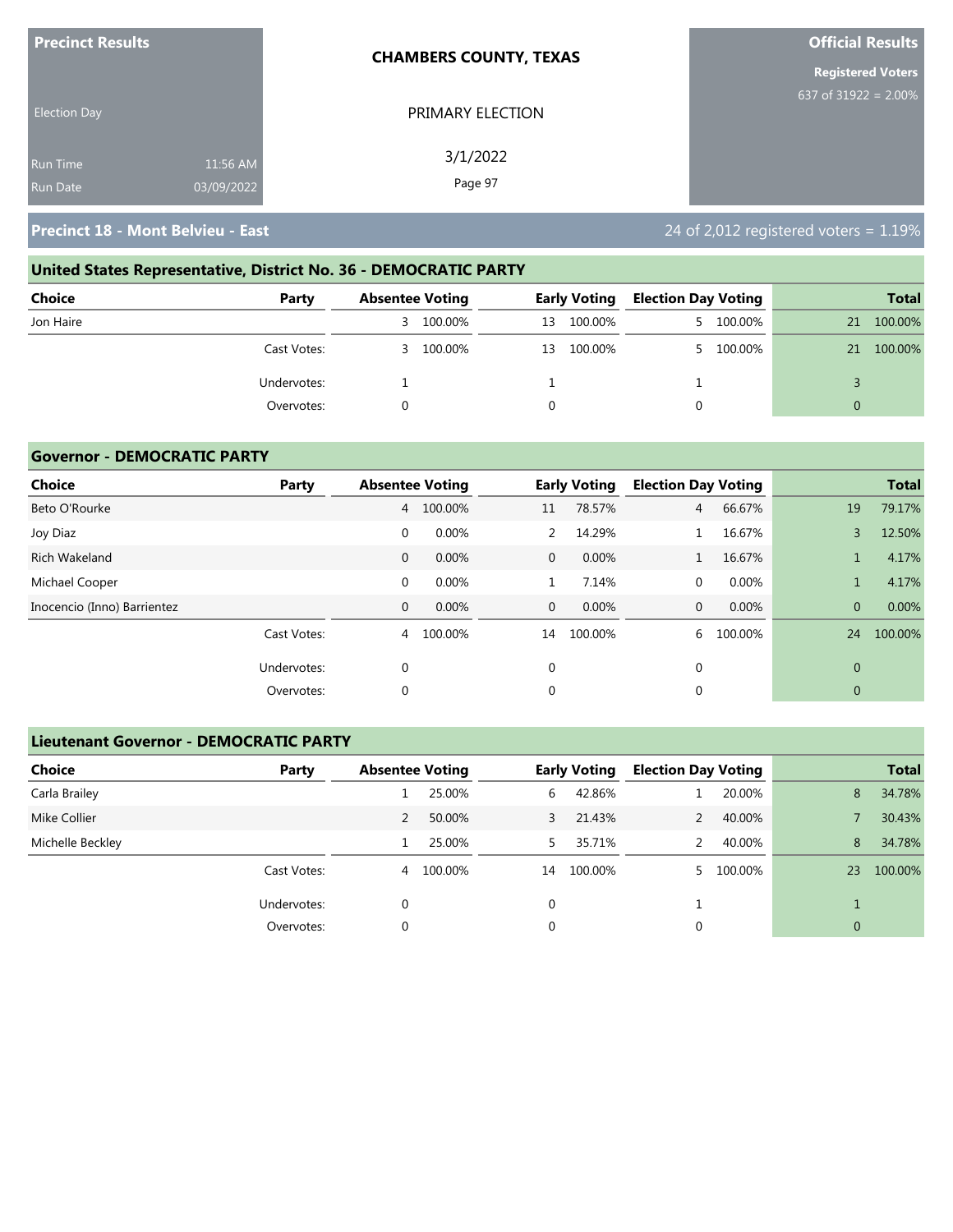| <b>Precinct Results</b> |            | <b>CHAMBERS COUNTY, TEXAS</b> | <b>Official Results</b>  |
|-------------------------|------------|-------------------------------|--------------------------|
|                         |            |                               | <b>Registered Voters</b> |
| <b>Election Day</b>     |            | PRIMARY ELECTION              | 637 of 31922 = $2.00\%$  |
| <b>Run Time</b>         | 11:56 AM   | 3/1/2022                      |                          |
| <b>Run Date</b>         | 03/09/2022 | Page 98                       |                          |

#### **Attorney General - DEMOCRATIC PARTY**

| Choice                  | Party       |              | <b>Absentee Voting</b> |    | <b>Early Voting</b> | <b>Election Day Voting</b> |         |              | <b>Total</b> |
|-------------------------|-------------|--------------|------------------------|----|---------------------|----------------------------|---------|--------------|--------------|
| Joe Jaworski            |             | 3            | 75.00%                 | 1  | 7.14%               | 1                          | 20.00%  | 5.           | 21.74%       |
| Rochelle Mercedes Garza |             |              | 25.00%                 | 9  | 64.29%              |                            | 20.00%  | 11           | 47.83%       |
| S. "TBONE" Raynor       |             | $\mathbf{0}$ | 0.00%                  |    | 7.14%               | $\mathbf{0}$               | 0.00%   |              | 4.35%        |
| Lee Merritt             |             | $\mathbf 0$  | 0.00%                  | 0  | 0.00%               |                            | 20.00%  |              | 4.35%        |
| Mike Fields             |             | $\mathbf{0}$ | 0.00%                  | 3  | 21.43%              | 2                          | 40.00%  | 5.           | 21.74%       |
|                         | Cast Votes: | 4            | 100.00%                | 14 | 100.00%             | 5.                         | 100.00% | 23           | 100.00%      |
|                         | Undervotes: | $\mathbf 0$  |                        | 0  |                     | <b>I</b>                   |         |              |              |
|                         | Overvotes:  | $\mathbf 0$  |                        | 0  |                     | 0                          |         | $\mathbf{0}$ |              |
|                         |             |              |                        |    |                     |                            |         |              |              |

#### **Comptroller of Public Accounts - DEMOCRATIC PARTY**

| <b>Choice</b>    | Party       | <b>Absentee Voting</b> |         |    | <b>Early Voting</b> | <b>Election Day Voting</b> |         |               | <b>Total</b> |
|------------------|-------------|------------------------|---------|----|---------------------|----------------------------|---------|---------------|--------------|
| Angel Luis Vega  |             |                        | 25.00%  | 6  | 46.15%              |                            | 20.00%  | 8             | 36.36%       |
| Tim Mahoney      |             | 2                      | 50.00%  |    | 15.38%              |                            | 40.00%  | 6             | 27.27%       |
| Janet T. Dudding |             |                        | 25.00%  | 5. | 38.46%              |                            | 40.00%  | 8             | 36.36%       |
|                  | Cast Votes: | 4                      | 100.00% | 13 | 100.00%             |                            | 100.00% | 22            | 100.00%      |
|                  | Undervotes: | 0                      |         |    |                     |                            |         | $\mathcal{D}$ |              |
|                  | Overvotes:  | 0                      |         | 0  |                     | 0                          |         | $\mathbf{0}$  |              |

#### **Commissioner of the General Land Office - DEMOCRATIC PARTY**

| <b>Choice</b>        | Party       | <b>Absentee Voting</b> |         |          | <b>Early Voting</b> | <b>Election Day Voting</b> |         |                | <b>Total</b> |
|----------------------|-------------|------------------------|---------|----------|---------------------|----------------------------|---------|----------------|--------------|
| Sandragrace Martinez |             |                        | 25.00%  |          | 50.00%              | 0                          | 0.00%   | 8              | 34.78%       |
| Jinny Suh            |             | 0                      | 0.00%   | 4        | 28.57%              |                            | 40.00%  | 6              | 26.09%       |
| Jay Kleberg          |             | 3                      | 75.00%  | 2        | 14.29%              |                            | 20.00%  | 6              | 26.09%       |
| Michael Lange        |             | $\Omega$               | 0.00%   |          | 7.14%               | $\mathcal{P}$              | 40.00%  | 3              | 13.04%       |
|                      | Cast Votes: | 4                      | 100.00% | 14       | 100.00%             |                            | 100.00% | 23             | 100.00%      |
|                      | Undervotes: | $\Omega$               |         | $\Omega$ |                     |                            |         |                |              |
|                      | Overvotes:  |                        |         | 0        |                     |                            |         | $\overline{0}$ |              |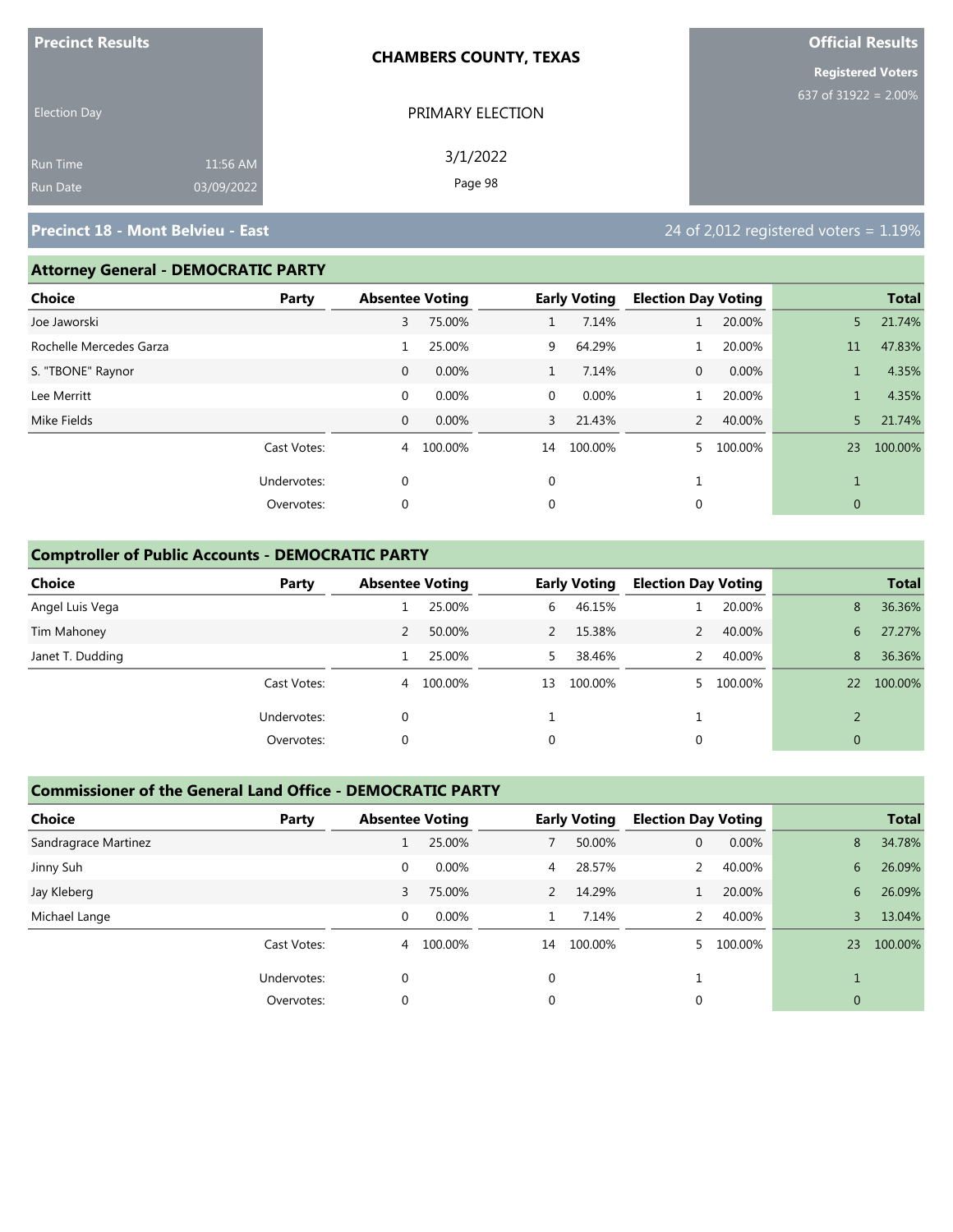| <b>Precinct Results</b>            |                        | <b>CHAMBERS COUNTY, TEXAS</b> | <b>Official Results</b>  |
|------------------------------------|------------------------|-------------------------------|--------------------------|
|                                    |                        |                               | <b>Registered Voters</b> |
| <b>Election Day</b>                |                        | PRIMARY ELECTION              | 637 of 31922 = $2.00\%$  |
| <b>Run Time</b><br><b>Run Date</b> | 11:56 AM<br>03/09/2022 | 3/1/2022<br>Page 99           |                          |

### **Commissioner of Agriculture - DEMOCRATIC PARTY**

| <b>Choice</b><br>Party | <b>Absentee Voting</b> |         |    | <b>Early Voting</b> | <b>Election Day Voting</b> |           |              | <b>Total</b> |
|------------------------|------------------------|---------|----|---------------------|----------------------------|-----------|--------------|--------------|
| Susan Hays             | 3                      | 75.00%  | 10 | 76.92%              | 3                          | 60.00%    | 16           | 72.73%       |
| Ed Ireson              |                        | 25.00%  | 3  | 23.08%              |                            | 40.00%    | 6            | 27.27%       |
| Cast Votes:            | 4                      | 100.00% | 13 | 100.00%             |                            | 5 100.00% | 22           | 100.00%      |
| Undervotes:            |                        |         |    |                     |                            |           |              |              |
| Overvotes:             |                        |         | 0  |                     | 0                          |           | $\mathbf{0}$ |              |

| <b>Railroad Commissioner - DEMOCRATIC PARTY</b> |             |                        |           |    |                     |                            |           |          |              |  |
|-------------------------------------------------|-------------|------------------------|-----------|----|---------------------|----------------------------|-----------|----------|--------------|--|
| Choice                                          | Party       | <b>Absentee Voting</b> |           |    | <b>Early Voting</b> | <b>Election Day Voting</b> |           |          | <b>Total</b> |  |
| Luke Warford                                    |             |                        | 3 100.00% | 13 | 100.00%             |                            | 5 100.00% | 21       | 100.00%      |  |
|                                                 | Cast Votes: |                        | 3 100.00% | 13 | 100.00%             |                            | 5 100.00% | 21       | 100.00%      |  |
|                                                 | Undervotes: |                        |           |    |                     |                            |           |          |              |  |
|                                                 | Overvotes:  |                        |           |    |                     | $\Omega$                   |           | $\Omega$ |              |  |

## **Justice, Supreme Court, Place 3 - DEMOCRATIC PARTY**

| <b>Choice</b> | Party       | <b>Absentee Voting</b> |           |    | <b>Early Voting</b> |    | <b>Election Day Voting</b> |    | <b>Total</b> |
|---------------|-------------|------------------------|-----------|----|---------------------|----|----------------------------|----|--------------|
| Erin A Nowell |             | 3                      | 100.00%   | 13 | 100.00%             | 5. | 100.00%                    | 21 | 100.00%      |
|               | Cast Votes: |                        | 3 100.00% | 13 | 100.00%             |    | 5 100.00%                  | 21 | 100.00%      |
|               | Undervotes: |                        |           |    |                     |    |                            |    |              |
|               | Overvotes:  |                        |           |    |                     |    |                            |    |              |

#### **Justice, Supreme Court, Place 5 - DEMOCRATIC PARTY**

| Choice         | Party       |    | <b>Absentee Voting</b> |    | <b>Early Voting</b> |  | <b>Election Day Voting</b> |    | <b>Total</b> |
|----------------|-------------|----|------------------------|----|---------------------|--|----------------------------|----|--------------|
| Amanda Reichek |             | 3. | 100.00%                | 13 | 100.00%             |  | 5 100.00%                  | 21 | 100.00%      |
|                | Cast Votes: | 3  | 100.00%                | 13 | 100.00%             |  | 5 100.00%                  | 21 | 100.00%      |
|                | Undervotes: |    |                        |    |                     |  |                            |    |              |
|                | Overvotes:  |    |                        |    |                     |  |                            |    |              |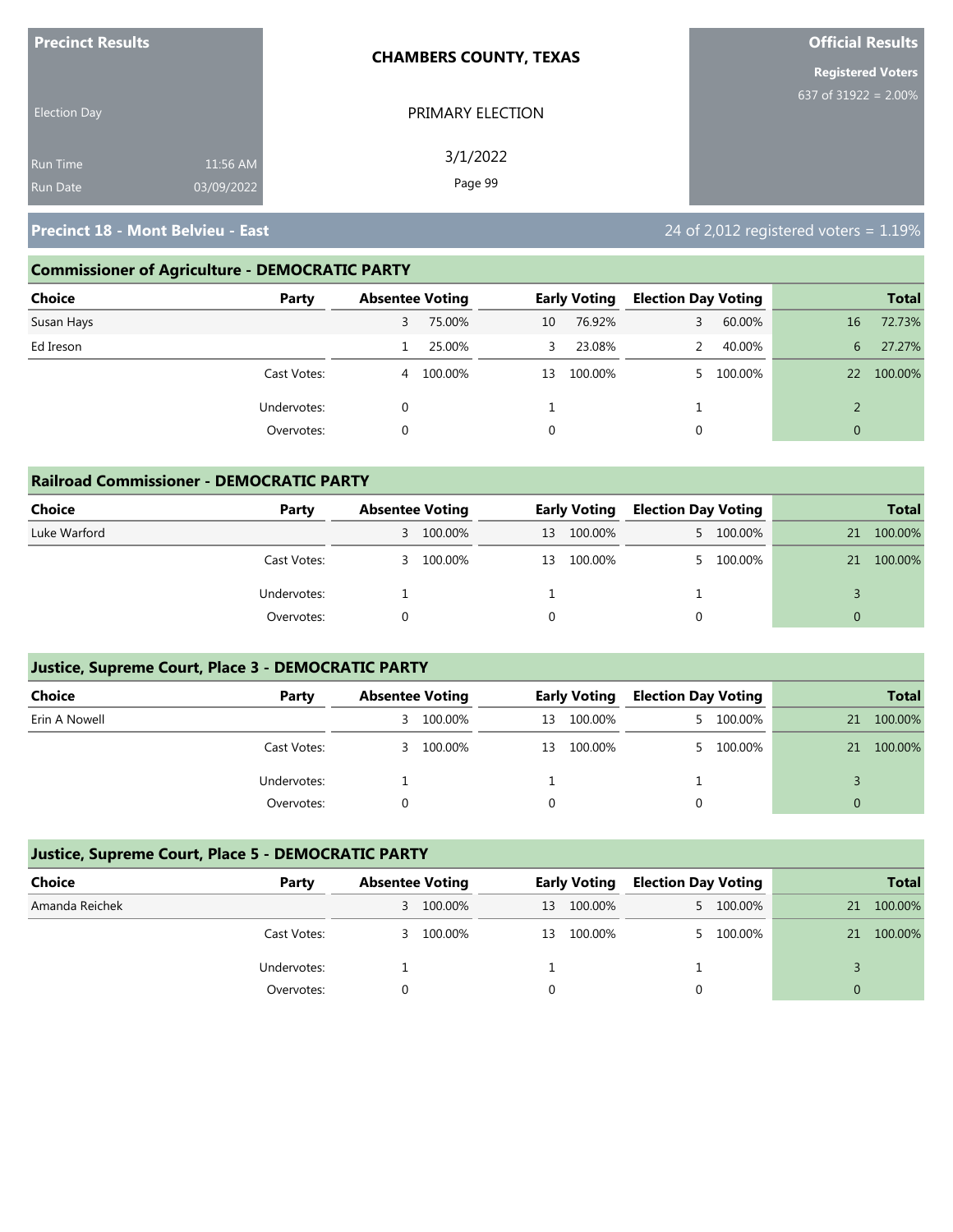| <b>Precinct Results</b> |            | <b>CHAMBERS COUNTY, TEXAS</b> | <b>Official Results</b>  |
|-------------------------|------------|-------------------------------|--------------------------|
|                         |            |                               | <b>Registered Voters</b> |
| <b>Election Day</b>     |            | PRIMARY ELECTION              | 637 of 31922 = 2.00%     |
| <b>Run Time</b>         | 11:56 AM   | 3/1/2022                      |                          |
| <b>Run Date</b>         | 03/09/2022 | Page 100                      |                          |

#### **Justice, Supreme Court, Place 9 - DEMOCRATIC PARTY**

| Choice          | Party       | <b>Absentee Voting</b> |         | <b>Early Voting</b> |         | <b>Election Day Voting</b> |           |    | <b>Total</b> |
|-----------------|-------------|------------------------|---------|---------------------|---------|----------------------------|-----------|----|--------------|
| Julia Maldonado |             | 3                      | 100.00% | 13                  | 100.00% |                            | 5 100.00% | 21 | 100.00%      |
|                 | Cast Votes: | 3                      | 100.00% | 13                  | 100.00% |                            | 5 100.00% | 21 | 100.00%      |
|                 | Undervotes: |                        |         |                     |         |                            |           |    |              |
|                 | Overvotes:  |                        |         |                     |         |                            |           | 0  |              |

#### **Judge, Court of Criminal Appeals, Place 5 - DEMOCRATIC PARTY**

| Choice       | Party       | <b>Absentee Voting</b> |           | <b>Early Voting</b> |            | <b>Election Day Voting</b> |           |          | <b>Total</b> |
|--------------|-------------|------------------------|-----------|---------------------|------------|----------------------------|-----------|----------|--------------|
| Dana Huffman |             |                        | 3 100.00% | 13                  | 100.00%    |                            | 5 100.00% | 21       | 100.00%      |
|              | Cast Votes: |                        | 3 100.00% |                     | 13 100.00% |                            | 100.00%   | 21       | 100.00%      |
|              | Undervotes: |                        |           |                     |            |                            |           |          |              |
|              | Overvotes:  |                        |           |                     |            |                            |           | $\Omega$ |              |

#### **Judge, Court of Criminal Appeals, Place 6 - DEMOCRATIC PARTY**

| <b>Choice</b>  | Party       |   | <b>Absentee Voting</b> |    | <b>Early Voting</b> |    | <b>Election Day Voting</b> |    | <b>Total</b> |
|----------------|-------------|---|------------------------|----|---------------------|----|----------------------------|----|--------------|
| Robert Johnson |             | 3 | 100.00%                | 13 | 100.00%             | 5. | 100.00%                    | 21 | 100.00%      |
|                | Cast Votes: | 3 | 100.00%                | 13 | 100.00%             |    | 100.00%                    | 21 | 100.00%      |
|                | Undervotes: |   |                        |    |                     |    |                            |    |              |
|                | Overvotes:  |   |                        |    |                     | 0  |                            | 0  |              |

#### **Member, State Board of Education, District No. 7 - DEMOCRATIC PARTY**

| <b>Choice</b> | Party       | <b>Absentee Voting</b> |         | <b>Early Voting</b> |         | <b>Election Day Voting</b> |           |    | <b>Total</b> |
|---------------|-------------|------------------------|---------|---------------------|---------|----------------------------|-----------|----|--------------|
| Dan Hochman   |             | 3.                     | 100.00% | 13                  | 100.00% |                            | 4 100.00% | 20 | 100.00%      |
|               | Cast Votes: | 3.                     | 100.00% | 13                  | 100.00% |                            | 4 100.00% | 20 | 100.00%      |
|               | Undervotes: |                        |         |                     |         |                            |           |    |              |
|               | Overvotes:  |                        |         | $\Omega$            |         | $\Omega$                   |           | 0  |              |

#### **State Senator, District No. 4 - DEMOCRATIC PARTY**

| Choice       | Party       | <b>Absentee Voting</b> |         | <b>Early Voting</b> |         | <b>Election Day Voting</b> |           |          | <b>Total</b> |
|--------------|-------------|------------------------|---------|---------------------|---------|----------------------------|-----------|----------|--------------|
| Misty Bishop |             | 3.                     | 100.00% | 13                  | 100.00% |                            | 5 100.00% | 21       | 100.00%      |
|              | Cast Votes: | 3.                     | 100.00% | 13                  | 100.00% |                            | 5 100.00% | 21       | 100.00%      |
|              | Undervotes: |                        |         |                     |         |                            |           |          |              |
|              | Overvotes:  |                        |         |                     |         |                            |           | $\Omega$ |              |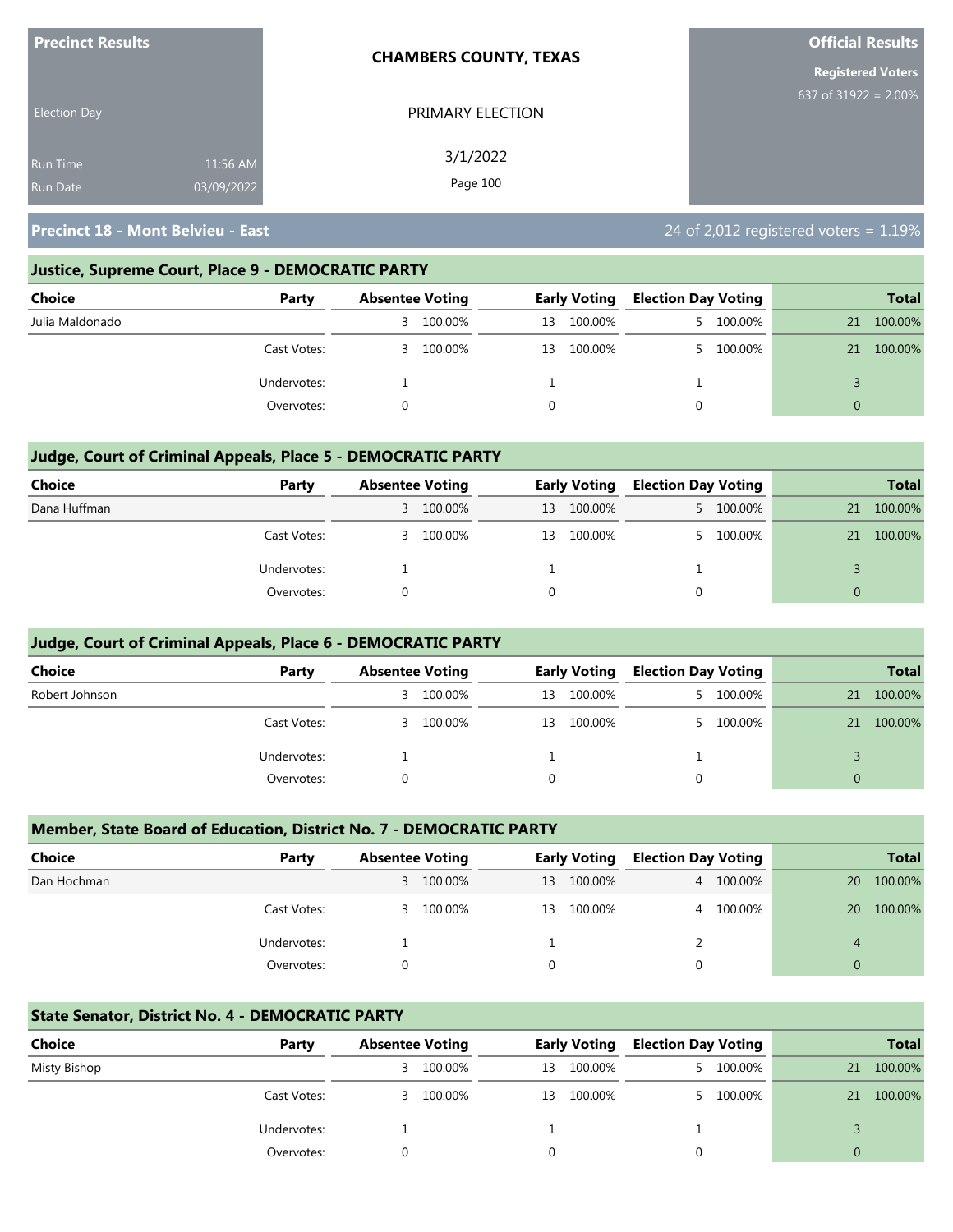| <b>Precinct Results</b> |            | <b>CHAMBERS COUNTY, TEXAS</b> | <b>Official Results</b>  |  |  |  |  |
|-------------------------|------------|-------------------------------|--------------------------|--|--|--|--|
|                         |            |                               | <b>Registered Voters</b> |  |  |  |  |
| <b>Election Day</b>     |            | PRIMARY ELECTION              | 637 of 31922 = $2.00\%$  |  |  |  |  |
| <b>Run Time</b>         | 11:56 AM   | 3/1/2022                      |                          |  |  |  |  |
| <b>Run Date</b>         | 03/09/2022 | Page 101                      |                          |  |  |  |  |

#### **State Representative, District No. 23 - DEMOCRATIC PARTY**

| Choice         | Party       | <b>Absentee Voting</b> |           | <b>Early Voting</b> |         | <b>Election Day Voting</b> |           |    | <b>Total</b> |
|----------------|-------------|------------------------|-----------|---------------------|---------|----------------------------|-----------|----|--------------|
| Keith G. Henry |             |                        | 3 100.00% | 13                  | 100.00% |                            | 5 100.00% | 21 | 100.00%      |
|                | Cast Votes: | 3.                     | 100.00%   | 13                  | 100.00% |                            | 5 100.00% | 21 | 100.00%      |
| Undervotes:    |             |                        |           |                     |         |                            |           |    |              |
|                | Overvotes:  |                        |           |                     |         |                            |           | 0  |              |

#### **Chief Justice, 1st Court of Appeals District - DEMOCRATIC PARTY**

| Choice         | Party       | <b>Absentee Voting</b> |         | <b>Early Voting</b> |         | <b>Election Day Voting</b> |         |    | <b>Total</b> |
|----------------|-------------|------------------------|---------|---------------------|---------|----------------------------|---------|----|--------------|
| Julie Countiss |             | 3.                     | 100.00% | 13                  | 100.00% | 6                          | 100.00% | 22 | 100.00%      |
|                | Cast Votes: | 3                      | 100.00% | 13                  | 100.00% | 6.                         | 100.00% | 22 | 100.00%      |
|                | Undervotes: |                        |         |                     |         |                            |         |    |              |
|                | Overvotes:  |                        |         |                     |         |                            |         |    |              |

#### **Justice, 1st Court of Appeals District, Place No. 4 - DEMOCRATIC PARTY**

| Choice         | Party       | <b>Absentee Voting</b> |         | <b>Early Voting</b> |         | <b>Election Day Voting</b> |           |    | <b>Total</b> |
|----------------|-------------|------------------------|---------|---------------------|---------|----------------------------|-----------|----|--------------|
| Mike Engelhart |             | 3                      | 100.00% | 13                  | 100.00% |                            | 6 100.00% | 22 | 100.00%      |
|                | Cast Votes: | 3.                     | 100.00% | 13                  | 100.00% |                            | 6 100.00% | 22 | 100.00%      |
|                | Undervotes: |                        |         |                     |         |                            |           |    |              |
|                | Overvotes:  |                        |         |                     |         |                            |           |    |              |

#### **Justice, 14th Court of Appeals District, Place No. 2 - DEMOCRATIC PARTY**

| <b>Choice</b>  | Party       | <b>Absentee Voting</b> |         |          | <b>Early Voting</b> | <b>Election Day Voting</b> |           |                | <b>Total</b> |
|----------------|-------------|------------------------|---------|----------|---------------------|----------------------------|-----------|----------------|--------------|
| Cheri C Thomas |             |                        | 66.67%  | 12       | 92.31%              | 4                          | 66.67%    | 18             | 81.82%       |
| Kyle Carter    |             |                        | 33.33%  |          | 7.69%               |                            | 33.33%    | 4              | 18.18%       |
|                | Cast Votes: | 3.                     | 100.00% | 13       | 100.00%             |                            | 6 100.00% | 22             | 100.00%      |
|                | Undervotes: |                        |         |          |                     |                            |           |                |              |
|                | Overvotes:  | $\Omega$               |         | $\Omega$ |                     |                            |           | $\overline{0}$ |              |